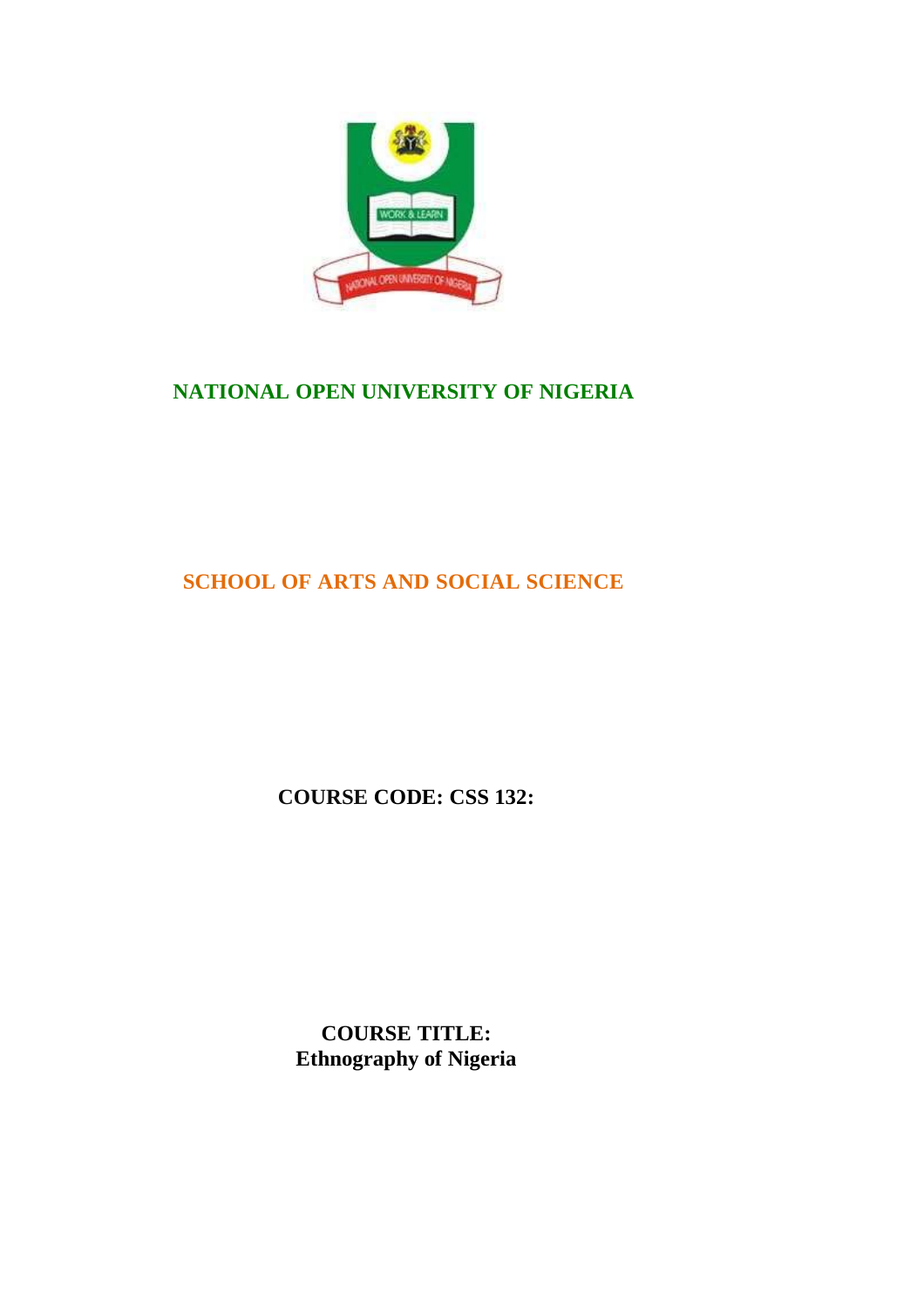# **CSS 132:**

# **Ethnography of Nigeria**

**Course Developer** Professor M. Awogbade Ahmadu Bello University, Zaria, Nigeria

**Unit Writer** Professor M. Awogbade Ahmadu Bello University, Zaria, Nigeria

> **Course Co-ordinator** Dr (Mrs.) I. Udofot NOUN, Lagos

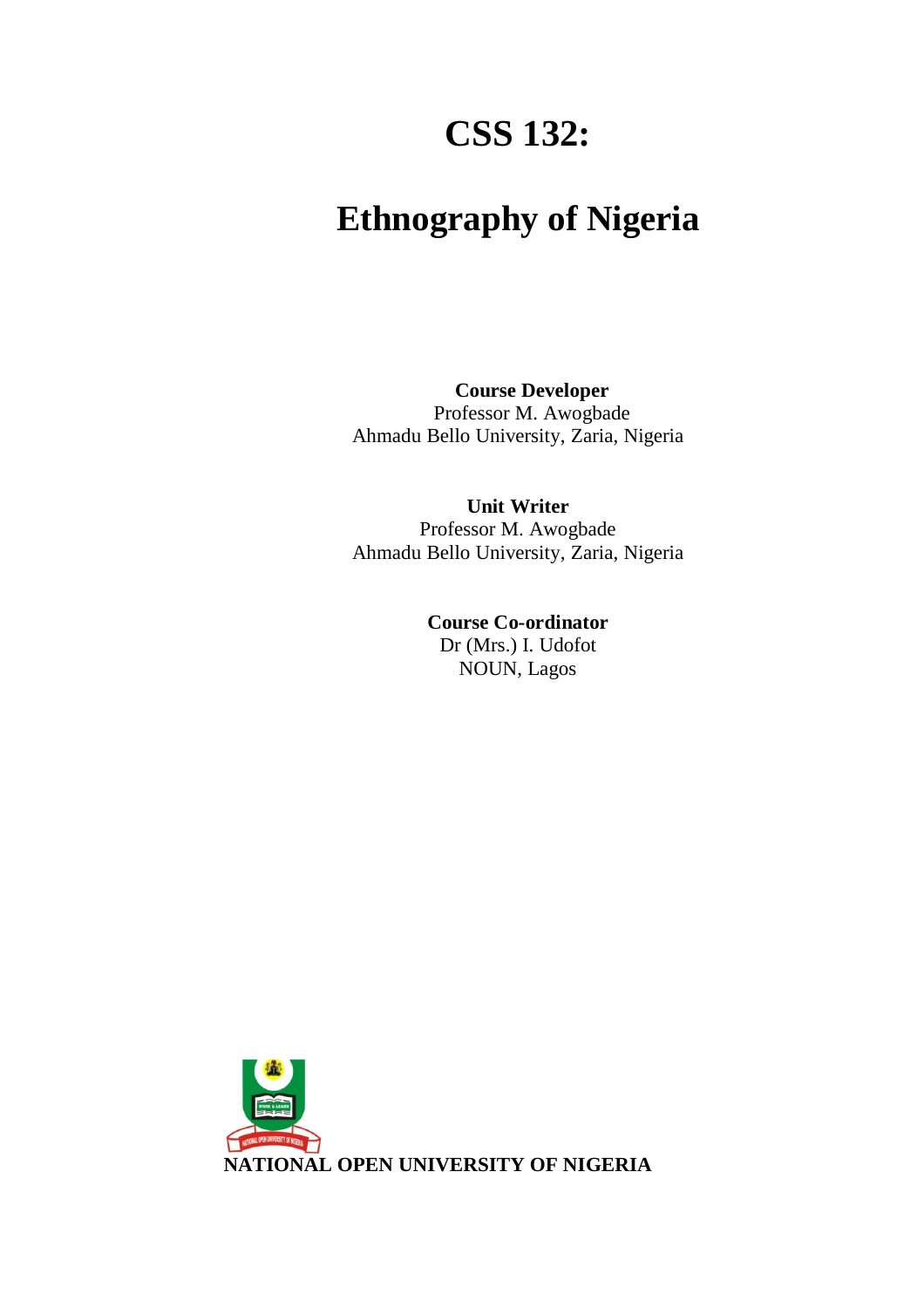National Open University of Nigeria Headquarters 14/16 Ahmadu Bello Way Victoria Island Lagos

Abuja Office No. 5 Dar es Salaam Street Off Aminu Kano Crescent Wuse II, Abuja Nigeria

e-mail: centralinfo@nou.edu.ng URL: www.nou.edu.ng

© National Open University of Nigeria

First published, 2004

ISBN: 978-058-288-6

Printed by GLJ Press, Ibadan

Published by Spectrum Books Ltd for National Open University of Nigeria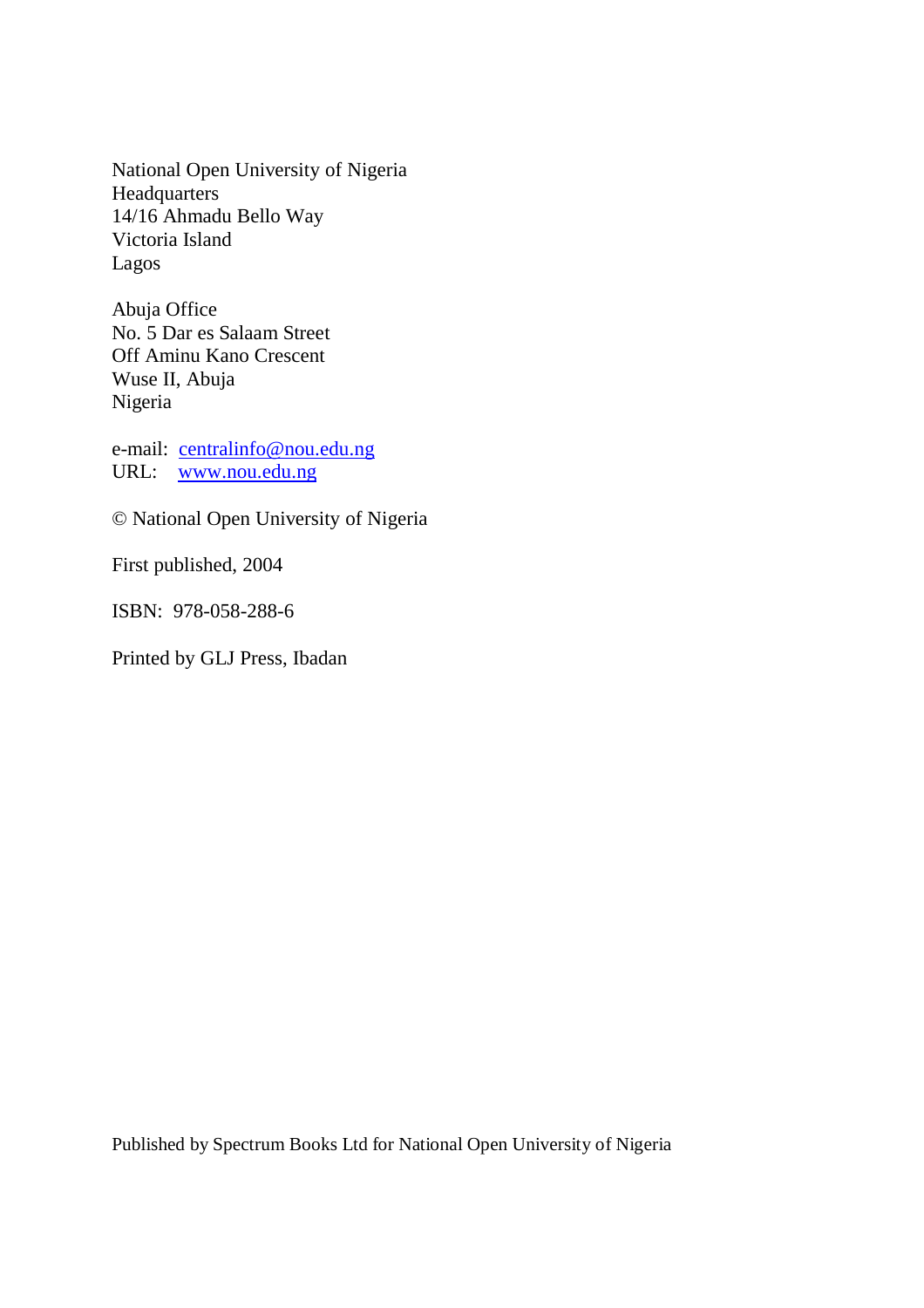#### **Contents**

# *Course Guide*

| Unit 1:    | Introduction to Ethnography of Nigeria       |    |
|------------|----------------------------------------------|----|
| Unit 2:    | Socio-cultural Views and Concepts            | 7  |
| Unit $3$ : | The Physical and Cultural Contacts           | 13 |
| Unit 4:    | Profile of Peoples of Nigeria                | 18 |
| Unit $5$ : | <b>Linguistic Diversity</b>                  | 26 |
| Unit $6$ : | Social Structure and Organisation            | 29 |
| Unit $7:$  | <b>Intergroup Relations</b>                  | 34 |
| Unit $8$ : | The Peoples of the North                     | 39 |
| Unit 9:    | The Political Institution: East of the Niger | 42 |
| Unit 10:   | The Pastoral People                          | 46 |
| Unit 11:   | <b>Marriage Institution</b>                  | 51 |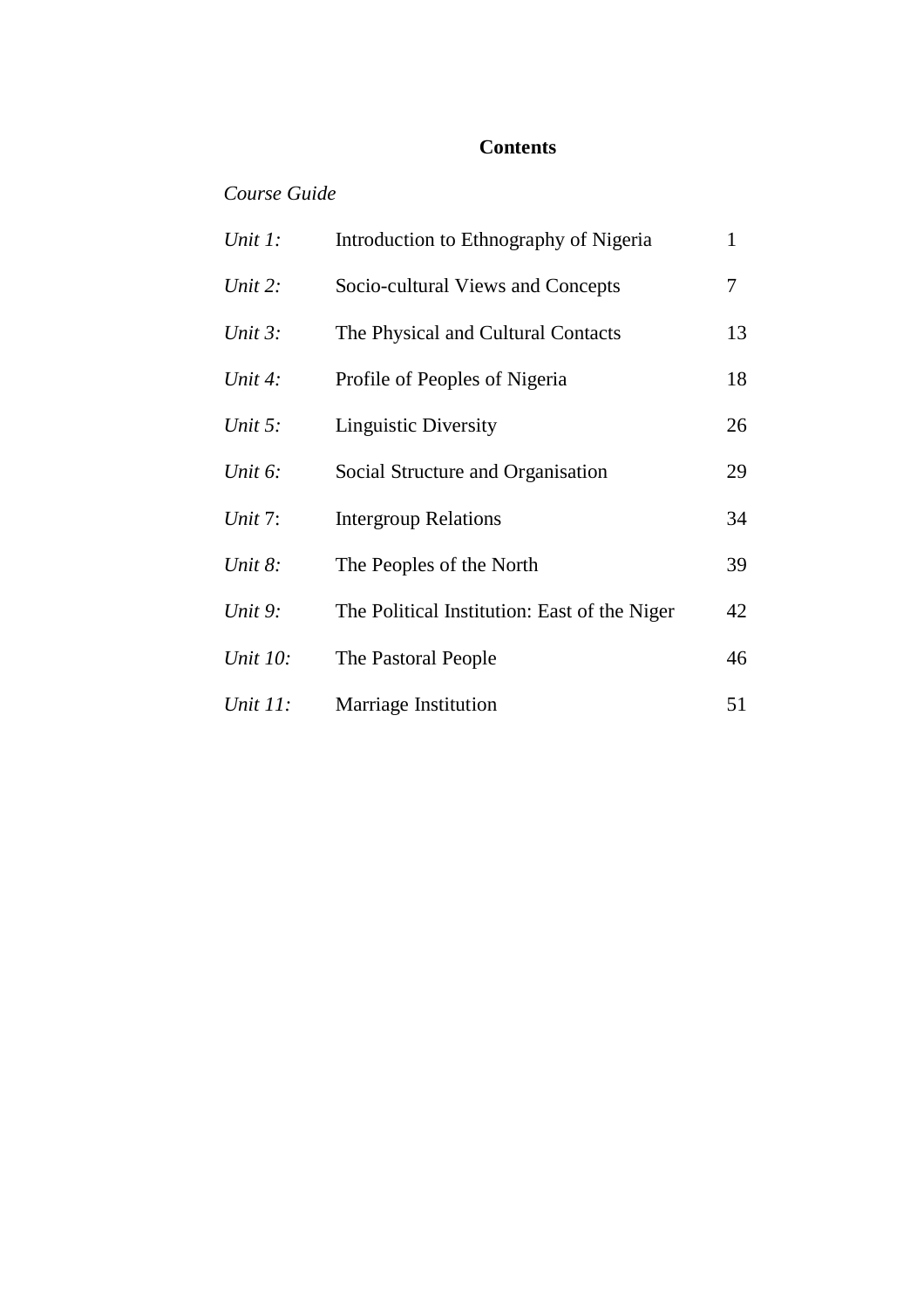#### **COURSE GUIDE**

- 1.0 Introduction
- 1.1 Aim of Course
- 1.2 Course Objectives
- 1.3 Course Materials
- 1.4 Study Units
- 1.5 Assessment
- 1.6 Conclusion

#### **1.0 Introduction**

Ethnography of Nigeria is a one semester 1 credit unit course. The number of units of writing is eleven (11). The course is designed for 100 level students of National Open University (NOU), studying Bachelor of Arts (B.A.) Criminology and Security Studies. It is also available as an elective course for students pursuing other programmes in other related schools.

The units deal with issues of common interest and concerns in the study of ethnography. The materials discussed are essentially derived from the available literature on ethnography of Nigeria. It is also developed to suit students' interests because of its Nigerian contents.

The central objective is to cover as much as possible the social and cultural patterns of the peoples of Nigeria, in such a way that students are encouraged to appreciate and understand the cultural, social and political circumstances of Nigeria and problems of her ethnic diversity. In this course, you will be exposed to the highly diversified field of anthropology, more especially in the use of ethnography in the study of culture, patterns of social relations and social life of communities in Nigeria.

As students of Sociology, you are expected to be informed and at the same time be critical so that what you are prepared to face and deal with is the knowledge of people and about people of Nigeria.

At the end of the course, the awareness of yourself, your neighbours and your immediate environment would have been deepened. It is also to sensitize your consciousness about other Nigerians, especially their customs, socio-political organisations and religion as they function within a larger Nigerian society.

In summary, the course guide will tell you about what the course is all about, the course materials to be used and how best you can use them. The guide contains subject matter units, tutor-marked assignments (TMAS) and self-assessment exercises (SAEs).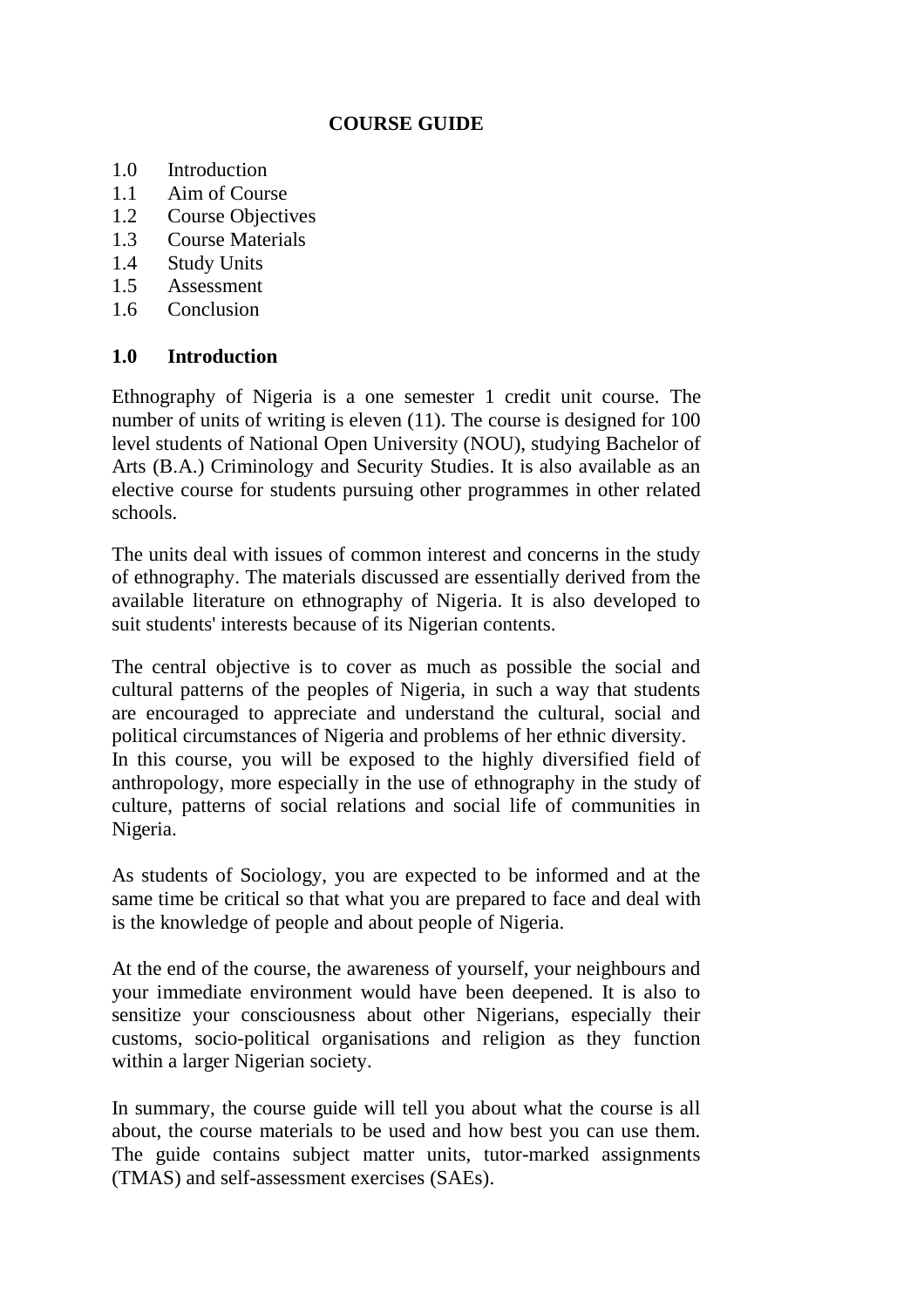# **1.1 Aim of Course**

The aim of this course is to introduce you to the study of Ethnography of Nigeria. Its emphasis is on the culture and social life of various communities. In other words, it is all about the survey of the diverse peoples of Nigeria.

In the course, we are going to do the following things:

- (a) Learn and understand the nature of Nigeria's diverse peoples and cultures, and linguistic distributions.
- (b) Examine the types of interrelationships among and between peoples, their social, economic and political organisations and;
- (c) Identify the similarities and differences in their cultural settings.

# **1.2 Course Objectives**

You may probably want to ask the question - what makes Ethnography of Nigeria a special and interesting material of study for students studying Sociology and other related disciplines?

It is sufficient to give some reasons or observations why Ethnography of Nigeria is interesting, and indeed intriguing.

- (a) The cultural patterns among the multi-ethnic groups or if you like, ethnic pluralistic Nigeria; provide the basis for you to know a little about yourself and your people in order to understand their differences and similarities.
- (b) Gives you a deep awareness of yourself, your immediate neighbours and your environments with a view to broadening your consciousness of others, especially their customs, human relations, politics, economics and religion as they function within a larger Nigerian society.
- (c) Through the description of the various ethnic/tribal groups, you will be able to appreciate the general truths about human behaviour, and particularly the problem of cultural diversity, which you probably face or would be facing wherever you reside. This is particularly important to those who grew up outside the domain of their ethnic/tribal areas and perhaps face the threat of self-identity.

This course is therefore all about providing you with the opportunity to confirm your root, and most importantly, making you aware that life does not begin or end in areas where you were born. Given Nigeria's socio-cultural characteristics, it may not be difficult for you to see why you would want to take a course in Ethnography of Nigeria. A great deal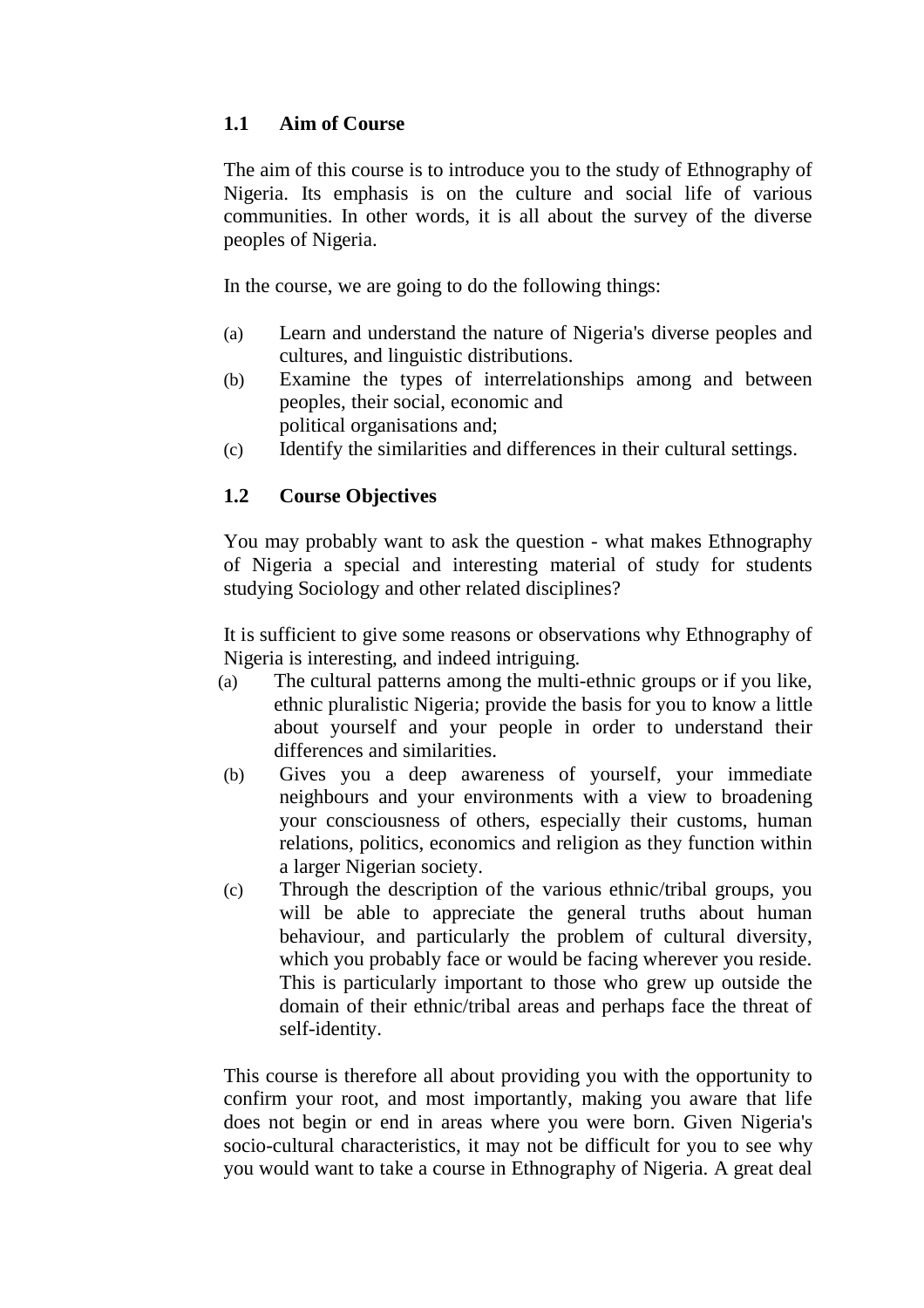of indepth socio-cultural information is expected to be made available to you by the end of the course.

The overall direction of the course is broken into specific objectives. These objectives are summarized below in the form of what you are expected to know and do on the successful completion of the course.

# **Summary**

- Understanding what the study of Ethnography is all about
- Understanding the relationship of Ethnography with the broader discipline of Anthropology
- Learning more about yourself and your immediate neighbours so as to broaden your consciousness about the cultural diversity among the various ethnic groups
- Appreciating the truths about human behaviour and the problem of social order

# **Unit 1: Introduction to Ethnography of Nigeria**

- 1.0 Introduction
- 1.1 Objective
- 1.2 Defining Ethnography
- 1.3 Ethnography, Ethnology and Social Anthropology
- 1.4 Development of Ethnographical Study
- 1.5 Doing Ethnography

# **Unit 2: Socio-cultural Views and Concepts**

- 2.0 Objective: Concept and View
- 2.1 Introduction

# **Unit 3: The Physical and Cultural Contacts**

- 3.0 Objective
- 3.1 Introduction
- 3.2 British Colonial Influence

#### **Unit 4: Profile of Peoples of Nigeria**

- 4.0 Objective
- 4.1 Introduction to the peoples of Nigeria.
- 4.2 The Peoples
- 4.3 The Forest Peoples
- 4.4 Other Groups
- 4.5 The Grassland Peoples

# **Unit 5: Linguistic Diversity**

- 5.0 Objective
- 5.1 Introduction
- 5.2 Diversity: Introduction
- 5.3 Foreign Contact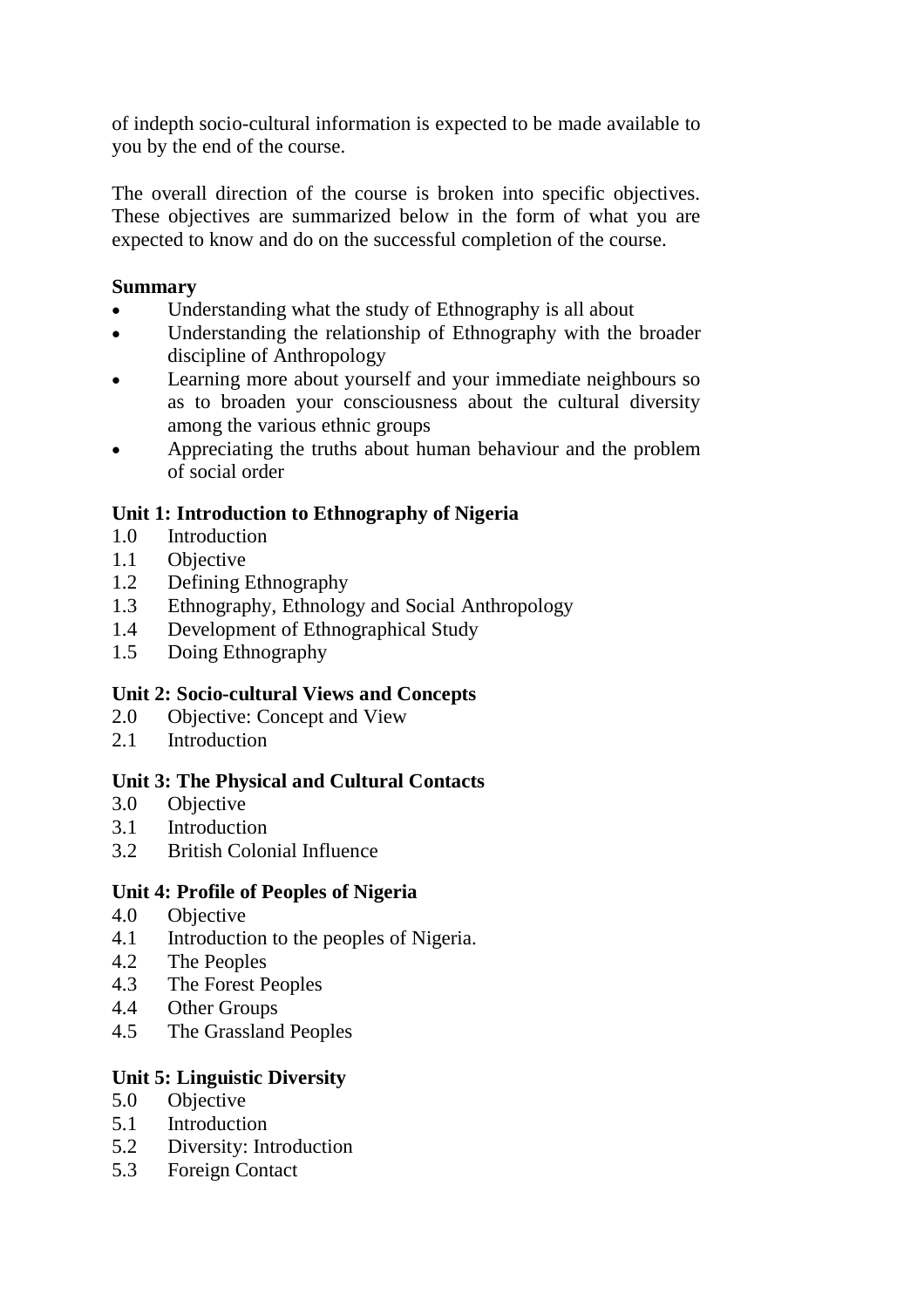#### **Unit 6: Social Structure and Organisation**

- 6.0 Objective
- 6.1 Introduction
- 6.2 The Peoples of the East of Nigeria

#### **Unit 7: Intergroup Relations**

- 7.0 Objective
- 7.1 Introduction
- 7.2 The Yoruba of Southwest
- 7.3 The Bini (Edo)
- 7.4 The Igbo of the South-East of Nigeria

#### **Unit 8: The Peoples of the North**

- 8.0 Introduction: The Peoples of the North
- 8.1 The Hausa People

#### **Unit 9: The Political Institution: East of the Niger**

- 9.0 Objective
- 9.1 Political Institution
- 9.2 The Efik-Ibibio Political Organisations
- 9.3 The Igbo Political Organisation
- 9.4 System of Decision-Making
- 9.5 Judicial System

#### **Unit 10: The Pastoral People**

- 10.0 Objective
- 10.1 Introduction
- 10.2 The Pastoral Fulani
- 10.3 Dynamics of Pastoral Production
- 10.4 Socio-Economic Organisations.

#### **Unit 11: Marriage Institution**

- 11.0 Objective
- 11.1 Introduction: Marriage Institution
- 11.2 Marriage Variation among Tiv People
- 11.3 Marriage System among the Benin
- 11.4 Marriage System among Hausa people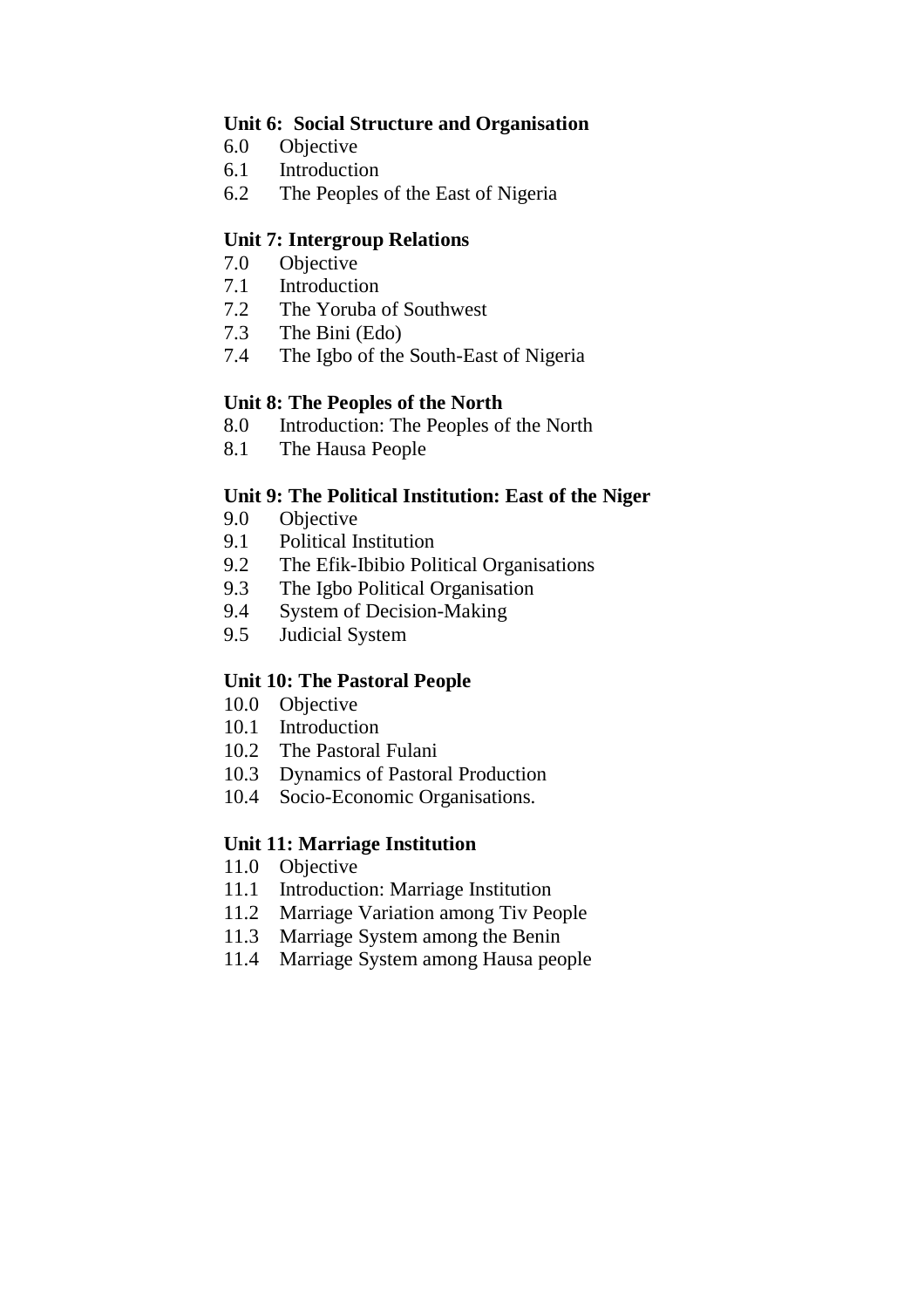#### **Course Overview**

| Module  | <b>Titles of Units</b>                   | Weekly         | Weekly         |
|---------|------------------------------------------|----------------|----------------|
| (Units) |                                          | activity       | activity       |
|         |                                          | (Maxi          | (Min.          |
|         |                                          | Hrs.)          | $Hrs.$ )       |
| 1.      | Introduction to Ethnography              | 2              | $1^{1/2}$      |
| 2.      | Socio-cultural Values and Concepts       | 3              |                |
| 3.      | The Physical and Cultural Contacts       | $1^{1/2}$      |                |
| 4.      | Profile of Peoples of Nigeria            | 3              | 2              |
| 5.      | <b>Linguistic Diversity</b>              | $1^{1/2}$      | $1^{1/2}$      |
| 6.      | Social Structure and Organiation         | 3              | $\overline{2}$ |
| 7.      | <b>Intergroup Relations</b>              | 3              | $\overline{2}$ |
| 8.      | The Peoples of the North                 | $\overline{2}$ | $\overline{2}$ |
| 9.      | Political Institution: East of the Niger | $\overline{2}$ | 3              |
| 10.     | The Pastoral People                      | 3              |                |
| 11.     | <b>Marriage Institution</b>              | $\overline{2}$ | $1^{1/2}$      |
|         | <b>Total</b>                             | 26             | 18             |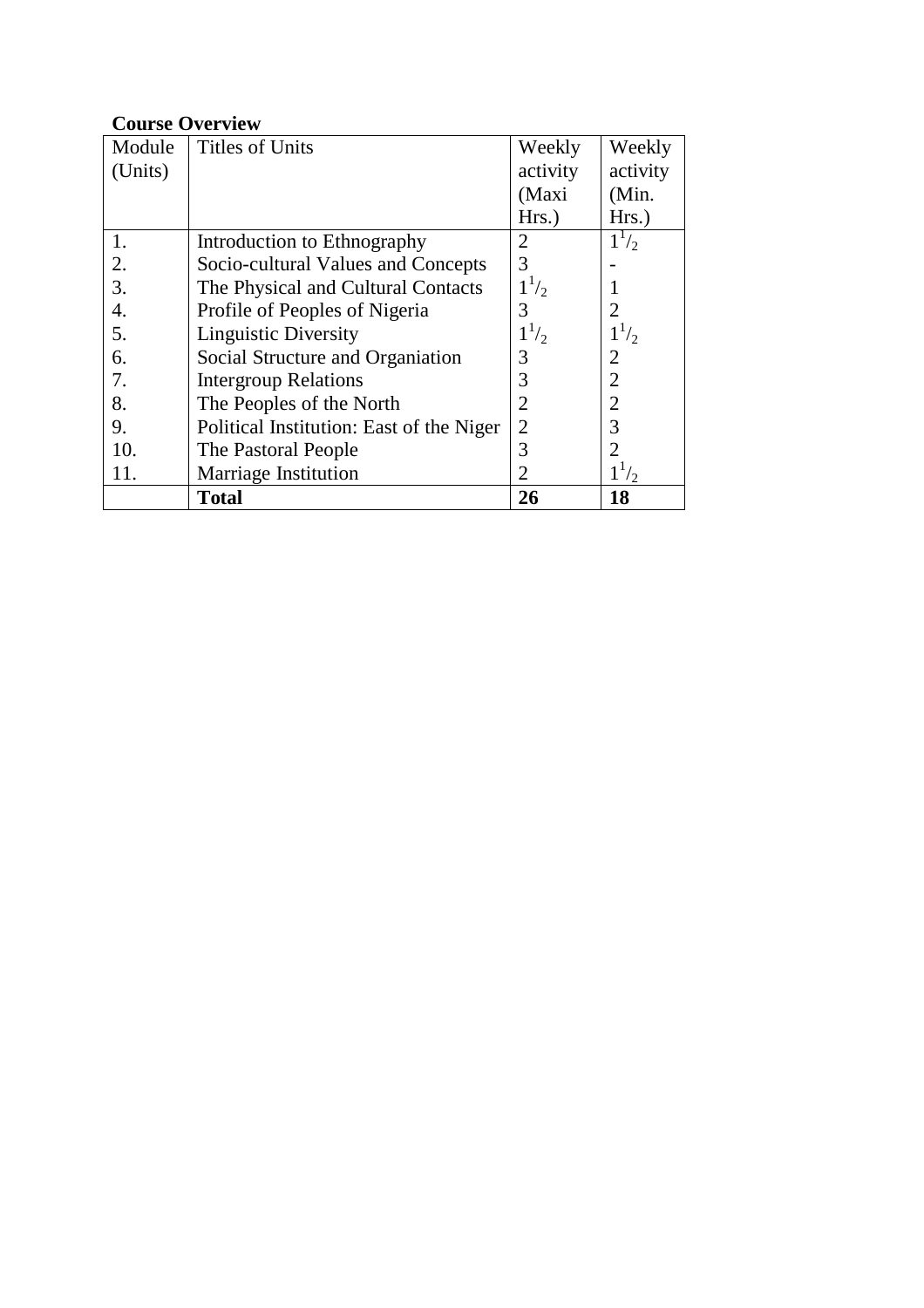#### **Unit 1**

#### **Introduction to Ethnography of Nigeria**

#### **1.0 Introduction**

Our primary concern in this section is to pose the question of Ethnography, and especially, its relevance in the study of Nigeria's diverse cultural heritage.

In order to answer the above question, it becomes necessary to break our discussion into units, and under each unit, provide the answers that will give you adequate knowledge and understanding of what Ethnography of Nigeria is all about.

# **1.1 Objective**

The objective of this unit is to discuss what the study of Ethnography is all about. We are going to elaborate on the definition of Ethnography and its relevance in the study of peoples of Nigeria, especially their cultural similarities and dissimilarities. Particular attention is given to the relationship of Ethnography to other anthropological disciplines, such as Cultural and Social Anthropology. We will end the discussion by asking the question "what does it mean doing Ethnography?"

# **1.2 Defining Ethnography**

If this is your first introduction to this course, you may perhaps ask the question — what is Ethnography and what is its subject matter? According to John Beattie in *Other Cultures* (1964:18-19); the term 'Ethnography', refers simply to a descriptive account of human societies, usually of those simpler, small-scale societies which anthropologists have mostly studied. In this sense therefore, Ethnography may be said to be the raw material used by social anthropologists in the study of "man, his culture and environment".

Beattie goes further to elaborate thus: first-hand accounts of the culture and social life of human communities, from whatever point of view they are regarded, are what we call Ethnography. Going by this basic definition, Ethnography can be said to refer to the process of collecting data by direct enquiries and observations. You can see now why and how it is regarded as raw material of social anthropology.

You may perhaps ask another question—what is Anthropology and what is it all about? The answer can be framed as follows: Anthropology means "talking about man". It follows horn this premise that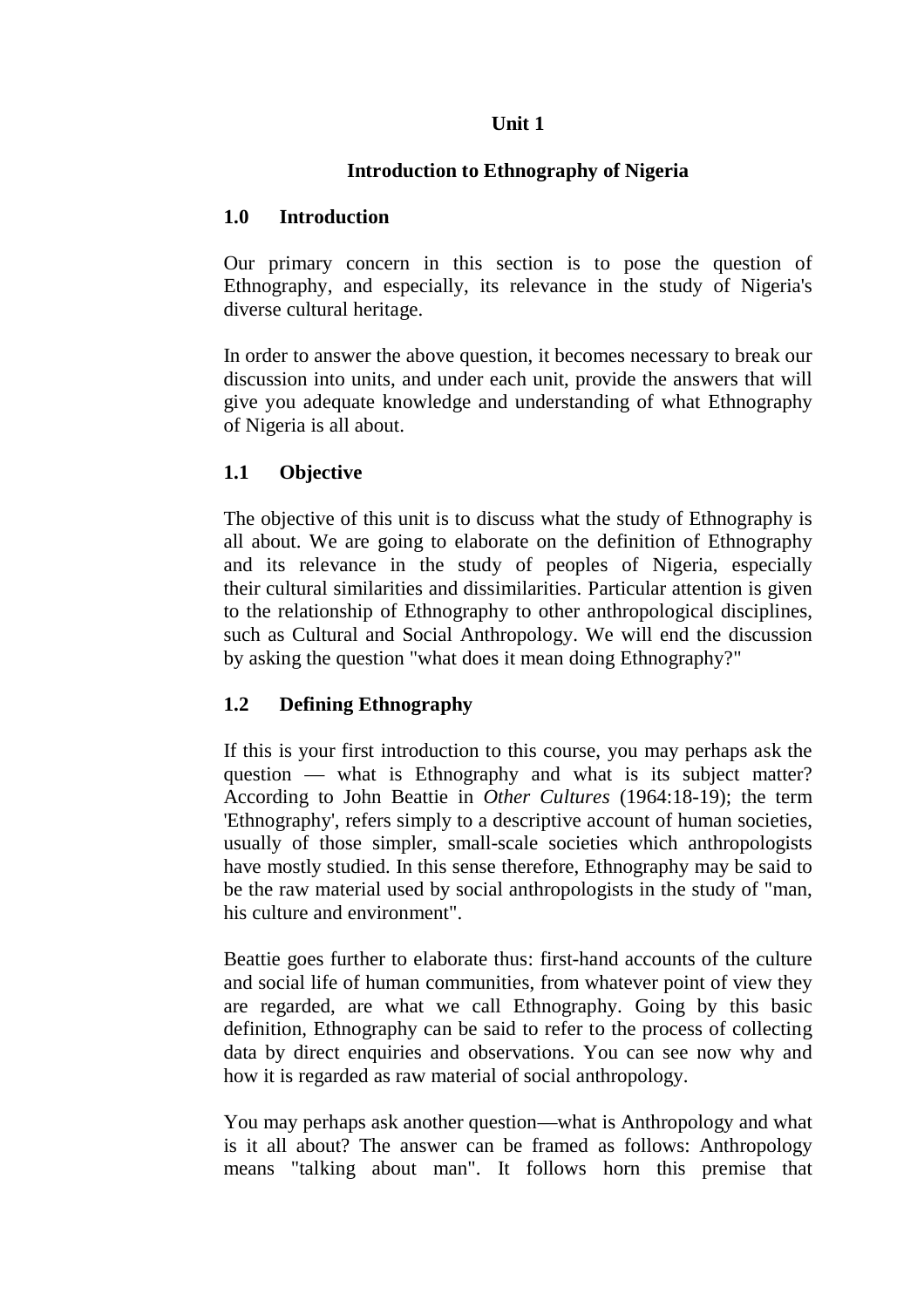Anthropology is about the study of "mankind". And you can describe its subject matter as the science that studies man and his society Its primary concern is all varieties of man, beginning with the emergence of a man on earth and tracing his development from the cradle to the present. We will be on the right track if we describe Anthropology as the most comprehensive of the social sciences. Let me make some points clearer to you. We are not going to treat the subject matter of Anthropology in detail. Our concern is to make clear to you the relationship between Ethnography on the one hand and anthropological sub-disciplines on the other. You will understand such relationships as we go along.

However, it is important to point out some distinguishing features of Anthropology as compared to the study of other social sciences: Sociology, Political Science, Psychology, Mass Communication and others. These features are the following: the comparative approach, system approach, holistic approach, and strong emphasis on case studies. It may not be useful for you now at this introductory level to discuss the use of those approaches in the study of man and his society. I simply made mention of them so that you take notice. Let me go back on track.

I have already indicated to you that Anthropology is all about man. If this is the case, its subject matter can be classified into two subdisciplines: (a) Physical Anthropology which studies human fossils, evolution and variation; and (b) Social and Cultural Anthropology, i.e., the study of human social life — the origin, history, dynamics of society and its cultures. You may be surprised to know that this is also the primary concern of Ethnography. I want you also to know that Social Anthropology is a branch of Sociology, in the sense that its subject matter is centrally a study of relationship between different kinds of peoples. Its nearest neighbours in other social sciences are Economics, Psychology, Political Science and Linguistics.

#### **Self-Assessment Exercise (SAE)**

Briefly summarise the subject matter of Ethnography.

#### **1.3 Ethnography, Ethnology and Social Anthropology**

We will now introduce another item of discussion by talking about the relationship of Ethnography with Ethnology and Social Anthropology.

From written sources, Ethnology is a designated blanket term for all the anthropological studies, including Physical Anthropological studies and pre-history (Beattie, 1964). In the twentieth century, Ethnology has come to mean the comparative studies of documented and contemporary cultures, and has largely excluded other sub-disciplines of General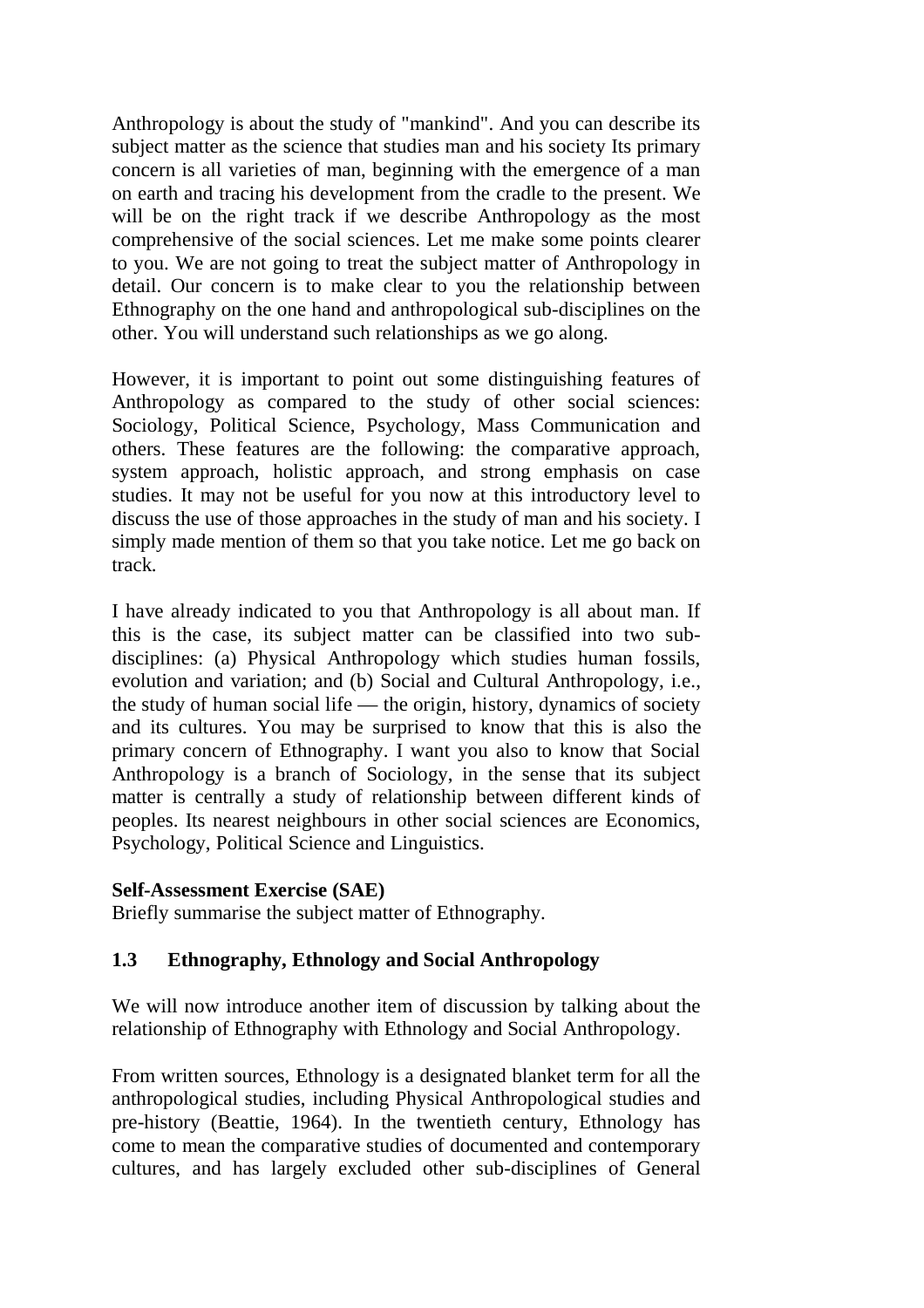Anthropology-Bioanthropology, Archaeology and Linguistics.

Ethnography in contrast is used to describe the study of the culture for a single tribe, ethnic group or society. But because almost all ethnographers make comparisons, at least with neighbouring peoples, the distinction between Ethnography and Ethnology is sometimes blurred. In fact, if the distinction is identified at all, it may be compared to that between Geography and Geology.

The term Social Anthropology can also be distinguished from Ethnology for the simple reason that the ethnologists are interested primarily in the past history of peoples or communities without written records (that makes Ethnology to be closely allied to Archaeology). Also, the ethnologists classify people in terms of cultural characteristics. Let me illustrate this point with an example. Imagine that we want to investigate into the origin of particular bead ornaments used by Edo speaking people of Southwest Nigeria. Such investigation is ethnological. If the inquiries are directed to the cultural use and social significance of the ornamental beads, it becomes a social anthropological investigation. Let me quickly indicate that social anthropologists also work as ethnologists, particularly if the items of culture under study throw light on the use and social significance of the items of culture. You should also note that notwithstanding the relationship between the two, it is generally agreed that Social Anthropology and Ethnology are regarded as distinct sub-disciplines in General Anthropology.

Having explained the relationship between Ethnology as a subdiscipline in General Anthropology, you may still probably ask the question what is the relationship between Ethnography and Ethnology? You may have probably observed that Ethnography and Ethnology are derivatives of the broader discipline of science of man (Anthropology). For instance, the anthropologist as a rule undertakes the study of their interests as full participant observer. The technique allows him to spend a long time in the midst of those he studies, learn their language(s), and participate in their routine daily activities. Precisely, it is this art of participation recording and evaluating the observed materials collected that Ethnography is all about. Obviously, the ethnographer is still the same anthropologist who records and describes the cultural behaviour of his chosen society of study. You can now see that the ethnographer himself is his own most valuable instructor. You must also note that when a research work of a particular society is concerned with the technical details of how field data are recorded, verified and analysed, the data got from the process is referred to as ethnographic material. Ethnology in its own right, refers to the comparative studies of past and contemporary cultures. For example, while Ethnography involves all the research procedures —from the formulation to the problem objectives,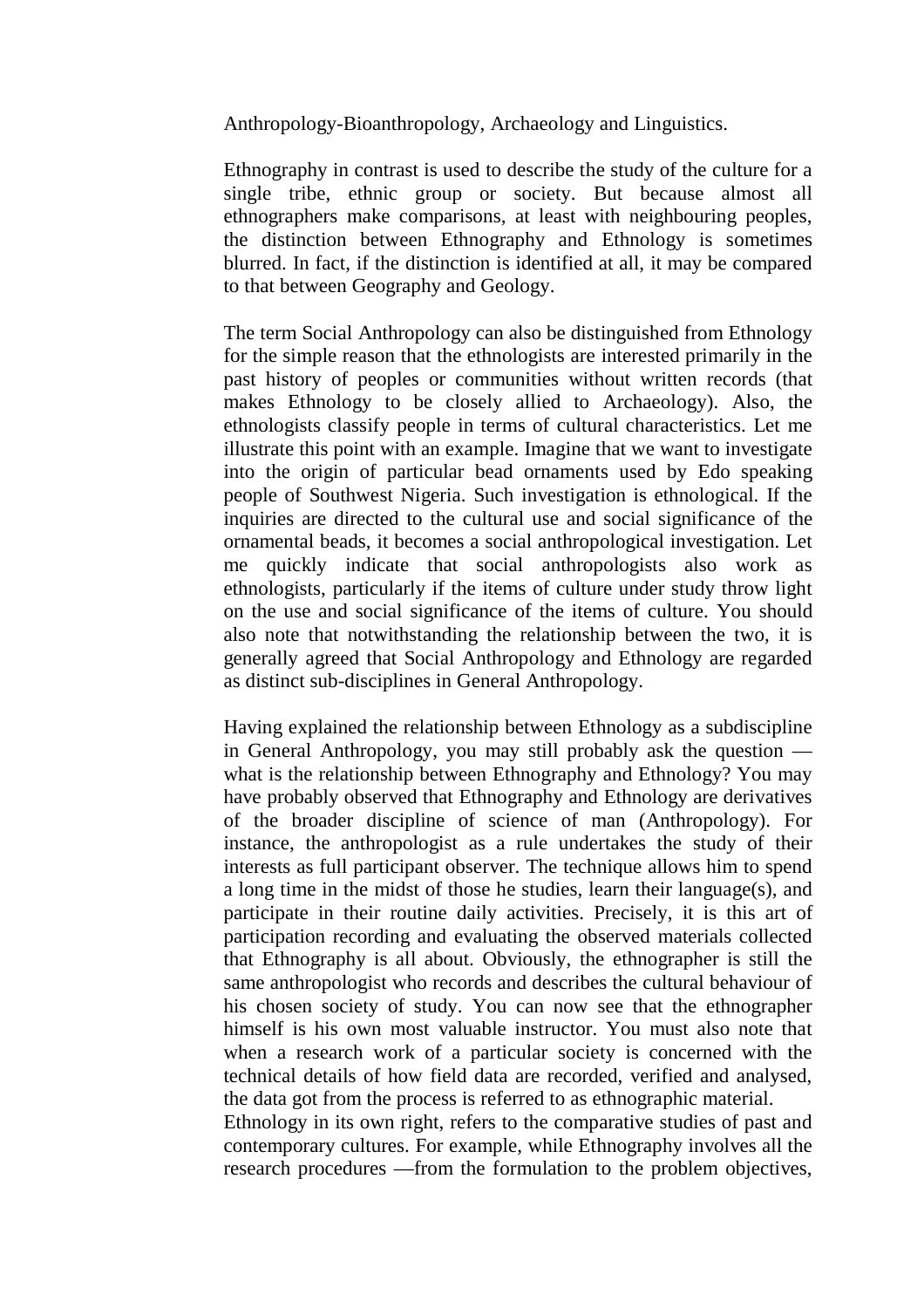to data analysis; the ethnologist makes use of the results of ethnographic materials in order to make comparisons between or among cultural patterns. Such comparisons allow him (the ethnologist) to address the problem of similarities and dissimilarities found in human cultures.

However, in recent years, the relationship between Ethnology and Ethnography has narrowed considerably to the extent that both disciplines address similarcultural problems in explaining the differences and similarities, through the use of cross-cultural methodological approach.

#### **Self-Assessment Exercise**

State what you know about the relationship of Ethnography to other anthropological sciences.

# **1.4 Development of Ethnographical Study**

In our preceding discussion, you should have observed that we laid emphasis on the nature of relationship and distinction between Social Anthropology and Ethnography on the one hand, and Ethnology and Ethnography on the other.

Our emphasis is anchored on the fact that Ethnography is the raw material of Social Anthropology. It provides first-hand accounts of the culture and social life of human communities. The facts from these am the basis upon which the theoretical interest of anthropologists are determined. A follow-up question to this is, how did the idea of collecting items of culture start? In other words, what is the history of the development of Ethnography as a sub-discipline of Anthropology?

The history of collection of 'items of culture' started with the European voyages of discovery and exploration in the 15th century B.C. It all started with the documentation of cultural observation by Herodotus (484-45 B.C). He was known to be a traveller. He visited many parts of the world and described the lifestyles of the people he met, including their physical characteristics, languages, customs, instructions (law, politics), military and belief systems. Herodotus strongly believed in the Greek way of life and felt it was much superior to all others. He, however, acknowledged the fact that other peoples felt the same about their ways of life, and consider it the best, and tend to judge other groups' life styles negatively in terms of their own value system.

Another person who made contribution to ethnographic documentation was Marco Polo (1254-1324), and other European travellers in the 13th century A.D. In the case of Marco Polo, he showed considerable interest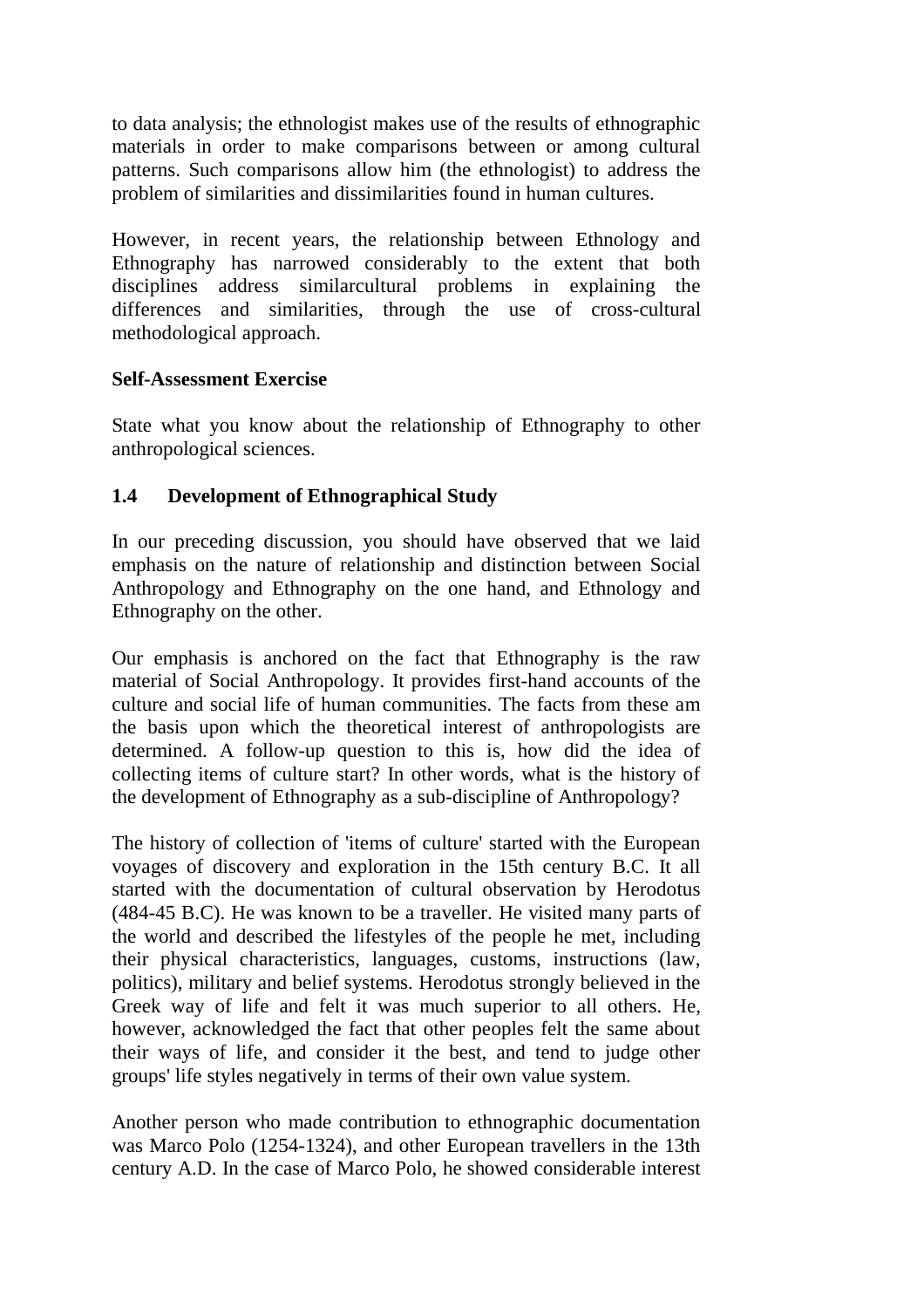in foreign peoples and their customs. The descriptive accounts and analysis made by Polo is still today regarded as the foundation for Ethnographic study. Also, the fall of the Byzantine Empire in 1453 led to the uncontrolled influx of people to Western Europe. These refugees carried along with them writings on the custom, religion and worldview of people in Byzantium.

The 16th century AD in Europe saw the beginning of interest by Europeans in foreign peoples and their exotic cultures. This period also coincided with both trade and territorial expansion to other parts of the world. Kings and Emperors sent out explorers. These explorers on their return gave accounts of the physical appearances, variations in human nature and the social life of the people they came in contact with on their voyages. The ethnographic accounts from these voyagers were used by scholars and social philosophers (John Locke, Thomas Hobbes and others) to compare human societies all over the world.

The turning point in the collection of ethnographic materials by Europeans and other travellers started in the 19th century. This period saw the intensification of missionary activities in Africa, Asia and the Americas. This resulted in large-scale contacts with people of various nationalities, customs and social organisations. Some of these missionaries were recruited as agents of colonialism, supplying vital information about local population, and advising on how to govern and pacify local peoples. Other missionaries demonstrated good intention and interest regarding the spiritual well-being of the people they came in contact with.

The institutionalisation of collection of ethnographic materials after the Second World War stimulated the publication of ethnographic materials by professional anthropologists and anthropological societies. 'these monographs were devoted largely to cultural classification of exotic cultures of Africans, Asians and the Americans. Thus, Ethnography after the Second World War can be said to be dominated by object-oriented interests, standardisation of format for observation and recording, extensive use of natives as interpreters. By 1930, ethnographic fieldwork had become an established activity. It was not until the 1950s that Ethnography began to attract scientific methodological approach and theoretical attention. This development saw a remarkable increase in the numbers of professional ethnographers sourcing for financial supports and opportunities to carry out fieldwork.

The study of Anthropology as a sociological discipline started in Nigeria in the 1950s, particularly at the University of Ibadan and University of Nigeria, Nsukka. In fact, it is safe to claim that a considerable number of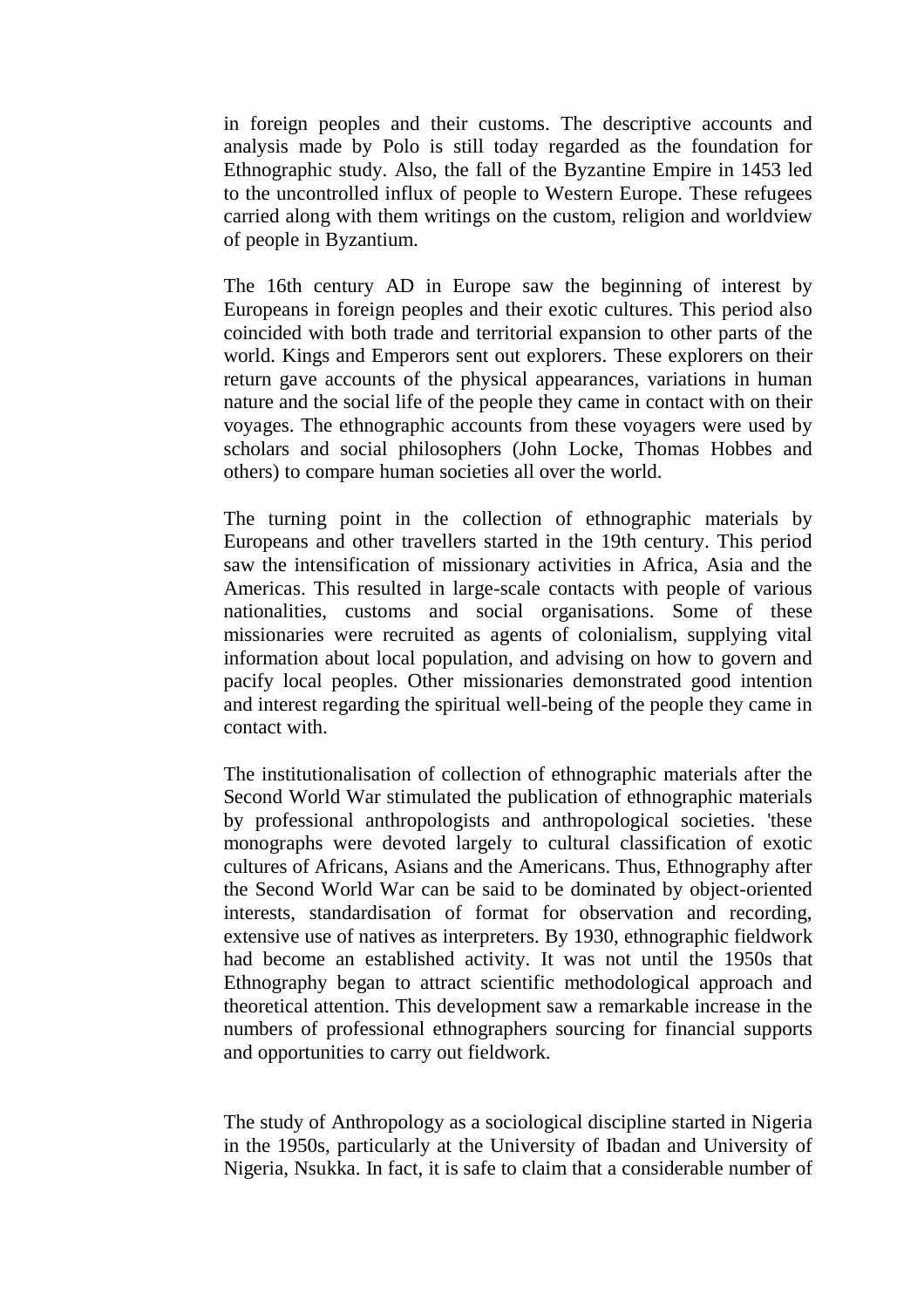Nigerian academics were trained as social anthropologists.

After the amalgamation of Nigeria in 1914, it was a policy of the British colonial office in London to appoint an anthropologist as colonial officer. A good example was the appointment of Mr. C. Meek (an anthropologist) as census commissioner in the northern provinces. He was also assigned to collect ethnographic data on behalf of Her majesty's government. Also, a good number among the colonial administrators and missionaries were involved in the collection of ethnographic materials. The materials obtained by these officials were used to form the colonial policy on Nigeria, up till the time Nigeria got her independence in 1960.

The involvement of colonial administrators in the collection of ethnographic materials has contributed negatively to the growth of Anthropology and indeed, the low status of anthropological studies after independence. Those Nigerians who were trained as anthropologists were regarded and treated as colonial agents and sometimes branded as saboteurs.

In recent times, things have changed. Most Nigerian universities now offer courses in General Anthropology, usually as a joint department of Sociology and Anthropology. The only university with the Department of Anthropology and Archaeology is University of Ibadan. At present, there are few trained anthropologists and a majority of them work as lecturers in departments of Sociology and Anthropology and at research institutes and centres.

It is gratifying that the hostile reception to anthropological studies is beginning to slowdown. At least now, anthropological works by Nigerians on human and cultural evolution are growing by the day. That perhaps has brought about a new beginning and a new status for Nigerian anthropologists

# **1.5 Doing Ethnography**

The question you may probably ask is: "what does it mean to you doing Ethnography?".

By now you are probably aware that when we talk of Ethnography, we are also talking about the ethnology of people, their cultural traits, myths of origin, social organisations and cultural differences and similarities.

Lets us digress a little bit on those things we have mentioned about Ethnography and Ethnology and illustrate with examples from Southwest of Nigeria. Take the Yoruba for example. The moment you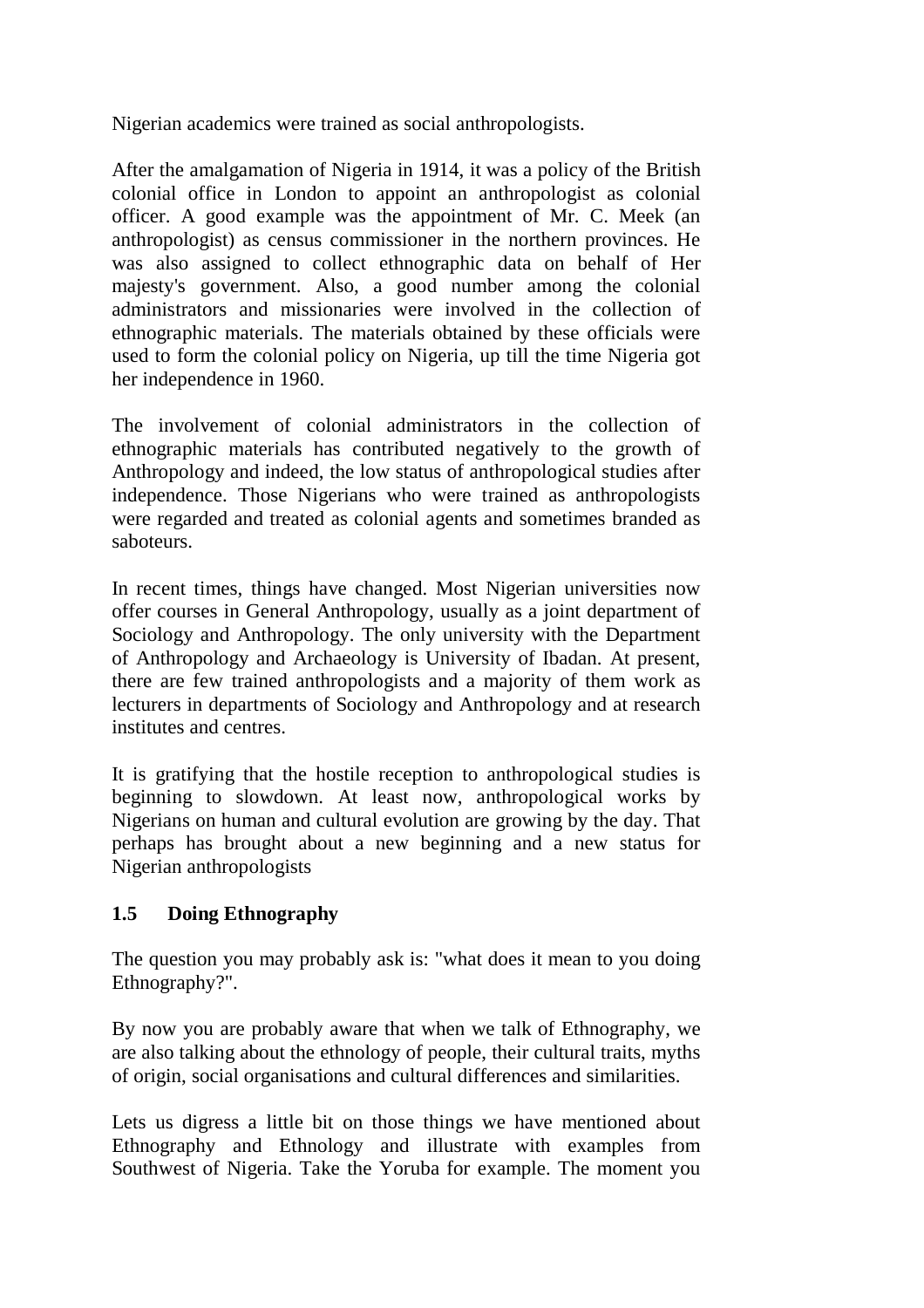locate them on the map of Nigeria, investigate their cultural and sociopolitical organisation, record and document the findings of your investigations; what you are doing is a study of Yoruba ethnography. On the other hand, if you wish to find out why the Yoruba are acknowledged to share so many cultural traits and linguistic affinity with the Igala people in Kogi state, the moment you use the ethnographic materials collected from the two groups in order to make comparisons, what you are doing is combining the work of an ethnographer and ethnologist.

It may also interest you to know that contrary to what the perceived cultural affinities may suggest, it is not impossible that the cultural similarities could be accidental or may not. It is also not impossible that each group developed its socio-cultural traits independent of the other.

The similarities in cultural traits between the Yoruba and Igala have some historical connections. It is said that in some distant past, the Igala people were presumed to have migrated to their present location in Kogi State from Oyo (Yorubaland). The migration was believed to have occurred in the 6th century AD, that was during the pre-Oduduwa— Yoruba multi-centre migration (Boston - *The Igala Kingdom,* 1968). What to emphasise here is that the authenticity of the claim, whether true or not, will be determined by findings of ethnologists and archaeologists. This further brings to your attention the relationships of subdisciplines in General Anthropology.

#### **Conclusion**

So far, we have been able to define and discuss the subject matter of Ethnography within the larger discipline of Anthropology. We have also identified the distinction and relationships between Ethnology and Ethnography in the study of culture, cultural traits and other attributes of human social organisation.

We use examples from the Southwest and other cultural areas of Nigeria so as to bring home to you what doing Ethnography is all about. I believe that these things must be known to you before we move on to the mainstream of Ethnographic materials, in which you will be introduced to the peoples of Nigeria.

#### **Summary**

The focus of this unit is to orient students to the highly diversified field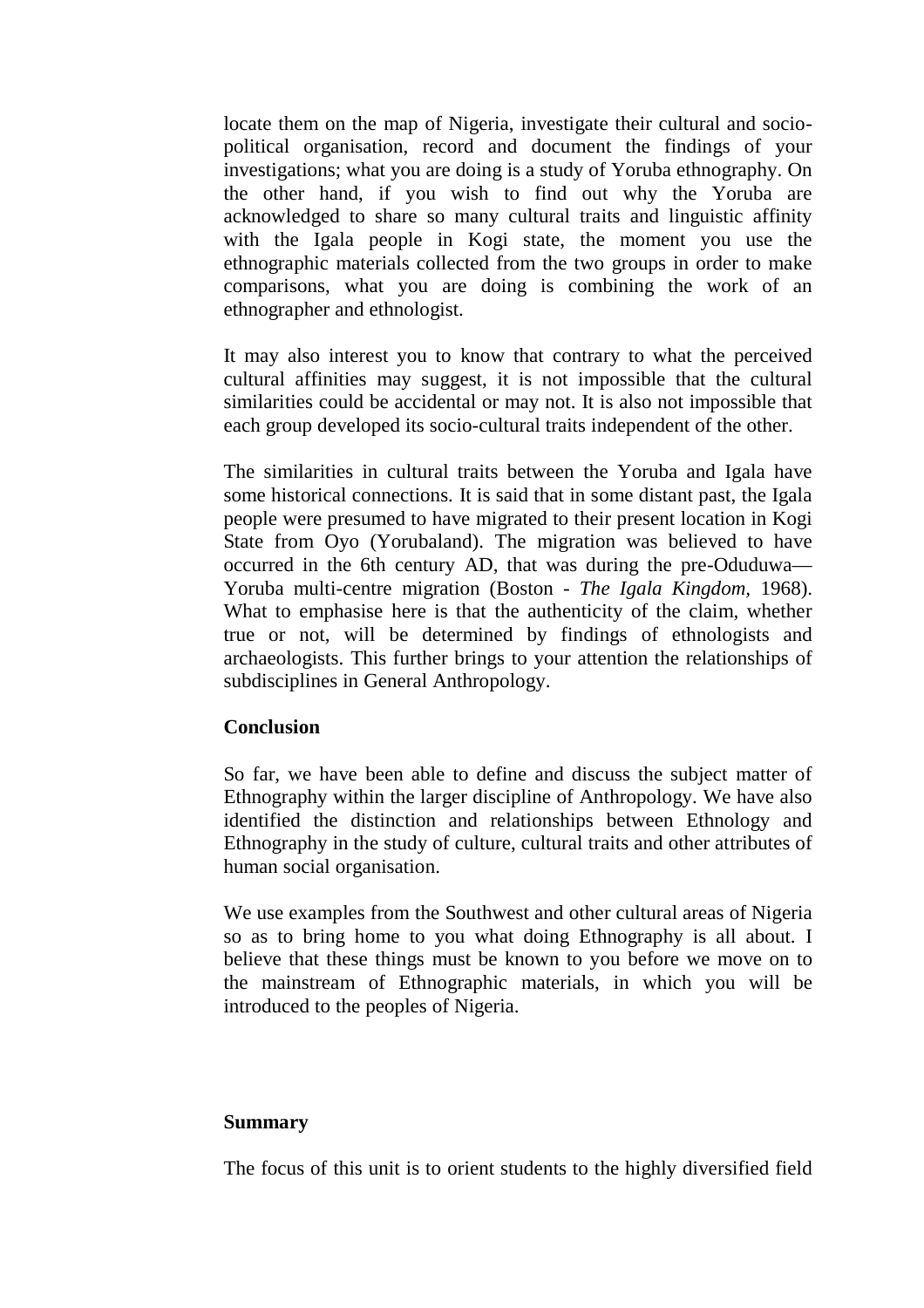of Anthropology, especially the use of ethnographic materials in the study of culture and social life of communities in Nigeria.

Another facet of discussion explains why studying ethnography of Nigeria, for example, is interesting and quite intriguing, perhaps due to the nature and character of cultural patterns of Nigerians. This is to make you appreciate our collective circumstances. The unit also provides a general overview of Ethnography by emphasizing the basic relationship in the use of ethnographic and ethnologic materials as the basis to account for similarities and differences in cultural patterns of Nigeria's ethnic groups.

The unit ends by discussing 'Doing Ethnography' with examples on cultural similarities between the Igala of Kogi State and Yoruba of Southwest Nigeria.

#### **References**

Beattie John. *Other Cultures: Aims, Methods and Achievements in Social Anthropology* London: Routledge and Kegan Ltd., 1964.

Hammersley M. and Atkinson P. *Ethnography: Principles and Practice.*  London: Routledge and Kegan Ltd., 1961.

Olaniyan R. *Nigerian History and Culture,* Lagos: Longman, 1985.

Sills D. International Encyclopedia of the Social Sciences, *(Ethnography and Ethnology)* vol. 5 1968.

Spradley J.P. *The Ethnographic Interview: Ethnography and Culture.*  New York: Holt, 1979

#### **Tutor-marked Assignment (TMA)**

#### *Exercise*

Define Ethnography. What do you consider to be the most significant way in which a course on Ethnography benefits a student of Sociology?

#### **Unit 2**

#### **Socio-Cultural Views and Concepts**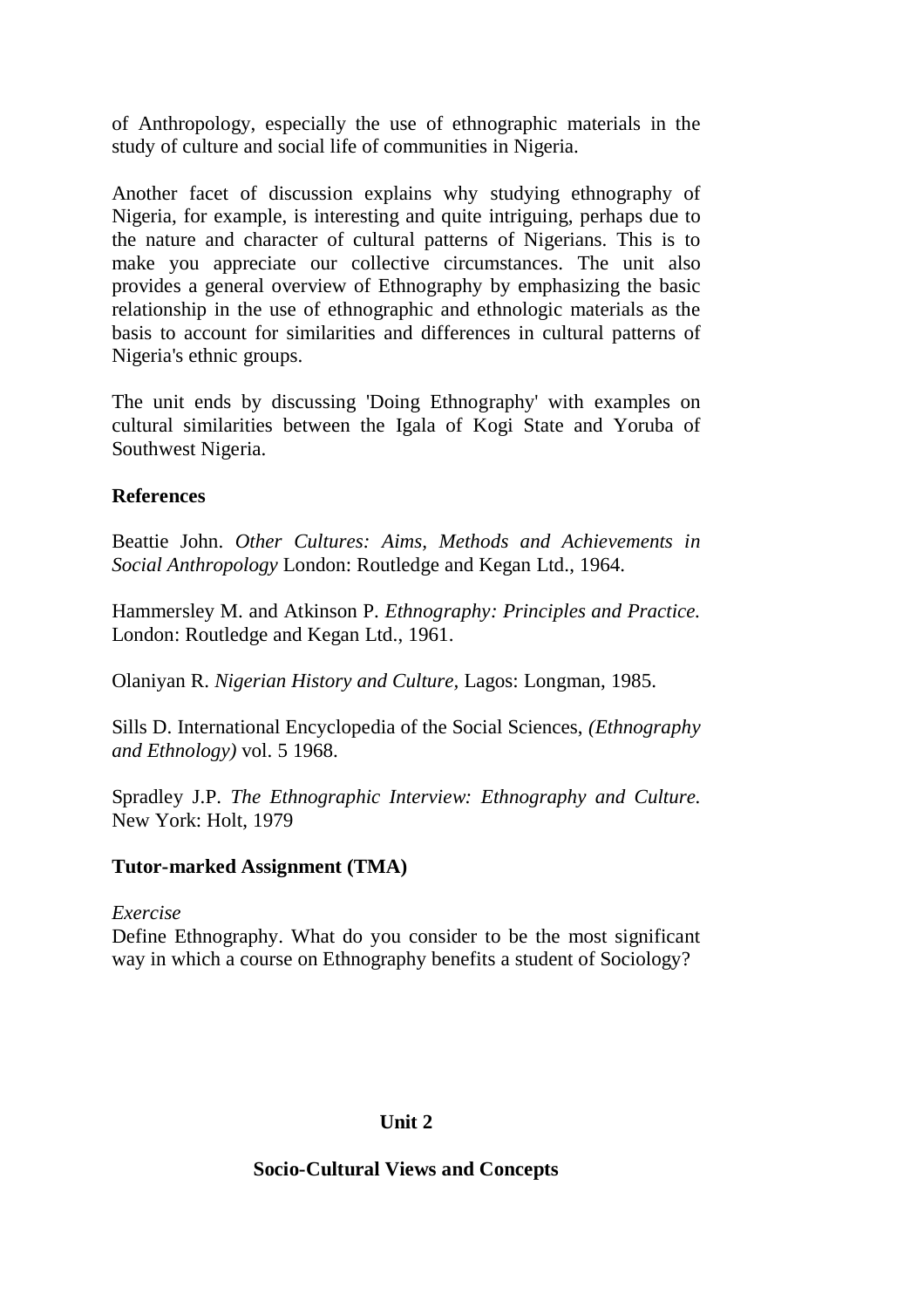#### **2.0 Objective - Concepts and Views**

The objective of this unit is to improve your understanding of the various socio-cultural views and definitions of concepts used in Social Anthropology, Ethnography and Ethnology. Your understanding and use of the various concepts will help you to know how individuals and groups function in the society in order to maintain order and stability. It may be impossible to discuss all the concepts. What we shall do is to select key concepts and define them. Those to be selected are the ones commonly used in Anthropology, Linguistics, Ethnography Ethnology and Sociology.

#### **2.1 Introduction**

#### **Culture**

As you have now realised, culture is the concept underlining the anthropological approach to human behaviour. In fact, the meaning of culture establishes the scope and method of anthropological studies of man - his behaviour, thoughts and world view.

The major element in the definitions of culture is: it is learned by man as a member of a society. There is also the agreement by anthropologists that cultures develop as a response to human needs, biological and social. In one way or the other, all cultures are attached and related to human needs. It means that the term culture, covers a broad spectrum of experience, referring to all the learned behaviour man absorbs to become a member of society It is therefore universal, but differs tremendously in the way and manner they express man's response to life.

Malinowski provides another understanding of culture by saying that culture is partly human, partly spiritual and partly materialistic. It is in reference to the ways of thinking, feeling and doing things that human beings have commonly developed culture as they deal with their environments. We can safely say that there is a human culture i.e. a way of life man has developed in response to the physical and social environments.

Culture can also be defined as the configuration of learned and shared patterns of behaviour and understanding arising out of communication among social groups and helps individuals to adapt to his environment, his biological nature and group life. Therefore, culture scientifically described, is a concept that denotes the total way of life of a specific society or group. This way of life includes such things as: customs, traditions, dresses, language, work and leisure, music and arts, relationship networks and attitude to life.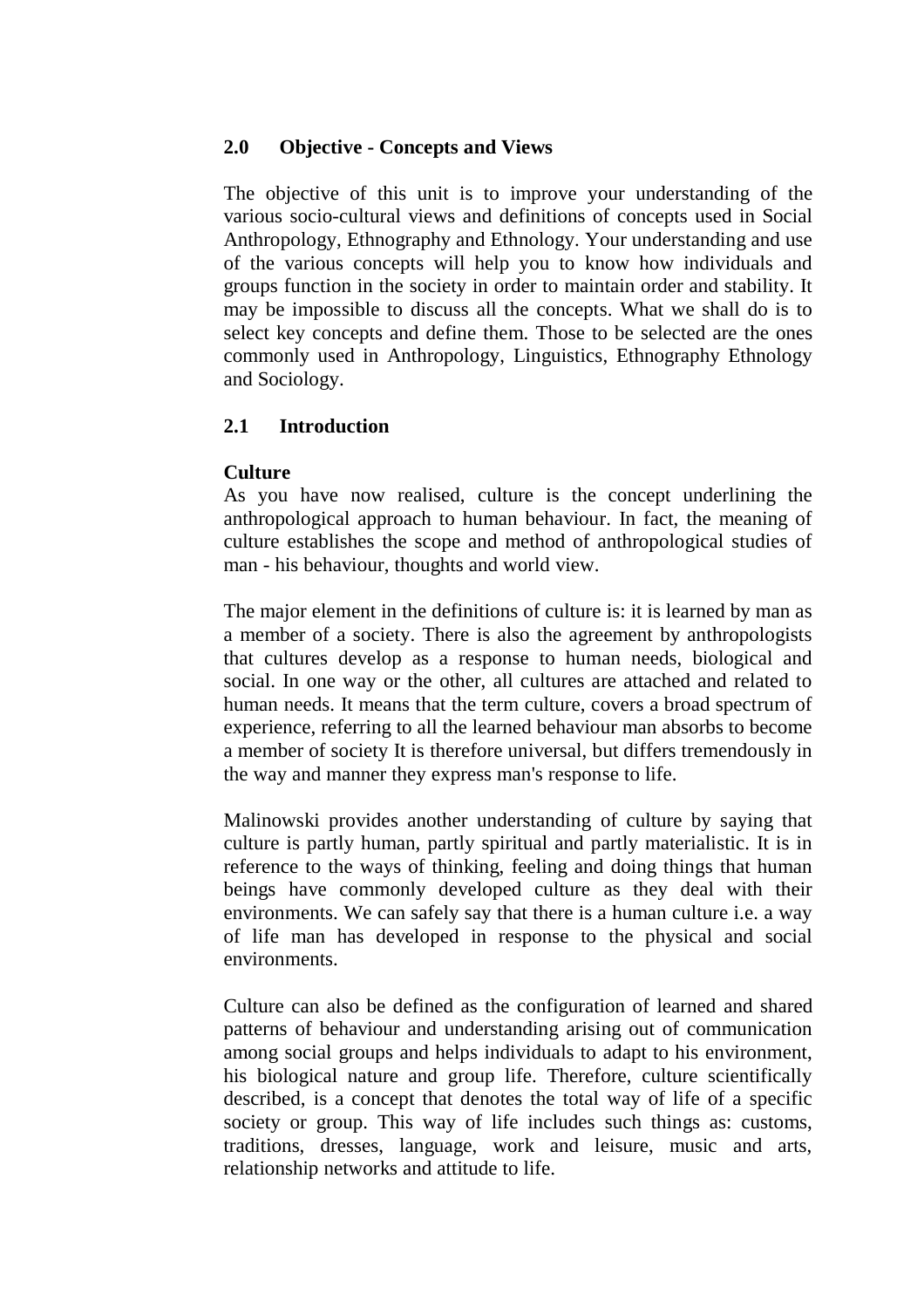We also use the term culture, colloquially In this context, it denotes the degree of finesse of an aspect of a person's behaviour, degree and level of a person's tastes and refinements in music, arts, social interaction, to mention a few. When culture is used in the context described, it is synonymous with civilization. It is also common to listen to people referring to or calling a person a "bushman". What is being said of him in this context is that the person is uncultured, due to his raw attitudes to values and accepted norms of the society, and lacks the knowledge of proper code of conduct in particular situations.

The fact that cultures vary from place to place have made anthropologists to develop scientific explanations for these variations. One such explanation is that culture is influenced and shaped by environmental conditions. This theoretical approach is generally referred to as environmental determinism. It is argued that the physical setting of a people determines the formation of their culture. The physical environment is considered to influence or determine the pattern of life and level of economic development. It is also assumed that man is helpless in altering the dictates of nature. In this context, a people's mode of dress, language, technology, traditions and belief system are all products of ecological adaptation.

#### **Self-Assessment Exercise**

What is the main argument that culture is learned by man as a member of society?

The main argument here is that the growth of culture is closely dependent on the capacity and ability of man to control his environment. The specific ways of adaptation to environment is believed to determine social organisation, and social organisation in turn affects norms and values, forms of government, religious beliefs and arts.

Many other anthropologists have contributed to the debates on the appropriate definitions of culture.

For example, Kluckholn and Kroeber meticulously examined over a hundred (100) definitions but found none wholly acceptable. However, one of the widely quoted definitions is the one provided by Goodenough (1957) that: "a society's culture consists of whatever it is one has to know or believe, in order to operate in a manner acceptable to its members, and do so in any role that they accept for anyone of themselves".

Whatever the case, the common ground used in defining culture is that – it is learned and the learning process is related to social groups or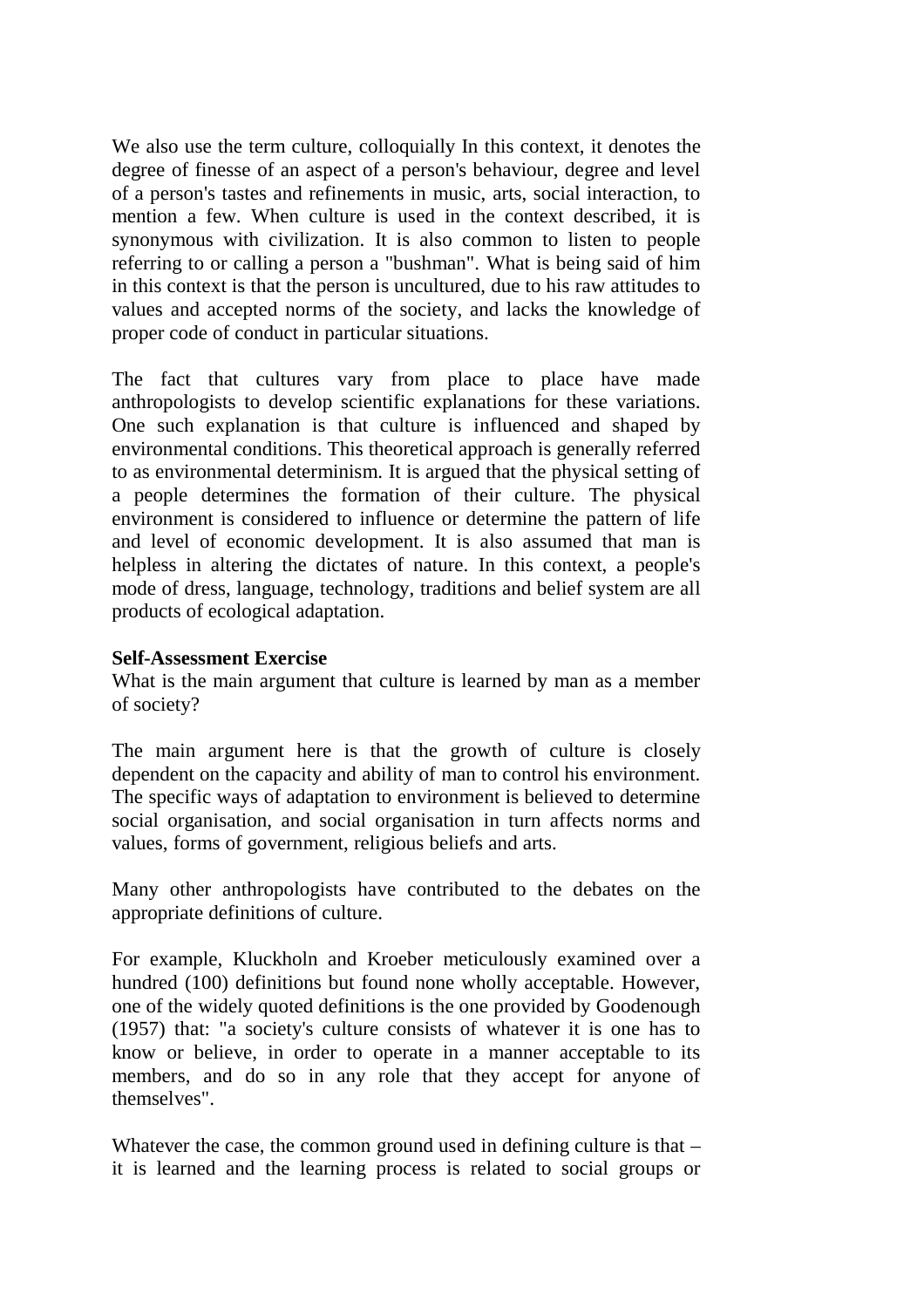societies, and is strongly influenced by the immediate environments.

#### **2.2 Ideal and Real Culture**

A culture consists of two major patterns: the *ideal* and *real* culture. Ideal pattern describes what people in a society would do or say in a defined situation if they conformed totally to the ideals accepted in the culture. In a given society, an observer must be able to distinguish "culture ideals" from the actual beliefs and values that guide everyday life of the people. Let us think of an example: if you ask someone to describe his culture, you may likely receive an answer that reflects the ideal pattern rather than actuality. Another example: what we can use to distinguish ideal from real is the issue of religious tolerance among Nigerians. In Nigeria, we are always told that the ideal pattern of religious tolerance is a pillar of Christianity and Islam. But you will always notice that this tolerance is frequently abused and violated by both the Christians and Muslims. This behaviour by Nigerians has created a gap between the ideal and real cultural behaviour of Nigerians.

In order for you to understand and observe the cultural gap between the real and ideal, Twill illustrate by using the examples taken from Oke on marriage and virginity in Nigeria *(An Introduction to Social Anthropology* 1984:21). The point made by Oke runs thus: In Nigeria, a man who goes through a form of marriage under Marriage Act with two different persons on two different occasions, with the first wife still living and not divorced from him, commits the offence of bigamy — the punishment is seven years in jail. Marriage under this act is monogamous: one man, one wife. Marriage under customary law is potentially polygamous, i.e. you can marry as many wives as you can afford. The elite or western-oriented members of society often go for marriage under the act where it is often difficult to get a divorce. In this context, actual behaviour does not conform to the ideal pattern of one man one wife. This is a bigamous case, if prosecuted, the offender can be sent to jail.

What I want you to take note of in the description of Oke is that the ideals of the act serve as targets towards which the elites must strive, and especially as criteria for evaluating successful marriage in our society, as well as, our conduct towards it. But because of nonconformity to the act, a strain towards consistency between the real and ideal has created a dynamic tension to the marriage culture and society.

#### **2.3 Culture Area**

The term culture area, emanates from the concept of culture. It simply denotes a geographical area occupied by ethnic/tribal groups or peoples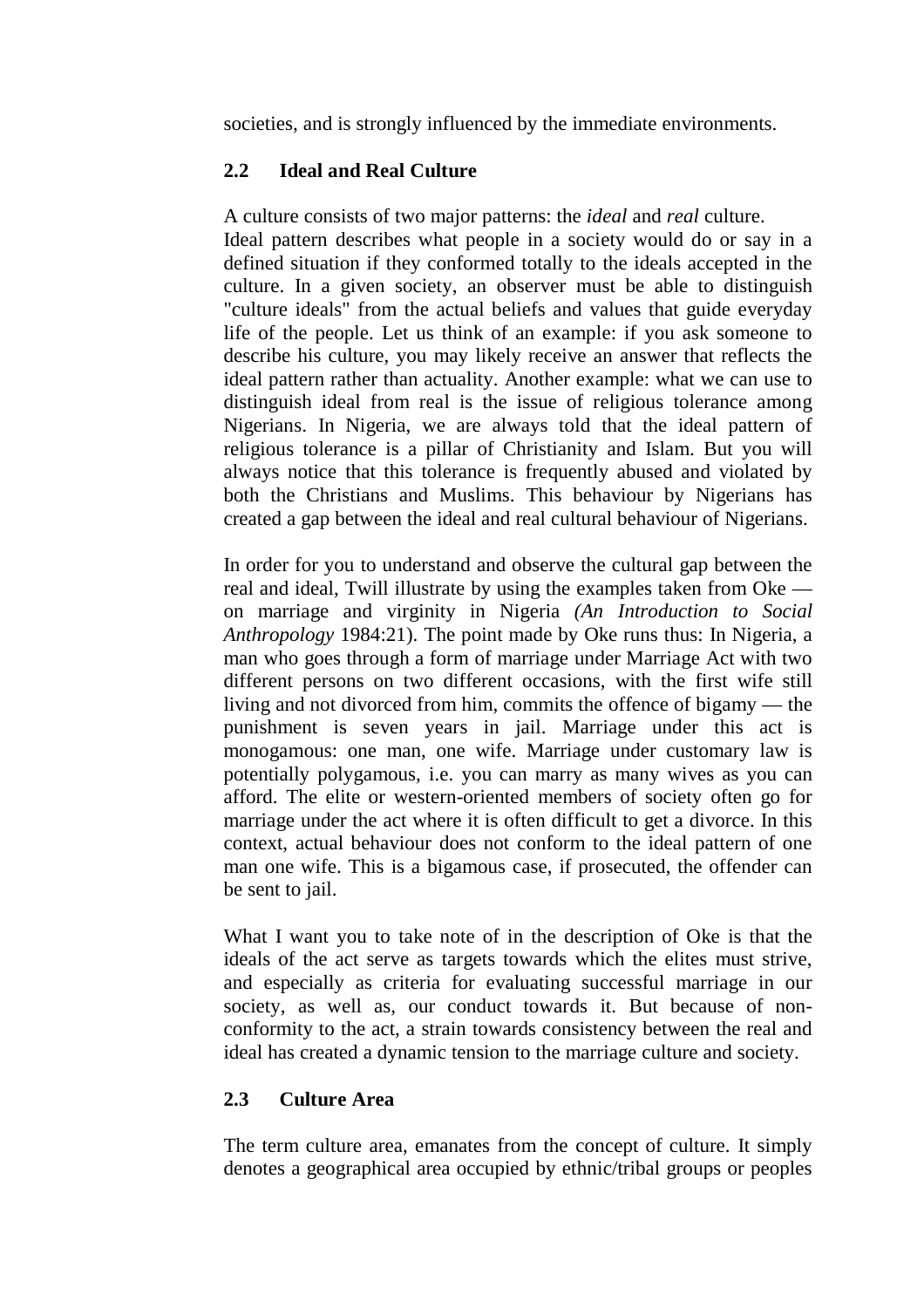whose life styles exhibit a significant degree of similarity with others, as well as a significant degree of dissimilarity with the cultures of others.

The demarcation of culture area is done by categorisation of cultures based on the following observable traits such as: physical environment, religion, language, and saying that those that are similar and closely related belong to one outline area. We shall use later the culture area concept to demarcate Nigeria's large ethnic/tribal groups into culture areas.

# **2.4 Ethnic Group**

This is a concept which describes an ethnic group as people sharing the same historical experience, having the same cultural, experience, speaking the same language, and sharing the same belief about the future together It then follows from this premise that an ethnic group must have as its members people who share a conviction that they have common ideology and common fate. For an ethnic group to be recognised, it must propound a cultural symbol, expressing its cohesiveness. Think of the Yoruba symbol of Oduduwa in this context, for example.

One of the major factors that distinguishes ethnic groups from one another is this cultural symbolism, expressed in myth of common origin and kinship blood ties.

There are four ways you can use to identify ethnic group — culture, language, common tradition, political organisation and territory. This means that members of ethnic groups must share the same culture, speak a common language, have common customs and history and occupy the same territory. The four attributes cannot be acquired by an individual: he is born with them.

# **2.5 Tribe**

This is the term used in Socio-Cultural Anthropology to describe human social organisation based on small groupings, defined by traditions of common descent.

The group must have temporary or permanent political integration above family level and shared language.

The term tribal has been used to distinguish countrymen from town dwellers of a population in South African **Bantu** who go to work in urban employment, but try hard while they are there to keep to their own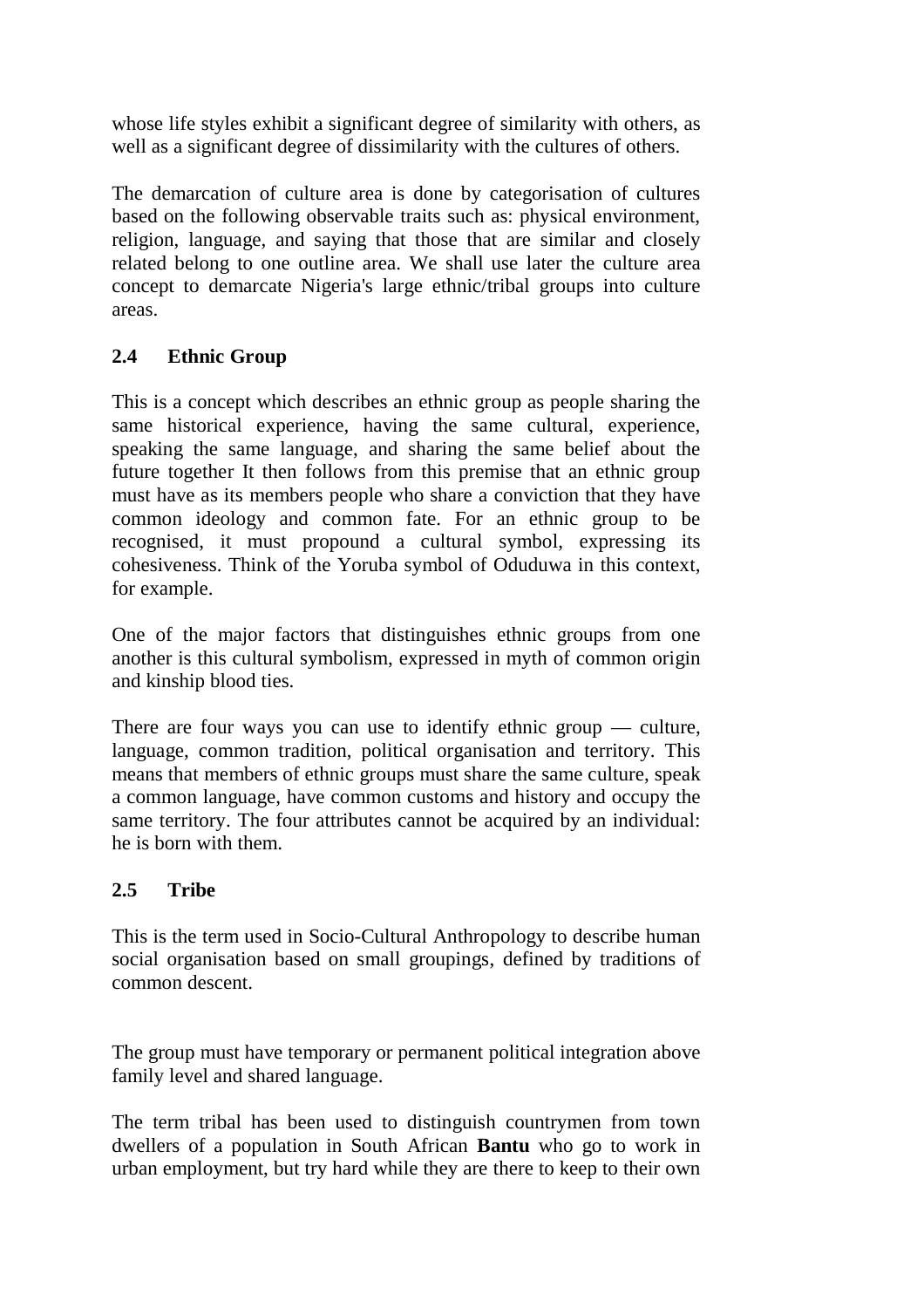cultures (Philip Mayer, 1961).

In essence, from our discussion on ethnic group, tribe has the same connotation as ethnic group. Up till the 20th century, tribe was more frequently used The term fell out of favour among anthropologists due to the following facts: (a) the use of the term does not have a precise definition, (b) it portrays negative connotation to native population still under colonial rules all over the world in the context it is being used. In other words, it is pejorative to the extent that it was used to describe societies in the colonised region. It was for this reason that many anthropologists in Africa dropped the use of tribe substituting it with ethnic group. Here, everyone has a claim to land by virtue of his membership, and all members are equal in status.

# **2.6 Ethnocentrism and Cultural Relativism**

The belief that one's own culture is the only true and good one, as well as the tendency to judge other cultures by ones cultural standards is what is called ethnocentrism. The assumption is that the way we do things is normal and humane; but any other way of doing things is abnormal or immoral.

Ethnocentrism can be used to serve several important functions for individuals, groups and societies. For instance, it is sometimes used for social solidarity purposes, and also to reinforce the tendency to conform in defence of one's society. On the other hand, ethnocentrism can be used dysfunctionally when beliefs in group superiority lead to hostility, misunderstanding and conflict. Nigeria's multi-pluralism promotes the dysfunctional tendency of ethnocentrism. For example, there are many statements made by our political leaders that have generated and heightened tensions through ethnocentrism. Also, most conflicts in Nigeria can be traced to ethnic intolerance which sometimes is hidden under religious cloak. An ethnocentric leader may be unable to recognise and solve social problems in his group, not to mention solving problems in other cultures.

In summary, ethnocentrism prevents people from understanding human nature and precludes critical appraisal of one's own customs, relative to those of other peoples.

This brings us to cultural relativism as a concept. The anthropological view, that a society's customs and ideas should be viewed in the context of that society's culture underlies the concept of cultural relativism. Put differently, cultural relativism involves an effort to understand the world as seen by members of other societies. This attempt to understand the world as seen by members of other groups is what relativism is all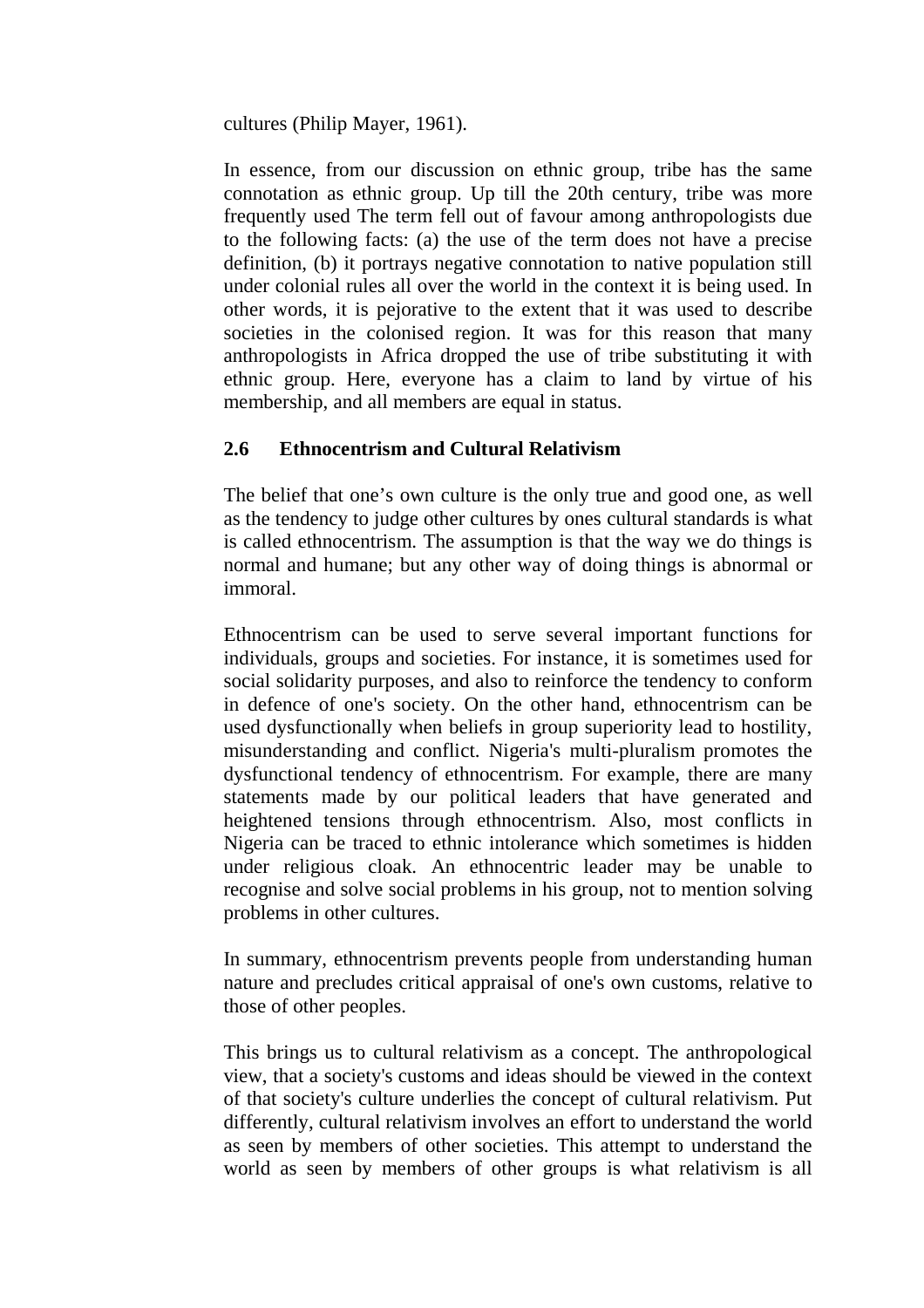about. To put it in a simple form, our value judgements based on our narrow cultural lens can be replaced by an appreciation of the values of other cultures. When this is done, you will develop an understanding and appreciation of the values of other cultures and that brings harmony and peaceful coexistence.

Cultural Pluralism  $(CP)$  — is defined as a social arrangements in which different ethnic/tribal groups live together with each other in harmony, and still maintain their cultures, values, and also accept to tolerate one another's ways of life as suitable for the society in which they live.

# **Self-Assessment Exercise**

What do you think underlies the concepts of ethnocentrism and cultural relativism?

In cultural plural societies, the majority groups do not relegate the minority groups to a master/servant status through subordination. The rule underlying plural society is cultural tolerance to her peoples' customs and life styles. Nigeria can be cited as one of the world's plural societies.

# **2.7 Language**

The *Oxford Advanced Learners Dictionary of Current English* defines Language as "human and non-instinctive method of communicating ideas, feelings and desires by means of a system of sounds and sound symbols". This is the conventional meaning. In literal terms, we are referring to the spoken and written methods of communication between people and such spoken or written symbols need to be unique and distinct from other spoken and written symbols in order to be called a language.

There are other forms of language — body talk (in Social Psychology), computer language, language of bias and prejudice etc. We are here referring to other systems of communication that can be understood and interpreted without written or spoken sounds and symbols. Facial expressions, handshakes, prostrating and nodding of the head are all examples of such communication.

# **2.8 Kinship**

This term refers to a large network of people who are putatively related to each other by common ancestry (blood relation), by marriage (affinity) or by adoption. The system of kinship facilitates the organisation and identification of relationships within families, lineage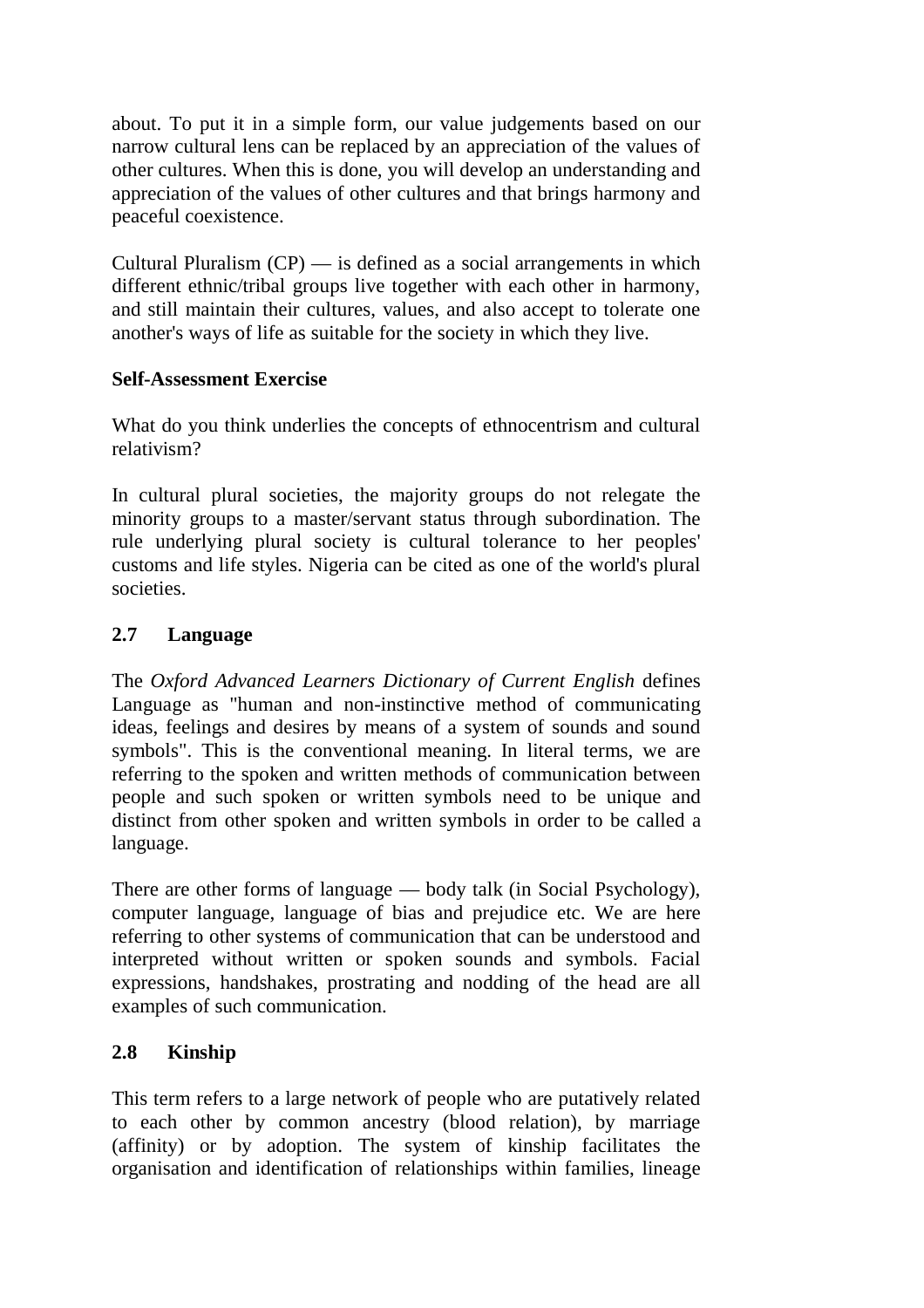and class. Kinship terminologies can be categorised under *classificatory*  and *descriptive.*

**28.1 Classificatory:** This refers to names which apply to lineal relative (e.g. father mother, son, grandson). The term can also be used for collateral relatives, in which case father's brother is called father, and his sons are called brothers.

28.2 **Descriptive:** This relates to a mode of addressing or grouping of kins by depicting their relationship. For example, the use of stepfather, half-brother is not used for other relatives.

It is necessary to indicate that both classificatory and descriptive terminologies depict the type of relationship between two or more individuals.

# **2.9 Society**

This term refers to a group of people who live together over an extended period of time, occupy a known territory and organise themselves into a social unit distinct from other groups. In other words, society can be described as a system of interrelationship or social group connecting individuals who share a common culture and maintain a system of social interaction and a defined internal organisation. Society as a concept gives existence to culture, norms and values (customs).

#### **2.10 Dialect**

A dialect is simply a variant, a sub-division or an altered version of a language. A dialect cannot stand in isolation from its root-language. However, when the alteration of a language becomes such that the original speech-form is lost or becomes obscured, what is supposed to be a new dialect becomes a new language. In that context, them ceases to exist any mutual intelligibility between the original language and the dialect-variant. In other words, speakers of the original can no longer communicate with speakers of the altered form.

This situation is common in language profiles in Nigeria. In fact, this is how new languages keep developing out of old ones. We can even be right to suggest that there exist more languages than ethnic/ tribal groups in Nigeria. We shall say more on this when dealing with the language profiles.

# **2.11 Family**

Most anthropologists, sociologists and ethnologists regard the family as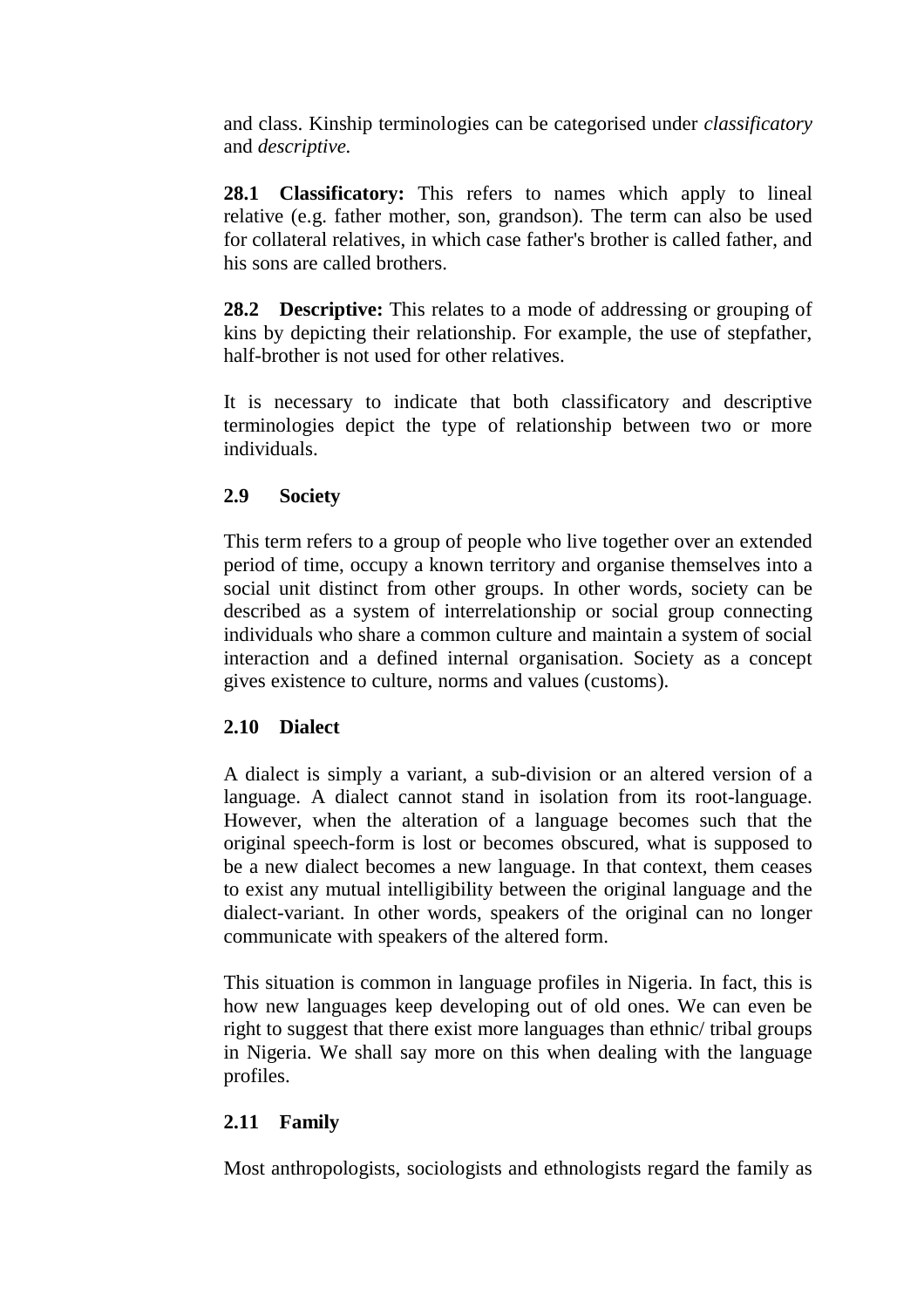the cornerstone of society because it forms the basic unit of social organisation. It is even difficult to think of how human society could exist without it. Thus, the family as a social institution is universal and an inevitable part of human society.

Although there are a variety of family types in the world, and it is not easy to say what they have in common. A family can still be defined as "an adult male and female living together with or without offspring, in a more or less permanent relationship". Therefore, a family is a relatively small group directly linked by kin relationships in which the adult or adults take responsibility for the care of children.

**2.12 Extended Family:** When relatives other than the married couple and their children live in the same residence, or close together in an intimate relationship, this is what we call an extended family. An extended family may include grandparents, brothers and sisters, their spouses and other kin members such as aunts and nephews. Extended family can be extended horizontally (made up of kins who belong to the same generation) or vertically (kins who belong to previous or later generations).

**2.13 Descent rules:** These are rules pertaining to duties, rights and privileges with respect to many different aspects of social life assigned to individuals by reckoning their descent relationships. There are two classes of descent rules, the *cognatic* and *unilineal.*

- *(a) Cognatic:* Cognatic rules are those in which both male and female parentage are used to establish duties, rights and privileges in kinship. The reckoning is established evenly and symmetrically along maternal and paternal lines in ascending and descending generation through individuals of both sexes.
- *(b) Unilineal:* The unilineal rules accomplish the same results as described for cognatic, except that relationships are restricted parentally either exclusively to males or exclusively to females. On this basis, there are therefore, two varieties of unilineal descent rules: Patrilineality and matrilineality.
	- *(i) Patrilineal —This* is when descent is reckoned patrilineally in which ego (self) follows the ascending and descending genealogical lines through males only.
	- *(ii) Matrilineal —This* is when descent is reckoned matrilineally in which ego (self) follows the ascending and descending lines through the females only.

One of the most important logical consequences of unilineal descent rules is that it segregates the children of siblings of the opposite sex into distinct categories. Another variety of descent rules is called 'double descent' in which ego (self) simultaneously reckons descent matrilineally, through mother and patrilineally, through father. Each of the descent rules described above, provides members of kinship groups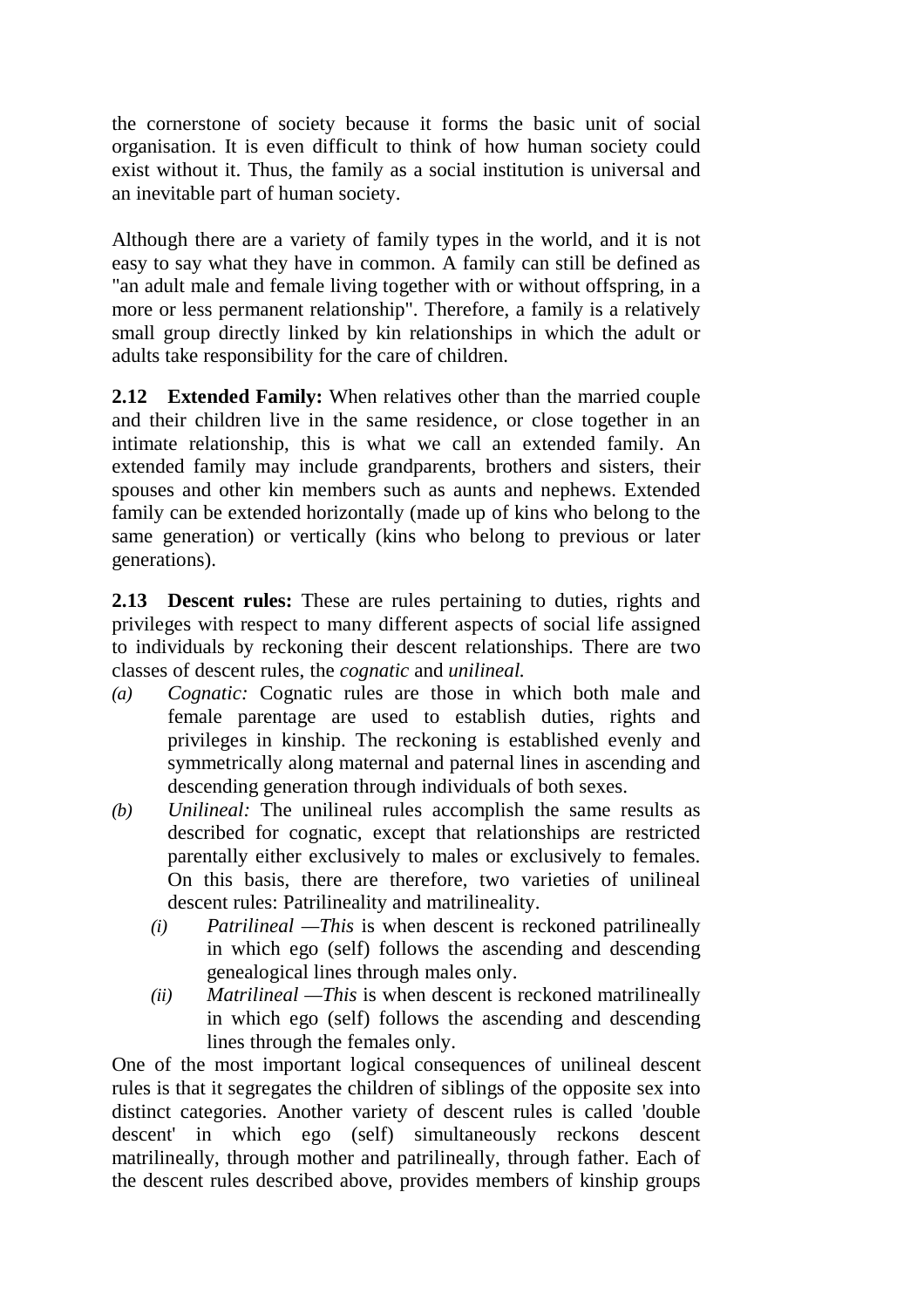the logical basis for aligning individuals into abstract or ideal kinship categories. It also influences the way people think and behave in both domestic and extra-domestic situations.

#### **Note:**

The concepts discussed in this unit have been painstakingly selected for your use as a student of Sociology. They will be useful as you proceed with your course. In fact, sociological and social anthropological analyses are constructed around these concepts discussed in this unit.

#### **Tutor-marked Assignment (TMA) Exercise**

- (i) Explain the term culture
- (ii) Examine the theory of environmental determinism with regard to any ethnic group in Nigeria.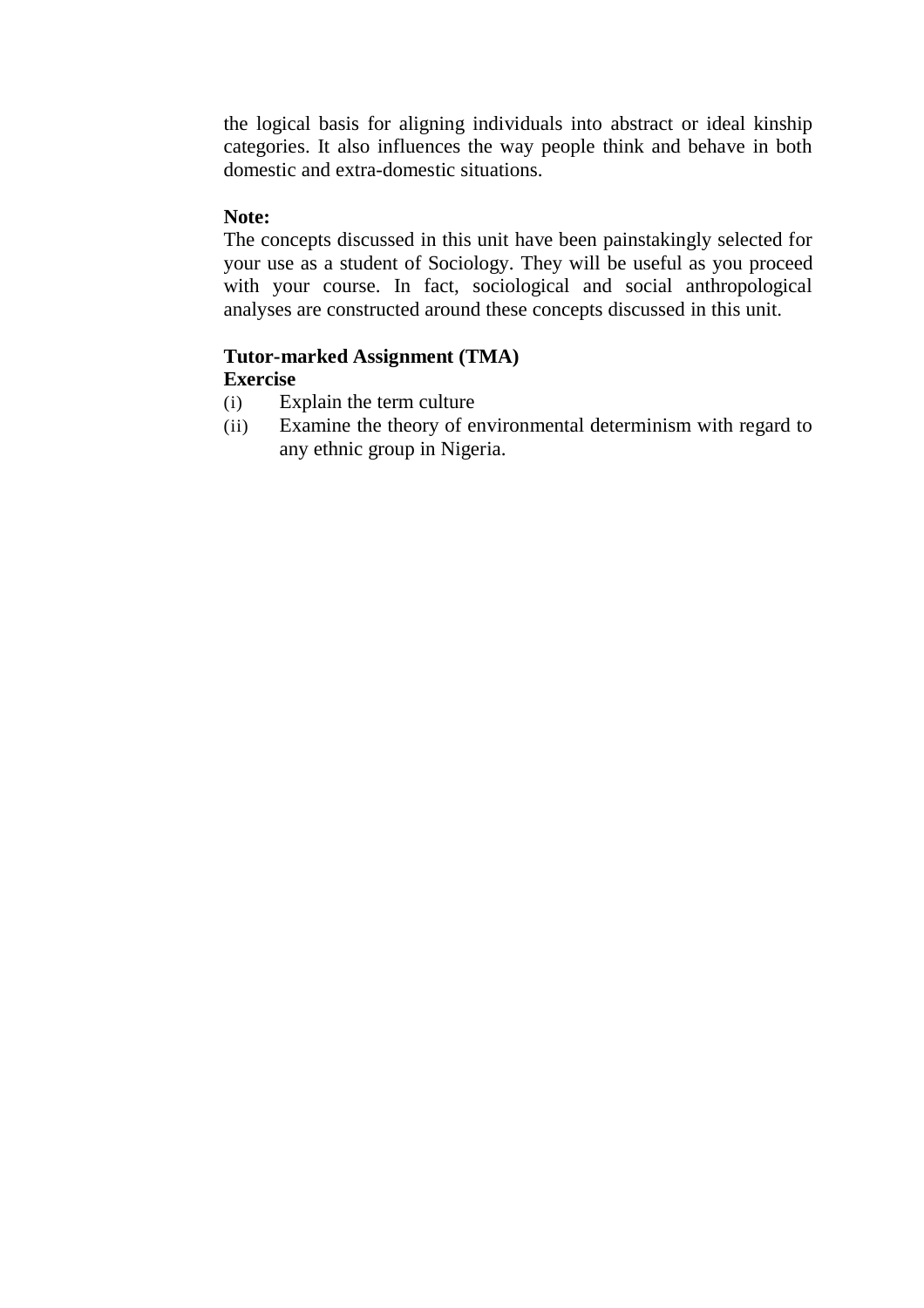# **Unit 3**

#### **The Physical and Cultural Contacts**

#### **3.0 Objective**

The objective of this unit is to identify the location of the entity called Nigeria; and her peculiar characteristics. We shall also identify the type of relationship between her physical features and socio-cultural attributes of ethnic distribution, economic and social contacts, and other cultural linkages.

On a broader note is the question, to which extent can the ethnographic materials help in identifying the differences and similarities that exist, and perhaps would continue to exist between and among the people of Nigeria?

# **3.1 Introduction**

This unit starts by focusing on the physical and cultural contacts among the various ethnic groups of Nigeria. In order to proceed, let us refresh our memories about the geography of Nigeria, particularly her physical features. It is not impossible that some of the facts about Nigeria are not new to you. I certainly believe you have gone through them in your primary and secondary school days. Even if they have faded away, that is indicative that you are unlikely to remember those specific and general features and attributes of Nigeria. In any case, you are free to pick up any book on geography of Nigeria and refresh your memory. (See provided maps)

The territory called Nigeria lies between latitudes 4°20'North and 14°; longitudes and latitudes 3°20' and 14°30' East. It occupies an area of 923,768.44 square kilometres, with a population of over one hundred million (100,000,000) people. The principal rivers create a cultural divide in Nigeria, as we shall see later.

Nigeria is bounded in the north by the Republic of Niger, in the west by Benin Republic, in the east by Cameroon and the southern flank by the Gulf of Guinea. Nigeria's coastline stretches across a space of over 700 kilometres, while the coastal to the northern limits cover a distance of about 1,040 kilometres.

The landscape can be described as plain and open space, in the sense that there are no major physiographic barriers that could hinder movements of peoples across the various ethnic territories. In other words, in situations where rivers and other natural barriers isolate or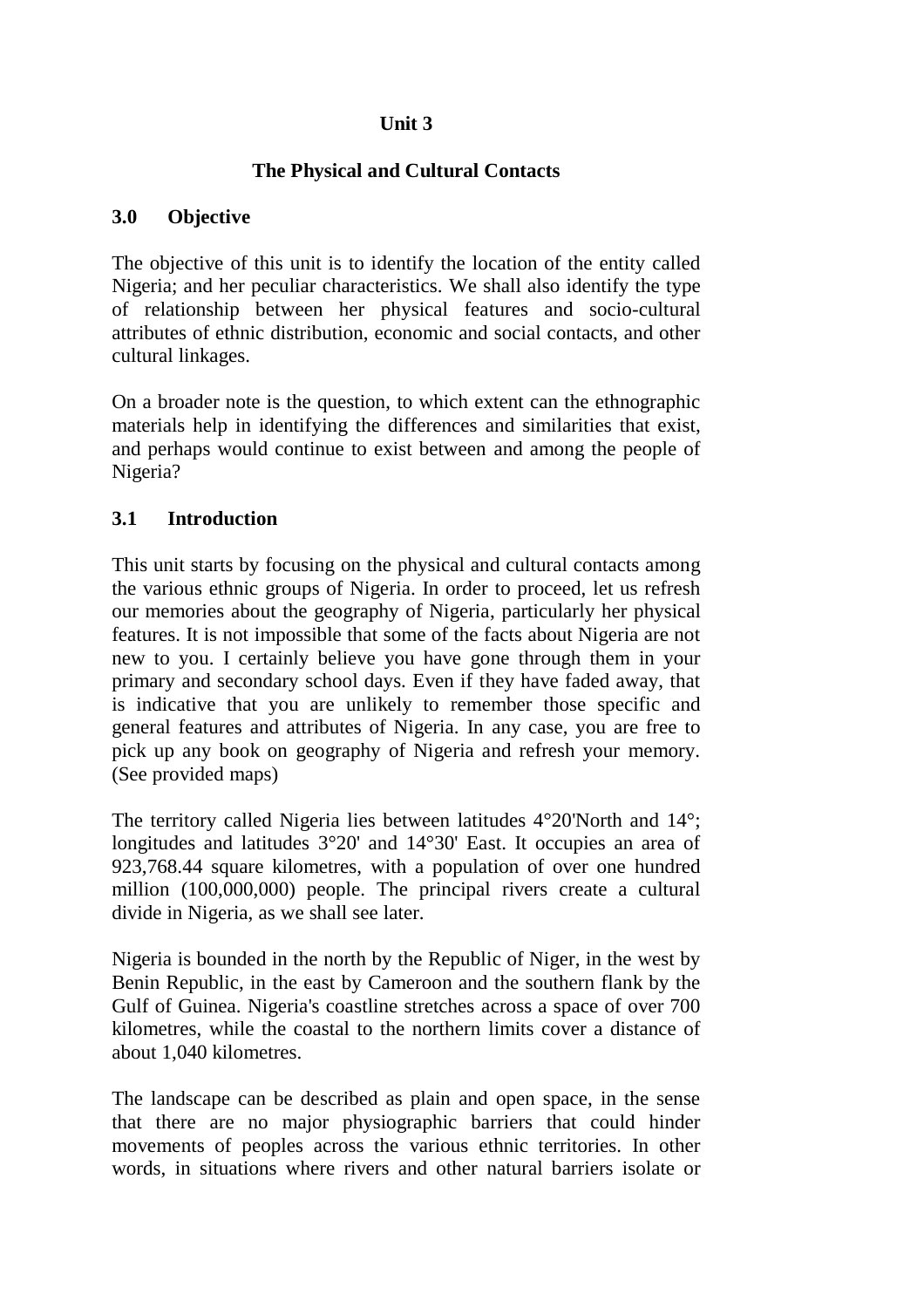restrict communication flow, the case of Nigeria looks different. It is for this singular reason that the history of the peopling of Nigeria is replete with many waves of human movements. The waves of human movements can be confirmed through the various legends of Nigerian people that seek to explain the processes by which their ancestors came to areas which they now occupy. This fact will be made clearer to you when we discuss the various links among the people, which came to be known as Nigerians.

It is a well-known historical fact that there have been migrations across the Sahara desert towards Northern Nigeria. The ethno-hi story of Hausa people suggests the admixture of the indigenous Hausa people from Niger and Chad Republics respectively. Similarly, during the pre-colonial period, it was observed that there were restricted movements of population across the Cameroon and the Adamawa mountain ranges. The Oron and the Efik in Akwa Ibom and Cross River States were migrants from the Cameroon mountain sides, and were able to ward off the limitations created by ranges by moving through the Atlantic ocean to Cross River basin where they finally settled.

While the mountain ranges on the eastern flank restricted movements of people across ethnic boundaries, the people along the western borderline developed access to the territories of their immediate neighbours. The Egba, Yoruba and the people of Dahomey (now Republic of Benin) are next-door neighbours and as such the contacts facilitated movement of goods and services. This encourages easy spread of people within this region and promoted cross-cultural links that have survived till today.

#### **Self-Assessment Exercise**

Give reasons to support the fact that the boundaries dividing different ethnic groups in Nigeria are politically defined artificial lines.

The social and cultural links, especially in the northwest, northeast, central and eastern part of Nigeria have made scholars to establish the fact that the political boundaries in Nigeria are merely artificial lines. And that most importantly, the ethnic groups in the various pans of Nigeria, still regard one another as kith and kin.

#### **3.1.2 Occupation**

Inasmuch as arable land is scarce for cultivation purposes, the people in swampy areas will have to depend on their neighbours in the upland areas for the needed agricultural products. The point I want to stress is that in the absence of established cultural links between the riverine and the upland peoples, economic exchanges will be impossible.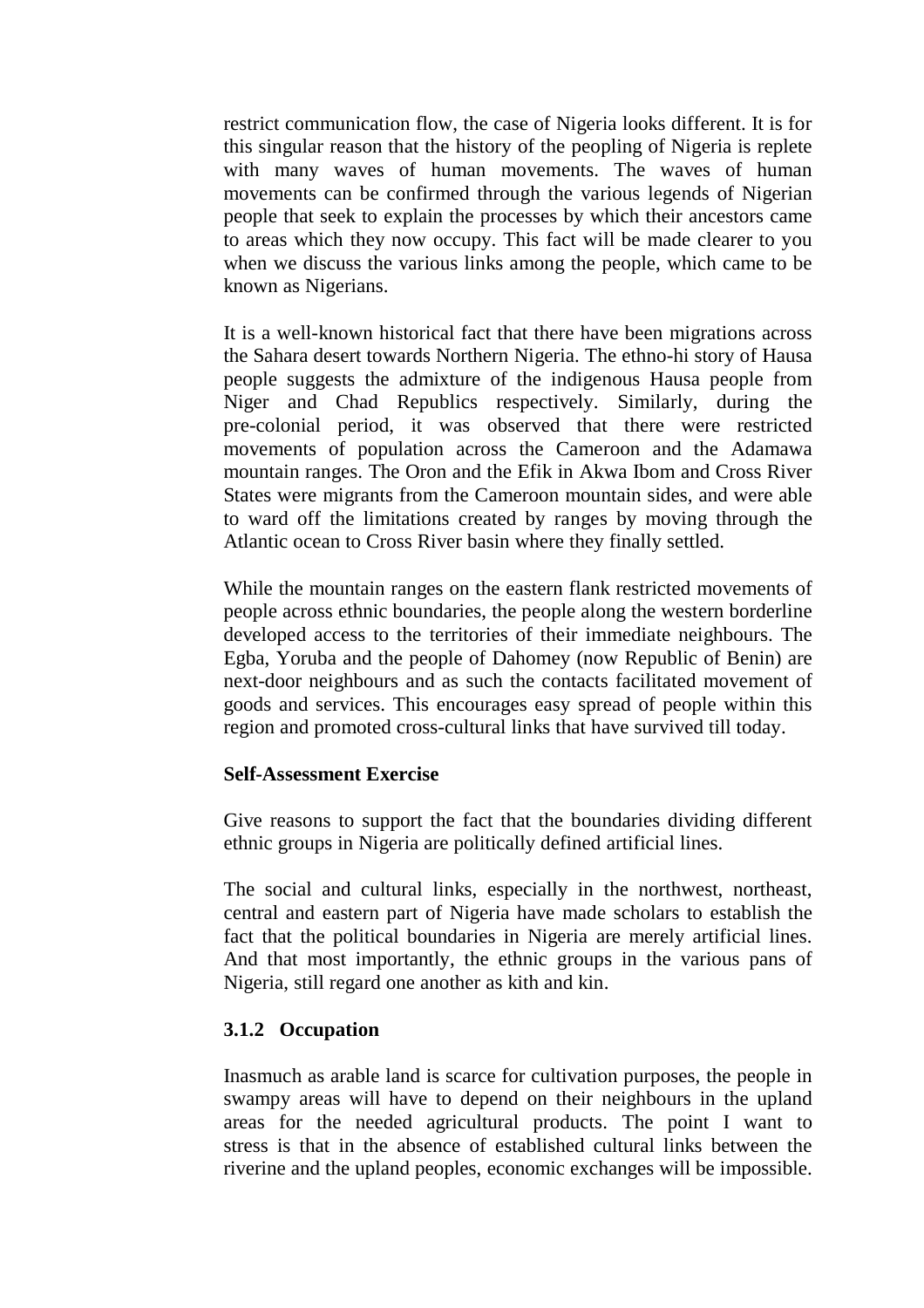Rainfall is another element that determines the level of agricultural activities among the various ethnic groups. Rain incidence and length also determine what crops to grow and where. The southern part is under the influence of the rain bearing monsoon winds for most of the year. Therefore people in this region cultivate crops such as yam, cassava, cocoyam etc.

By contrast, people in the drier savannah in the far north under the influence of dry northeast trade winds from Sahara desert cultivate essentially the grains - millet, maize, and sorghum. In the case of the middle belt, which is regarded as transitional between far north and south climatic condition, there is admixture of food crops from the south and north. The crops from the two regions are cultivated side by side.

What I have been explaining can be repeated briefly. The crop grown in each climatic zone depends on the geographic location. Two broad zones are identified: tropical rain forest in the South/Middle Belt and the savannah or sahel in the North. In the tropical rain forest, staple crops predominate along with other crops. Tree cash crops are also cultivated; the important ones include cocoa, kolanut and palm trees. Similarly, the farmers in the savannah/sahel region are specialised in the production of cereals (different varieties): rice, sorghum, millet, guinea corn and cash crops.

#### **3.1.3 Cultural Links**

The cross-cultural links among various ethnic groups predate the colonial political boundaries. The Nigerian peoples continued to have more to do with their kith and kin across all international borders than with some of their neighbours with whom they have less physical and cultural contacts before the advent of colonialism. To bring home this point, let us take the case of the Jukun in the present day Taraba State. The Jukun are next-door neighbours to the Fulani of Adamawa State. But culturally and linguistically, the Adamawa Fulani relate and identify more intimately with their kith and kin from Niger and Benin Republics than with their immediate neighbours, the Jukun and Tiv.

Another important area in which the topography of Nigeria has helped us to make ethnographic assessment is the extent to which the natural endowments determine the economic activities of a given region or cultural area. The natural endowment has had tremendous influence on the creation of culture area specialisation. A good example can be drawn from Delta area where the topography is swampy and with numerous creeks and waterways. Naturally, the economic activities are centred on fishing and salt making from the seawater. In this respect, fishing and salt making become specialised. The sahel area is also well-known for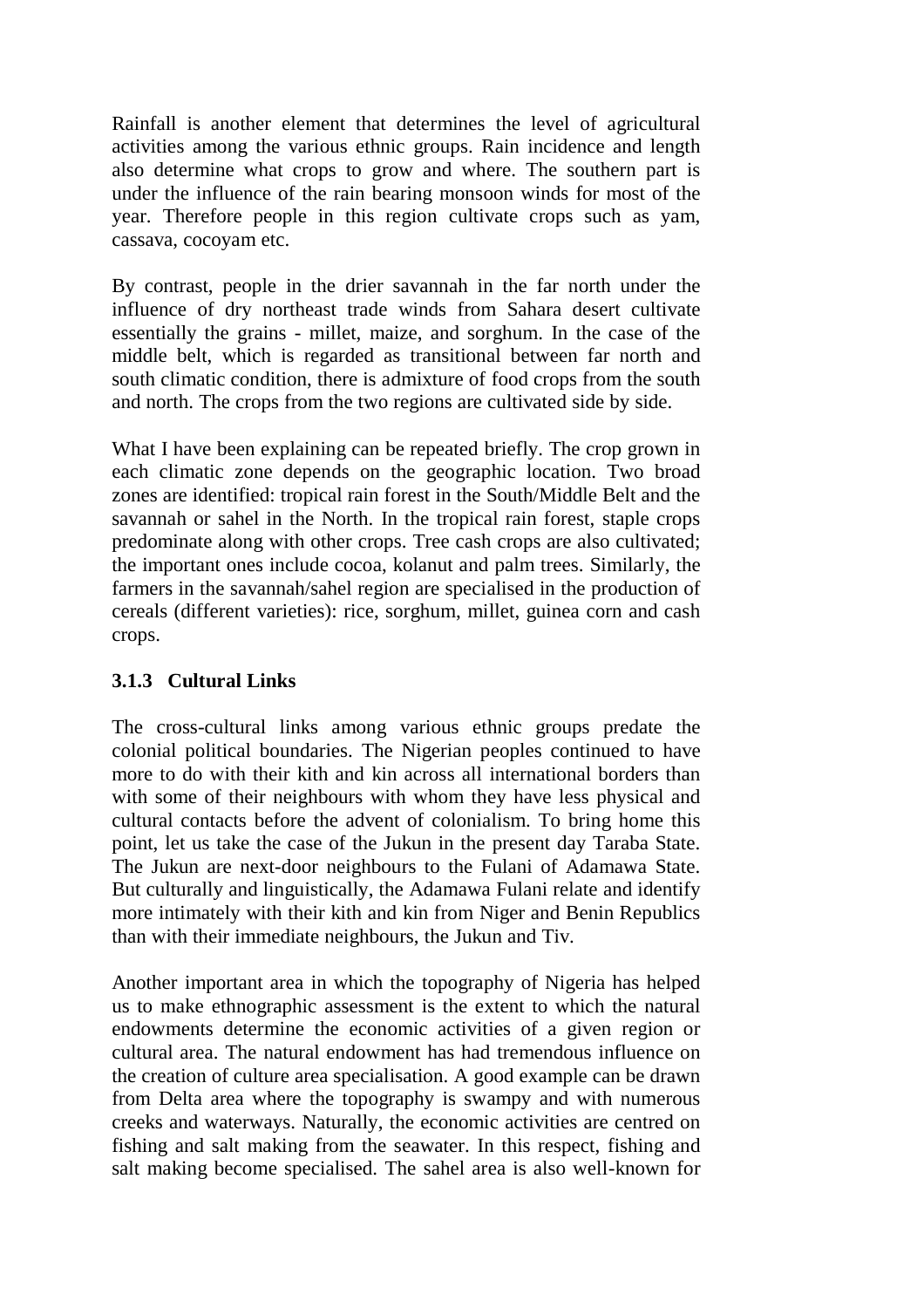animal production. As you will now see, agricultural products can be described as the bedrock upon which the economic, social and cultural contacts among the ethnic groups were built.

The advantages of these socio-cultural and economic contacts are not restricted only to the circulation and distribution of agricultural products. More than anything else, long distance trade between the tropical forest and savannah/sahel further promoted inter-group relations on a larger scale. Through this avenue, people shared, exchanged and borrowed ideas from cultural, economic, political and religious institutions. The fact is that traders from different groups served as carriers of cultures through trading activities, intermingling of peoples and exchange of ideas in all the different geographical zones.

#### **3.2 British Colonial Influence**

The period from the late 18th century to the early 20th century was, for the various ethnic groups who occupied the territory to be called Nigeria, a period filled with historical events. According to historians, from the late 18th century up to the 1850s, there was no evidence to suggest that the area now called Nigeria would become a colony of Britain.

The British interest in Nigeria started in 1849 when John Beecroft was posted to the Niger Delta as a consul for the Bight of Benin. His mission was to consolidate British interest which started as early as 1836. While he was mandated to intensify the campaign against the slave trade, he was also to protect the interest of British merchants. He later shifted his interest to the then dynasty struggles between Kosoko and Akintoye for the throne of Lagos in which Kosoko won. It was claimed that the bombardment of Lagos in 1851 was on a pretext that Kosoko was a notorious slave trader. But the major reason was that Kosoko was seen as the stumbling block to the British penetration of the Yoruba hinterland and opening up of its immense trade to British merchants.

Another example of the area in which the British took advantage was in the Delta, an area in almost perpetual conflict. John Beecroft was also very active there in interfering in local politics. It was claimed that the Itsekiri-Ijo rivalry for the Urhobo palmoil was one of the main sources for this. However, by the year 1865, the British parliamentary committee had suggested that Britain should wind up its political holdings in West Africa, re-emphasising that the West African Coast was a source of trouble and expense.

To sum up, the colonisation of Lagos, the fight against slave trade and the interventions in local conflicts and politics are some of the glaring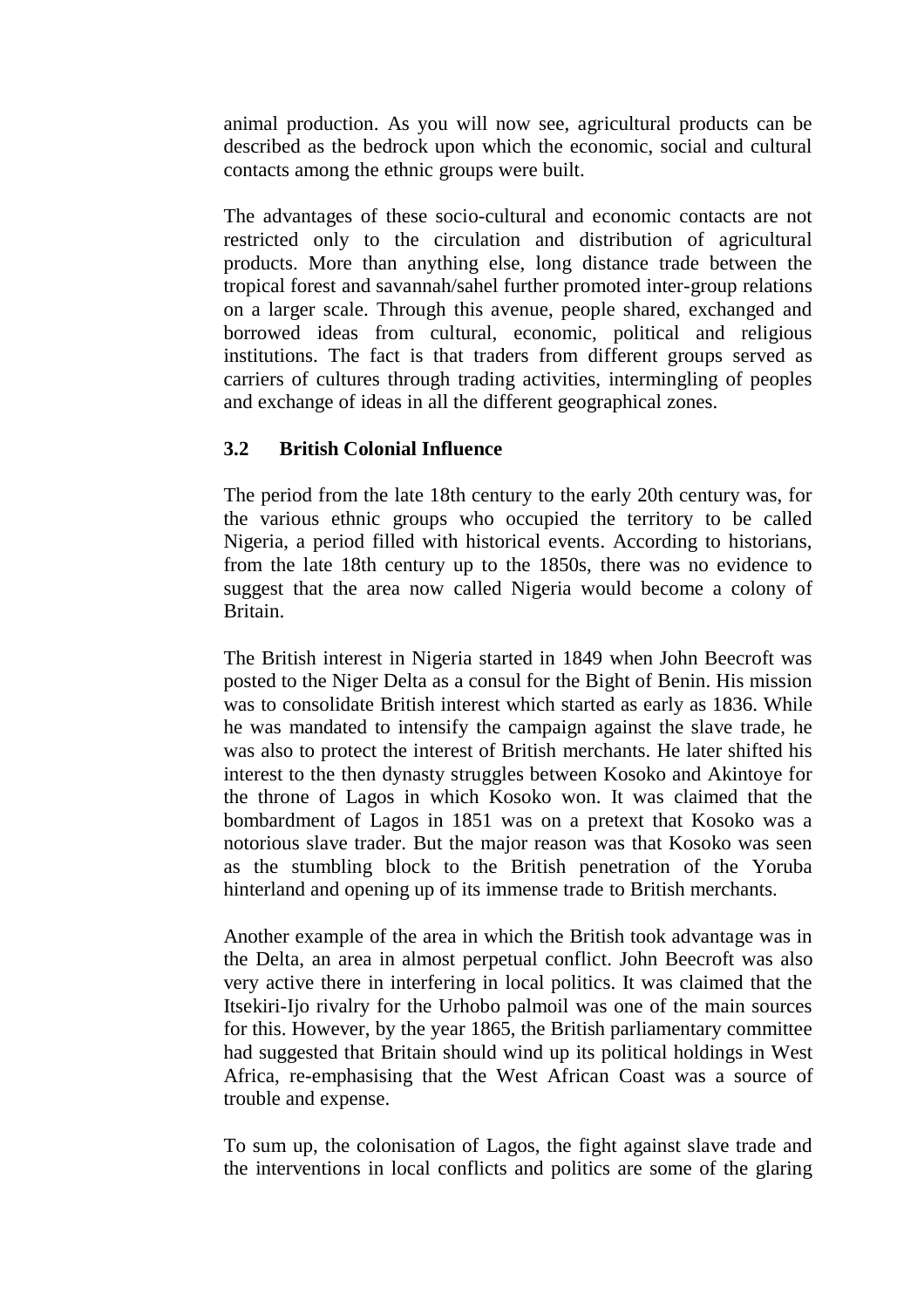factors that made Britain to be neck and head involved in the initial Nigerian project. The next British interest in the Nigerian project was the occupation and pacification of Northern Nigeria from 1877 to 1903. During this period, the major personalities in the pacification of Northern Nigeria were Lord Lugard, Sir George Goldie, and Joseph Chamberlaine. The occupation of Northern Nigeria came as a result of the following: trade and empire building, the fear entertained by the British as a result of interest from other European powers (e.g. France) in occupying Nigeria, and lastly, the disunity among Nigerian ethnic groups.

Another important area in which the topography of Nigeria has helped us to make ethnographic assessment is the extent to which the natural endowments determine the economic activities of a given region or cultural area. The natural endowment has had tremendous influence on the creation of culture area specialisation. A good example can be drawn from Delta area where the topography is swampy and with numerous creeks and waterways. Naturally, the economic activities are centred on fishing and salt making from the seawater. In this respect, fishing and salt making become specialised. The sahel area is also well-known for animal production. As you will now see, agricultural products can be described as the bedrock upon which the economic, social and cultural contacts among the ethnic groups were built.

The advantages of these socio-cultural and economic contacts are not restricted only to the circulation and distribution of agricultural products. More than anything else, long distance trade between the tropical forest and savannah/sahel further promoted inter-group relations on a larger scale. Through this avenue, people shared, exchanged and borrowed ideas from cultural, economic, political and religious institutions. The fact is that traders from different groups served as carriers of cultures through trading activities, intermingling of peoples and exchange of ideas in all the different geographical zones.

#### **3.2 British Colonial Influence**

The period from the late 18th century to the early 20th century was, for the various ethnic groups who occupied the territory to be called Nigeria, a period filled with historical events. According to historians, from the late 18th century up to the 1850s, there was no evidence to suggest that the area now called Nigeria would become a colony of Britain.

The British interest in Nigeria started in 1849 when John Beecroft was posted to the Niger Delta as a consul for the Bight of Benin. His mission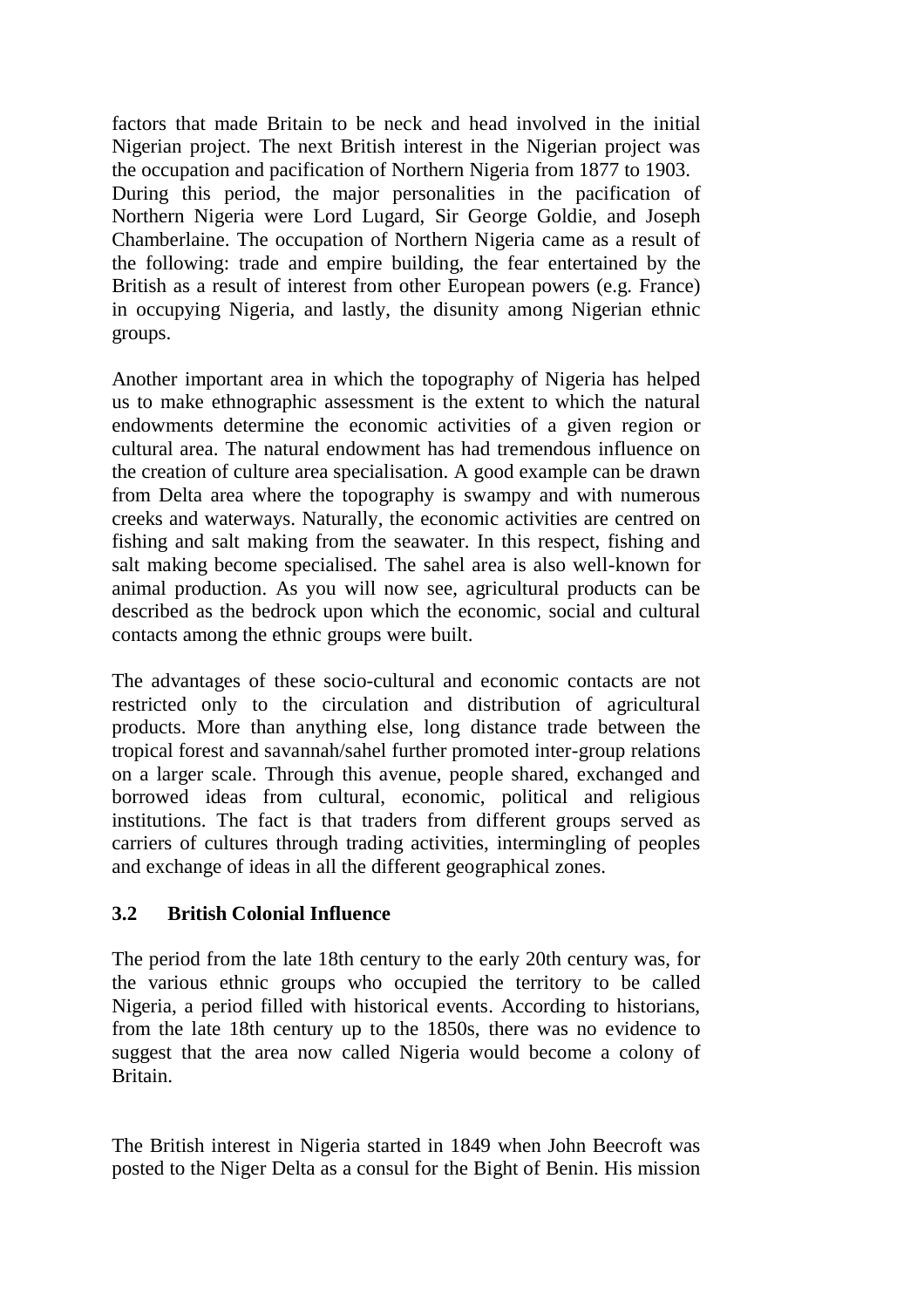was to consolidate British interest which started as early as 1836. While he was mandated to intensify the campaign against the slave trade, he was also to protect the interest of British merchants. He later shifted his interest to the then dynasty struggles between Kosoko and Akintoye for the throne of Lagos in which Kosoko won. It was claimed that the bombardment of Lagos in 1851 was on a pretext that Kosoko was a notorious slave trader. But the major reason was that Kosoko was seen as the stumbling block to the British penetration of the Yoruba hinterland and opening up of its immense trade to British merchants.

Another example of the area in which the British took advantage was in the Delta, an area in almost perpetual conflict. John Beecroft was also very active there in interfering in local politics. It was claimed that the Itsekiri-Ijo rivalry for the Urhobo palmoi I was one of the main sources for this. However, by the year 1865, the British parliamentary committee had suggested that Britain should wind up its political holdings in West Africa, re-emphasising that the West African Coast was a source of trouble and expense.

To sum up, the colonisation of Lagos, the fight against slave trade and the interventions in local conflicts and politics are some of the glaring factors that made Britain to be neck and head involved in the initial Nigerian project. The next British interest in the Nigerian project was the occupation and pacification of Northern Nigeria from 1877 to 1903.

During this period, the major personalities in the pacification of Northern Nigeria were Lord Lugard, Sir George Goldie, and Joseph Chamberlaine. The occupation of Northern Nigeria came as a result of the following: trade and empire building, the fear entertained by the British as a result of interest from other European powers (e.g. France) in occupying Nigeria, and lastly, the disunity among Nigerian ethnic groups.

#### **Self-Assessment Exercise**

In what ways can you describe the fact that trade accelerated social and cultural contacts among the various ethnic groups in Nigeria?

The Niger-Benue was a special attraction for European firms. It was assumed by the British that the Niger-Benue axis held the key to the immense trade penetration of the central Sudan. As a result, between 1860 and 1897, many British firms had established trading posts there, thus making the Niger-Benue trade activities competitive.

However, between 1885-1906, Nigeria people started to react against the British occupation of their territories. The occupation was made possible by many factors. First, in the Delta area, lack of unity caused by rivalries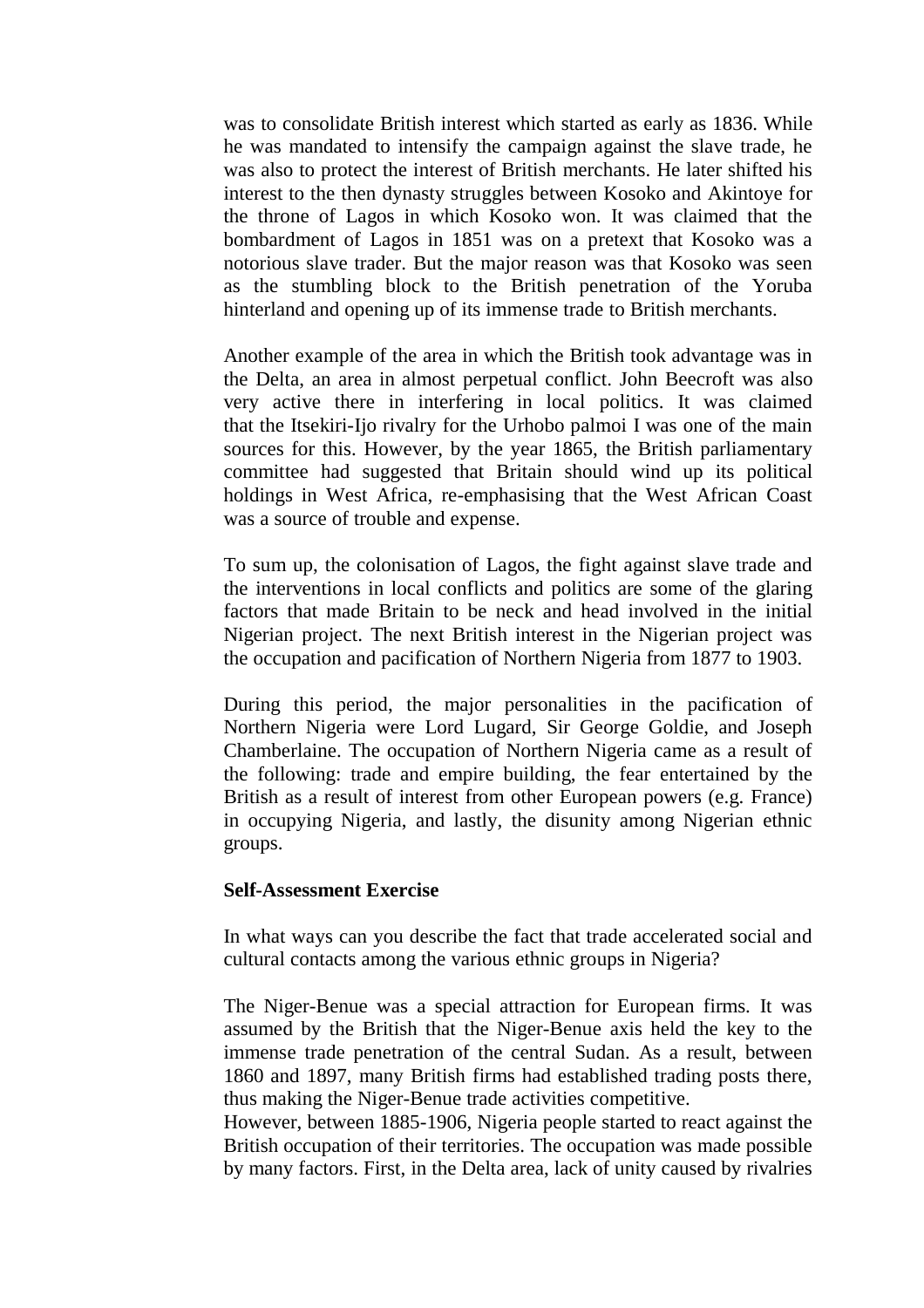and the commercial decline of the area, gave the British the opportunity to take over powers from the local rulers. The fall of Delta, finally opened the entire area to the British.

Similarly, attempts to enter Benin by the British was forestalled by the Oba of Benin, who wanted foreigners to stay away from his domains. This led to open confrontation which resulted in the death of seven British officials and this precipitated the British expedition of 1897. Similarly, the Aro middlemen activities on trade in Eastern Nigeria was viewed by the British as obstacles; and thus, the Aro had to be conquered and brought under dominion between 1901 and 1902.

The Royal Niger Company played a significant role in the British occupation of Northern Nigeria. In 1887, the company declared Northern Nigeria a protectorate area of the British. As a result, treaties were signed with the Emir of Gwandu and Sultan of Sokoto, but the control of the area did not manifest until 1900 when the British flag was hoisted in Lokoja. The pacification of Sokoto caliphate was complex and bloody. The caliphate was finally conquered by the combined forces of the Royal Niger Company and the West African Frontier force, but not without resistance to British occupation.

The caliphate did not fall completely to the British until the death of Atahiru who had escaped in 1903 towards Sudan. He was later pursued and engaged in battle in 1906, when he was killed.

Thus, the death of Atahiru marked the end of the Sokoto caliphate. What remained for the British to do was to mop up and formally establish British authority in 1906. Nine years later, in 1914, the amalgamation of the North and South created a new entity called Nigeria. This is why the 19th century became a significant period in the history of Nigeria and the beginning of great social, political, cultural and economic changes.

#### **Summary**

What we have tried to do in this unit, is to start by showing the geographical features of Nigeria and how these features have also encouraged social contacts among the various ethnic groups. We discussed the conditions that encouraged human movements across the zones. Of significance are the migration across the borders of the North and Sahara desert and restriction of movements along the Cameroon and Adamawa ranges.

It suffices to point out that the social and cultural links through blood ties and cultural activities across Nigeria have made scholars to establish the fact that the political boundaries in Nigeria are merely artificial and that a significant number of ethnic groups still regard themselves as kith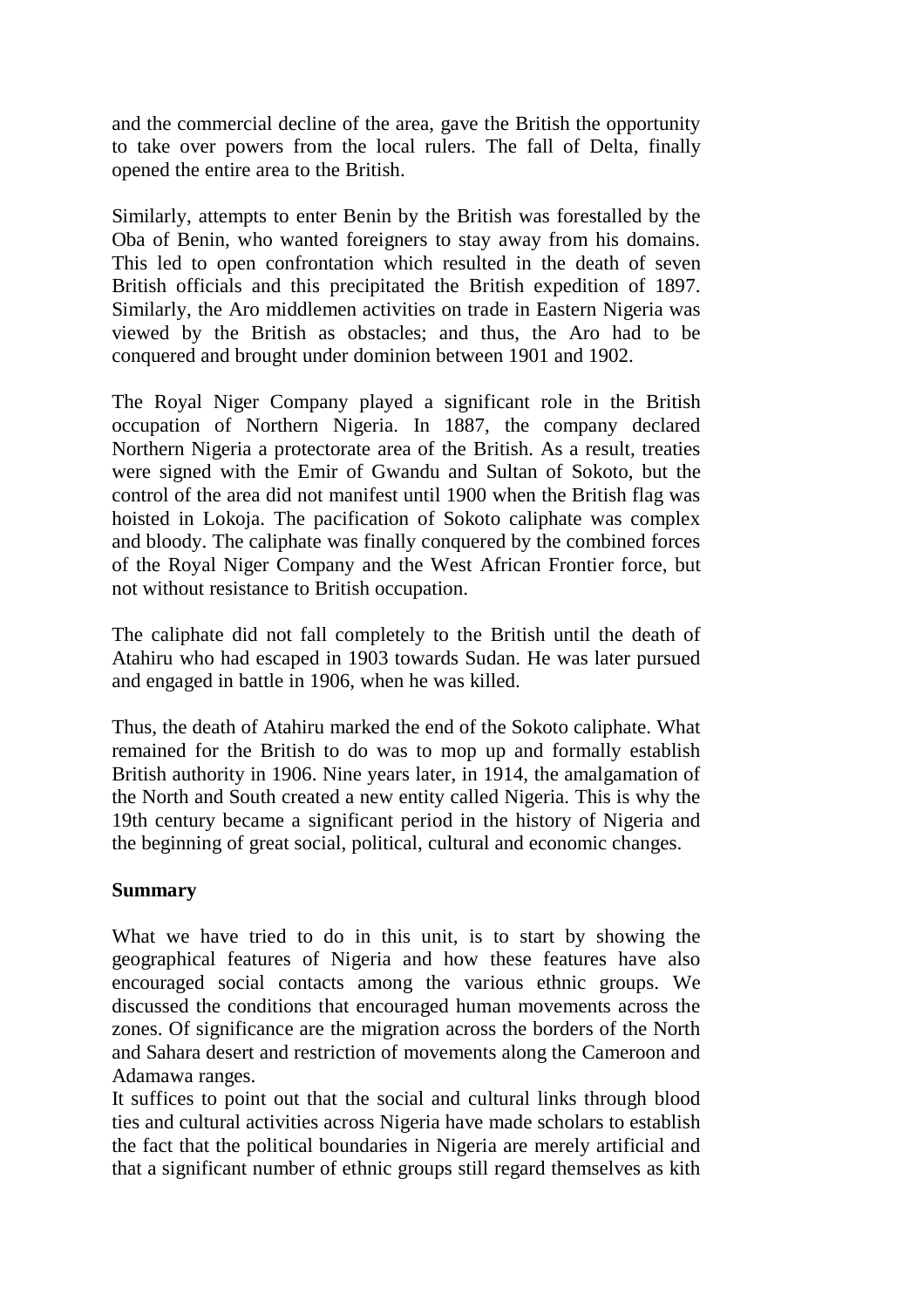and kin.

Another point of departure in this unit is the tremendous impact of natural endowments in the creation of culture area trade specialisation. More than anything else, long distance trade between the Forest and Savannah zones further promoted inter-group relations on a longer scale. The facts of the cases are that traders from different groups served as carriers of culture through trading activities, intermingling and exchange of ideas before the advent of British colonial experience.

#### **Conclusion**

The physical features of Nigeria, particularly the open terrain landscape have greatly influenced the admixture of people. This single factor can be used to explain the diffusion of material cultures, which have over the years greatly influenced the existing social, economic and political contacts before the advent of European incursions.

#### **Tutor-marked Assignment**

In what ways would you say that European colonialists and Arab incursion into Nigeria affected:

- (a) Social contact among Nigerians.
- (b) Religious beliefs.

#### **Reference**

Obaro Ikime. *Groundwork of Nigerian History.* Ibadan: Heinemann, 1980.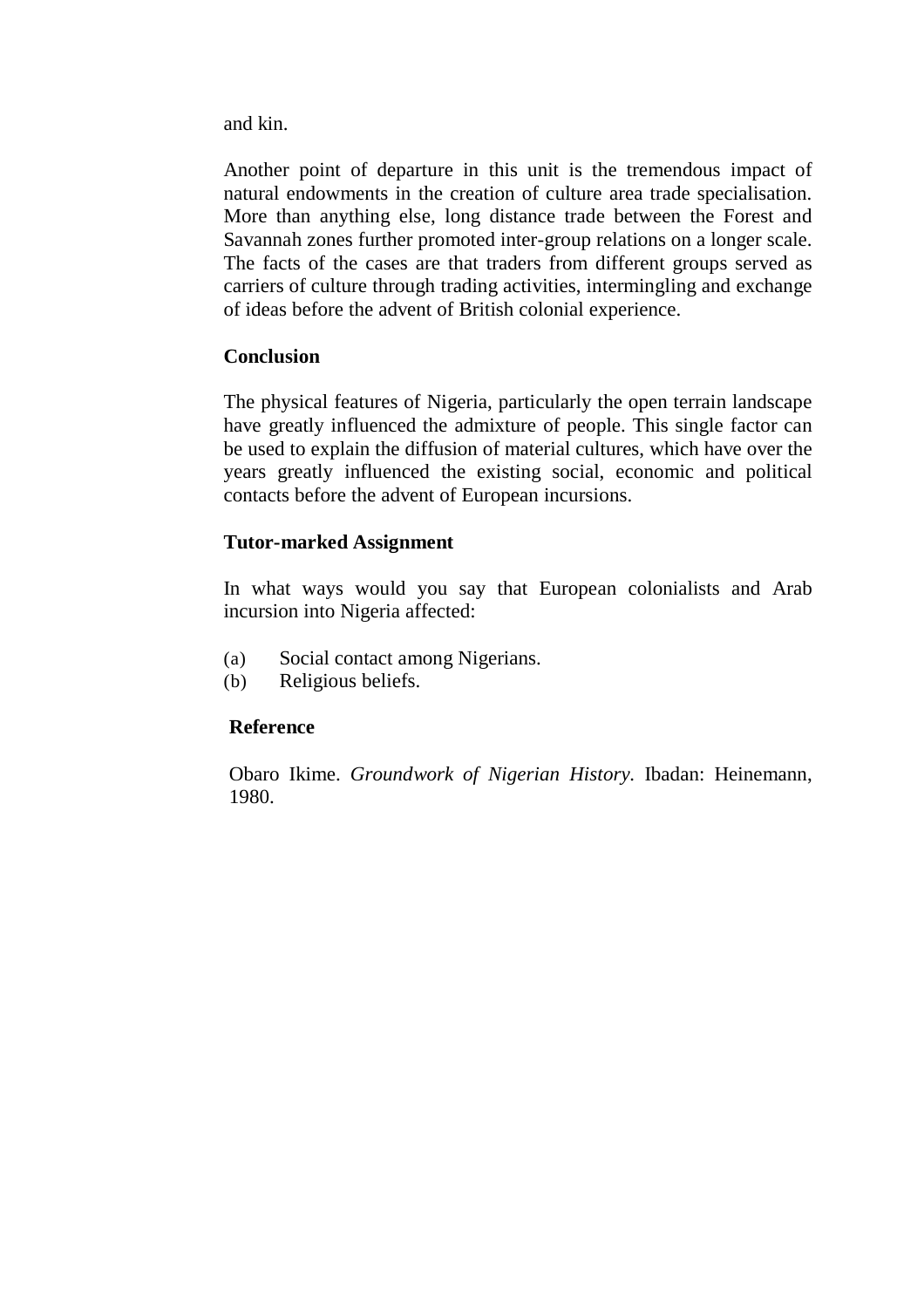#### **Unit 4**

#### **Profile of Peoples of Nigeria**

#### **4.0 Objective**

The objective of this unit is to look at the geographical distribution of some of the major ethnic groups. You are by now conscious of the fact that there are about 350 or more ethnic groups scattered all over Nigeria, (see Table 1 on p.19 and 20 for details). With this, it is rather impossible within the scope of our discussion to survey all of them or treat each ethnic group separately. What we shall do is to discuss some ethnic groups with a view to extrapolate from their ethnographic materials in terms of who they are, their social structure, social organisation and other cultural patterns.

#### **4.1 Introduction**

It will be natural as Nigerians to ask the question: who are the peoples of Nigeria? Perhaps also, maybe we should answer the question in the following order:

- (a) Nigeria has about 350 ethnic groups, over 400 different languages and 1000 dialects.
- (b) Nigeria is known and accepted as the most populous country in Africa with over 100 million people.
- (c) There is sufficient evidence to support antiquity of human habitation.
- (d) The earliest human habitation is represented by artifacts excavated in the village of Nok which were radiocarbon dated to 1900 BC.

Besides these earlier findings by archaeologists, others are found at Mejiro in Oyo State, Iwo Eleru Ondo State and the Rock Shelters at Rop, Plateau State. All that these suggest is that there were material support to show the antiquity of human habitation in Nigeria.

It is also necessary to indicate that there is no sufficient evidence to show the nature, ethro-linguistic, culture and racial configuration (composition of the peoples of Nigeria in pre-historic times). Vv hat we do know so far is that the ethnic groups had started to evolve by 600 AD. That means that many ethnic groups could have probably occupied their present habitations over 1500 years ago.

Around that time, it has been suggested that the Hausa and Kanuri peoples had had established traditions of commerce and political relations with the peoples from the Sahara region of Africa. Also.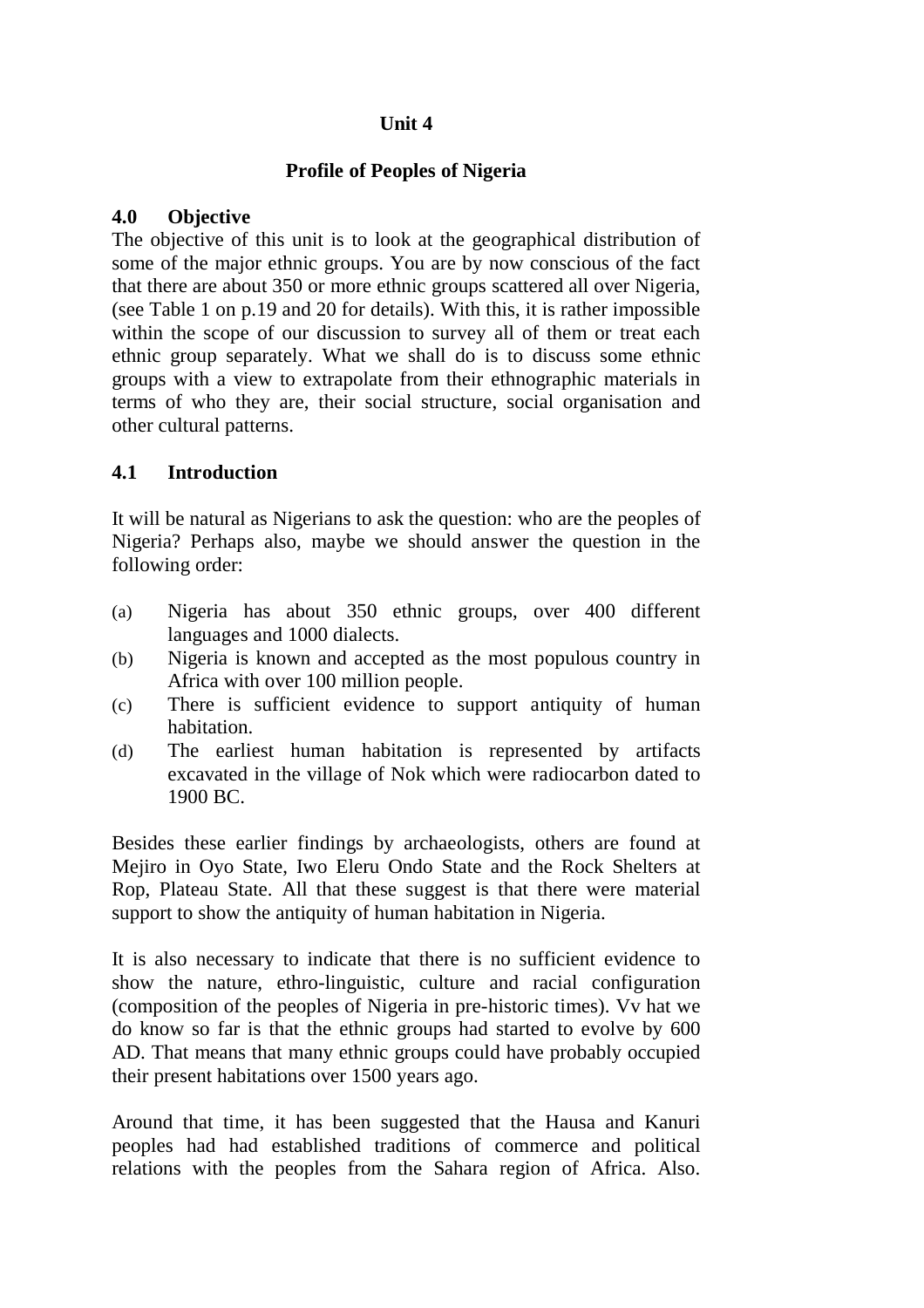around the same time, the southern parts had established contacts with earliest European visitors, who started arriving from the late 15th century. Some of the major ethnic groups who had established contacts included the following: Ijebu (Yoruba), Benin (Edo), Itsekiri, Urhobo and Ijo (Hair, P — Ethno-linguistic Continuity in the Guinea Coast', *Journal of African History* (JAH), Vol.viii, No 2, 1967).

In any case, between the earlier human settlements and now, there were sufficient evidence that immigration and natural increase in population has raised the population to over 100 million people. The 100 million people is said to comprise over 300 distinct ethnic groups, speaking over 400 languages and probably over 1000 dialects. These facts make Nigeria an interesting ethnographic entity.

| <b>Ethnic Group</b> | <b>Location (by State)</b> | <b>Ethnic Group</b> | Location (by State) |
|---------------------|----------------------------|---------------------|---------------------|
| Affade              | Borno                      | Kaje                | Kaduna              |
| Afizere             | Plateau                    | Keleri              | Plateau             |
| Afo                 | Nassarawa                  | Kamberi             | Kwara, Niger        |
| Agatu               | Nassarawa                  | Kamuku              | Niger, Kaduna       |
| Anagatu             | Plateau                    | Kanakuru            | Borrio, Adamawa     |
| Andoni              | <b>Rivers</b>              | Kanembu             | <b>Bomo</b>         |
| Angas               | Plateau                    | Kaninkwon           | Kaduna              |
| Ankwei              | Plateau                    | Kanuri              | Borno, Yobe         |
| Auyokawa            | Jigawa                     | Karekare            | Gombe, Yobe         |
| Ayu                 | Kaduna                     | Karab               | Kaduna              |
| Bachama             | Adamawa                    | Kilba               | Adamawa             |
| Barawa              | Bauchi                     | Kirifawa            | Bauchi              |
| Bassa               | Kaduna                     | Koro                | Kaduna              |
| Batta               | Adamawa                    | Kudawa              | Bauchi              |
| <b>Birom</b>        | Plateau                    | Kurama              | Kaduna              |
| Boki                | Cross River                | Kwolla              | Plateau             |
| <b>Bolewa</b>       | Yobe                       | Libo                | Adamawa             |
| Borgawa             | Kwara, Niger               | Longuda             | Adamawa             |
| Buji                | Plateau                    | Mada                | Kaduna              |
| <b>Bura</b>         | <b>Borno</b>               | Mandara             | Bomo                |
| <b>Butawa</b>       | Gombe                      | Margi               | Adamawa, Borno      |
| Bwol                | Plateau                    | Matakam             | Adamawa             |
| Cham                | Gombe                      | Mbembe              | <b>Cross River</b>  |
| Chamba              | Adamawa                    | Mbot                | Adamawa             |
| Chibok.             | Borno                      | Mober               | Borno               |
| Chip                | Plateau                    | Montol              | Plateau             |
| Dadiya              | Gombe                      | Morwa               | Kaduna              |
| Daka                | Taraba                     | Mumuve              | Adamawa             |
| Dakakeri            | Niger, Kebbi               | Ngamo               | Gombe, Yobe         |
| Dukawa              | Kebbi                      | Ngizim              | Yobe                |
| Ebiurra             | Kogi                       | Ninzam              | Kaduna              |
| Edo                 | Edo                        | Nunku               | Kaduna              |
| Efik                | Cross River                | Nupe                | Niger               |
| Ekoi                | <b>Cross River</b>         | Ododop              | <b>Cross River</b>  |
| Eggon               | Nasarawa                   | Ogoni               | <b>Rivers</b>       |
| Etsako              | Edo                        | Okobo               | Akwa Ibom           |
| Fali                | Adamawa                    | Olulumo             | <b>Cross River</b>  |
| Fulani              | Dispersed across the       | Pat                 | Plateau             |
|                     | Northern & Central         |                     |                     |
|                     | states                     |                     |                     |

**Table 1: Names and Locations of Nigeria's Ethnic Groups**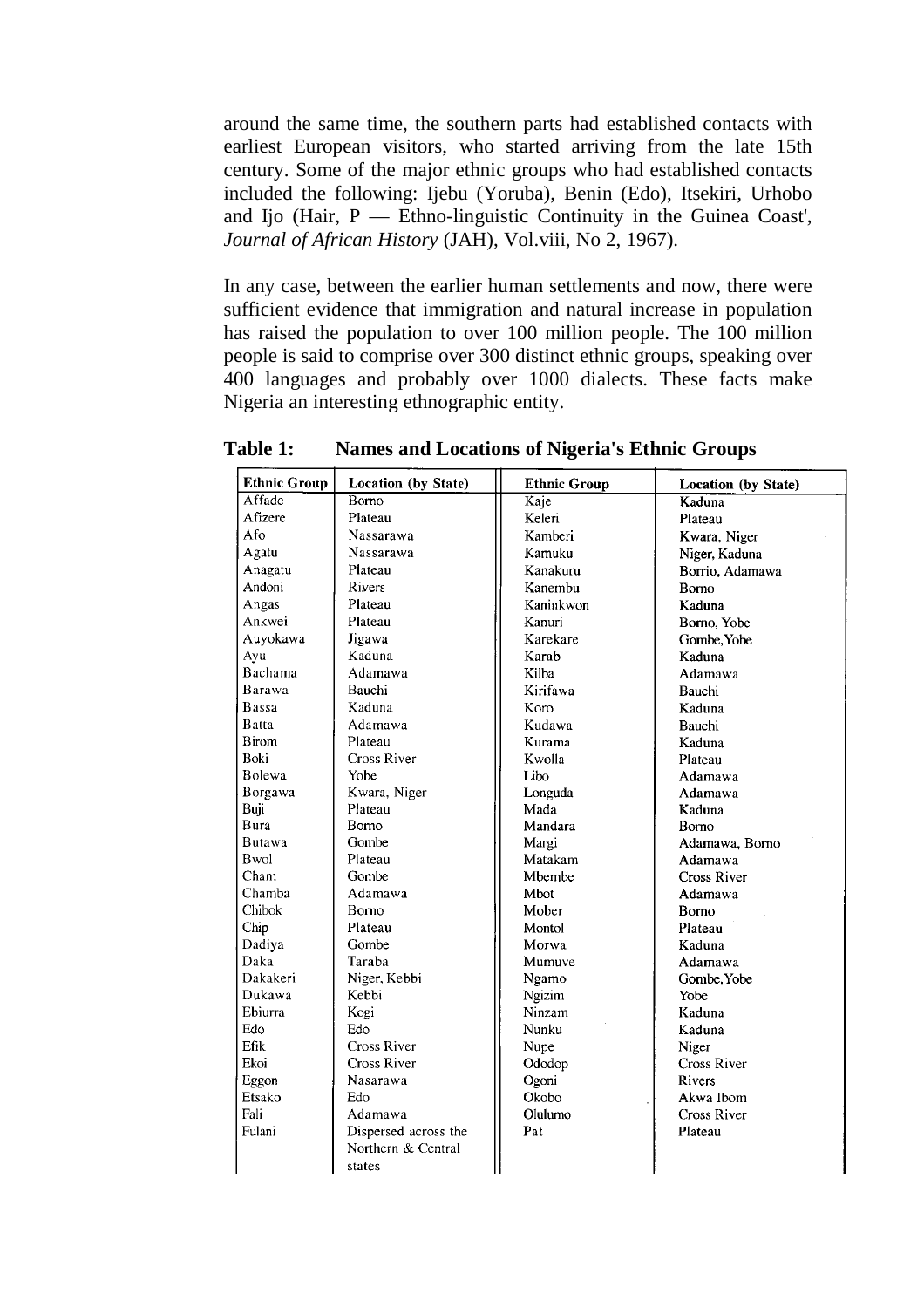| Gade          | Nasarawa, Niger              | Pero    | Gombe                    |
|---------------|------------------------------|---------|--------------------------|
| Gamergu       | Borno                        | Reshe   | Kwara, Kebbi             |
| Gengle        | Adamawa                      | Ron     | Nasarawa, Plateau        |
| Gerawa        | Bauchi                       | Rukuba  | Plateau                  |
| Gerka         | Plateau                      | Sayawa  | Bauchi                   |
| Gerumawa      | Bauchi                       | Shrawa  | Kano                     |
| Gudo          | Adamawa                      | Sukur   | Adamawa                  |
| Gure          | Kaduna                       | Sura    | Plateau                  |
| Gwandara      | Nasarawa                     | Tula    | Gombe                    |
| Gwari         | Kaduna, Niger, Nassarawa     | Tangale | Gombe                    |
| Hausa         | Sokoto, Kebbi, Zamfara.      |         |                          |
|               | Katsina, Kaduna              | Teme    | Adamawa                  |
| Haolma        | Adamawa                      | Tera    | Gombe                    |
| Hona          | Adamawa                      | Tiv     | Benue                    |
| <b>Thibio</b> | Akwa Ibom                    | Tur     | Adamawa                  |
| Idoma         | Benue                        | Ukelle  | Cross River              |
| Igala         | Kogi                         | Ukwani  | Delta                    |
| Igbo          | Anambra, Abia, Ebonyi,       |         |                          |
|               | Imo, Enugu, Delta, Rivers    | Urhobo  | Delta                    |
| Ijaw          | Ondo, Delta, Bayelsa, Rivers | Vere    | Adamawa                  |
| Irigwe        | Plateau                      | Waja    | Gombe, Adamawa           |
| Ishan         | Edo                          | Waka    | Adamawa                  |
| Iyala         | <b>Cross River</b>           | Warjawa | Kano                     |
| Jaba          | Kaduna                       | Yako    | Cross River              |
| Jera          | Plateau                      | Yendang | Adamawa                  |
| Jukun         | Taraba                       | Yergam  | Plateau                  |
| Kadara        | Kaduna, Niger                | Yoruba  | Lagos, Ogun, Oyo, Osun,  |
|               |                              |         | Ondo, Ekiti, Kwara, Kogi |
| Kagoro        | Kaduna                       | Zinna   | Taraba                   |

#### **Self-Assessment Exercise**

How many ethnic groups are in Nigeria? Name the ethnic groups in your state of origin?

Among the people of Nigeria, Hausa, Igbo and Yoruba are the major ethnic groups, and in fact their numerical strength provides the avenue for political dominance. However, the largest concentration of people of Nigeria is found in the Middle Belt zone, where over 200 small ethnic nationalities occupy. Due to the fact that the various ethnic groups in this zone have not been able to evolve into an integrated whole, their numerical strength has not been used advantageously over the three larger ethnic groups.

There is also the factor of isolation of this zone. Available evidence suggests that, until the spread of Islam and imposition of colonial rule in the 19th century, this region (Middle Belt) established little or no contact with other major ethnic groups. Such limited isolation in terms of cultural admixture may have perhaps explained why the Middle Belt was not a major source for trans-Atlantic and trans-Saharan slave trades.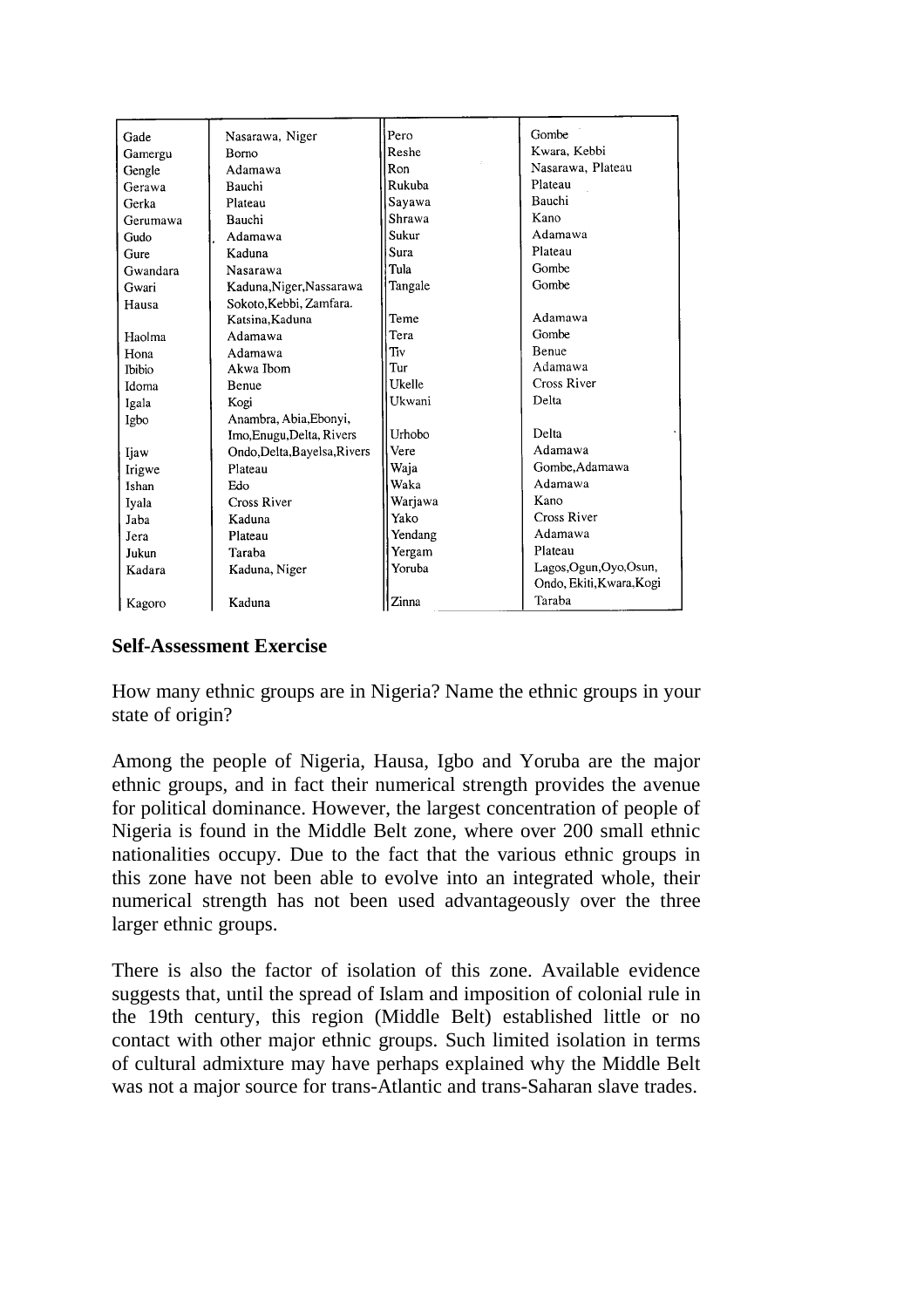# **4.2 The Peoples**

Ikime (1980) in *Groundwork of Nigerian History* asserts that the people of Nigeria can be classified into two major groups, depending on their geographical locations. According to him, the first group can be classified as the forest people, and the second, grassland people. Other authors in Nigeria have also classified them by dividing Nigeria into four zones, namely, the Northern, Central, Western and Eastern zones respectively (Oduwobi et al, 1997). See also Omorodion, (1997) *Ethnography of Nigeria.*

In any case, whatever the classifications in use, there is not much distinction to be made as to the facts presented from the survey of peoples of Nigeria (See provided map ).

For this course, we shall use Ikime (1980) and where possible, refer to the four zones division. Following Ikime's postulation, the forest peoples are those found in the forest area and the coastal creeks along the Bight of Benin. This is the group we are going to discuss first.

The question we should now ask ourselves is — who are the peoples of the forest?

# **4.3 The Forest Peoples**

The following groups are classified as peoples of the forest: (1) the Yoruba and Edo speakers of the West and Southwest; (2) the Igbo, Ibibio and Efik peoples of the East and Southeast. The list is more than this, I only mention the few ones with large population.

It is important to note the fact that a large number of the forest ethnic groups belong either to the same linguistic family or sub-families. It is also necessary for you to note that the peoples of the forest share common resource endowments; other than that, most of them share nothing in common in terms of social and political organisation. This is to say that there are areas of dissimilarities in the social and cultural organisation among the peoples of the forest. Perhaps the only exceptions in this region are those located in the West and Southwest: the Yoruba and Edo speaking peoples. This group of forest dwellers can be said to have similar socio-political and cultural organisation. Both groups are known to have a successful tradition of kingdom and empire building.

The Igbo, Ibibio, and the Efik peoples in the East and Southeast are known to have loose social organisation and fragmented political structure, with no clear identifiable leaderships. The political system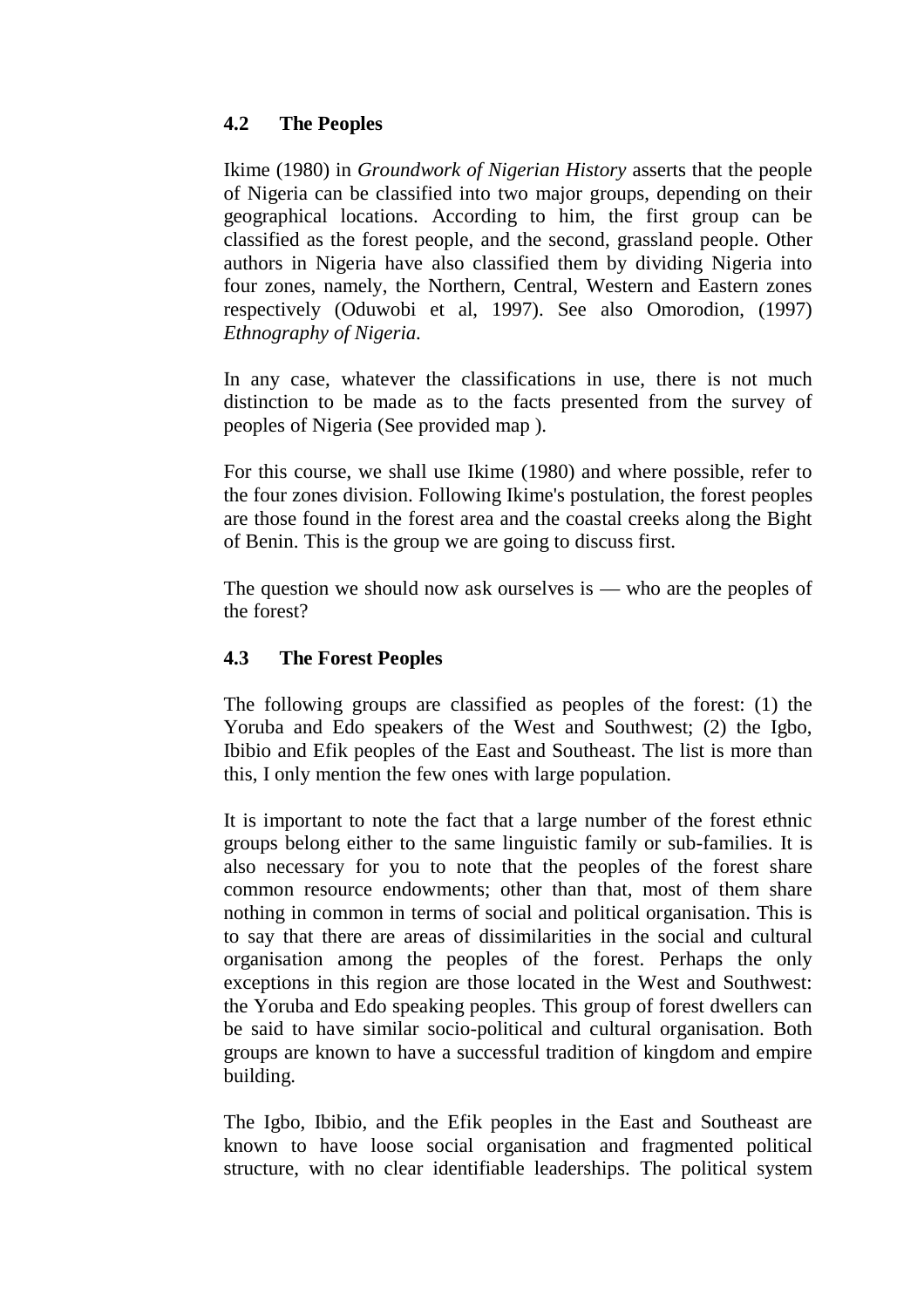these groups operate is what anthropologists called stateless society.

Among these groups, there is no strong evidence to suggest the economic and social contacts with the peoples of the savannah regions. However, studies by experts are indicative of wide contacts between the Igbo and their immediate neighbours in the Middle Belt and the Southeast region.

The other important aspects to indicate is that, for a long time, the Yoruba and the Edo speaking peoples had had economic, social and cultural contacts with those in the Savannah region (Hausa and Fulani) with whom they also share similar political structure.

On religious matters, studies have shown widely shared practice among the forest peoples. The shared practice is reflected in the 'diffused monotheism', centered on a belief in a supreme deity. This deity is worshipped through a multiplicity of divinities and ritual sacrifices (Idowu, 1973– *Olodumare African Traditional Religion: A definition).*  For example, the *Ifa* of the Yoruba and its derivation, such as *Afa* among the Igbo, *Fa* among the Aja, *Ilia* of Edo/Benin, *Eva* among the Isoko and *Eba* among the Nupe. All these religious beliefs suggest the extensiveness of the communication networks among the forest peoples in the past.

The introduction of Islam through the Kanem-Borno and Hausa in the 10th and 12th centuries began a process of religious changes among the numerous indigenous culture areas of Nigeria. A significant number of people were converted into Islam. It is necessary to indicate strongly that the main routes through which the cultural diffusion took place were rapid migrations and trade. There was also Europeans trading pact with the forest peoples along the Atlantic Coast.

# **4.4 The Grassland Peoples**

The grassland region of Nigeria (also called Savannah zone) can be divided into two: the northern and central zones, (if you like you can refer to the two as far north and middle belt respectively).

The predominant groups in this zone are the Kanuri, Hausa, and lately the Fulani. There are other minority groups sandwiched in between the major groups.

During the pre-colonial period, the Kanuri people were known to be governed within a single stateKanem-Borno. At different times of its history, the Kanem state covered the eastern and western sections of Lake Chad basin. There was consensus among historians that Borno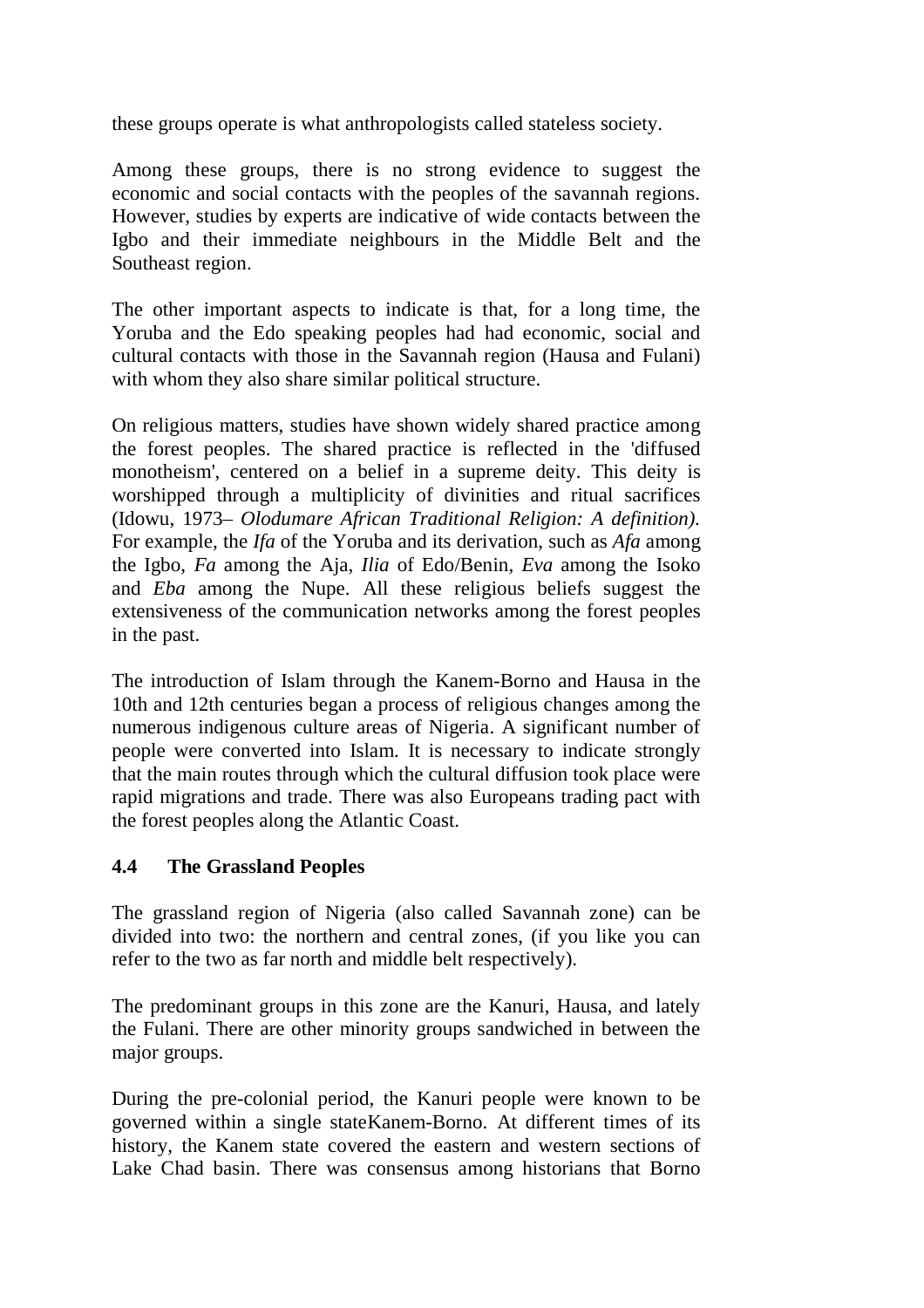empire was established in the 9th century, and that makes the empire to be one of the earliest kingdoms in Nigeria.

The Kanuri king is normally addressed as *Mai.* One significant contribution of Borno on the kingdoms cultural aspect is the fact that it was the first area of Nigeria to record or proselytise Islam religion. To the west of Borno, live the Hausa peoples. They were known to have been established before 1800 and with some independent states.

The myth of their origin suggests that Hausa states were founded by the descendants of one Bayajidda.

The myth claims that he fled from persecution in his homeland in Baghdad (in the Middle East). It was said that he first sojourned in Borno and from there moved to Daura in Hausaland.

The ethnographic source of Hausa states is quite interesting and worth discussion as narrated by Hausa historians. It runs thus:

Bayajidda on arrival in Daura killed a snake that had been terrorizing people, depriving the inhabitants of the use of the town's well. It was said that the Queen of Daura later married Bayajidda in gratitude for his efforts in eliminating the snake. The union between Bayajidcla and the Queen produced a son called Bawo. Bawo in turn, gave birth to six sons. These were the sons who established the states of Daura, Katsina, Kano, Rano, Zazzau and Gobir.

It is also claimed that another son of Bayajidda (the seventh son) through a previous marriage to the daughter of the king of Kanem, established Hadejia, making Hausa states to be seven (Hausa Bakwai). There were other seven states established by the seven children of Bayajidda through concubines. These seven states are referred to as Hausa Banza (Bastard states) and they include Zamfara, Kebbi, Gwari, Yauri, Nupe, Jukun and Yoruba (i.e. old Oyo kingdom).

Murray Last in his book — *The Early Kingdoms,* through linguistic and anthropological data argued that the incorporation of Hausaland into trans-Saharan trade network between 1100— 1400 A.D. stimulated a complex series of intergroup fusions which eventually gave rise to centralised politics. Such cultural and economic fusions, he concluded, is represented by the notion of marriage in the Bayajidda myth, namely that kingdoms are founded in alliance. The seven Hausa Banza (Bastard) are probably to be interpreted as constituting a mirror image of the Hausa Bakwai, thereby reflecting the influence of large neighbouring societies in Hausa history.

In the case of the latecomers to the region, the Fulani (Fulbe) are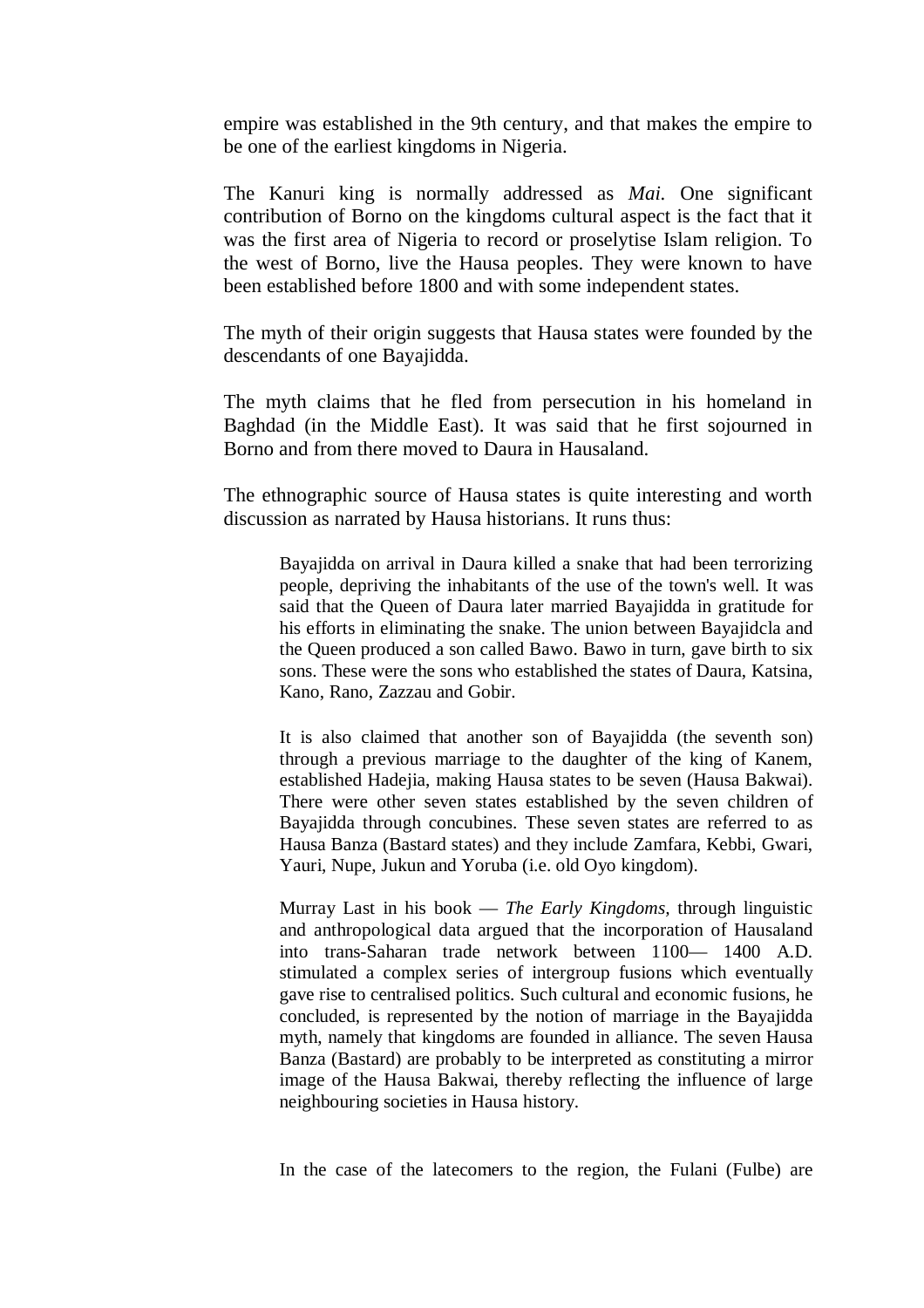known to have spread across the entire West African Savannah region. They were supposed to have entered Hausaland between 12th-13th century from their homeland in Senegal valley. Although they can be found all over Nigeria, their population is concentrated in Sokoto, Bauchi, Gombe and Adamawa States. There are two major groups of Fulani: the migratory pastoralists and sedentary pastoralists. The sedentary groups are in most cases referred to as town Fulani and are Muslims. The other group is referred to as cattle Fulani. Most people regard them as animists.

A significant number among the sedentary who are Muslims played major roles in the proselytisation of Islam religion. They also served as tutors, advisers and administrators. It was suchlike capacity that produced Uthman Dan Fodio's Jihad revolution in 1804.

Other grassland peoples are those in the Middle Belt or Central zone. This zone embraces these states: Kwara, Niger, Kogi, Benue, Nasarawa, Plateau, Kaduna, Bauchi, Adamawa and Taraba. As I have already indicated, there are over 200 ethnic groups in this zone.

The major groups that are easily identifiable, especially around Niger-Benue confluence area are the following: Igal a, Bassa and Bassa-nge. The Bassa and Bassa-nge are found today in four different states — Kogi, Niger, Kaduna and Nasarawa. Ethnographic materials on them show that they are the same people, dispersed across the Niger-Benue confluence. For example, take the case of Bassa-nge and Nupe people and their languages. The two languages am supposed to be different, but it was discovered by linguists that in reality, one is a dialect of the other. Due to this linguistic affinity, a Bassa-nge man considers the Nupe man as his kinsman, rather than an Igala man who shares the same territory with him. Similarly, a Bassa man believes he is a native of Niger, Kaduna and Nasarawa and related to Gwari people. He considers people from these states his kinsmen because he understands Gwari; Nupe and Gwari are variants of Bassa language spoken in the states mentioned above.

The other ethnic group along Niger-Benue confluence is the Idoma. It also comprises other linguistic variants of Idoma such as Igade and Agatu. The others are: Alaga, Tiv, Ebira, Kakande, Gwari, Nupe and Northern Yoruba people.

Further Northeast and West of the confluence are found Jukun, Bata, Chamba, Tangale and Waja, Berom, Ngas, Jarawa, Taroh, Mbula, Mumuye and Bachama people, to mention a few.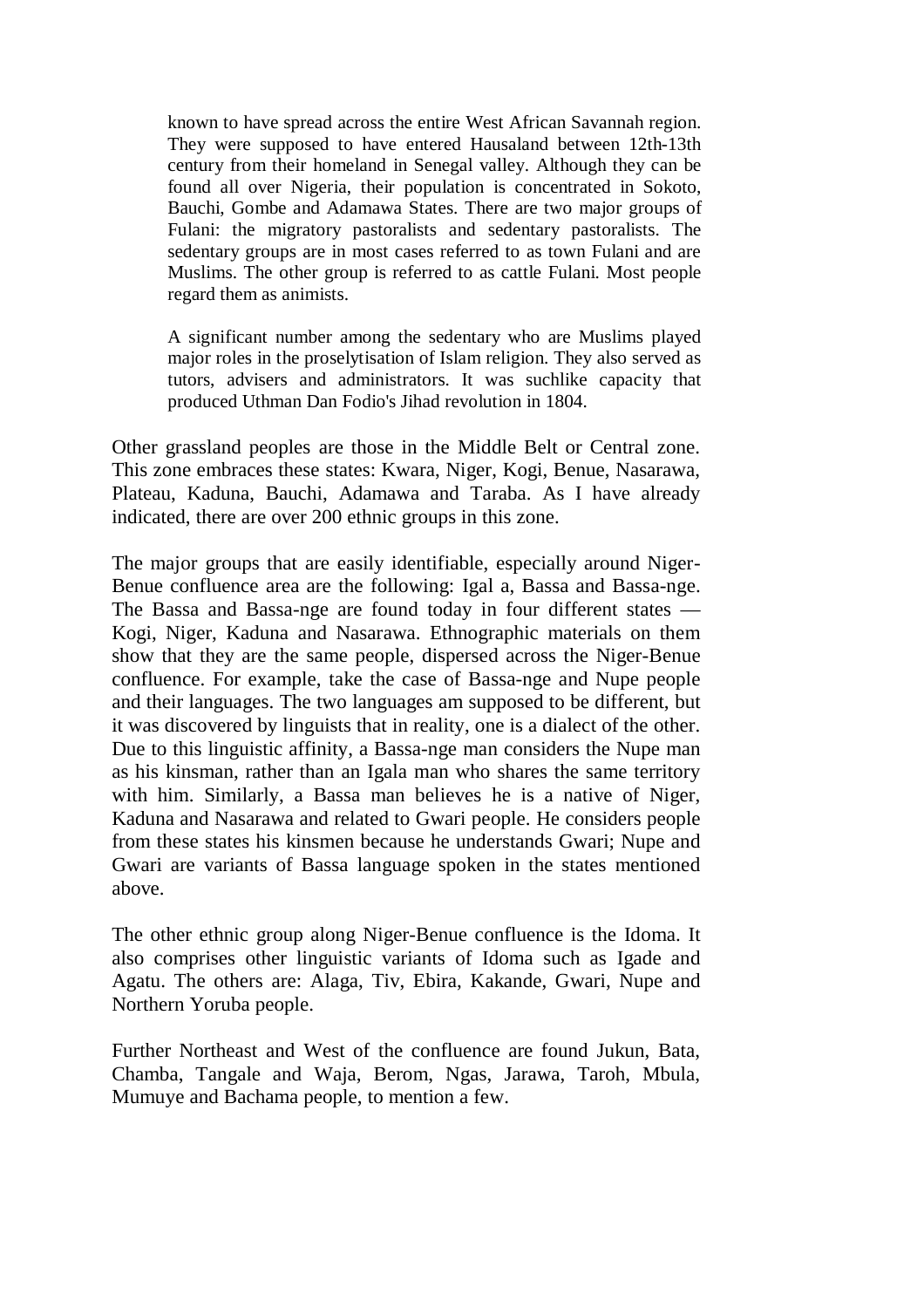## **Self-Assessment Exercise**

What do you think is responsible for the concentration of ethnic groups in the Middle Belt of Nigeria?

By now you should have realised that the Middle Belt contains the largest concentration of different ethnic groups in Nigeria. The ethnography and history of these peoples show that they probably have been living in this area long before the 17th century in small noncentralised communities, unlike the Yoruba and Hausa. Little is known of their earliest history. Nevertheless, their respective traditions indicate an immigrant founder dynasty concerning the establishment of kingdoms. A good case is the Igala people.

*See Table 1*: Names and locations of Nigeria's ethnic groups.

# **4.5 Other Groups**

Besides the Igbo, in the east of River Niger are other notable peoples, such as the Ijo, Efik and Ibibio. These groups occupy the Niger Delta area in a belt, stretching from Ondo State On Yorubaland) to Bayelsa and Rivers.

The Ijo specifically are known to have developed small states of which the most prominent ones are Ibani (Bonny) Elem Kolabari (Calabar), Nembe (Brass) and Okrika.

According to historical sources, Ijo small states were established in the 16th century as a response to the Atlantic trade. During the Atlantic trade, villages that were able to control the commerce brought by Europeans, became the nucleus of the new states. This transformed some of the chiefs, especially the Amayanabo into political officials.

#### **Self-Assessment Exercise**

The middle belt of Nigeria is peopled by many ethnic groups. Select any two of your choice and briefly discuss:

- (a) the cultural contact with their immediate neighbours,
- (b) intergroup relation.

# **Summary**

You should have noted by now that in this unit, we have been able to survey some peoples of Nigeria based on the two classifications we adopted—forest and savannah peoples.

The ethnic survey represents a small fraction among the over 400 groups in Nigeria. This is done specifically to bring home to you the peculiar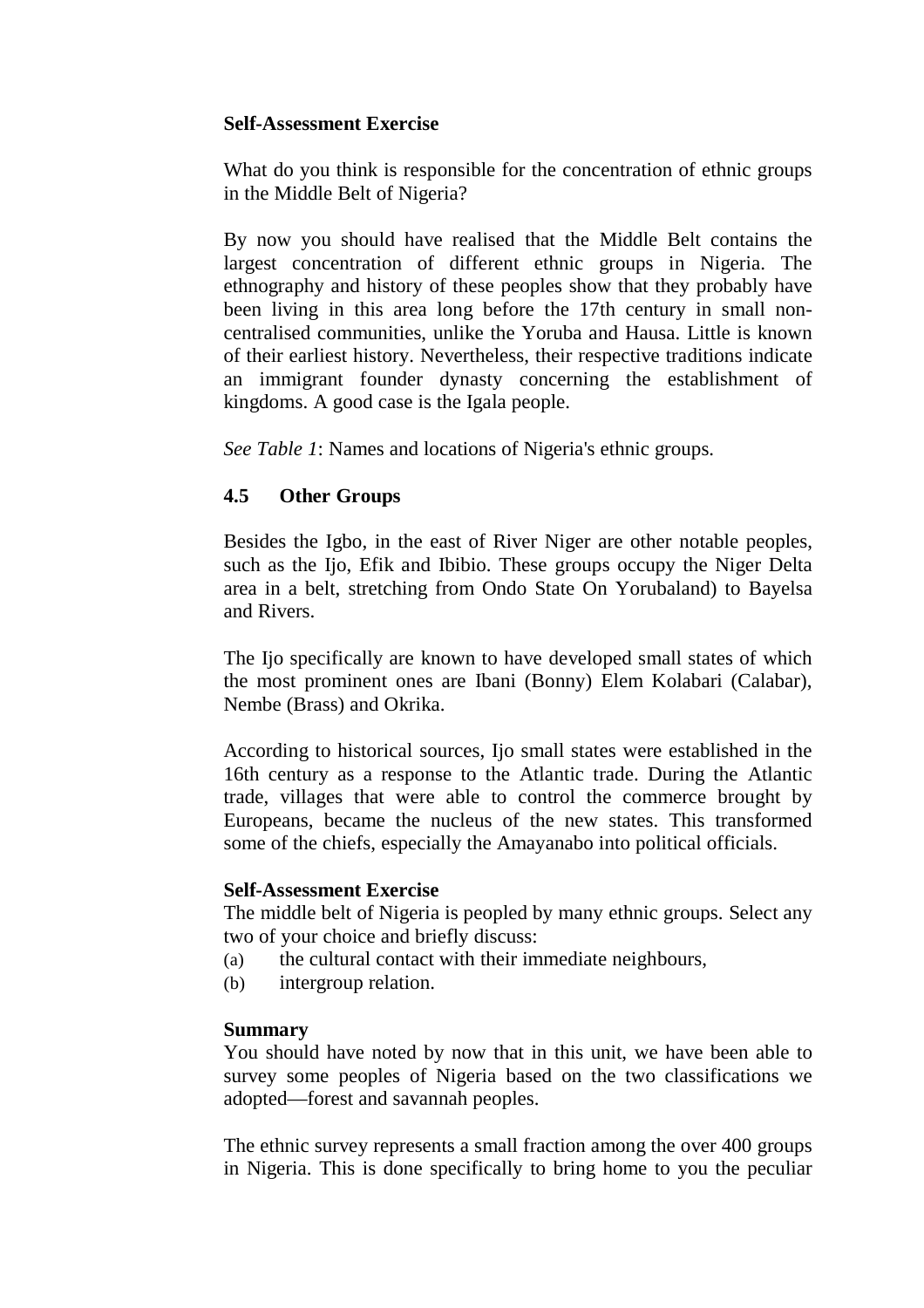characteristics of the respective groups we have talked about. What we talked about include the various commercial and political contacts, social and cultural effects among and between the various peoples that constitute Nigeria.

## **Conclusion**

Based on what have been discussed in the text and the fragments of information used, it is quite obvious that different parts of Nigeria were colonised and inhabited from the earlier times. The physical features of Nigeria lend support to the fact that there were little physical bathers which could have permanently isolated cultural and social intermingling of peoples.

What is significant is that the emergence of the various peoples identified can be said to be as a result of a long process of cultural merging and differentiation. There is evidence to suggest that Nigeria was peopled by independent inhabitants in scattered settlements. As populations expanded, coupled with the influx of migrants from the Sahara region, the demographic processes of separation of the peoples began.

These processes culminated into the over 300 ethnic groups that dotted Nigeria's landmass.

## **Tutor-marked Assignment**  *Exercise*

Select from Table land Maps land 2, any ethnic group of your choice. Discuss how history and politics have shaped the political institution of the peoples.

# **References**

Hair, P. Ethnolinguistic Continuity in the Guinea Coasts. *Journal of African History* **(JAH)** Vol. viii, No.2, 1967.

Ikime O. *Groundwork of Nigerian History.* Ibadan: Heinemann, 1980.

Olaniyan R. *Nigerian History and Culture.* Lagos: Longman Press, 1985.

Omorodion E *Ethnography of Nigeria.* Akure: Sylva Publications Ltd., 1997.

Osuntokun Akin et al. *Nigerian Peoples and Culture.* Lagos: Davidson Nigeria Ltd., 1997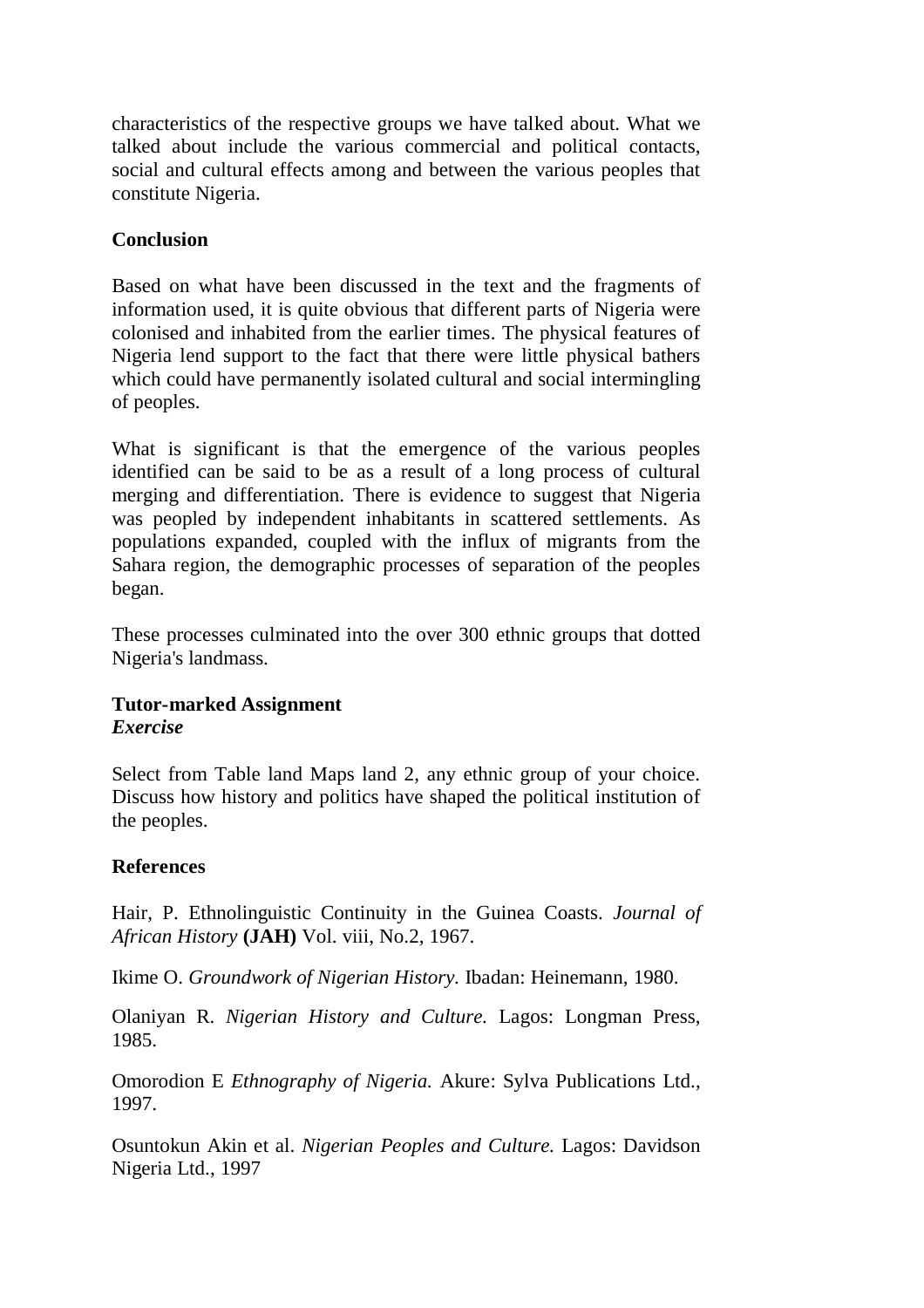

MAP 1: A Provisional Language Map of Nigeria.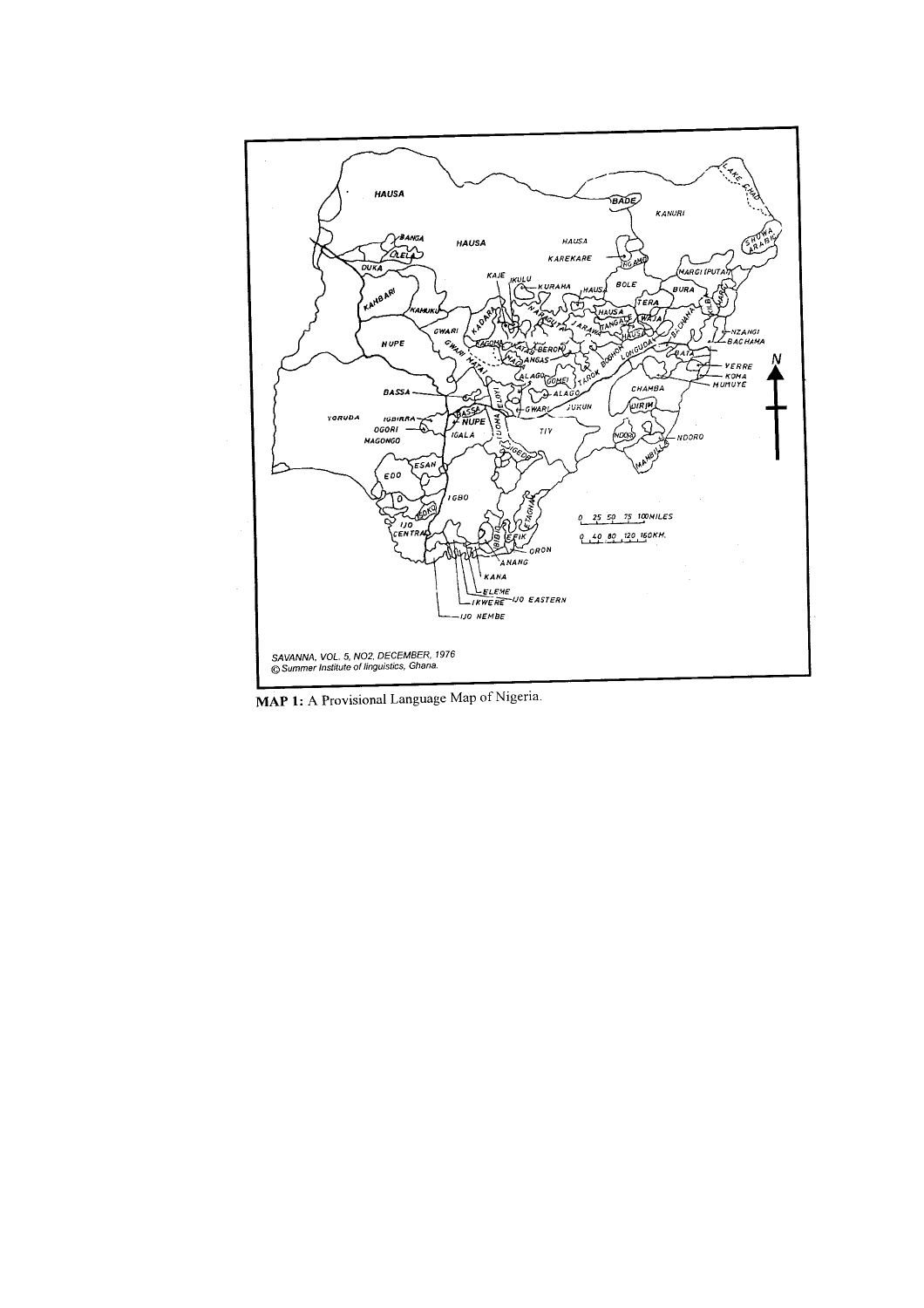

MAP 2: Map Showing Nigeria's Ethnic Groups.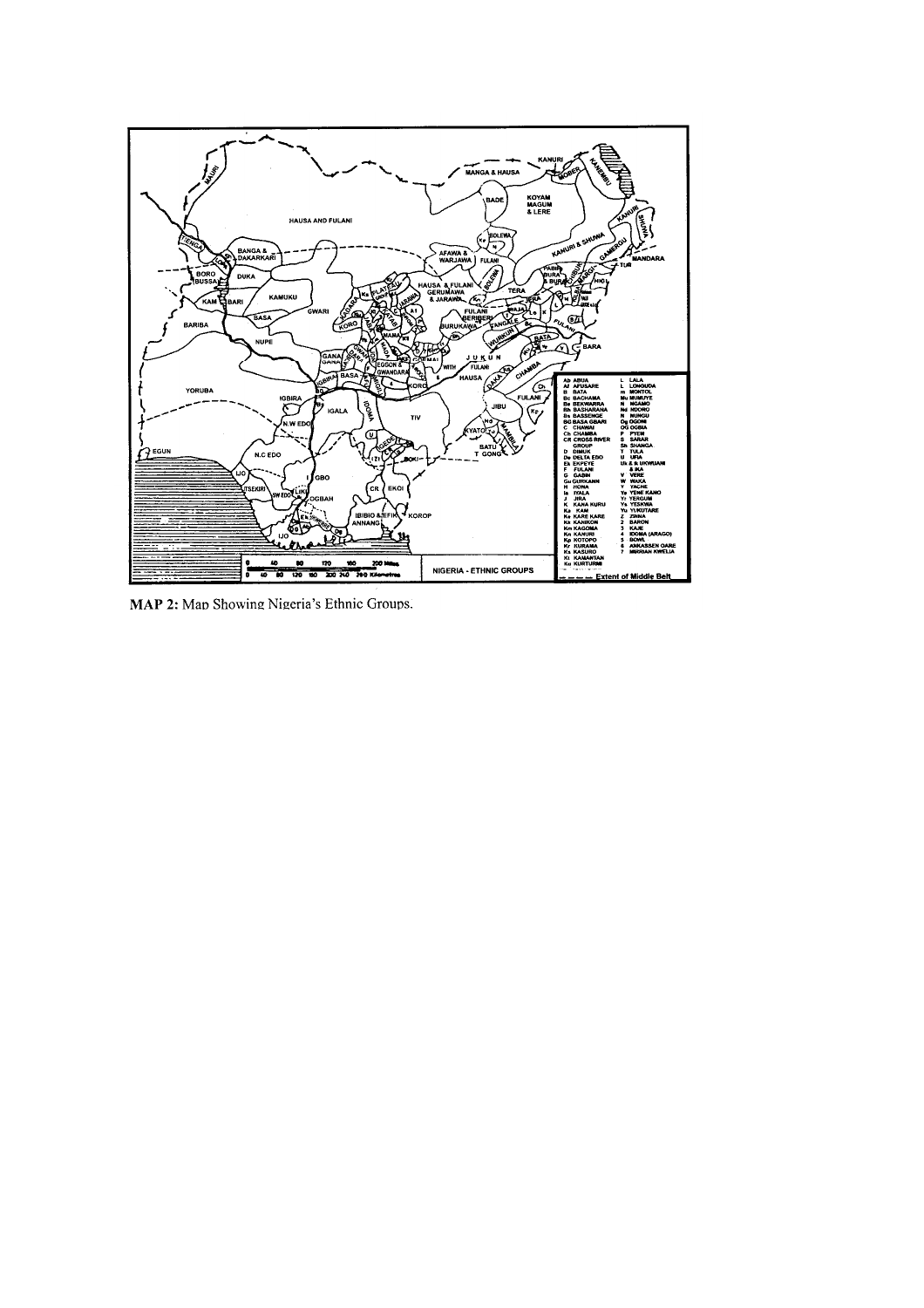## **Unit 5**

## **Linguistic Diversity**

## **5.0 Objective**

Our objective is to discuss linguistic diversity in Nigeria. The purpose is not to deal with each linguistic entity, considering the fact that there are more than 400 spoken languages and 1000 dialects in Nigeria (Barbour et al 1983 *—Nigeria in Maps).* Based on the large number of tongues spoken, Nigeria represents one of the "Babel" of tongues in Africa over 400 languages out of 800 recorded for Africa.(See provided Maps).

# **5.1 Diversity**

## **Introduction**

Looking at the ethnic composition of Nigeria, it is reasonable to suggest that the diversity of tongues appears to be a consequence of different waves of migration and settlements. All these occurred at different periods in the last 2 million years.

The evolution of languages in Nigeria is based on the African evidence, which shows that there are five distinct language families of major importance. The five languages occupy 98% of the total pre-contact areas and inhabited by differentiated population. The distinct languages can be classified thus: Niger-Congo, Afro-Asiatic, Macro-Sudanic, Central Saharan and the Click families in South Africa.

Incidentally and based on the above classification, the various languages spoken in Nigeria belong to three broad families, out of the five listed above. These are: Niger-Congo, Afro-Asiatic and Central Sudan (other authors prefer to use Nilo-Saharan family).

The Niger-Congo family to which Nigeria belongs, contains seven hundred languages spread across West, Central and Southern Africa. The family incorporates all the larger ethnic groups in the forest zone. It is also sub-divided into clusters of closely related languages. For example, Yoruba, Edo, Igbo, Igala, Idoma and Nupe and a host of other languages in the middle belt form a cluster of Kwa, a sub-group of Niger-Congo family. This is perhaps indicative of the fact that the ancestors of Kwa speakers separated from the same parent stock. Using linguistic and ethnographic data, Bradburg (1964) suggests that the peopling of the forest zone is a process of slow separation of the various peoples from the same parent stock. This process could have started more than a thousand years ago, if we go by linguistic evidence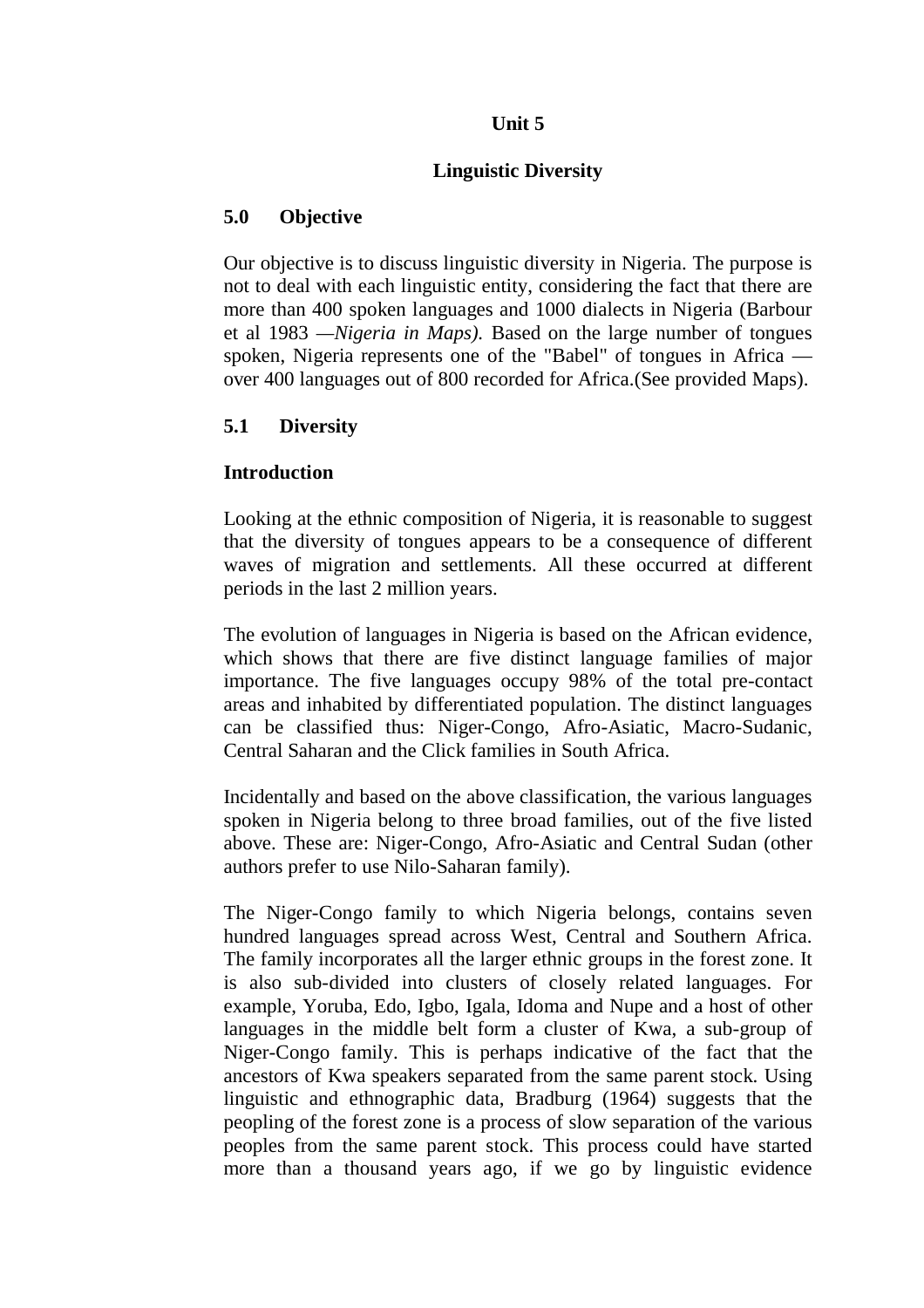provided by Greenberg (1966) and Bradbury (1984). See also Gandonn (1978) and Hoffman (1974) for further readings on Nigerian languages.

## **Self-Assessment Exercise**

Give reasons why the ethnic and language maps of Nigeria may not necessarily be the same.

The other two linguistic families - Central Saharan or Nilo-Saharan and Afro-Asiatic cover North Africa, Horn of Africa, East Africa and an extensive part of Lake Chad region.

The Chad basin area contains as many as a hundred languages found mostly in Northern Nigeria and the Cameroon. The best-known languages of Afro-Asiatic (Chad is a sub-family) are Hausa and Kanuri languages. It is suggestive that both the Kanuri and Hausa may presumably belong to the same parent stock, as the other related Afro-Asiatic linguistic groups.

The peoples east of Niger-Benue basin speak languages which belong to Niger-Congo sub-families. Also, recent linguistic studies show that the peoples along the cross-river basin are linguistically closer to the central group of Niger-Congo family (the Bantu) than other Nigerians to their immediate West. The Ijo, Ogoni, Andoni, Odual and other smaller groups belong to Benue-Congo speakers.

Broadly speaking, the vast majority of Nigerian languages belong to four groups; the Kwa, Benue-Kongo and Adama (Tiv, Batu, Jarawa and Mambi la) of the Niger-Congo and the Chadic of Afro-Asiatic family.

There are other six major language groups represented in Nigeria. These are: the West Atlantic (Fulani), Mande and Gur (Niger-Congo family), the Songhai and Saharan groups of the Nilo-Saharan and the Semitic group of the Afro-Asiatic family.

You must have noted now that the present linguistic diversity in Nigeria cannot be reduced to a single source. This is due to the complex history of settlement in Nigeria, and indeed Africa over a long period of years. This assumption can be deduced from the four language classifications we have indicated above. Of all the languages in Nigeria, the most widespread are the Kwa sub-family and the Adamawa sub-group.

Therefore, the languages of Nigeria do indicate a common characteristic in the sense that there are central pools in which all the characteristics inherent in the diversities can be discerned. These core families are: Afro-Asiatic, (Northern Savannah), Adamawa group (North Kanem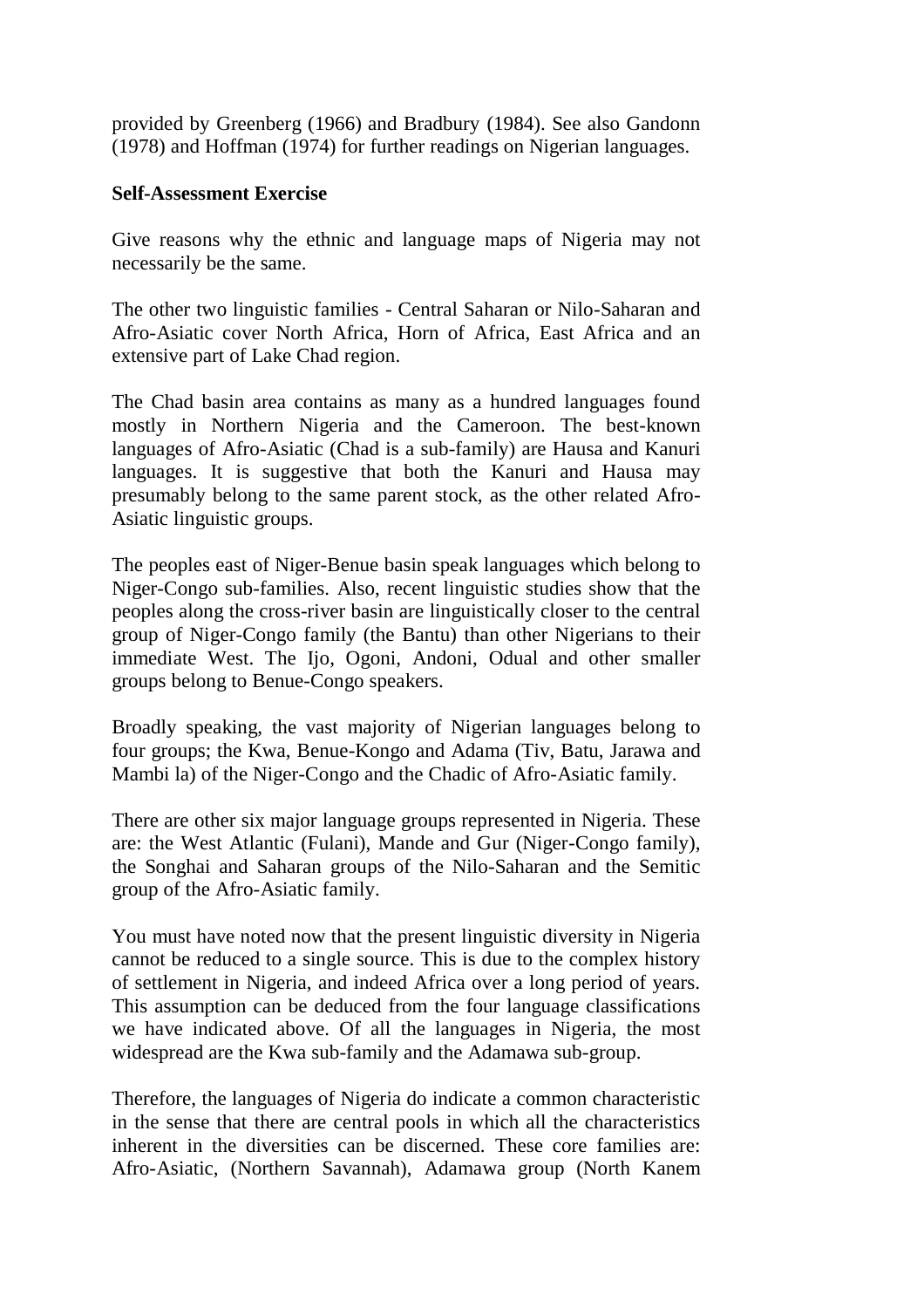complex), Niger-Benue (Middle belt) and Kwa (Southern Nigeria).

## **Self-Assessment Exercise**

Name the major language families represented in Nigeria.

So far we have been able to identify the language families of Africa and also their sub-families. I must emphasise the fact that the linguistic/ethnic distributions in Nigeria do not necessarily correspond and neither can they be used interchangeably. Take the Hausa group for example; its language is spoken as a first language by a number of ethnic groups, especially those located in the grassland region. In fact, before the intensive contact with the Arabs and Europeans, Hausa as a language had spread over a wide area of Nigeria and West Africa subregion through trade.

# **5.2 Foreign Contact**

It is necessary to look at the effect of foreign contact on Nigeria's indigenous languages and cultures. It is a fact that the languages of Nigeria offer a complexity of origin, so also are the cultural aspects. One area of impact is the influence of Islam, which has shaped and continues to shape some of the cultural patterns. This is reflected in the numerous borrowed words and terms of Arabic origin. Even among non-adherents, some words and terms in Arabic are used in every day communication.

Another source of influence is the European incursion into Nigeria. Such has transformed many aspects of Nigerian material and non- material cultures. Therefore, the effects of Arabic and European cultures on both the language and cultures are colossal and profound.

These contacts have resulted in adaptation and borrowing. We must make a particular reference, and that is the English language, which presently is used as the lingua franca among the educated class from different ethnic backgrounds. It is the only vehicle for educational advancement.

It is also necessary to emphasise the fact that the proportion of people who live in Nigeria is similar to the proportion of languages and dialects spoken. The high language density also reflects the high population density when viewed from the demographic distribution of ethnic nationalities. This is especially true in the middle belt. All these factors put together have helped in the promotion of cross-cultural links and contacts which have survived till today.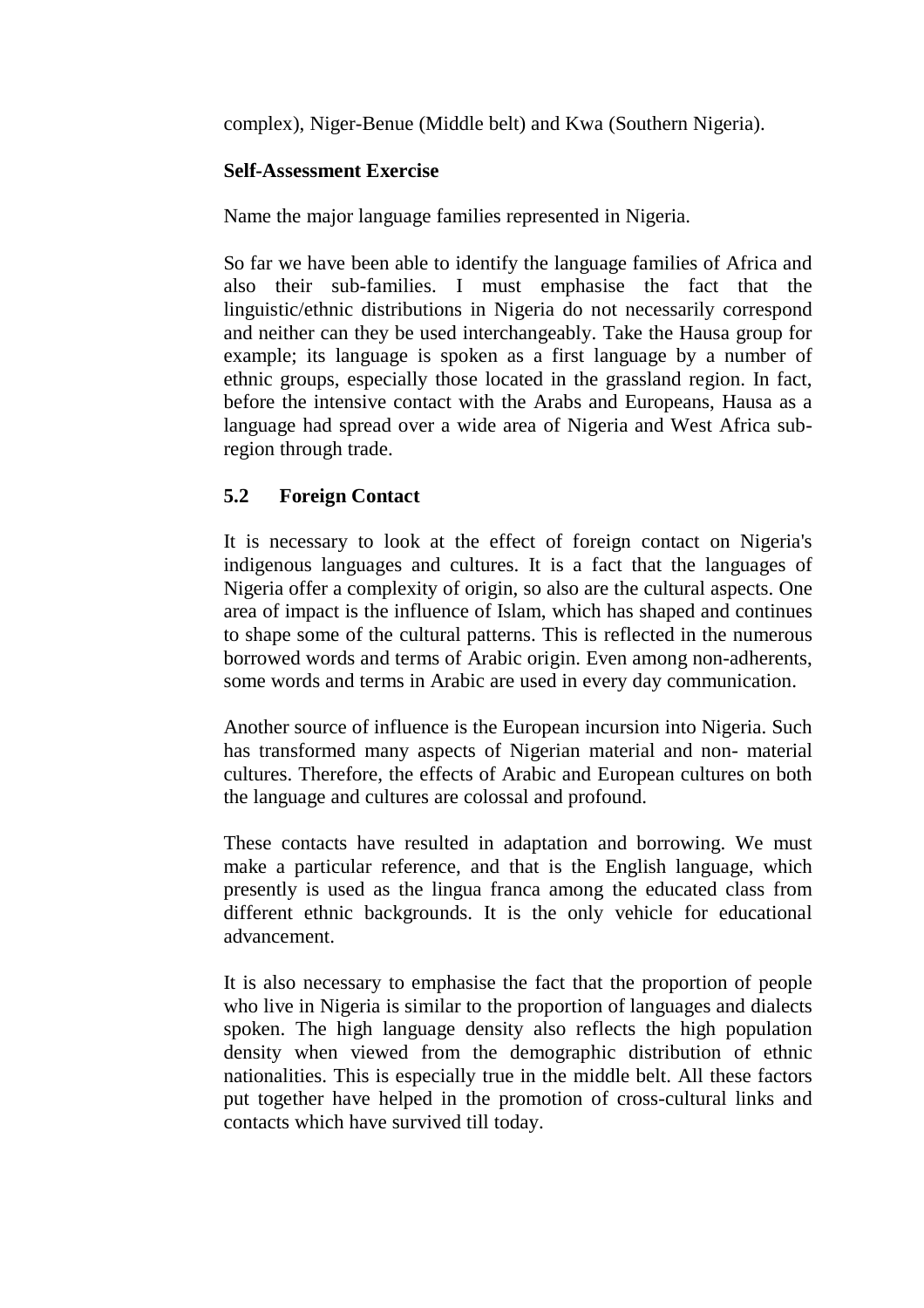## **Tutor-marked Assignment**

### *Exercise*

What ethnographic facts can you learn from a careful study of Nigeria's language map?

## **References**

Barbour et al. *Nigeria in Maps: Languages.* Hodder and Stoughton, 1983: pp 45-49.

Gandonn A. Nigeria's 250 Ethnic Groups: Realities and Assumptions. In Regina E. Holloman and Serghei A. Arutiunou eds. *Perspectives on Ethnicity.* The Hague, Mouton. 1978: pp 243-279.

Hansford K. et al. "A Provisional Language Map of Nigeria in Savanna". Vol. 10, No2, 1976.

Hoffman Carl.The *Language of Nigeria by Langitage families.*  Mimeograph Department of Linguistics and Nigerian Languages, Ibadan, University of Ibadan Press, 1974.

Odumuh A.E. "The National Language Question in Nigeria in Savanna". Vol.10, No.2, 1989.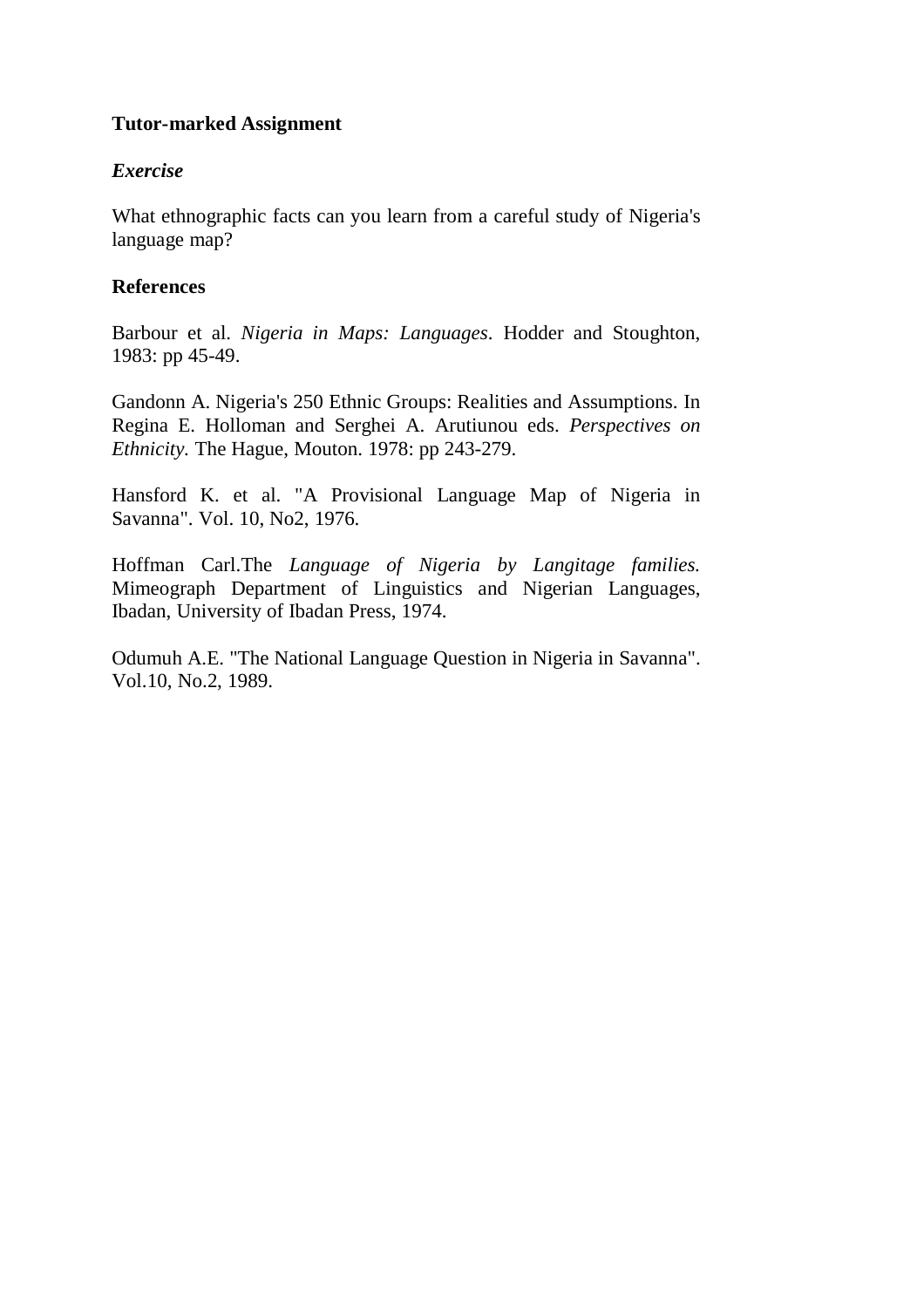## **Unit 6**

## **Social Structure and Organisation**

## **6.0 Objective**

The objective in this unit is to introduce you to some terms or concepts used in understanding how a society functions through its structure and social organisation. Our focus will be to see how these terms can be used in studying the socio-economic and political organisation of Nigeria's ethnic groups.

## **6.1 Introduction**

When the word structure is used in sociological/anthropological analysis, what is referred to are those formal, enduring aspects that bring orderliness into society The primary idea of structure can be said to be how parts or components are arranged in an orderly manner to constitute a kind of systematic unity. For example, it is possible to structure a set of complex social relations jurally, economically, politically, religiously, and educationally, and soon. The structure can be analysed by using empirical data to construct the forms of social institutions in a society, be it political, economic, legal and kinship. When we do this, what we are doing is to build a model from the social institution system state.

So by definition, social structure refers to the enduring aspects of social institutions which are most important in understanding how a given society functions. It is therefore convenient to study social structure or if you like, social process, in a concrete way in any given ethnic group or community. By way of illustration, let us define a community as a body or group of people sharing common activities and bonds by multiple relationships in such a way that the aims and objectives of any individual can be achieved only by participation in activities with others. These activities can be defined as a network of relationships. By this definition, the network of relationships in the life of the community or ethnic group must have a structure and its organisational forms.

There are areas through which the structure and organisation of a group (community) can be understood:

- (a) the order in which the personnel components of the community are arranged or grouped;
- (b) .the systems of beliefs and procedures through which activities are guided and controlled;
- (c) the system of regulating religious behaviour, norms and values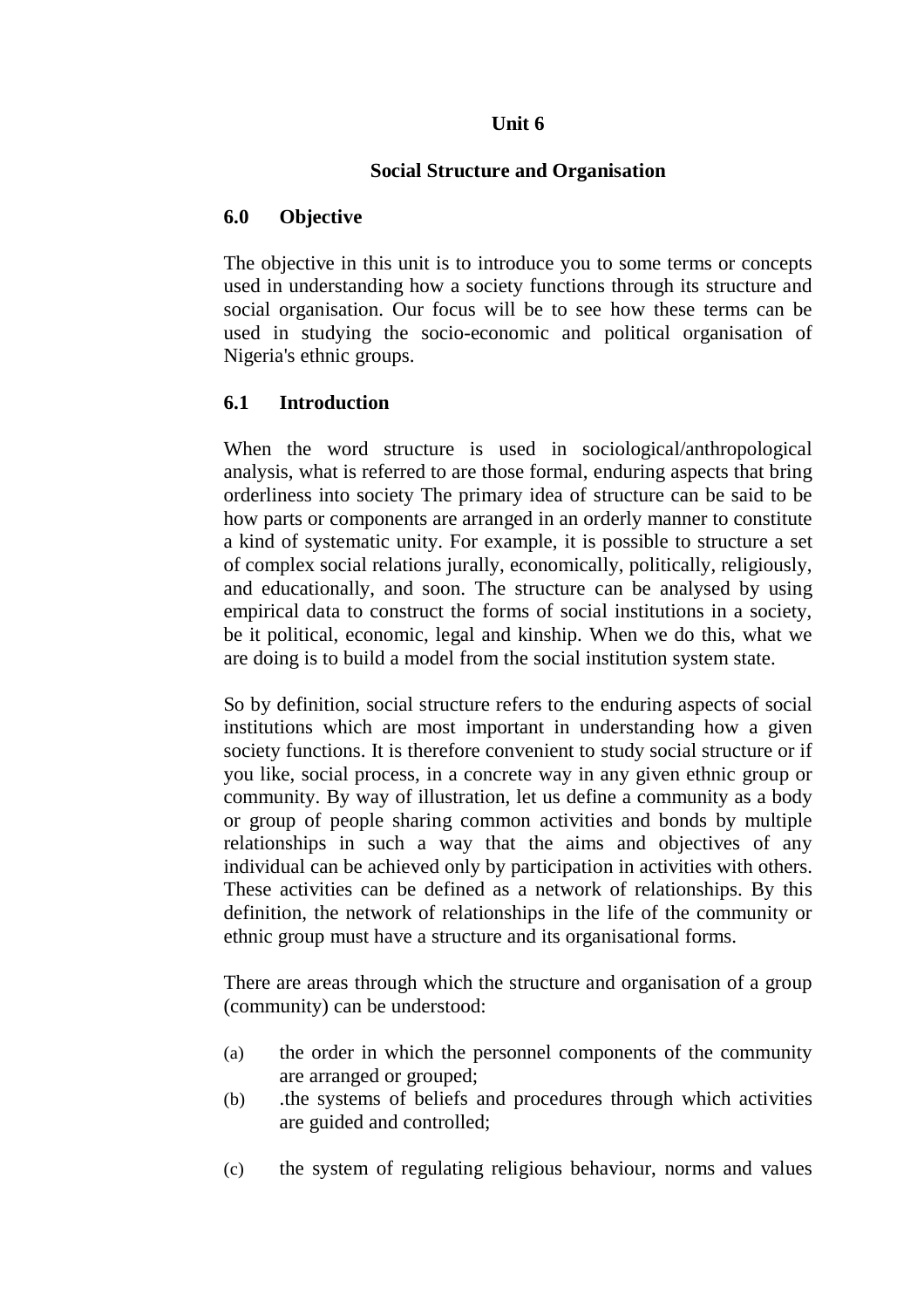(social control) and;

(d) the environmental adaptive process and the material goods (technology) and language form (communication).

# **6.2 Social Institution**

Social institutions am organised systems of social relations which embody certain commonly shared values and procedures to meet certain basic needs of society or community Simply put, social institution represents an organised way of doing things. We all know that human societies have certain social needs and problems; and it is around these needs and problems that social institutions are organised or arranged.

There are a number of social institutions in societies. The major and most universally spread is the family. The family takes care of reproduction of offspring, education, and socialisation of youths. The religious institution controls man's ways of dealing with the ultimate. The economic institution is responsible for production and reproduction of goods and services. The political institution is concerned with governance.

Social institutions are put in place in society when sets of social organisational relationships become generally accepted and observed over a long period of time. These become the customs or ways of life of people. These sets of organisational relationships among groups, shape and structure their daily activities in such ways and manners that they help to achieve societal goals. It is also necessary to emphasise the fact that institutions are structurally interdependent. They form an integral part of the larger society. For these reasons, institutions literally define all other encompassing social organisations called society.

# **Self-Assessment Exercise**

Name all the social institutions that are used in analysing the social structure in a society.

# **Social Organisation**

The social organisation in a society or community can be described as the pattern of group relations. It represents the social fabric of human activities to the extent that it emphasises harmony, interdependence and cohesion. Social organisation generally can be defined as the organisation of a society into subgroups, particularly those that are based on age-grades, sex, kinship, occupation, residence, property, privilege, right, obligations, authority and status. These sub-groups in society coordinate social norms, sanctions and rewards. They are therefore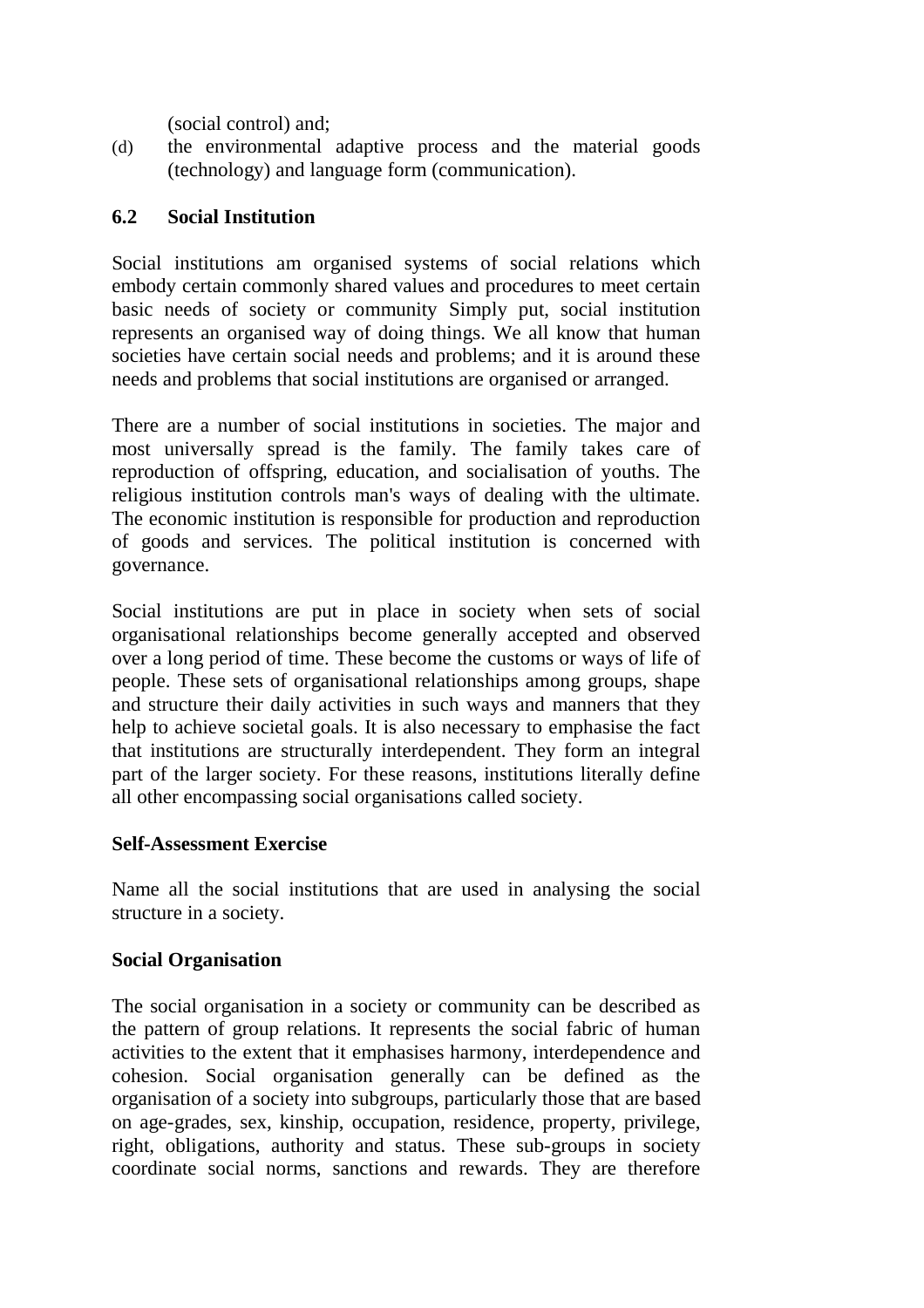socially vital for various social group relations and common activities.

You can now see that from our definitions, the terms; social structure, social institutions and social organisation, are very important in the study of society's institutions and how its organisation is structured and functions.

A close examination of the three terms reveal that whether we are studying customs, marriages, burial or religious systems, one will find out that these institutions shape the day-to-day activities of people and their intergroup relations.

What we have done so far is to define the three most important concepts that are commonly used in the study of how societies function and maintain cohesion and regulate social order. What we shall do now is to use the ethnographic materials to demonstrate what these terms mean in the study of peoples of Nigeria (their customs norms and values) and established social relations.

Since almost all of us grew up in a family, the family is therefore the social group we are most familiar with. It is a fact that all the communities in Nigeria, like other African societies, are organised into kinship and lineage systems. It is therefore important to understand the meaning and use of social structure, social institutions and social organisation so as to improve your understanding of the roles these terms or concepts play in the maintenance of social order cohesion and acculturation. These are processes which by definition are the partially conscious and partially unconscious learning experiences, whereby the older generation imbibes or compels children to adopt cultural ways of thinking and behaving.

The example we shall use will be based on ethnographic materials taken from Nwanna Nzewunwa on pre-colonial Nigeria, east of the *Niger— Nigerian History and Culture* (1985:23-24). In this publication, Nwanna provides ethnographic materials on the kinship organisation, group formation and political institution among the peoples, east of the Niger.

# **6.2 People East of the Niger**

#### **The Family**

We are going to describe here the family and social structure of peoples, east of Niger, comprising the Igbo and Efik-Ibibio speakers.

According to Nwanna (1985), the nuclear family is the lowest unit of organisation within the lineage system. A nuclear family is made up of a man, his wife/wives, children and slaves, while among the Efik/Ibibio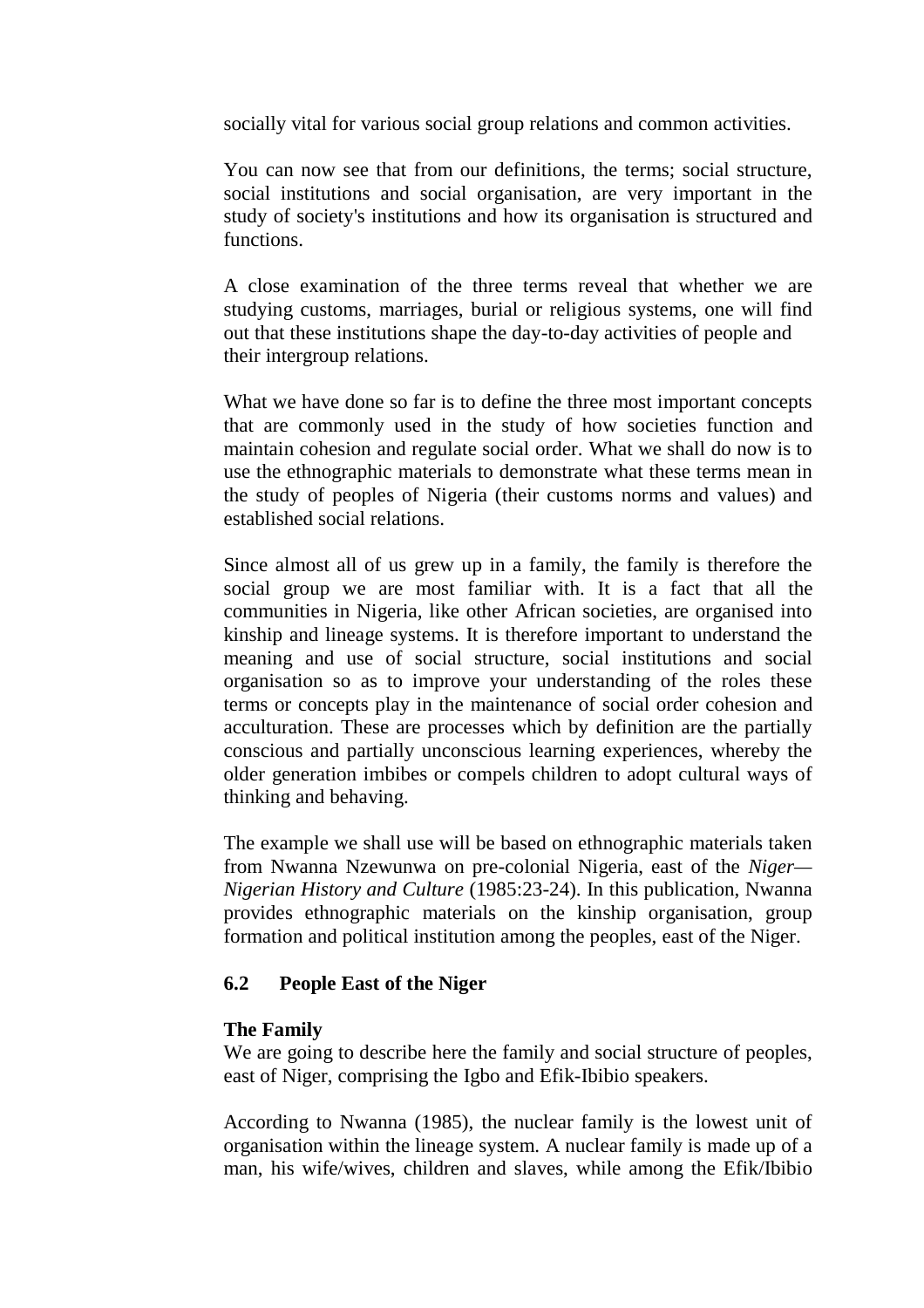groups, a man lives with his nuclear family within a defined compound. The Igbo prefer a system whereby several men (sons of the same father) live together in one compound sharing one gate.

A compound is made up of a family group, which consists of men, their wives and children, sons' wives and their children. Depending on the number of compounds involved, the group can be referred to either as extended or lineage family. The last unit is the village group or town which is made up of a collection of related villages.

Among the peoples east of Niger the following social units can be identified: Efik-Ibibio — *Oduk* (village group) *Obio* (village) and *Ekpuk*  extended family, *Ufok* (family group) and *Idipete* (nuclear family). The Igbo speakers; *Mba* (village group), Mbam (village); *Onumara*  (lineage/extended family); *Umunna* (family group); and *Umunne* (nuclear family).

The Efik-Ibibio and Igbo are predominantly patrilineal. The lineage is land-owning, and land allocation and settlement follow the patrilineal ideology in terms of rights, duties and privileges. It is headed by the most senior male.

The marriage system among the peoples east of Niger shows the following tendencies. Among the Ijo, lineage organisation follows two systems by which a "low bride wealth" makes offspring to be of matrilineal descent. Similarly, a "high bride wealth" makes offspring patrilineal with accompanying inheritance privileges. Among the Igbo of Ohafi a, a matrilineal descent operates. However, in the case of Afikpo people the double descent operates. That is to say, descent can be reckoned patrilineally or matrilineally at the same time or can be either of the two systems.

### **Self-Assessment Exercise**

Use ethnographic materials from your ethnic group to illustrate the concept of kinship organisation.

The judicial privileges and duties in terms of political, religious and inheritance processes among the Afikpo are determined by the descent groupings. The organisational structure is hierarchical, flowing from the village level to the nuclear family level. This system permits the maintenance of social order within groups. For instance, in the selection of a lineage head, the head of each family unit is chosen from among the family units whose known ancestors are believed to be one of those who founded the settlement. Being a member of those who founded the settlement confers on a member the privilege of first among equals, and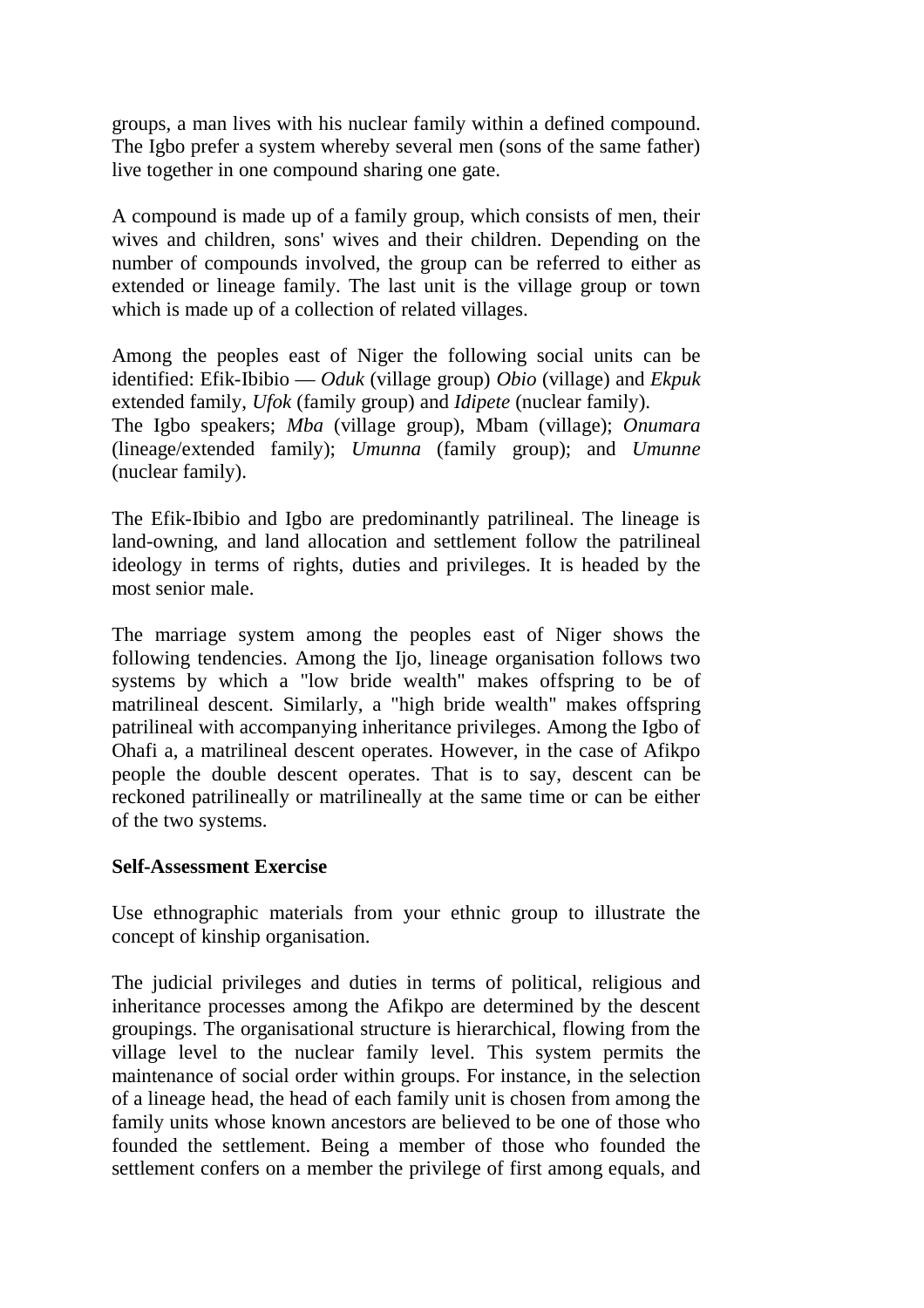also a religious leadership status.

# **Traditional Social Stratification**

The social stratification among the peoples, east of the Niger is based on unit of organisation. Such an arrangement ensures the smooth functioning of responsibilities in political and social matters. For instance, among the Annang, a village is normally stratified along sex line dichotomy (male/female). Earh line is further divided into age grades — elders, middle aged, youths and children. The age grades, apart from performing social functions, also serve as a forum through which age grade members progress in the political, military, economic and social hierarchies. As a matter of fact, the Ijo age grade system is normally used as a launch pad into politics in the family unit.

On the other hand, among the Igbo, inequality can be recognised in age, status, wealth, religion, birth and descent groupings. This group recognises individual achievements more in social, political and economic relations, than hereditary which is bestowed on individuals. Similarly, social status is viewed from one's origin and upbringing, depending on the level of hereditary status. For instance, freeborn or slave *(Osu),* cult slave *(Osu),* a legitimate child or one born out of wedlock, native or stranger.

In like manner, Delta society distinguishes levels of social stratifications in terms of royalty, freeborn and slaves within the community, and those slaves brought from outside and could be sold at any opportune time.

The Igbo in the northern part of the delta region recognise titled men as being very high in the social hierarchy. Whereas among the Southern Igbo, titles are in the form of *Ma,* which accepts only one member from one family group on account of his age. This principle is similar to the Efik and Ibibio political set up, called the Ubong order.

# **6.3 Other Groups**

Besides the Igbo, east of the Niger river are other notable peoples, such as the Ijo, Efik and Ibibio. They occupy the Niger Delta area in a belt stretching from Ondo State (in the West) to Bayelsa and River states respectively.

The Ijo specifically are known to have developed small states of which the most prominent ones are: Ibani (Bonny), Elem Kalabari (Calabar), Nember (Brass) and Okrika.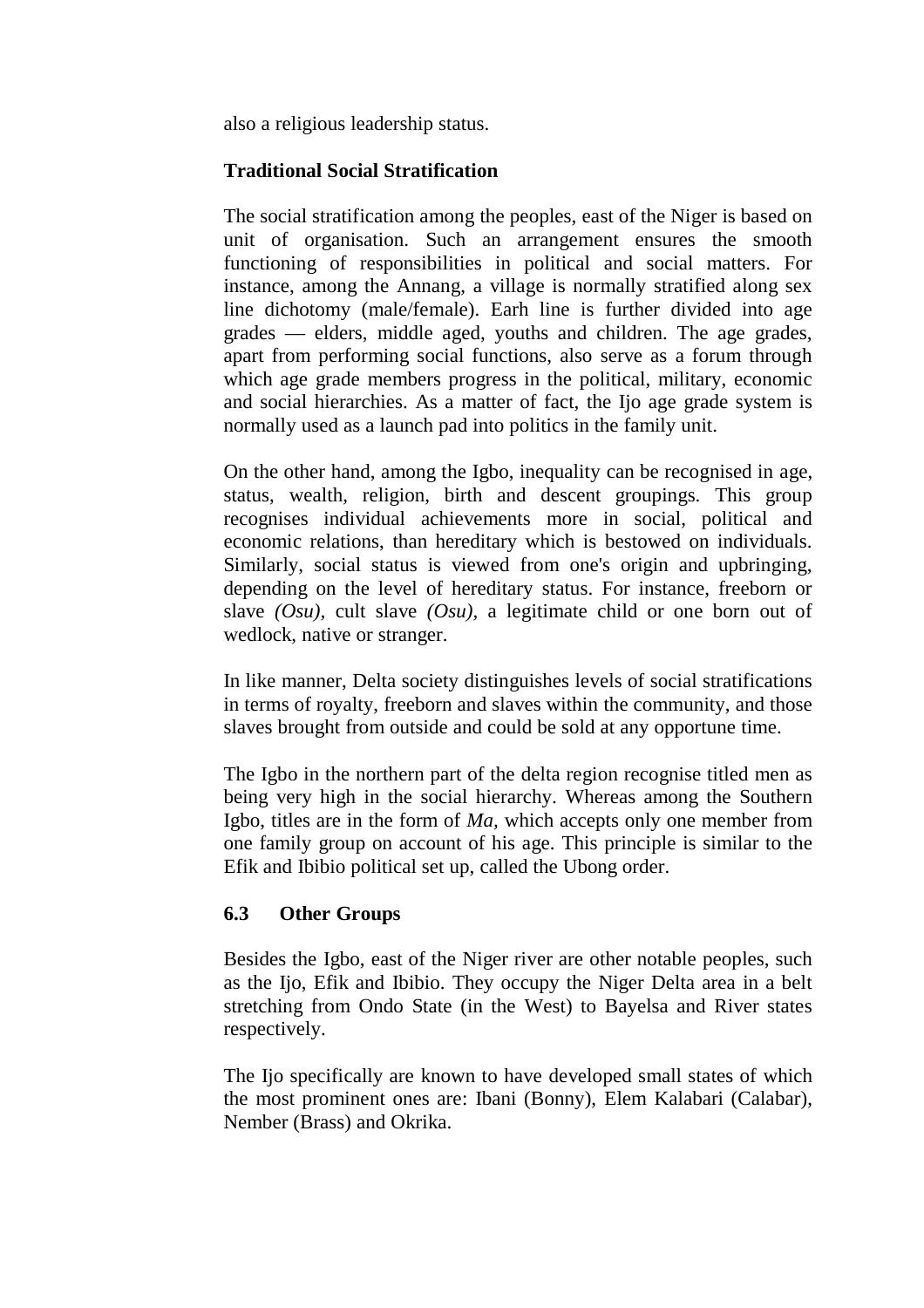According to historical sources, the Ijo states were established in the 16th century as a response to the Atlantic trade. During the Atlantic trade, villages that were able to control the commerce brought by Europeans became the nuclei of the new states. This development transformed some of the chiefs, especially *Amayanabo* into political officials.

The social and political organisation of the Ijo is essentially based on the village structure. For instance, like the Binis political structure, Ijo villages are divided into wards and these wards in turn are divided into households. Also, like their neighbour, Igbo, the main political authority in the village is the assembly of adult males headed by the head of lineage who established the village. He is called the Amayanabo. His function as the Amayanabo is essentially ritual.

## **Summary**

In this section, our focus is on how a society functions through its structure and social organisation. We also define the structure of a society as those formal enduring aspects that bring orderliness into society.

The formal enduring aspect being referred to is the institutional framework — political, economic, religion and education. The understanding of social structure and its institutional framework is also defined in order to enrich your knowledge and understanding-of ways of life of communities.

Specifically, we made mention of four areas through which the structure and organisation of a group of communities can be understood. We listed them as: the personnel arrangement or component system of beliefs, norms and values, and material goods (technology). The family as an institution and other enduring institution were used to familiarise you with the ways social structures as a concept operate. We also provided ethnographic reference to buttress discussion on social structure from some ethnic groups.

# **Conclusion**

It is convenient to study social processes in a community in a concrete way through analysis of its institutional set up. There are a number of formal enduring institutions that guide day to day activities of people in a community. One of the major formal enduring aspects of societies and which is universally accepted is the family. For example, the family as a universal institution is responsible for production and reproduction of offsprings and socialisation of the youths. Simi lady, religion controls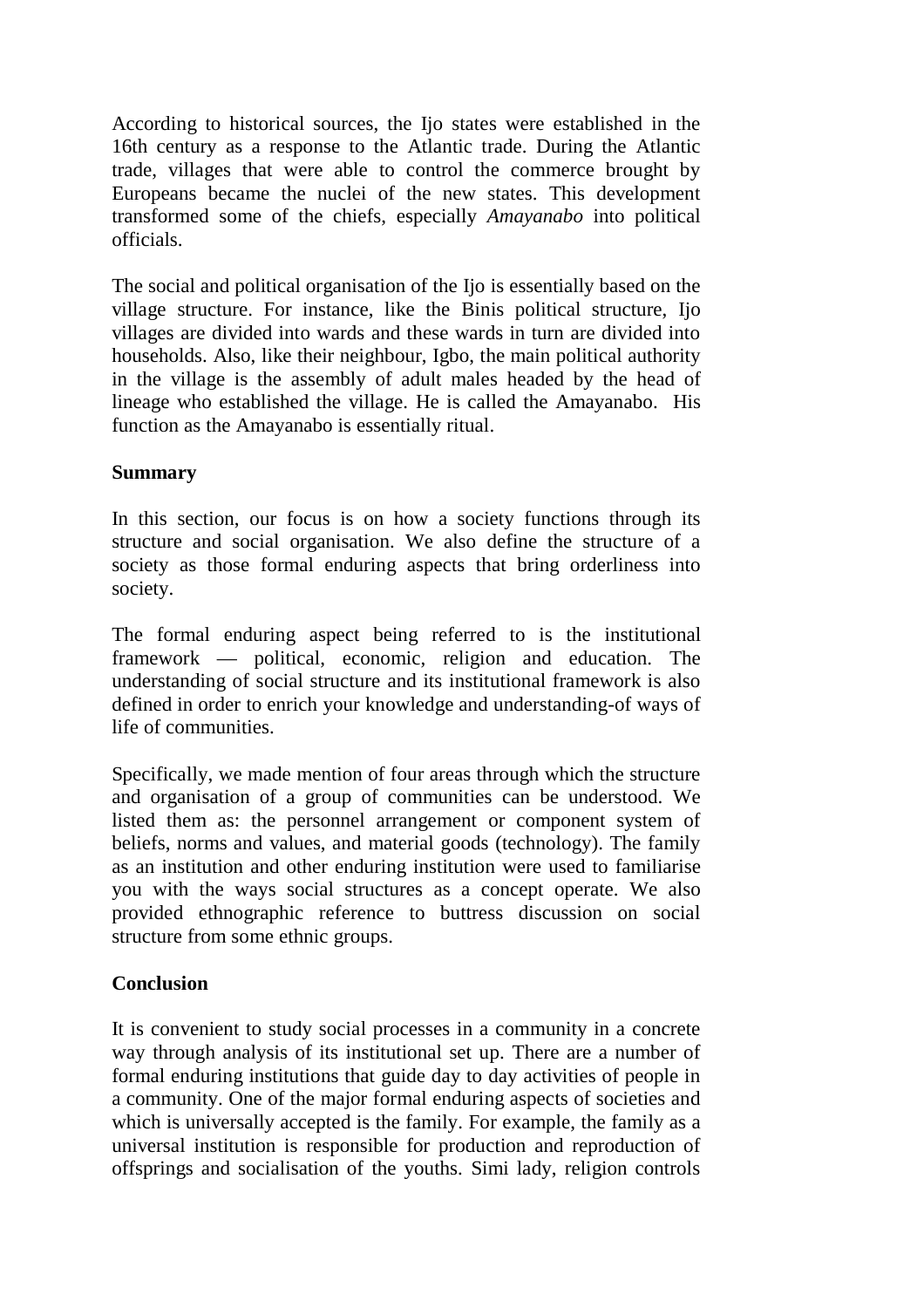man's ways in dealing with the ultimate. The political institution is concerned with governance. For these institutional frameworks to operate effectively, the social organisation, customs, norms and values of a society are generally accepted and observed. For these reasons, formal institutions are structurally organised in an interdependent manner and therefore defines all other encompassing social organisation, called society.

## **Note:**

Units 8,9 and 10 referred to in the discussion on social structure and social organisation are for your convenience and to drive home the conceptual framework we used in understanding how society functions. The summary and conclusion reached therefore apply to these units.

# **Self-Assessment Exercise (SAE)**

Use ethnographic materials from your ethnic group to describe the concept social structure.

## **Tutor-marked Assignment (TMA)** *Exercise:*

What is social organisation? Describe how the pattern of social organisation operates among the Edo speaking people of Nigeria.

# **References**

Omorodion F. *Ethnography of Nigeria.* Akure: Sylva Publications, 1997.

Raymond Firth. "Essays on Social Organisation and values" (Part I, 1- 145). London School of Economics *Monographs on Social Anthropology.* University of London: The Athlone Press, 1964.

# **Note:**

The references list is also for Units 8 and 9.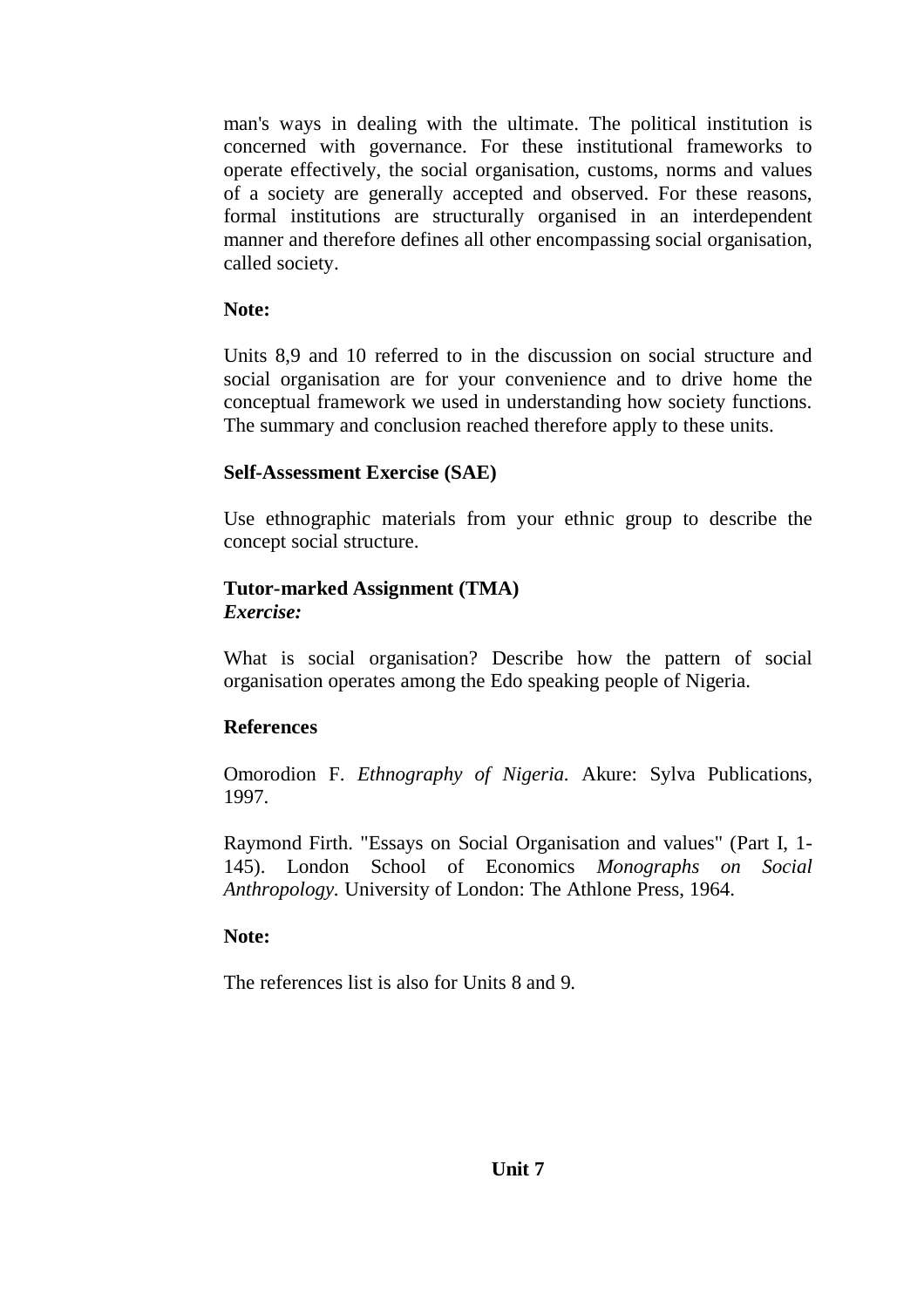# **Intergroup Relations**

# **7.0 Objective**

Our objective in this unit is to discuss types of group relations among some Nigerian ethnic communities. Our focus will be on the general and inter communal levels. In other words, the focus will be to determine some of the similarities and differences in intergroup relations.

# **7.1 Introduction**

We define intergroup relations as forms of interactions between two or more distinct cultural linguistic groups. This could be through trade, migrations and marriages. What should be noted is that the consequences of intergroup relations have been the spread of cultural traits such as religious ceremonies, royalty titles, use of currencies, dresses and other forms of social, political and economic institutions among the interacting communities.

As already indicated in Unit 2, mention was made of those ethnic groups who for centuries occupied culture area territories. It is in this perspective that we select the groups that are congruous with each other, at least for easy referencing. We will therefore select the following groups — Yoruba and Edo (Southwest) Igbo and Ibibio (East). These group represent the peoples of the forest.

Similarly, the grassland will be represented by peoples located in the far north and middle belt. Also where appropriate, we shall make mention in a generalised way of other ethnic groups.

# **7.2 The Yoruba of Southwest**

The Yoruba represents one of the largest ethnic groups. One peculiar thing about them is that they are distributed all over the world. This is due mainly to the effect of slave trade during the 18th century. They are also found in several African countries, especially those countries located along the West African Coast.

Probably due to the coastal location of their territories, they are the greatest victims of the trans-Atlantic slave trade; and as a result, they account for the largest numbers of Africans in the diasporas America, Canada and West Indies).

One advantage enjoyed by being located along the coast is that they are the principal beneficiaries of colonial education and economy.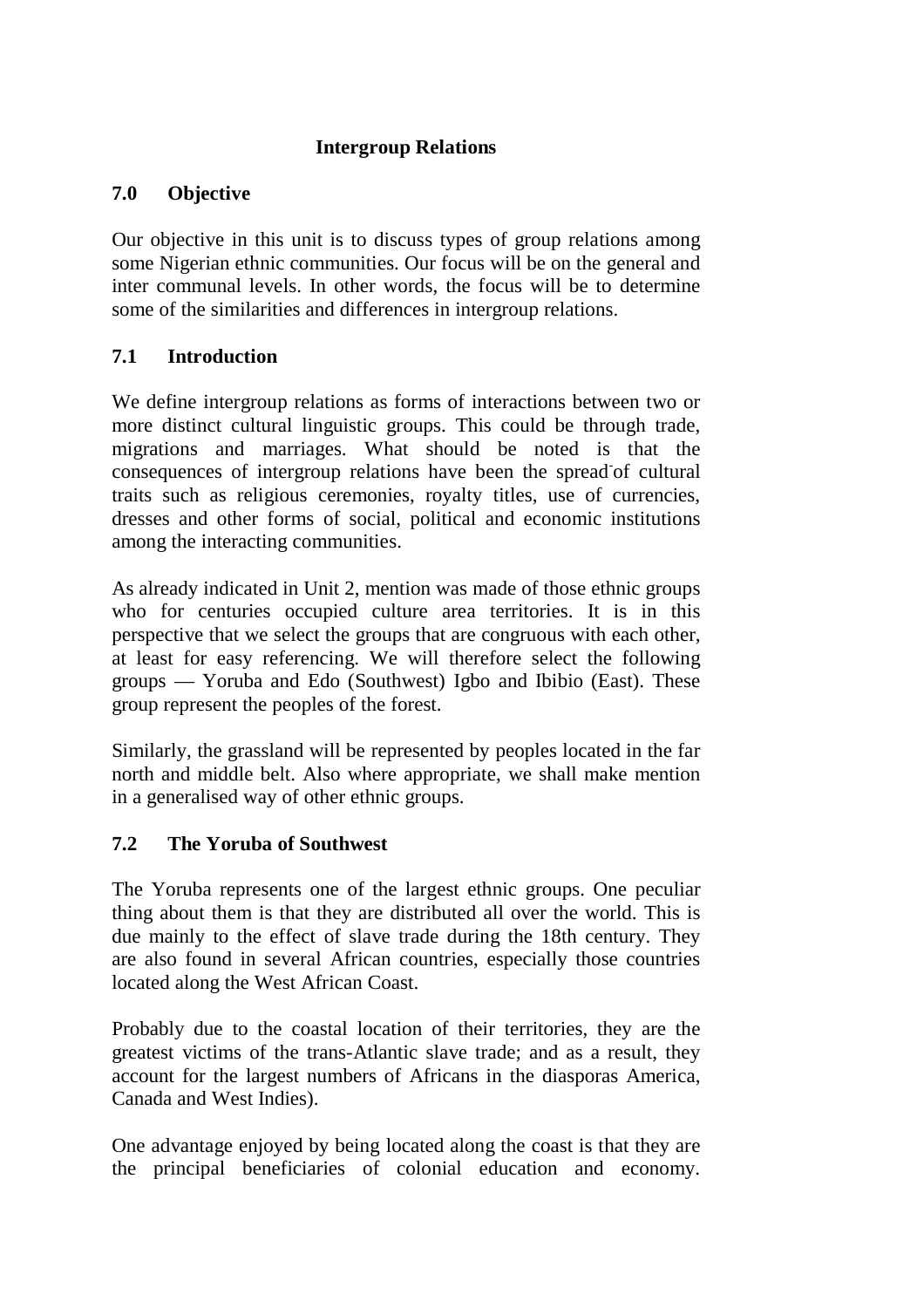Moreover, a substantial number of the blacks in the United Kingdom, Canada, United States of America, Brazil and the Caribbean Islands are descendants of slaves exported from Yorubaland. Besides the western part where they reside, they are also in Kwara, Edo and Kogi States.

There are many features that are identifiable with the Yoruba. We shall briefly annotate some of the prominent features.

## **Establishment of Kingdoms**

The ancient Yoruba Kingdoms represent a constellation of independent monarchies. These kingdoms are products of the dispersal of the Yoruba from their ancestral home in Ile-Ife and it is strongly connected with the mythical legend of Oduduwa.

Notwithstanding the independence of these kingdoms, there are strong indications of allegiance by these monarchies to Alaafin of Oyo. He is recognised as the political leader. On the other hand, the Ooni of Ife, who occupied the seat of Yoruba legendary ancestor, Oduduwa, is recognised as the spiritual ruler of the Yoruba.

# **Urban Culture**

The Yoruba as a group are known to be predominantly farmers. Notwithstanding being farmers, (Ikime, *— Groundwork of Nigerian History),* they have a "unique and long-standing tradition of living in towns". The urbanised ways of the Yoruba are legendary in the sense that they are the most urbanised in Nigeria and indeed throughout the continent of Africa. They live in big cities such as Ibadan, Ife, Ogbomoso and Ilorin, to mention a few. In fact, these settlements predated the advent of European incursion into their territories.

It is possible to ascertain that the urban nature of the Yoruba was derived from coping with two related developments: the need for defence during Yoruba intra and inter ethnic warfare, and to facilitate trading activities among themselves and other groups with whom they share intertrade relationship — the Hausa and Nupe are examples.

#### **Self-Assessment Exercise**

What do you think is responsible for the urbanisation of Yoruba ethnic group of Southwest?

#### *Religion*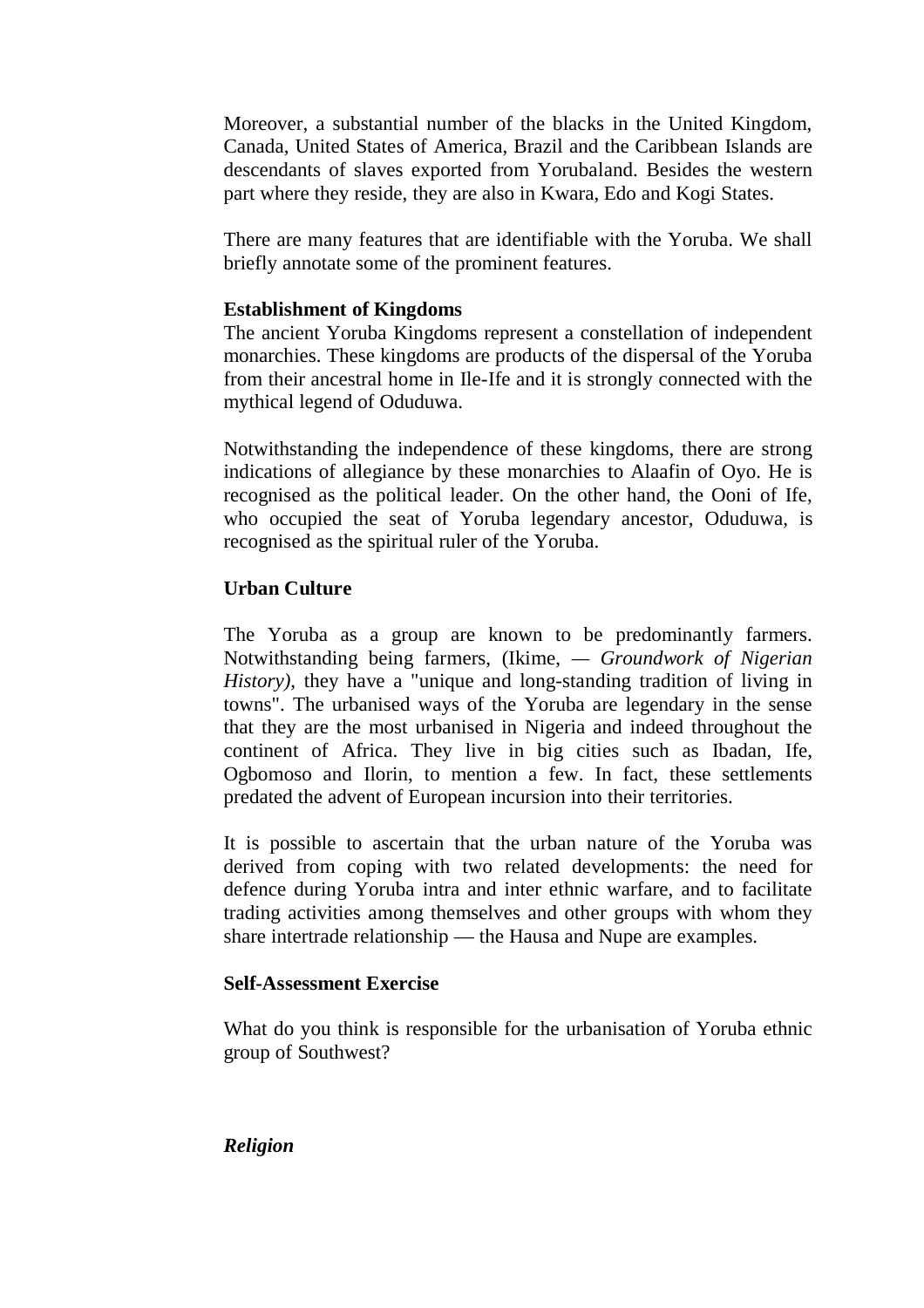They are known to be deeply religious in the sense that there is so much attention paid to spiritualism and spiritual power (deities and ancestor worship and invocation). As a testimony, Yorubaland harbours the greatest concentration of religious beliefs and practices, compared to other ethnic groups in Nigeria. It is the most religiously heterogeneous group if compared with other large ethnic groups such as Hausa (North) Igbo (East) and Igala (Middle Belt). As a matter of fact, most modem religious organisations and movements in Islam and Christianity originated mostly from Yorubaland.

# *Cultural Attributes*

The average Yoruba man has the greatest respect for elders and whoever he recognises as a social superior. This aspect of cultural attributes, although common to Africans in general, are quite unique in their own ways and practices. The act of prostrating on the ground to greet the aged and elders represents one of the most symbolic in the desire to submit to social superiors. Perhaps, nowhere is this gesture or act found among other ethnic groups.

They are also known to be independent in character formation and diplomatic in their dealings among themselves and with the outsiders. However, one of their benchmarks is the resentment of despotic leadership. These qualities, in the past, were manifested in their penchants for rebellion. This bellicose trait might have degenerated into intra-tribal and ethnic warfares even during early colonial times.

The cultural attributes we have listed remain with the Yoruba till today, and in fact, are manifested in their political consciousness.

# **7.3 The Benin (Edo)**

Next to the Yoruba in the West are the Edo speaking people. They occupy the territory immediately east of Yorubaland. This group are found in the following local government areas in Edo State: Oredo, Ikpoba, Ogha, Egor, Ovia, Orhionmwon and Uhunonwode. Benin city, the capital is popularly referred to as Edo by the inhabitants of the city.

Before the advent of colonialism, the Edo had had a flourishing kingdom. According to Edo mythology, the kingdom was founded by the youngest son of the high God *(Osanobua),* with his other brothers, who included the first kings of I le-Ife and other Yoruba kingdoms, and the first king of the Europeans, all sent to live in the world *(agbon).*  When they arrived in the world, they found it covered with water. The youngest son was directed by a bird to upturn a snail shell and so he did. Thereafter, sand fell from the shell and spread out to form the land. It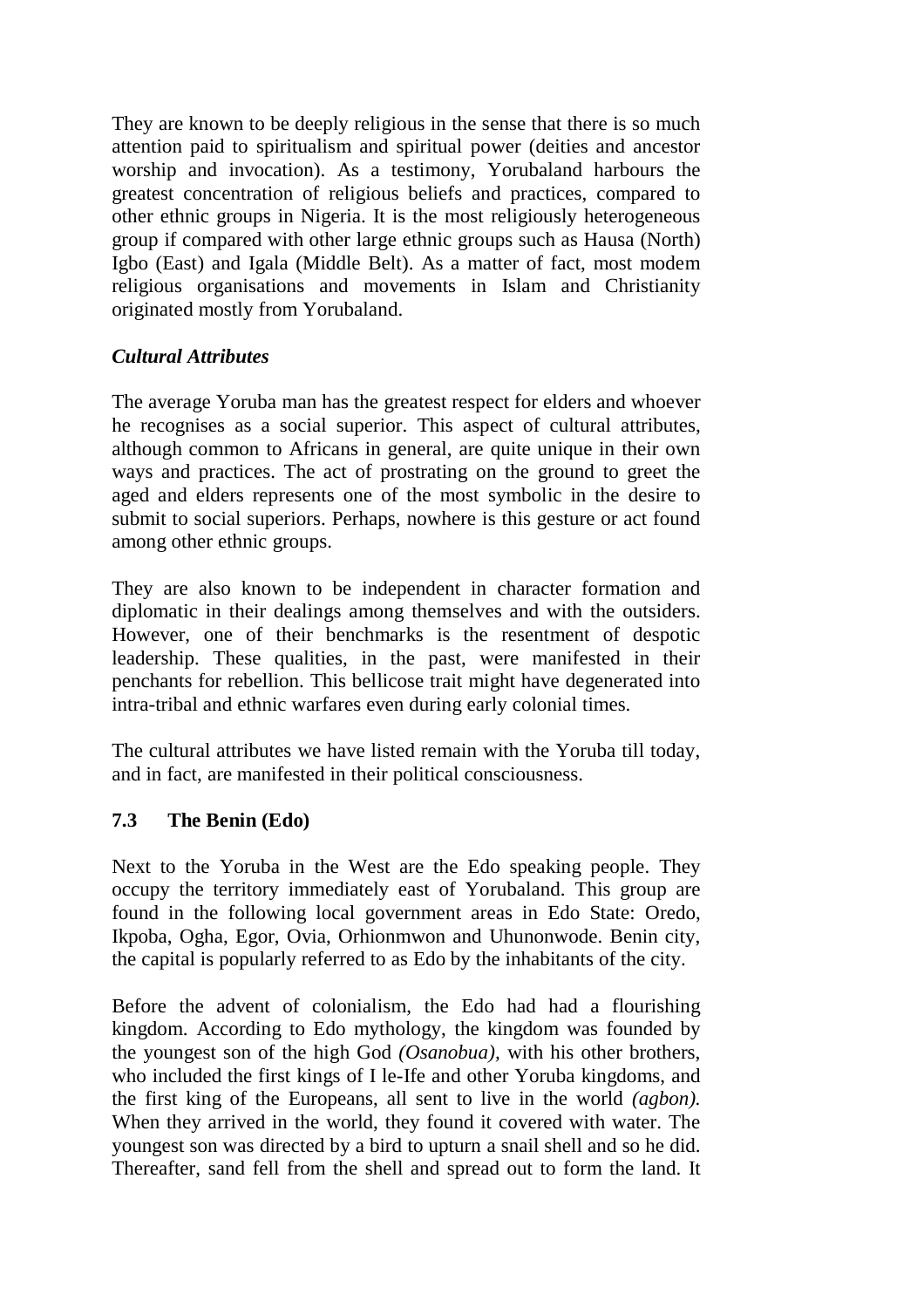was for this reason that the first Oba of Benin became the owner of the land and his senior brothers had to come to him and barter their possession in return for a place to settle. Though he was the youngest, he became the wealthiest and most powerful ruler.

At the height of Edo kingdom in the 15th century, its territory had expanded from the banks of the lower Niger valley to Dahomey (now Republic of Benin). The empire also embraced other ethnic groups such as Western Igbo, and to a minute extent, some Yoruba dialect speakers in the West.

The historical connection between the Yoruba and Edo is well documented to the extent that at a time, the former produced the king for Edo peoples. This link is very significant considering the fact that the precolonial political systems of the two groups were similar in many respects. For example, the Yoruba recognise the Alaafi n of Oyo and Ooni of Ife as political and spiritual leaders respectively. In the case of Edo people, the Oba of Benin combines both the political and spiritual leaderships. I must also emphasise that both kingdoms are state societies with centralised government and traditionally recognised rulers, and similar authority structures.

Another important area to emphasise is that, the kingship link with Ile-Ife created cross-cultural exchanges on many fronts — Arts and political system. Also, this link is reinforced in the political history and the tradition of origin of dynasties which recognised blood link between the two ethnic groups at early periods.

Both the documented and oral traditions (histories) are indicative of established free flow of people, economic and cultural exchanges, especially at the edge of the forest zone (Ile-Ife) and other adjacent Yoruba towns located towards Benin kingdom border. The admixture of people of Owo (Yoruba) and Benin (Edo) artistic exchange (work of arts) can be cited as examples.

It was these cultural and economic exchanges that resulted in the establishment of Lagos as one of Edo outposts. In fact, history claims that the first settlers of Lagos were people from Benin. The subsequent immigrants were the Yoruba from the surrounding kingdoms.

All that I have emphasised is to show you the level of cultural and economic integration that prevailed between the Yoruba and Edo peoples. The next group to be considered is the Igbo people.

#### **7.4 The Igbo**

The Igbo are one of the three largest groups in present Nigeria. You can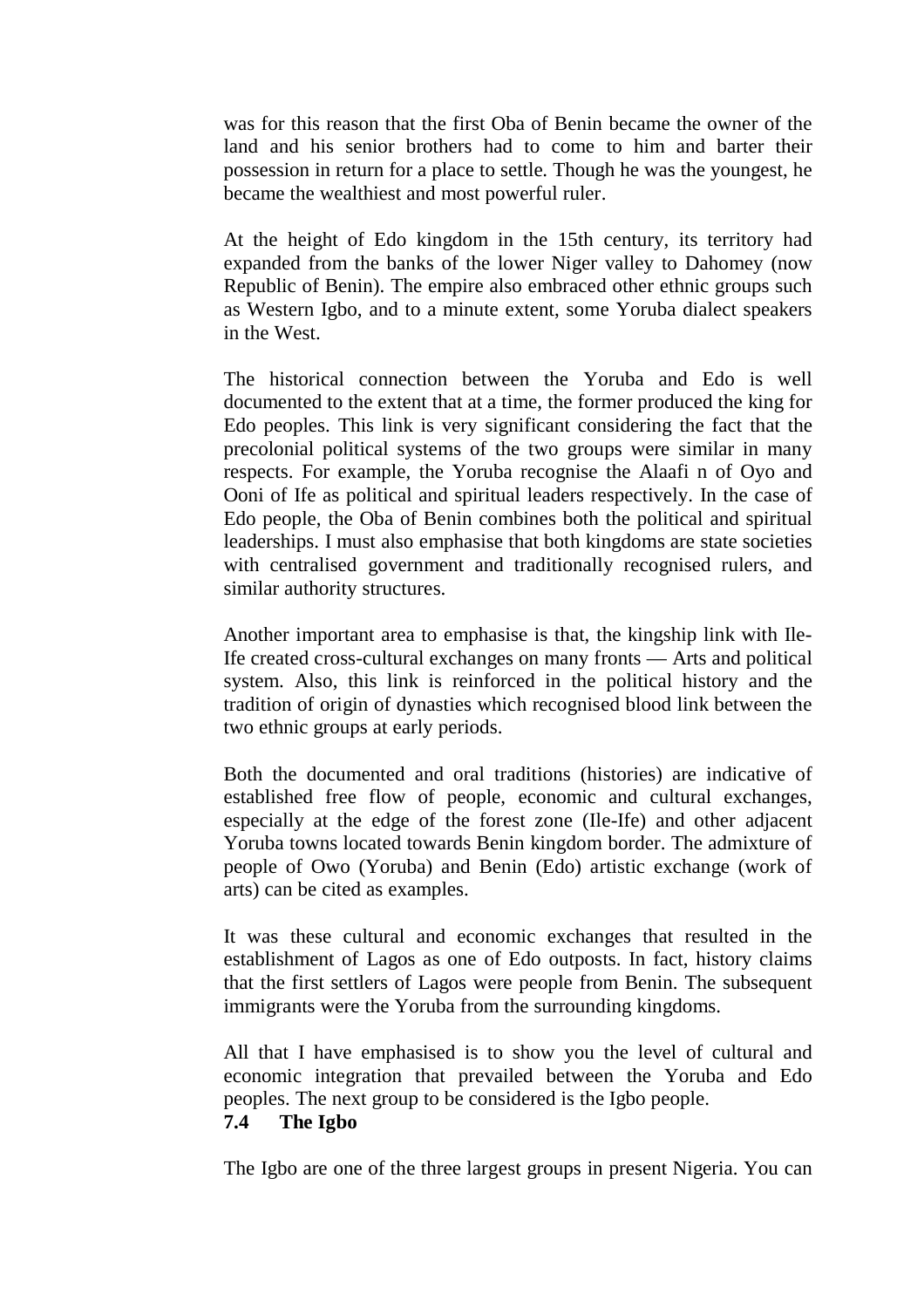locate this group to the East of the lower Niger valley. The prominent neighbours of Igbo are the Efik and Ibibio.

Unlike the Yoruba and Edo, the Igbo people were never organised into a large political group or kingdom. From the anthropological and historical accounts, little is known for certain of the evolution of Igbo society. However, the linguistic evidence suggests that Igbo language with other related languages (Yoruba, Edo, Igala and Idoma) evolved in the Niger-Benue sub-family of Niger-Congo languages. (Kwa subfamily).

# **Self-Assessment Exercise**

It is said that the Igbo ethnic group was never organised into a large political state like the Yoruba and Edo peoples of the Southwest. In what group would you classify its political structure?

Since no centralised political system evolved, the largest political unit is the village. The major arm of governance is the council of elders called *Amala.* Also in some occasions, young men of proven ability are allowed into the council of elders.

Within the village itself, the political authority was never in the hands of individuals or families. Although there were many titled chiefs or clan heads, there was no evidence to suggest a ruling aristocracy which can wield power as a specialised occupation (like in the case of Edo and Yoruba monarchies). By Igbo tradition, the *Amala* is normally presided over by the head of the most seni or cl an or lineage in the village.

It was generally believed that there was never a religious leadership among the Igbo due to the minuscule struggle among villages. However, some anthropological findings show this not to be true. It was found out that there were many integrating mechanisms which bound these villages together. One of such mechanisms is said to be religion, represented by the oracle in Aro, called *lbinu Ukpabi* (popularly referred to as *Arochuckwu* Oracle).

This oracle is an all embracing epithet of Igbo concept of religions essence. The areas of influence of *Ukpabi* on Igbo cultural and political life include judicial and economic during the pre-colonial society in Igboland.

The story was told that it was through the control of *Ukpabi* that *Arochuckwu* people exercise cultural, economic and political influence on Igbo societies. We were also told by experts in Igbo culture that it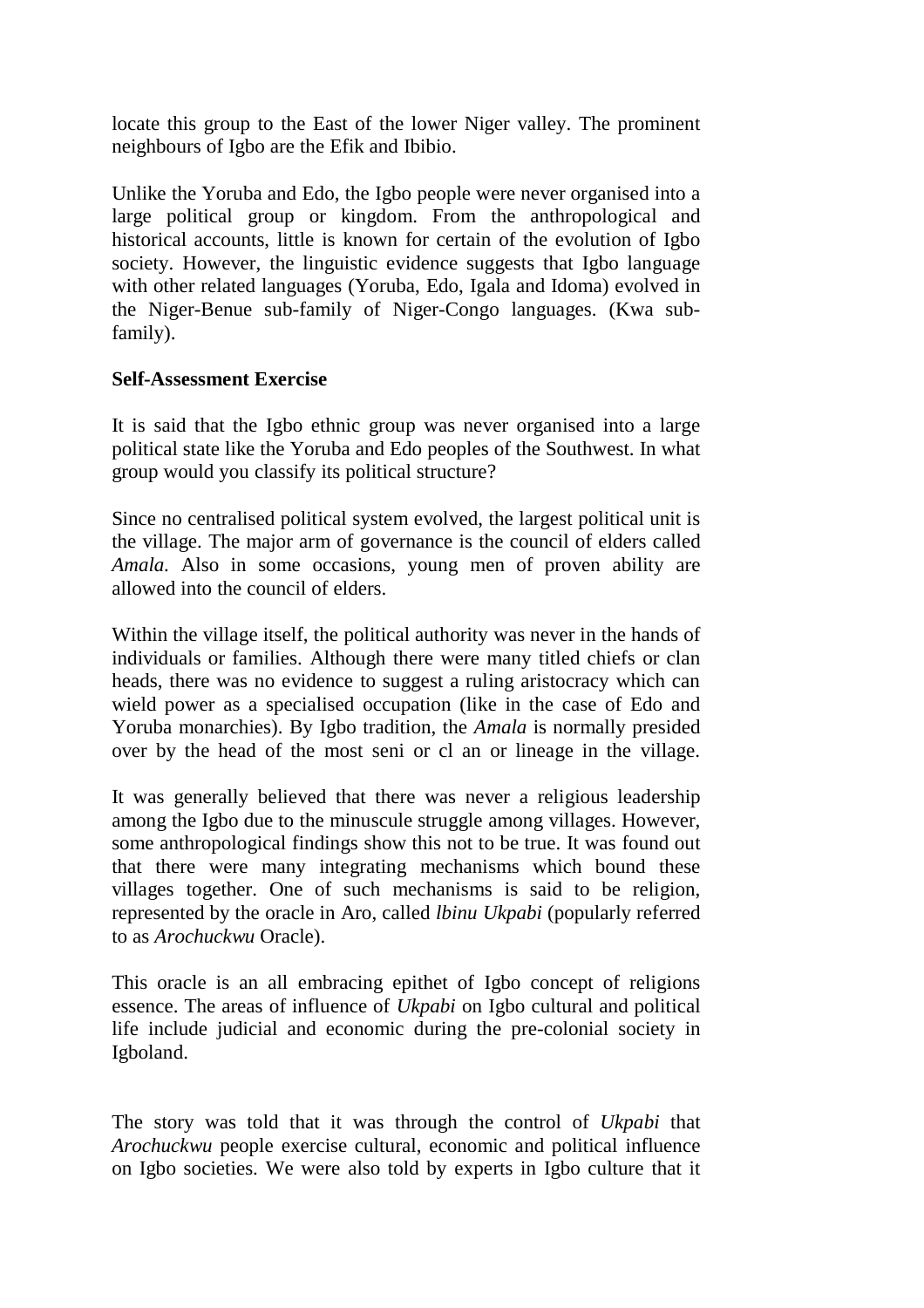was this pre-eminence during the colonial period that gave the British the erroneous impression that Igboland was under the domination of *Aro* people. It was this impression created by the British that led to the destruction of *Arochuckwu* shrine. This perhaps has had a far reaching implication on the essence of African religion in Igboland till today.

Unlike the Yoruba, Igbo people are not known to be urban dwellers. Rather, their settlements consists of family compounds, dispersed over a large territory, however with no central authority.

Also, compounds do not exist shoulder to shoulder as in Yorubaland. Perhaps this tends to suggest a complete or weak spirit of communalism, and as a result, high value is attached to individuals' privacy in Igboland.

#### **Summary**

The focus of our discussion has been on the types of intergroup relations among some selected ethnic communities at a general and specific levels. It is indicated that interaction takes place at a variety of levels. It takes place, for example, through trade, migration and marriages across ethnic boundaries. Through these levels, cultural diffusions were made possible in religious practices, chieftaincy matters, dress and sociopolitical and economic institutions. Some examples were taken from the peoples of Southwest, east of the Niger, Savannah and Middle Belt zones.

#### **Conclusion**

The importance of inter and intra ethnic relations among the over 300 nationalities have been emphasized especially in the formation of political, social and economic formation before the incursion of Europeans in the 18th century.

Factors of trade, trade routes and religion have been identified to contribute to the promotion of inter-group relations. The consequences have been the spread of some common cultural traits, even at the level of shared myth of origin of some Nigerian ethnic nationalities. All the above put together implies that the socio-political and economic foundations of Nigeria was laid before the British amalgamation in 1914.

**Tutor-marked Assignment** *Exercise*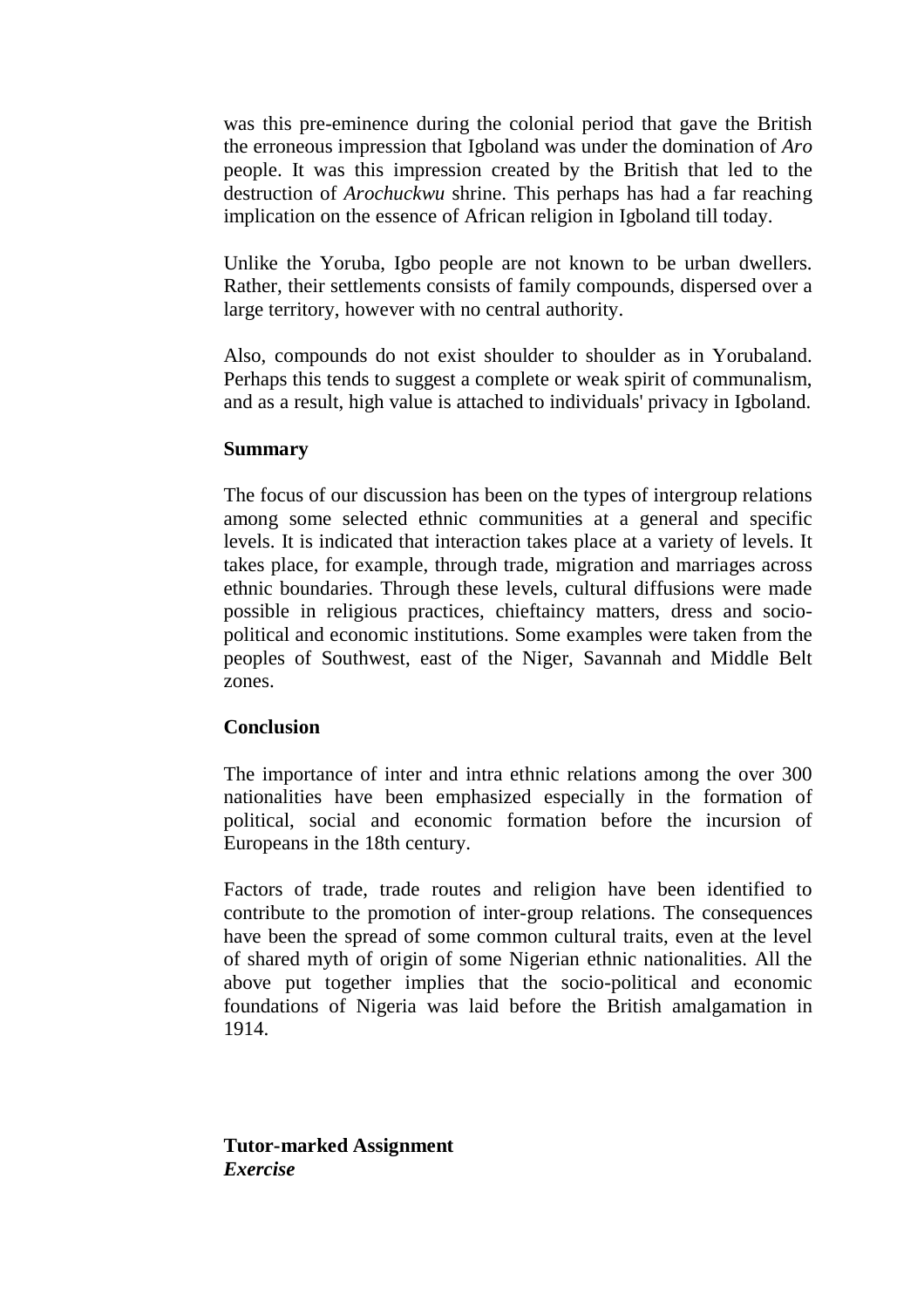Select any of the geographical zones (i.e. Forest or Savannah) of Nigeria, write a brief essay on the most significant cultural characteristics of the zone.

References

Akinjide Osuntokun and Ayodeji Olukoyi. *Nigerian Peoples and Cultures* Lagos: Davidson Ltd., 1997.

Otite Onigu. *Ethnic Pluralism and Ethnicity in Nigeria.* Ibadan: Shaneson C.I. Limited, 1990.

**Unit 8**

**The Peoples of the North**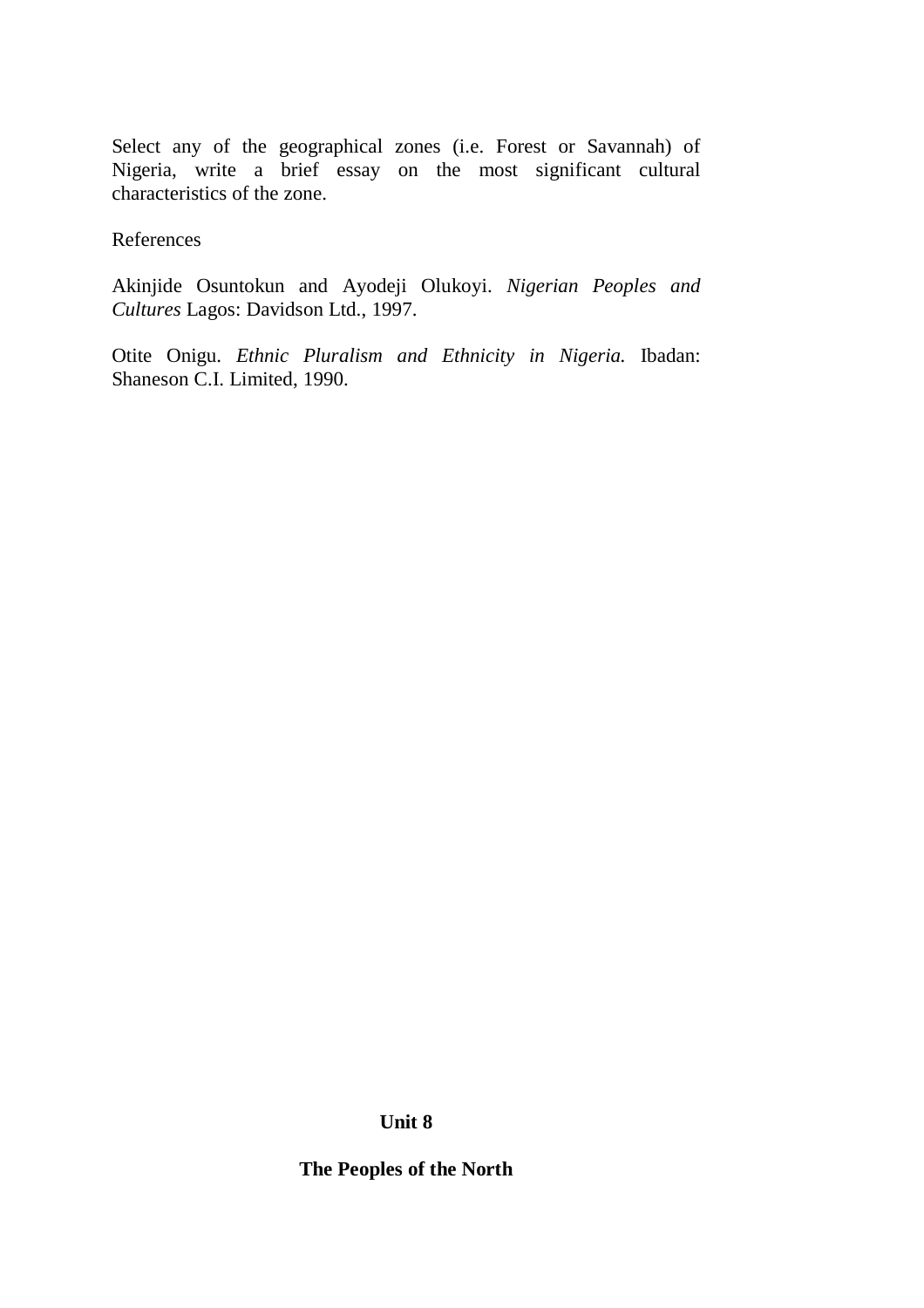### **8.0 Introduction**

This unit is a continuation of discussion on intergroup relations. Most of what we have discussed so fans on select representations of the peoples of Nigeria. We have touched so far on the major ethnic groups, and principally from the forest areas and the grasslands zone. Our focus now shifts to the open grasslands where we have predominantly, the Hausa, Fulani and Kanuri peoples. These groups represent the most numerous and politically dominant groups. The traditions of origin of the peoples suggest the existence of relations among them in their early stages of state formation.

# **8.1 The Hausa People**

In this unit, we are going to discuss the Hausa. Although this group is the most dominant in the open grasslands, it shares boundaries with several other minorities in the present day states: Kaduna, Plateau, Adamawa, Taraba, Bono, Yobe, Bauchi, Gombe, Niger, Kebbi. Others are Sokoto, Katsina, Kano and Jigawa. In most of the states mentioned, the Hausa are almost exclusively dominant.

Before the 19th century, the Hausa were not one people, at least, not in the sense that we know them today. In fact, Hausa is more of a linguistic terminology than an ethnic concept, referring to those people in Northern Nigeria who are migrants from the Southern Saharan dispersion, Western Sudan and Chad.

They probably originated from the same source, but at a point in their history separated into different city-states. Each state was considered a separate political and cultural group. Interestingly, some groups of colonial historian scholars, notably, Brandbury, whose language map of Nigeria has remained the most detailed till today, refer to Hausa citystates as separate ethnic groups. In any case, what is peculiar about the Hausa is the fact that they perhaps became one Hausa people only after the Jihad of Uthman Dan Fodio in the early 19th century (1803). It was the Jihad that united them under the umbrella of Islam. It is even real to suggest that, that was the beginning of Hausa nationalism which has today blossomed into one of the major ethnic groups in Nigeria with a new theocratic state, the Sokoto caliphate, built on the ruins of the Hausa states. It is even to the credit of Uthman Dan Fodio's religious revolution in Hausaland that the political, religious and cultural homogeneity in Hausaland is hinged.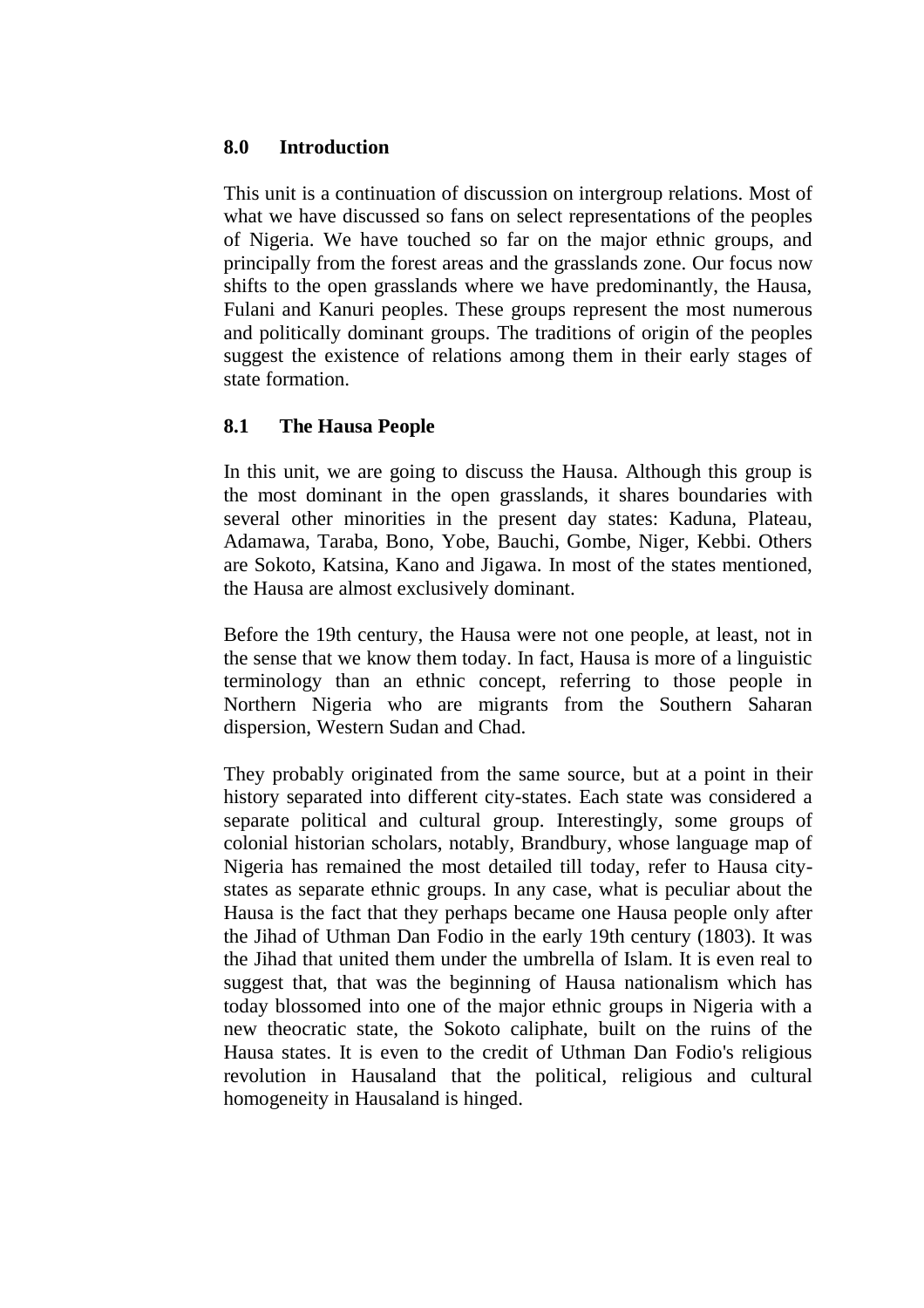The relations between the Hausa and the Fulani (their immediate neighbours) could be described from two different perspectives. Firstly, before the Jihad, the Fulani began their gradual settlement in Hausaland, but were often treated as aliens. Historical evidence shows that some learned Fulani served Hausa rulers as judges, scribes and advisers, and some had become wealthy landlords, but were still denied participation in governance. Similarly, the relationship between the sedentary Hausa and cattle Fulani was not always cordial. The Hausa farmers had often fought the cattle Fulani over grazing rights.

Also, the Hausa farmers saw their crops being destroyed by animals and this often brought tension between the two groups.

## **Self-Assessment Exercise**

Name all the Hausa states. Describe the intergroup relations among these states.

At the end of the Jihad, the intergroup relations between the two groups, became greatly altered. Fulani leaders took total control of Hausaland. According to history, of the twelve flag bearers appointed by Uthman Dan Fodio, only one was Hausa, and he had occasion to speak against marginalisation. Although, almost all the emirates in Hausaland are controlled by Fulani, but up till today, the Fulani have not been culturally assimilated by the Hausa, yet they control political power.

Compared to the Yoruba and Igbo in the forest zone, the Hausa is the most religiously homogenous group. For instance, out of every one hundred Hausa men, the chances are that ninety are adherents of Islam. In fact, most people do not know that there are quite a number of Hausa people who are not and have never been Moslems. The group refused to be conquered by the Fulani Jihad. They embraced Christianity and have remained so up till today. However they are only a tiny minority.

Farming is the major occupation of the Hausa, and in fact, the nature of their terrain favours intensive cultivation of grain crops (cereals), such as millet, guinea com, maize, legumes and beans. In recent times, it has become common to find farmers actively involved in the production of root crops — yams and cassava. These crops are known to be the preserves of forest belt peoples. The cultural change has become possible due to improved agricultural technology, especially the intensive use of modem agricultural input.

We must also mention the fact that irrigation farming is an exclusive preserve of the Hausa people.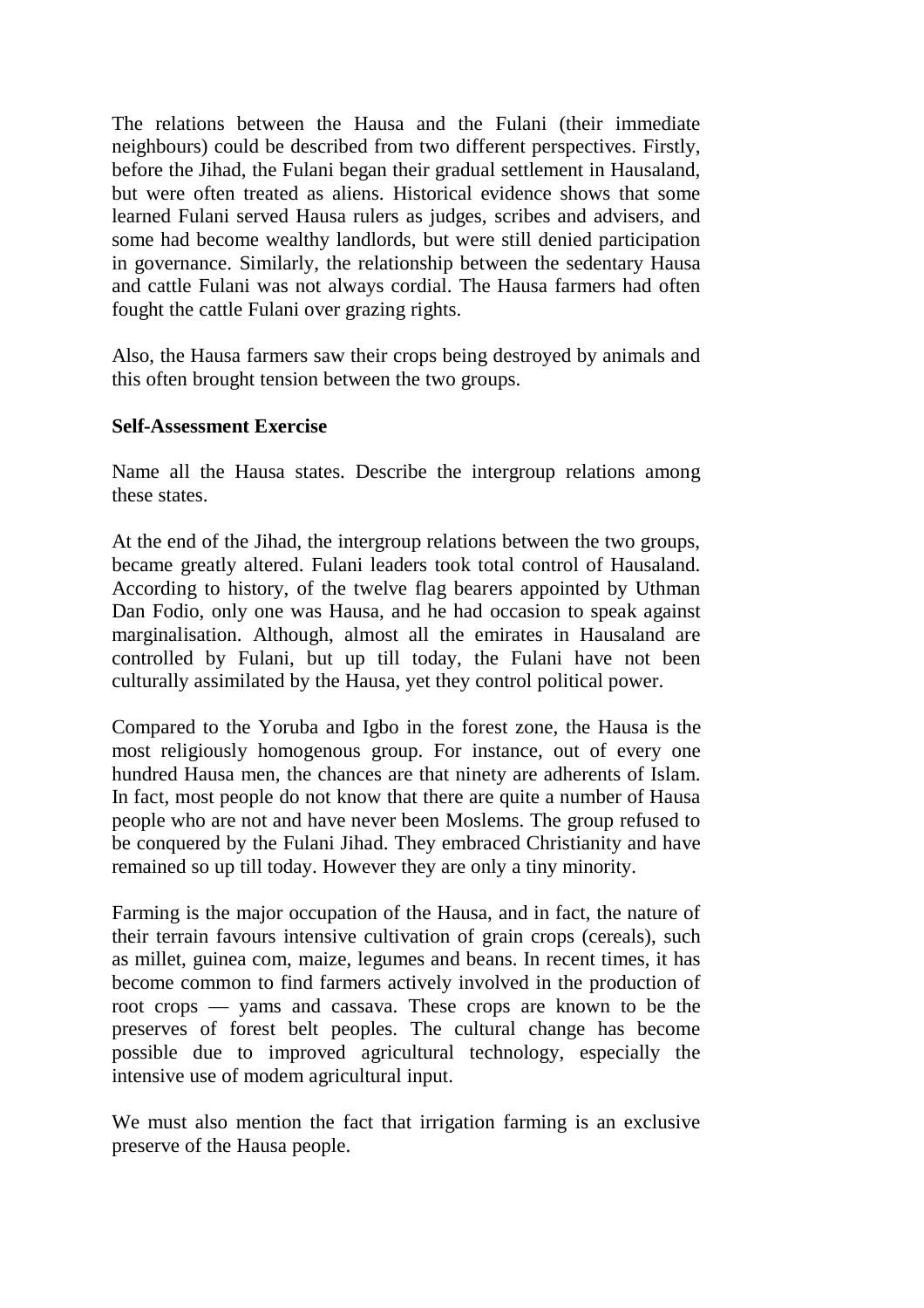The facts are straight here. Rainfall in the North is short and erratic. This notwithstanding, the North is blessed with abundant river flood plains, called *fadama.* Fadama areas are known to remain wet and arable all the year round. This opportunity permits farmers to cultivate a variety of crops — maize, vegetable, tomatoes, carrot and sugarcane during the dry season.

A particular cultural trait that is observable among the Hausa is that they are among the most travelled traders in West African sub-region. Within Nigeria, they are well known for cattle and kolanuts trades. In fact, they enjoy exclusive monopoly in the distribution of cattle trades and also provide the biggest markets for kolanut farmers in West Africa. The Hausa are also famous for weaving, dyeing, leatherworks and animal slaughtering (butchering).

They have also perfected the art of roadside retailing where they sell varieties of groceries and provision.

Without any exaggeration, their shops dotted almost all the urban centres of Nigeria. Local trade routes linked Hausa cities and towns with the Yoruba and Nupe cities to the Southwest, with Borno to the East, and with the Western Sudanic cities. For example, the cities of Katsina and Kano had since the 16th century been centres of trade originating from the Sahara and North Africa. Also, during the slave trade period, Zaria was known to be the chief slave trade market in Nigeria.

#### **Self-Assessment Exercise**

- 1. What significant role did trade play in intergroup relations?
- 2. The middle Belt of Nigeria is peopled by many ethnic groups. Select any two of your choice and briefly discuss.
	- (a) the cultural contact with their immediate neighbours
	- (b) intergroup relations

#### **References**

Akinjide Osuntokun and Ayodeji Olukoyi. *Nigerian Peoples and Cultures.* Lagos: Davidson Ltd., 1997.

Omorodi on F.I. *Ethnography of Nigeria.* Akure: Sylva Publications Ltd., 1997.

#### **Notes**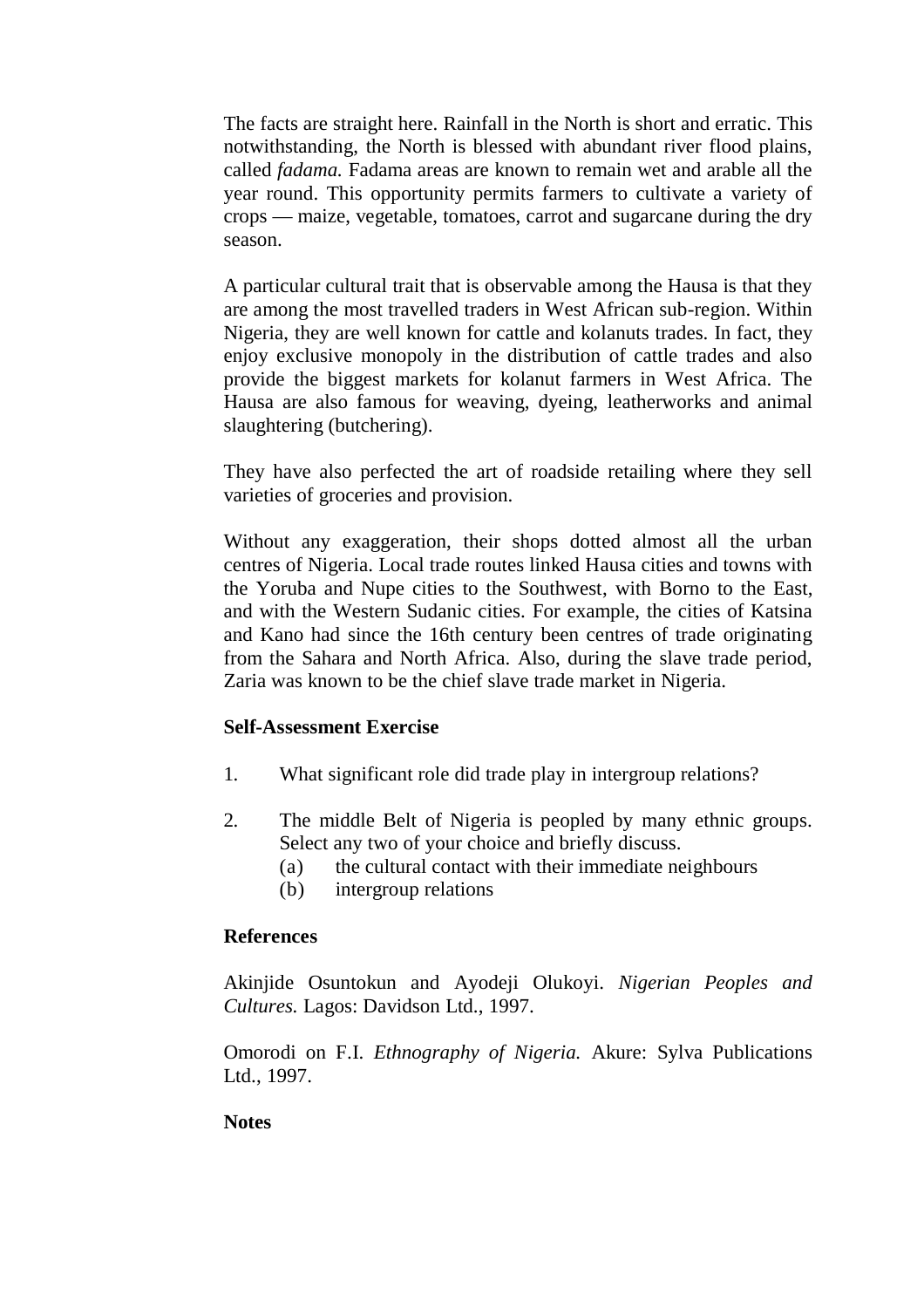For further reading on the people of the north, go to Unit 10 where the ethnography and social organisation of the pastoral people (Fulani) is discussed.

# **Tutor-marked Assignment (TMA)**

# *Exercise*

Describe the relations between the Hausa and Fulani before and after the Jihad.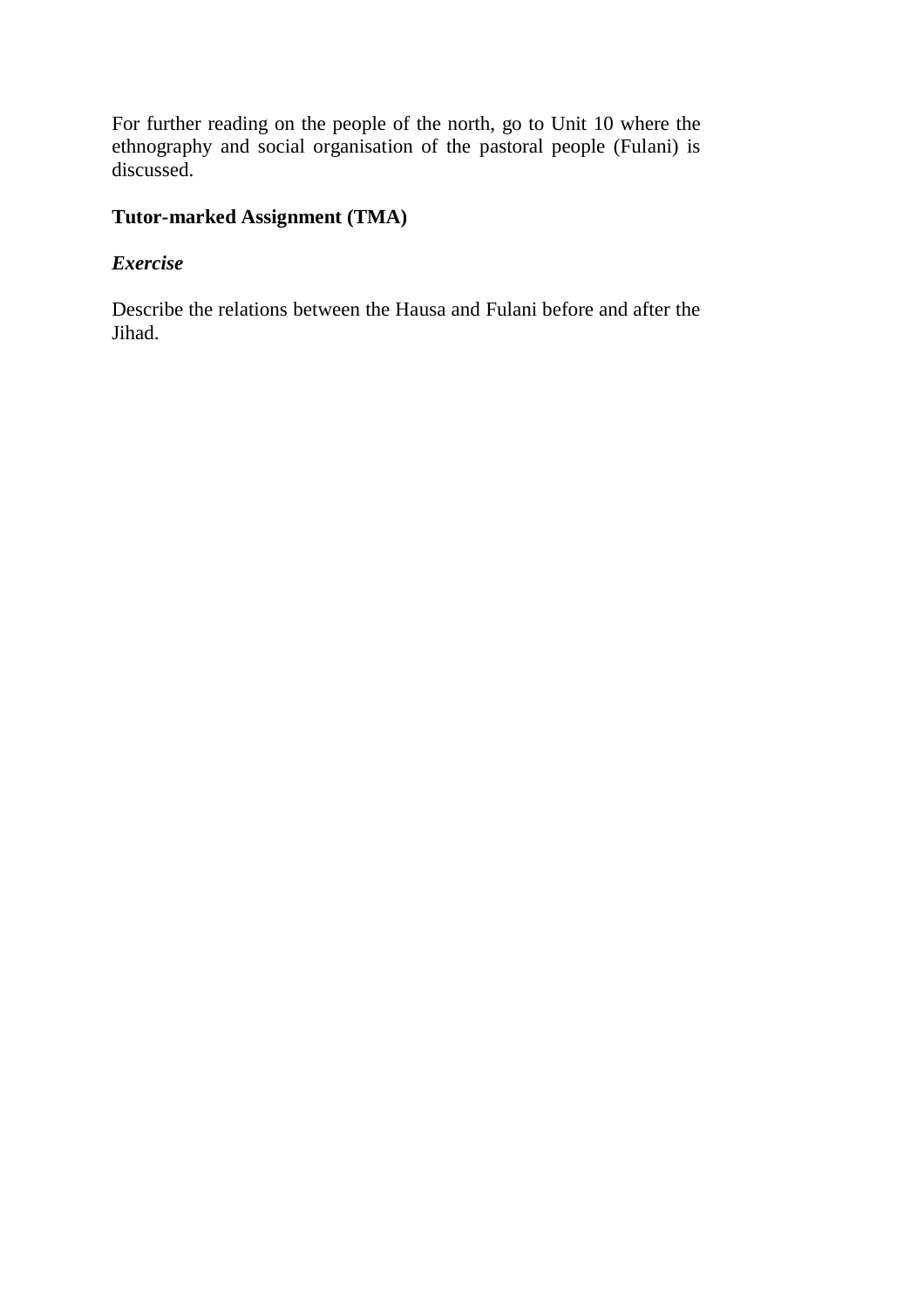#### **Unit 9**

# **The Political Institution: East of the Niger**

# **9.0 Objective**

This unit continues with the description of ethnography of the Delta peoples. So far in our discussion, we have touched on the organisation of the people in the Delta region. The Igbo, Ibibio and Efik. We will now focus on the traditional political institutions.

# **9.1 Political Institutions**

The maintenance of law and order in society, constitutes the major demand in the efficient use of traditional political power. Government in whatever form is expected to provide the management, direction and control required for efficient law and order.

In the traditional political system, two paramount systems can be identified: the monarchical and non-monarchical. What is important to emphasise in the two is that they are a mixed-bag in contents and contexts in the political system. It may describe a kingdom (monarchy), republican (stateless) or city-state. The capacity of the political system is to enter into socio-political and economic relations with other neighbours. This becomes an important issue in traditional political practices.

Having said the above, let us look at how these things operate at the level of traditional political system among the peoples, east of the Niger.

As we have noted earlier, we identify the nuclear family as the smaller unit of social and political organisation. This is in the sense that the oldest male family member is conferred with the title as head of a family unit. In this capacity, he controls the political, economic affairs and the fortunes of family members. Besides, he is regarded as the custodian of the family tradition and ancestral cults. In ibis position, he acts as the intermediary between the family's ancestors and the living members.

At the village level (based on extended family structure) the family is fused into a larger village political state. This is because, the village is regarded as a state, and each is independent of each other. And by this arrangement, each village state maintains its territorial independence, tolerating no interference in its internal affairs. Also, recognising no other authority except the one within its territorial boundary.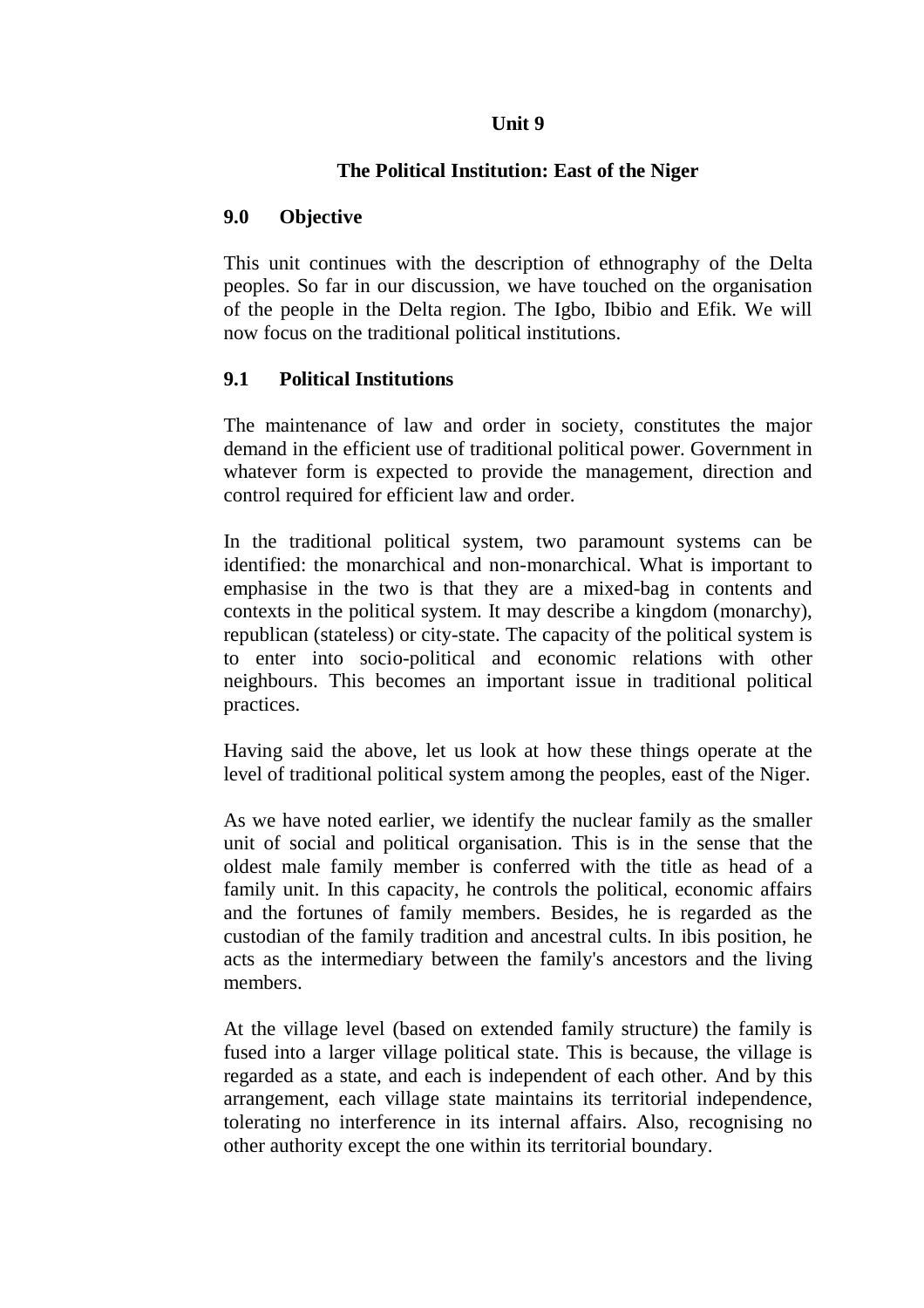What we have described above is the general impression of social and political organisation among the people, east of the Niger. However, them are some differences in the way these institutions function in order to create social order in the society. We shall now take some of the groups in the area under discussion to bring into focus the socio-political organisation at the village/state levels. The material we are going to use will be taken from the publication by Nwanna Nzewunwa on the *Pre-Colonial Nigeria, East of the Niger* The publication contains the historical and ethnographic materials on the major ethnic groups. I must remind you that the major groups are the Efik, Ibibio and Igbo.

# **9.2 The Efik-Ibibio Political Institution**

Among the Annang and Efik-Ibibio, the unit of political authority is vested in the extended family structure (lineage). It is called the *Ekpuk*  (lineage or extended family). The nucleus is called *Itibe Ekpuk,* meaning literally the Royal Family. This is similar to the title given to the founding family *Ekpuk.* While the founding family, (the *Ekpuk)*  produces the *Okuku Obong Obio* and *Amanayabo,* whose office is marked by elaborate investiture, the Igbo exercised headships carrying honorific and religious status with insignificant political influence.

The traditional governance at the village level is the joint responsibility of the lineage heads or elders of the lineages *(Ekpuk).* In Cross River, the *Okuku* (the founding family) directs other lineage heads, like *Amanayanabo.* The office of *Okuku* and *Amanayanabo* is said to have been autocratic, and from time to time he exercised right of life and death over his subjects.

Between the founding family and lineage heads is sandwiched the office of *Akpan Okuku,* whose responsibilities are those of communication between *Okuku* and lineage heads. The *Akpan Okuku is* usually the most senior member among the lineage heads in the village council. And as the president of the village council, he is conferred with executive, judicial and administrative powers. The Annang village system of government does not allow anybody to rise to prominence as no one could possess power beyond his lineage level *(Ekpuk).*

It can also be observed that the political process of governance among the Efik-Ibibio groups differs in the distribution of power. For instance, the *esop idung* (village council) main function is religious. The political and judicial functions are handled by men who are appointed for this purpose. The functions they play, are regarded to be those of holding ministerial appointments. Such functions include other aspects of traditional economy.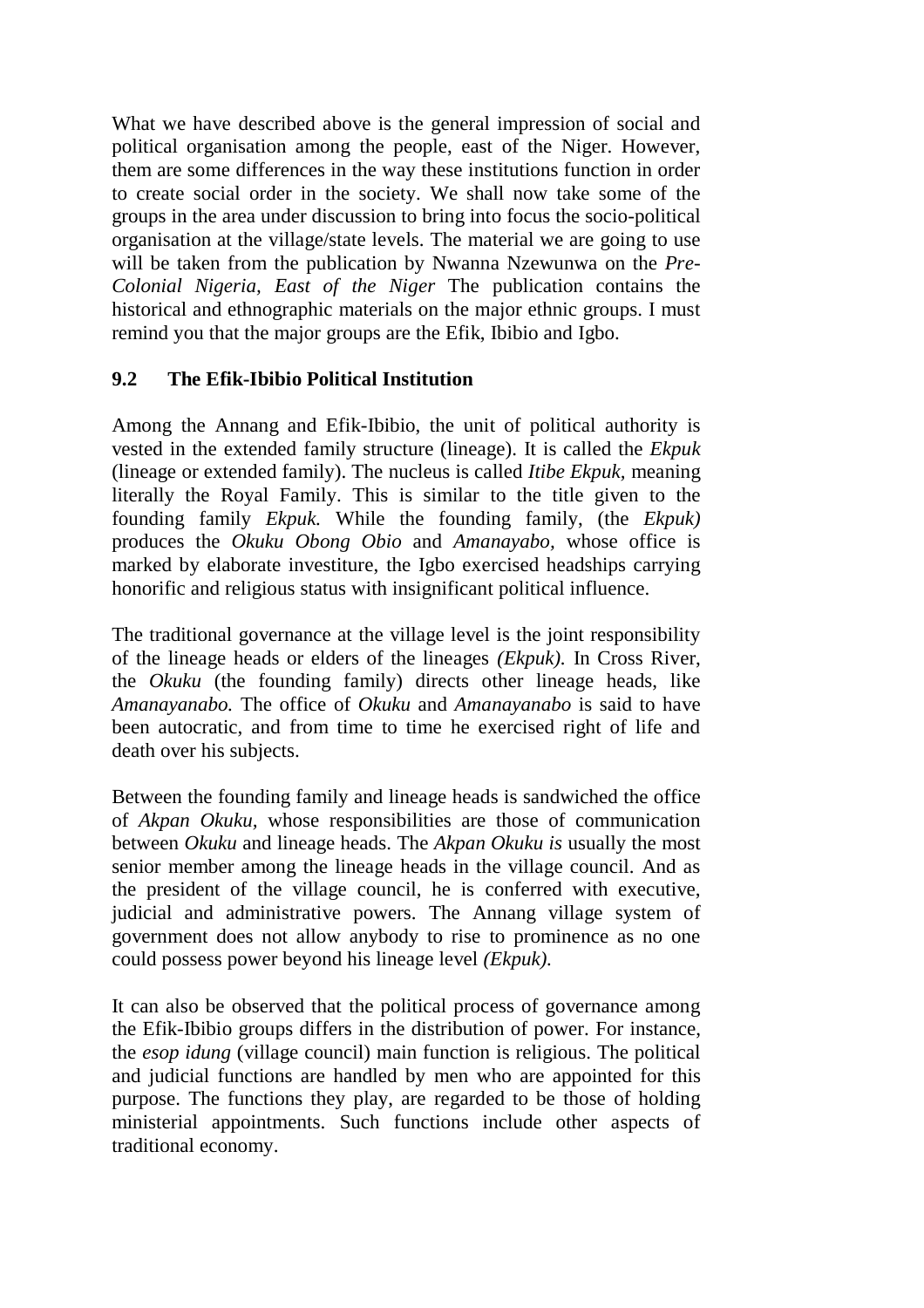## **Self-Assessment Exercise**

What do you understand by the concept "political institutions"?

The ministers are appointed from among a special class called, the *Obong* Order. This order is made up of royal members of the village council. With the Ekpuk heads and the *Obong* Order members, the *Obong Ibio* forms the village council, called *Esopidung.*

It is necessary to emphasise the fact that among the Efik-Ibibio, the bond of lineage and the village did not lie strictly in kinship/blood ties as in the case among the Igbo and Annang ethnic groups. This is explained by the fact that the lineage and village members belong to diverse ancestry who had migrated into the area from different settlements. Unity in the villages simply lies in the political autonomy, obligations, and the territorial isolation of the villages.

# **9.3 The Igbo Political Organisation**

The traditional political system is based on the lineage structure. It consists of flexible democratic political systems, characterised by autonomous federations of lineages or villages, organised through lineage heads, age-grades and title societies. The age-grade and titled people cut across lineage lines. The body charged with decision-making processes is made up of representatives from lineages within the autonomous political groupings.

The body of decision-makers can be grouped into five categories: first, traditional archetype where decisions are made by consensus among the lineage representative based on age, wealth or privilege, but have no overriding influence in selection. The second is a slight modification of the first in which members of title societies and lineage elders constitute the political decision-making group (this system is found among the Awka Igbo). The third is found among Cross River Igbo in Abriba, Ohafi a and Arochukwu, where secret societies dominate the political scene. The fourth category operates where age grade and lineage heads form the decision-making body. This is common in Asaba, Aguleri and Abriba. The fifth is found among the Niger Igbo (Ogbani, Oguta Abo, Onitsha and Osomari), where the political structure is hierarchical.

# **9.4 System of Decision-Making**

We have indicated in our discussion that the units of political organisation among the peoples east of the Niger are the village and lineage levels. In the execution of political decisions or policies at the level of the lineage, two factors are used– the human and the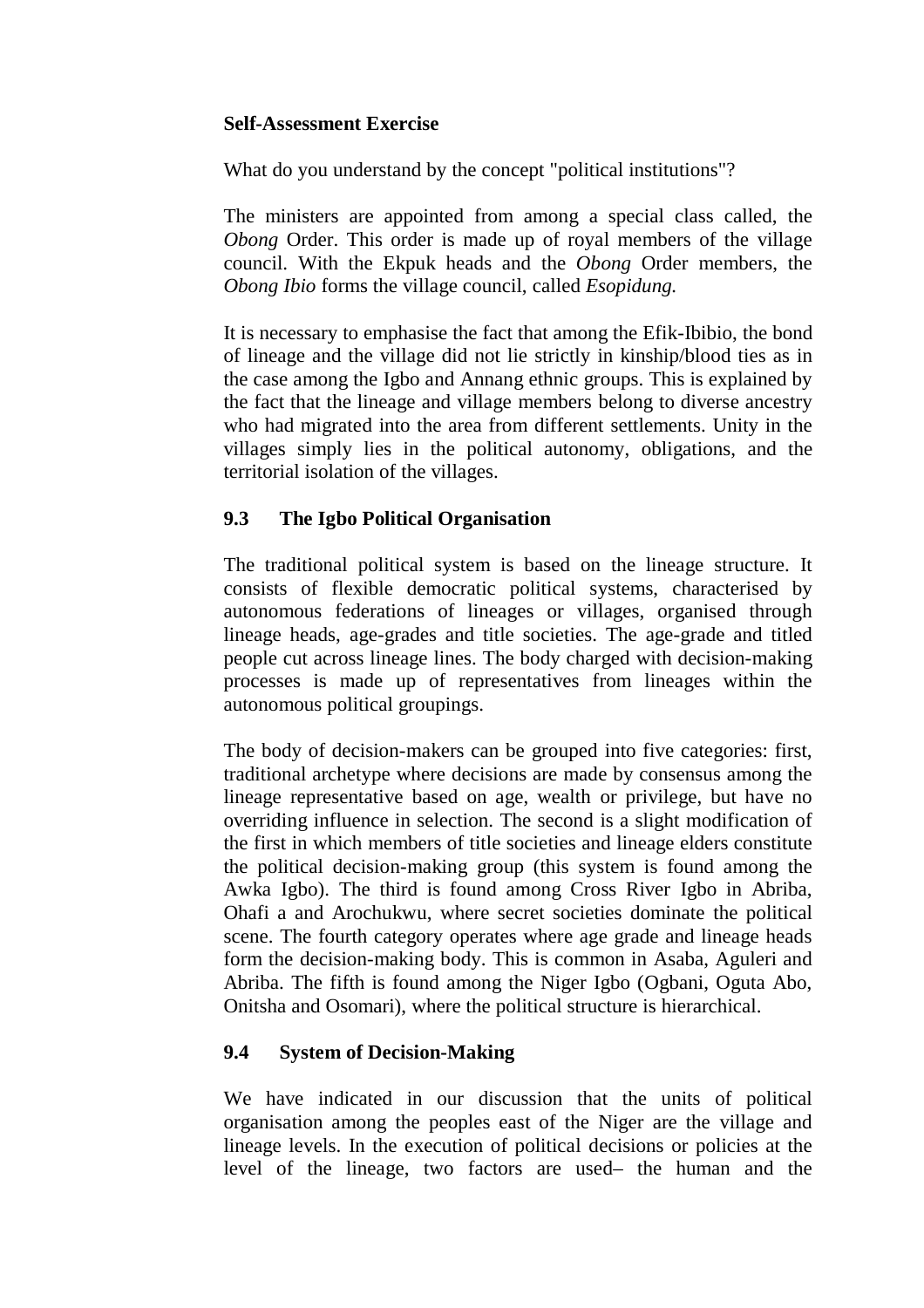supernatural. Also, the political and religious functions are distributed among the lineage representatives. Other organs of political and religious institutions can also be used in decision-making processes. For example, age grades are used in carrying out the legislative, executive and judicial decisions at the lineage and village levels. The use of agegrades is also classified. The oldest grade is normally co-opted into the village council when the need arises. In most cases, the role of the oldest grade is specified in the administration of oaths, offering sacrifices and initiating male members into secret cults. The role of the middle agegrade which is made up of successful business people is to assist the youths in military and social services. The lowest grade, the children, are used for public sanitation. Beyond these functions, the age grades organise public entertainments from time to time and assist in the maintenance of law and order and social control at both the village and lineage levels.

# **Exclusive Clubs**

The term exclusive club is synonymous with secret society. The existence of exclusive club is a common feature in governance. The most prominent are the *Ekpe* and *Ekpo (Ekpe* means leopard and *Ekpo*  — ghost or masquerade). The *Ekpe* and *Ekpo* are graded; each grade has its own peculiarities in dress, dance and rituals. Admission and advancement into and within any of the two clubs involves an elaborate ritual and monetary investments.

The *Ekpel Ekpo* represents the supreme authority in the maintenance of law and order. The two societies also represent a form of insurance policy for the living members, and a source of elaborate funeral ceremony for dead members. The functions of *Ekpe/Ekpo* include security duties and other civil intelligence responsibilities at the village and family levels.

In the case of the Igbo, the masquerade *(mmuo)* club operates. In the Delta and Riverine areas, people used the *owu.* Memberships into masquerade clubs are however restricted. It is necessary to emphasise that both the executive and masquerade clubs as a rule, are often exclusively for men. Women play no significant political and religious roles.

# **Religion**

Religion represents the pivot on which the system of social control is anchored for effective implementation. In fact, the concept of life among the Annang, Ibibio, Efik and Igbo can be mirrored in peoples idea about god, spirit world, deities, ghosts and witches. According to their spiritual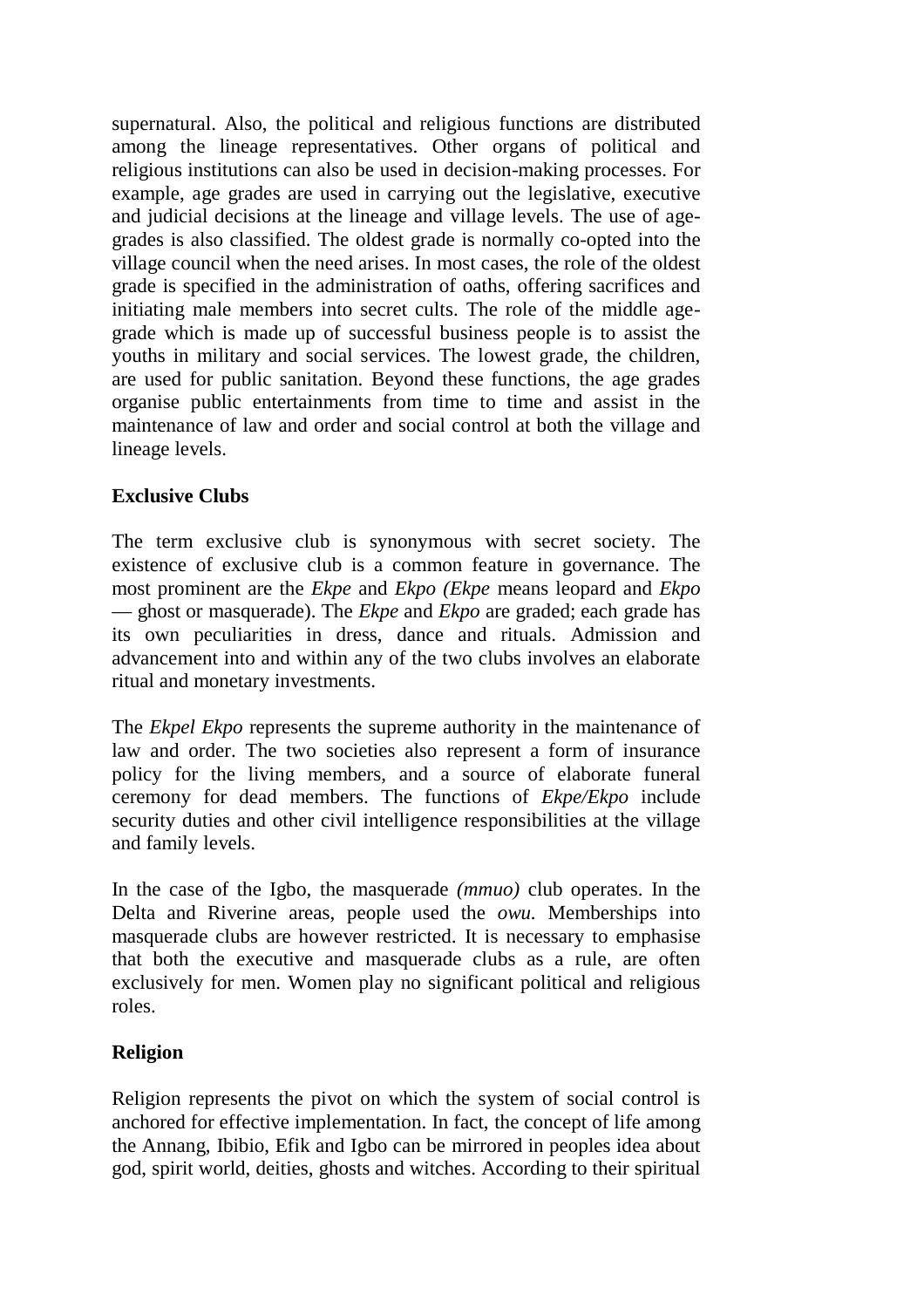essence, all laws have supernatural/ancestor essence, and the lineage heads and eldest family member derive their political, judicial and social authorities from the invincible ancestors.

# **Social Control**

Social control is made possible through the use of exclusive clubs (secret societies). Also the use of folk play in which young men and women entertain the public and use satirical and abusive songs against social deviants represent the popular technique for social control. Similarly, oath-taking, divination and oracles and other forms of social control, are designed to serve the purpose of controlling social deviants. Another known form of social control is the rites of passage. For example, the puberty rites of the Annang called *Mbobo is* aimed at ensuring that no teenage girl had sexual experience before *Mbobo*  ceremony which leads to marriage.

# **9.5 The Judicial System**

The adjudication of justice starts from the nuclear family. This is the first court over which the head presides to settle minor cases among immediate family members.

The next court is the lineage level in which the heads settle cases involving fighting, assault, theft, interfamily disputes, adultery and divorce cases between and among nuclear families. The third is the village court. It handles inter-lineage cases, over which the lineages could not reach consensus. However, where consensus could not be final, divination is used to adjudicate cases. In such instances, a reputable diviner or oracle, such as the long juju of Arochukwu is consulted.

# **Self-Assessment Exercise**

How does traditional judicial system functions?

# **Tutor-marked Assignment (TMA)**

# *Exercise*

Describe how the political institution functions in your ethnic group.

# **Note:**

Use the references in Unit 8 for Unit 9.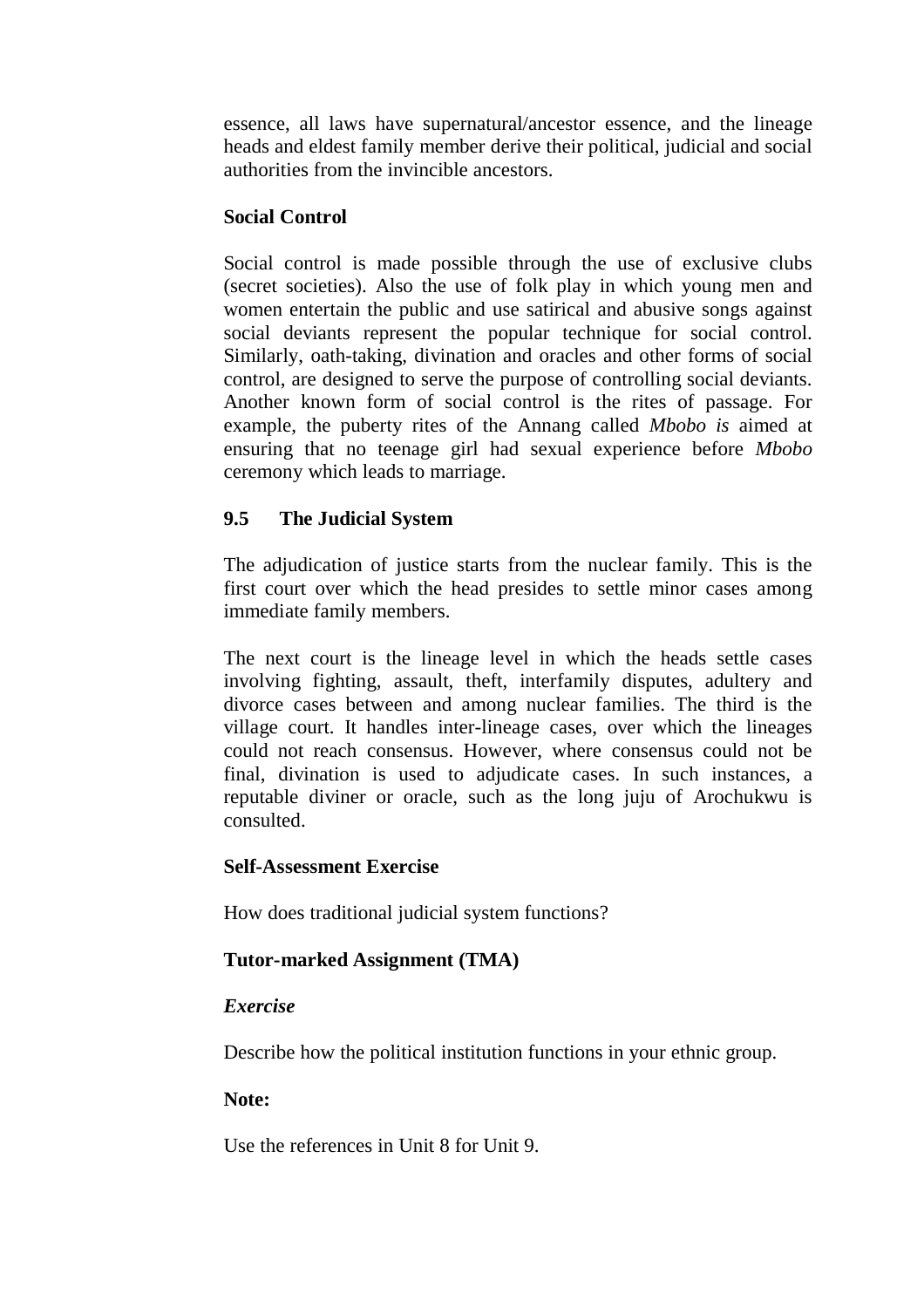# **Unit 10**

# **The Pastoral People**

## **10.0 Objective**

We shall discuss the ethnography of another interesting ethic group in Nigeria — the pastoral nomadic Fulani. The ethnography of pastoralism is unique in the sense that the agricultural practices of this group, to a large extent, depend on farming a "living farm" (livestock). This is unlike their other neighbours in the northern savannah zones who are primarily agriculturalists.

#### **10.1 Introduction**

It will not be possible to discuss all the ethnography of pastoralism in this unit. What we shall do is to select some aspects that will be useful to you in understanding the dynamics of pastoral production and its associated socio-economic organisation of pastoralism. By the time we go through the themes, we shall perhaps be in a position to appreciate the ethnography of pastoral production, and especially the organization associated with farming a living farm.

## **10.2 The Pastoral Fulani**

The pastoral Fulani are the most numerous among the pastoral ethnic groups in Nigeria. Others are the Shuwa Arabs and Tuareg groups. They are found in all the states of Nigeria, and in particular in the states located in the Sahel and northern Savannah zones: Sokoto, Kebbi, Zamfara, Bauchi, Gombe, Katsina and Kano.

They speak the Fulani language often referred to as Fulfulde; one of the Afro-Asiatic language subfamilies. Although the Fulani share a common language, they vary widely in their socio-economic organisation and methods of animal production. They have been classified into different categories on the basis of (a) socio-economic organisation and forms of husbandry practices, (b) pastoral movement, (c) method of resource extraction and, (d) cultural and cattle rearing practices.

Let us briefly describe the cultural peculiarities of each group.

**(a) Nomadic Pastoralists:** This category of pastoral Fulani practise nomadism, moving South in the dry season and North in the wet season. They are known to have had a long history of contacts with sedentary neighbours and such contacts have encouraged inter-ethnic group relations. This group recognises wider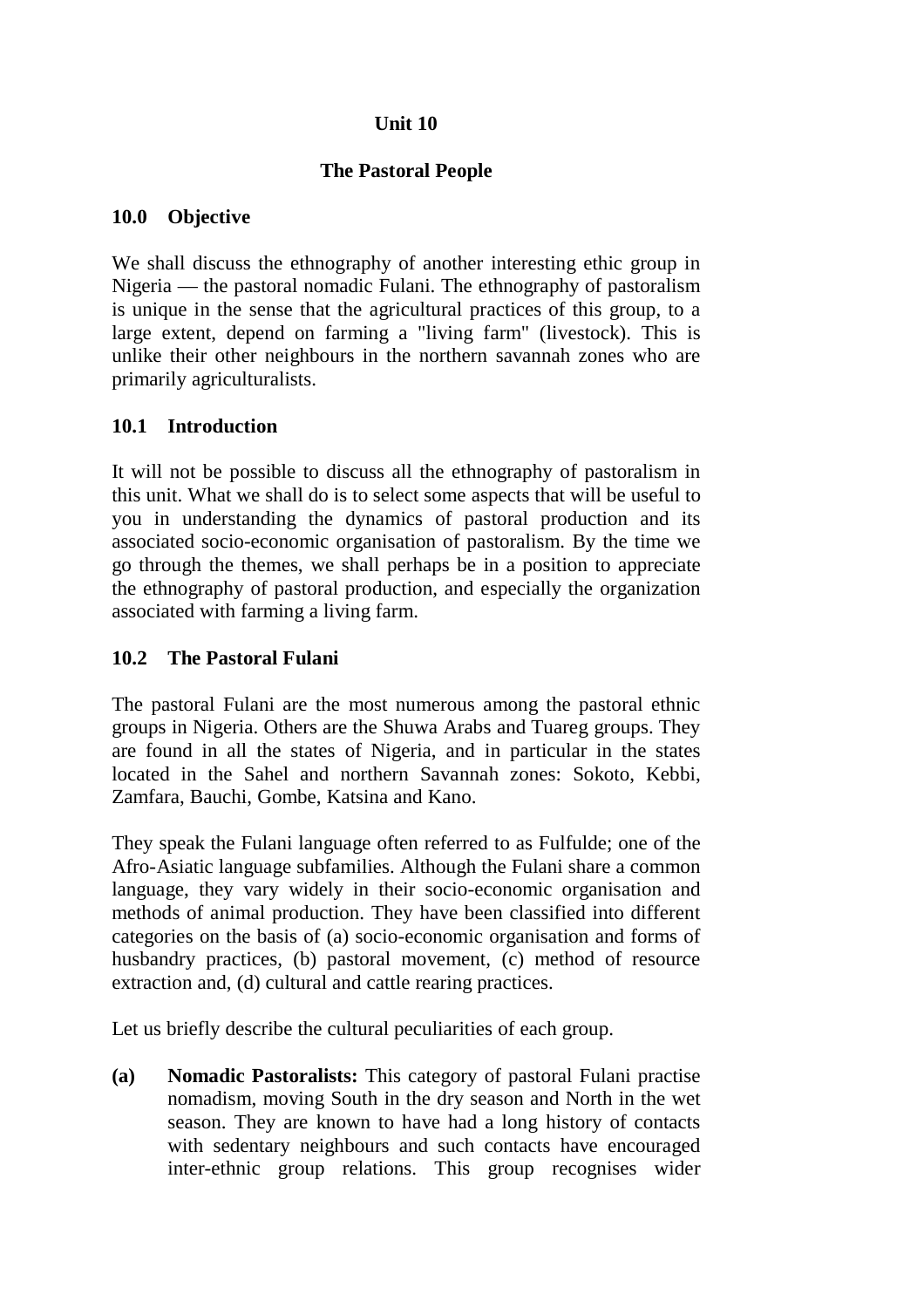groupings as lineage and clan, but foremost is the smaller migratory unit that is able to move independently of the larger migratory group, the lineage, in search of pasture.

The annual migratory cycle which each unit follows is a reflection of the socio-economic needs and the requirements of animals. An important aspect of nomadic pastoral group as a social unit is that permanent habitation is usually not a cultural trait. Camps are shifted frequently in the dry season and less in the wet season.

- **(b) Semi-nomadic:** This group maintains permanent bases where the aged and a few other members of the family may remain for part of the year. Although this group practises a sort of land cultivation, it still retains the general nomadic cultural characteristics of absolute attachment to the herds and far less attention to arable farming. The technique of animal husbandry practice, social organisation and forms of economic cooperation are comparatively identical with the nomadic pastoralists.
- **(c) Semi-Settled Pastoralist:** This group maintains permanent habitations where it remains for most part of the year. The group holds no strict aversion to inter-marriage with non-Fulani. They easily integrate into the sociopolitical life of the area in which they find themselves.
- **(d) Settled Pastoralist:** This group consists of Fulani herd owners who maintain an interrupted contact with homesteads (cattle camps). Included in this category are the absentee Fulani cattle owners who reside in the urban centres. Among them also could be found Fulani who have turned agriculturalists and seek economic opportunities by converting their savings into cattle. This group enjoys all the political leverages that are the exclusive rights of the settled Hausa population.

#### **Self-Assessment Exercise**

Why is it that the Fulani are referred to as pastoralists?

## **10.3 Dynamics of Pastoral Production**

The most important aspect of pastoral production is nomadism. Responding to the seasonality of savannah vegetation, especially in the rain belt zone where rainfall ranges from 150mm to 1000mm annually, they move from place to place in search of the uneven distribution of animal feeds and water. In the process, they are constrained by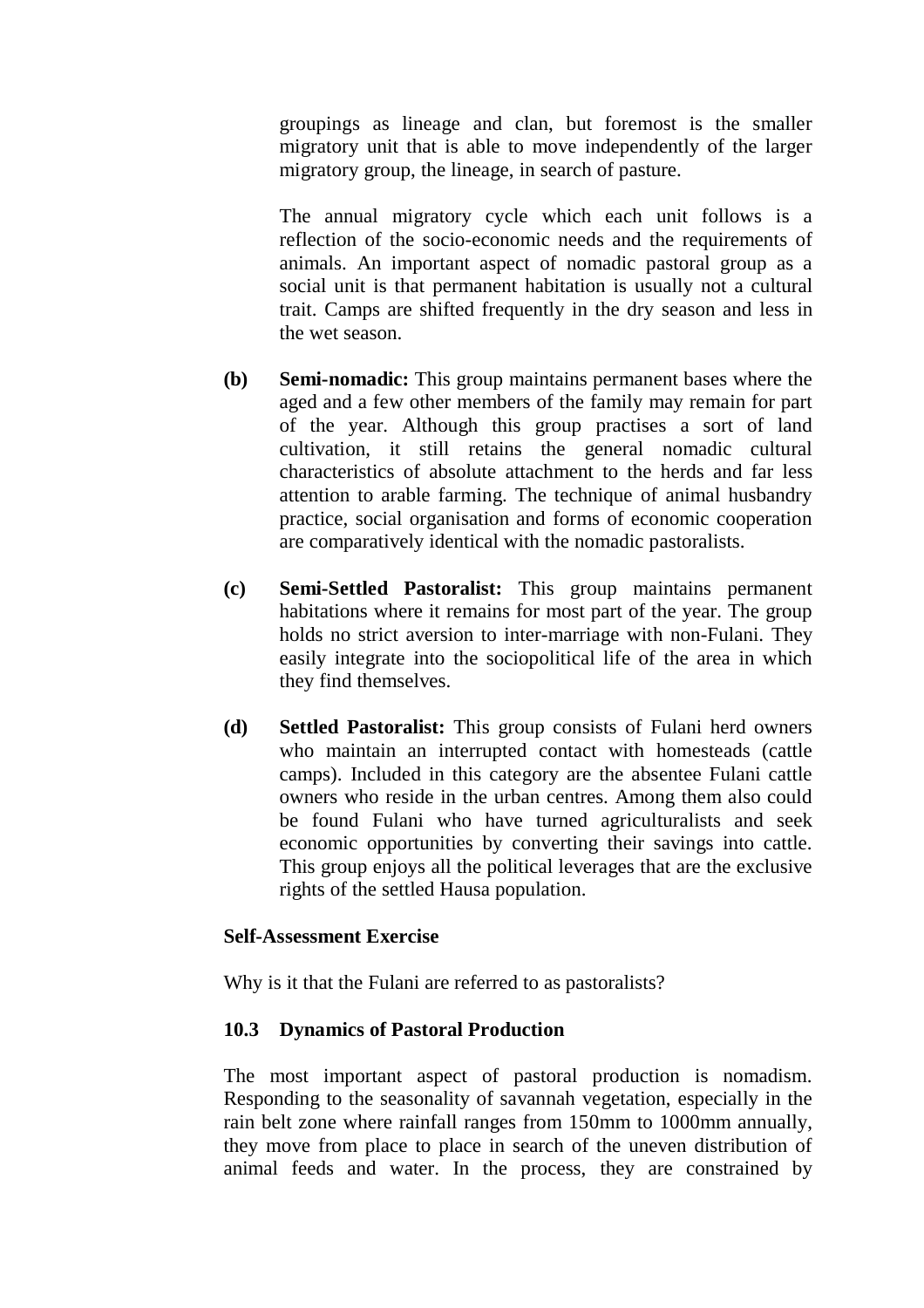environmental problems: non-availability of pasture and water, human and animal disease problems and land tenure system, which affect production dynamics.

Herding and deployment strategy is strictly organised in accordance with the seasonal distribution of pasture resources. There are two types of strategies employed in resource use. The first involves a grazing organisation which centres around restricted daily movement of herds with wet season grazing orbits. The second allows herd employment and camp displacement in the search for pasture and water in the long thy season. In such grazing organisation, it is not unusual to find some herdsmen splitting their flock into portions, retaining some in the home base camp and the rest sent to the distant places or to farmlands so as to take advantage of crop residues.

Crop residues grazing forms an important feature of deployment strategy, especially when harvesting of crops ceases in November/December. This is the period most pastoralists desert wet season grazing grounds for the farmlands. However, when the supply diminishes pastoral groups switch camps to the *fadama* lands (low flood plains), river beds and depressed lowlands where grazing resources are available until the rain starts in northern savannah in May/June. These aspects described weigh heavily on the minds of herdsmen when decision on herd displacements and family organisation are being contemplated. In addition, the locations of markets and other social amenities are known to dictate the pace and displacement of herds southwards and northwards.

## **10.4 Socio-Economic Organisation**

We will now consider the pastoral Fulani socio-economic organisation. Our starting point is the household cattle camp, then we shall conclude by describing the domestic unit.

# **Household Camp Organisation**

The primary socio-economic unit is the household camp. A household camp is not a fixed entity in that it is constantly being subjected to fission and recombination in response to social and economic factors; and also by the seasonal shifts in immediate ecological conditions.

It may consist a core of related males with their wives and children. This association may sometimes not necessarily be based on kinship relation alone. Cattle camps also do not stand in precisely defined relation to others in terms of lineages or clans. Affiliation to the larger lineage or clan group is normally recognised in general terms, however,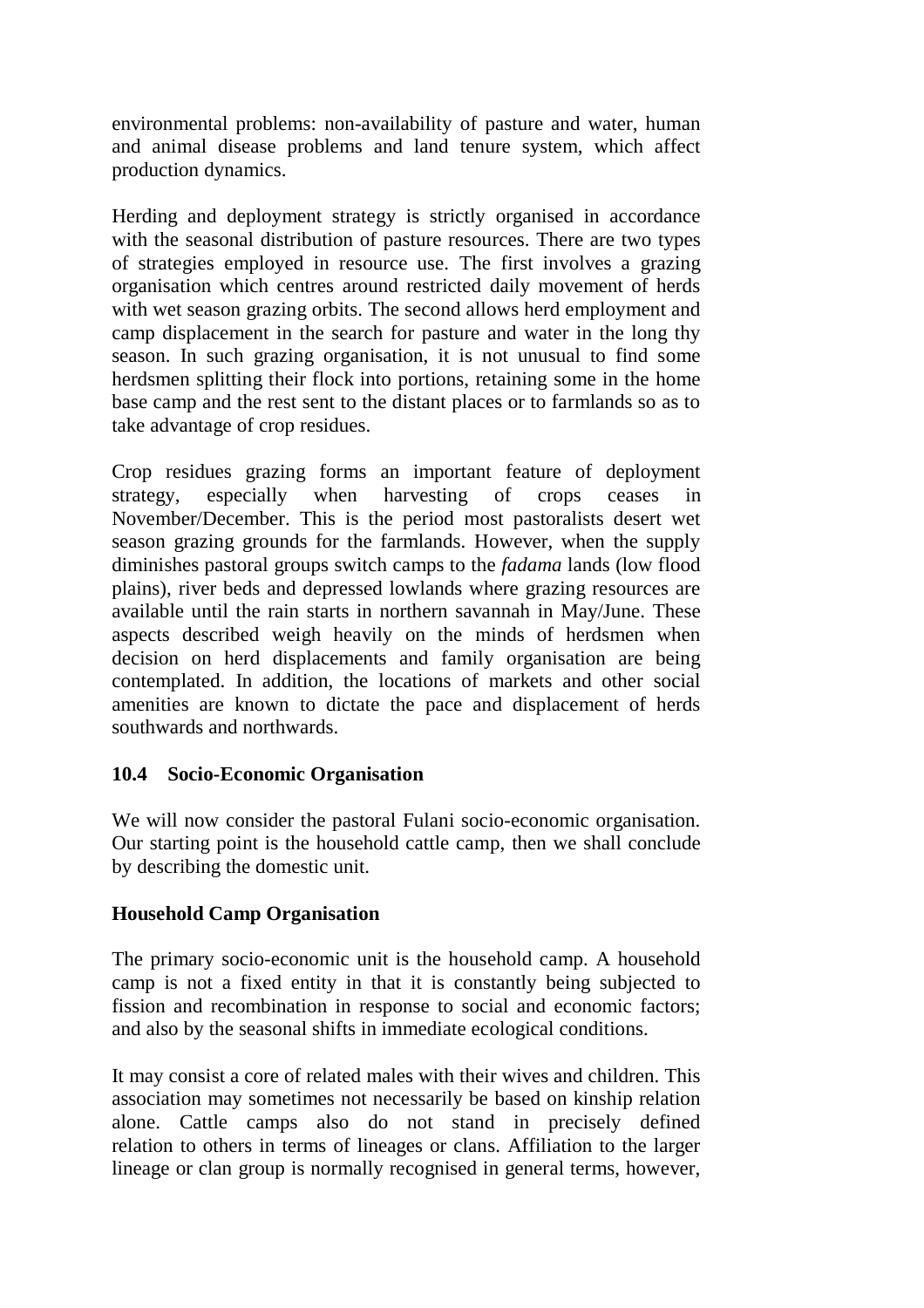and most importantly, each household camp is a cattle owning unit. The composition and size of a cattle camp varies. For example, Dupire (1970) in *Organisation Sociale des Peul,* from a sample of about 300 camps of woodable clan in Niger Republic, shows that 46-60% consisted of single polygamous families (one man with his wives and children); 20% to 25% of groups of married brothers with their families; 13.5° to 21% of fathers with one or more married sons and their families; and 3.5% to 7% of other combinations of male kinsmen.

It is a common practice for household/camps to combine during the dry season to form ranchman lineage camps. The sizes of these camps fluctuate from year to year or even within one grazing season. Stability is encouraged by a strong preference for endogamous marriages. In some instances, up to 80% of marriages are consumed among members of a ranchman's lineage groups.

#### **Agnatic Lineage Organisation**

Hopen (1957) and Stenning (1959) showed that in the past, the agnatic lineages (Lenyol) whose common ancestors *(Mama ami go'o)* could be traced back through more than seven generations and whose names were adopted were linked by various obligations and forms of cooperations. Decisions or, pastoral matters, marriage arrangements, property distribution, social commitments, election of grazing leaders and matters of defence were lineage matters. And most importantly, one of the major functions of the lineage was to ensure the smooth establishment and continuity of families.

In the lineage organisation structure, two larger groupings are important. They are both referred to as Lenyol (Lenyi (pl)). The two can be distinguished according to how they are formed. One group of Lenyi, Dupire refers to as primary lineage, consists of former *transhumant*  lineage group which no longer moves together. Individuals may affiliate with such groups through agnatic kinship, cross-cousin relationships or collective oaths. The second grouping is called maximal lineage or clan (Stenning, 1959). This group corresponds to a political unit of the precolonial period, but has lost all significance beyond a vague awareness of common origin. What is important to derive in the two groupings includes the following: memberships are co-residential, homesteads are grouped to form cattle camps; and they are linked by various forms of obligations, reciprocity and marriage, defensive matters and election of leadership *(Ardo'en).* These cooperative attributes ensure the smooth continuity of family lines In addition, the corporateness of the agnatic lineage social structure is demonstrated in the endogamous nature of marriage arrangements for the succeeding generations.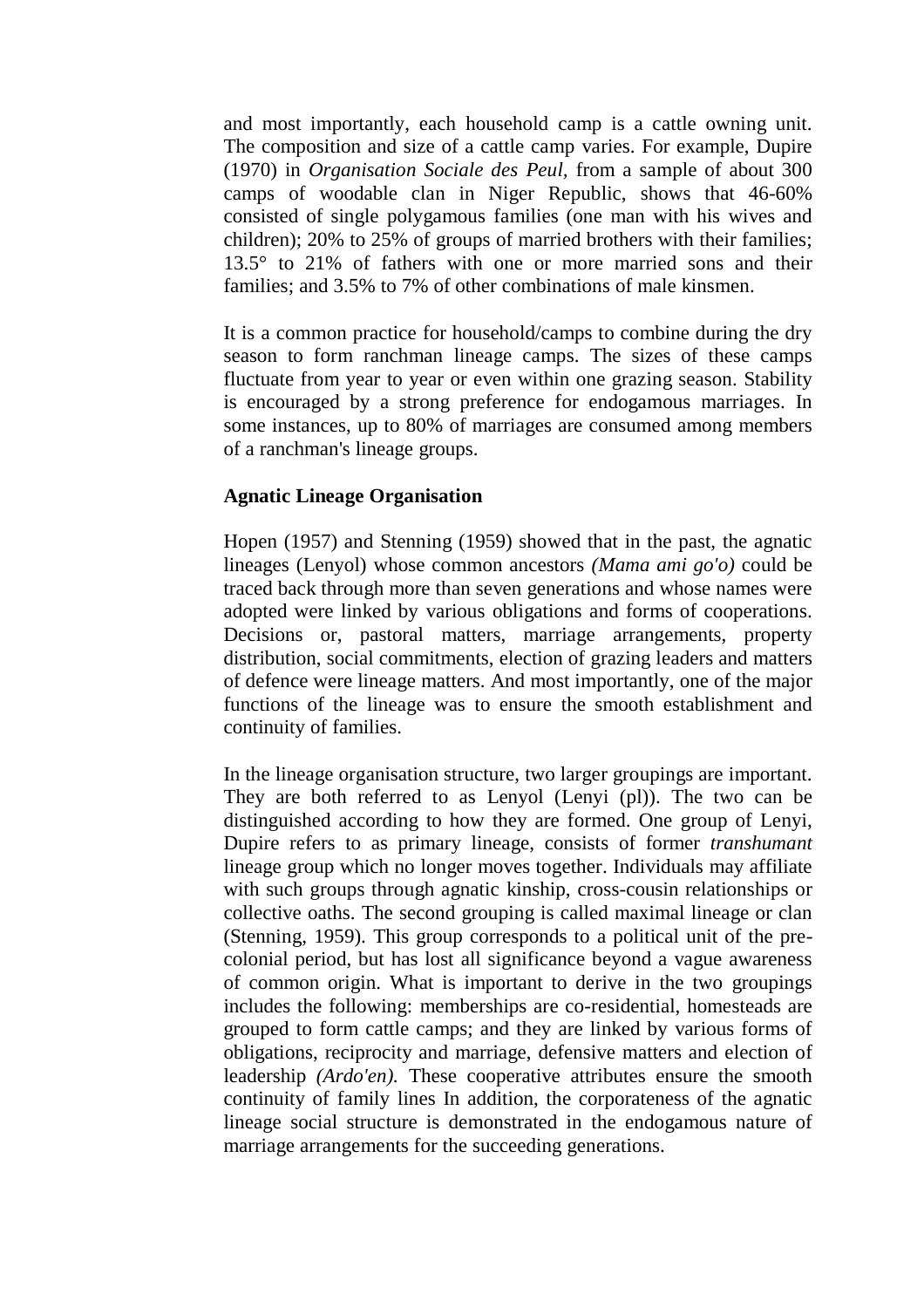#### **Self-Assessment Exercise**

What is Agnatic lineage? Describe its organisation.

## **The Domestic Unit**

The domestic unit in pastoral social organisation refers to the family. The family is an important unit in pastoral social and economic organisation. It represents the system of social and economic relation through which the reproductive nucleus is integrated with the wider pastoral environment, and with the structure of pastoral society. We can therefore define a domestic unit as a residential unit of patrilineal kin with the oldest member recognised as the leader, and the unit always named after him (Awogbade, 1982). A domestic group begins with a marriage within the agnatic kinship group, usually based on infant betrothal.

The image concept of domestic unit can be expressed as follows: a domestic unit is viable when the labour it can provide is suitable for the exploitation of its means of subsistence, while the cattle are adequate for the support of family members of the domestic unit. This means that a domestic unit can only become independent when it has enough members to carry out the basic economic activities necessary for subsistence purposes.

## **Domestic Organisation**

According to Fontes in Goody (1969:9): the domestic domain is the system of social relations through which the reproductive nucleus is integrated with the environment, and with the structure of society. The domestic structure thus becomes the starting point through which the process of redistribution and control of reproductive resources can be perceived.

For this reason, the domestic unit in a pastoral household is strong and corporate in character due to the fact that its reproductive resources, the livestock, revolves within the group. It is an economic unit or organisation in which its leadership holds absolute authority on the distribution and redistribution of family property to all the memberships in the unit.

Findings on the social and economic structure in households (Hopen (1958), Stenning (1959) and Awogbade (1982)) show that a distinct homestead and a distinct herd are the major criteria for the establishment of a homestead household, which automatically confers the insignia of authority on the founder.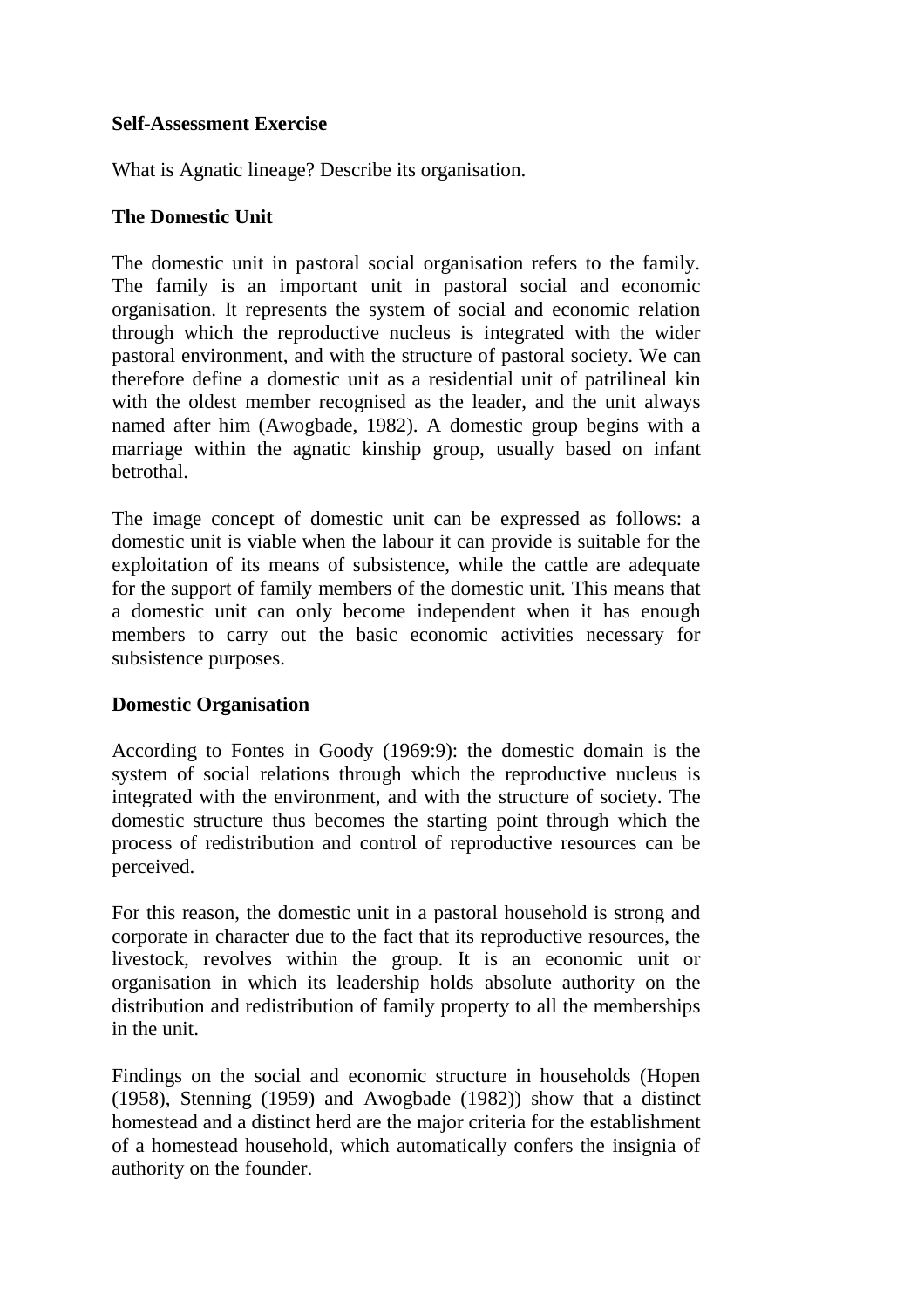It is also found out that in a household, a number of cattle are distributed to various huts *(suudu)* (Cuudi (p1)), each occupied by a wife and her children. The milk produced by this herd belongs exclusively to the woman and her children, whether used for consumption or for sale. This is to say that the milk from the cattle allocated to wives are generally needed to help meet the consumption needs of the wives and children. The head of a domestic unit also distributes his animals to his sons as they grow up, and when they get married more animals are transferred.

#### **Management of Family Herd**

The general management of the family herd is the exclusive responsibility of the household head, especially in respect of decisions on herd deployment strategy.

Management of herd demands constant attendance at markets and other gathering places where information is obtained on such vital issues of pasture conditions, rainfall and disease incidences. Due to these demands, a household head who must herd his own cattle is at a serious disadvantage in making management decisions. It is for this purpose that a young man, even after marriage will not leave his father's household until he has a son (between eight to twelve years old) who can be entrusted with grazing the cattle, even though he may have a viable herd of his own. Under this circumstance, he assists his father in planning the management of the herds, while his own cattle are tended with those of his father by a young unmarried brother.

As a man's sons grow older and they gradually produce their own sons, they leave him. And by the time his last son marries and raises a son of herding age, and in all probability, the father's cattle would have been distributed and his domestic group will cease to exist. In most cases, it is a normal practice for a father to move into the household of his last son. Also, in some known cases, fathers often die before all his sons have established their own households. When this happens, his remaining herd is shared among his heirs according to Fulani rules of inheritance.

#### **References**

Awogbade Moses O. *FIdani Pastoralism: Jos Case Study.* Zaria: Ahmadu Bello University Press Ltd., 1983.

Hopen Claire. *The Pastoral Fulbe Family in Gwandu.* London: Oxford Press, 1958.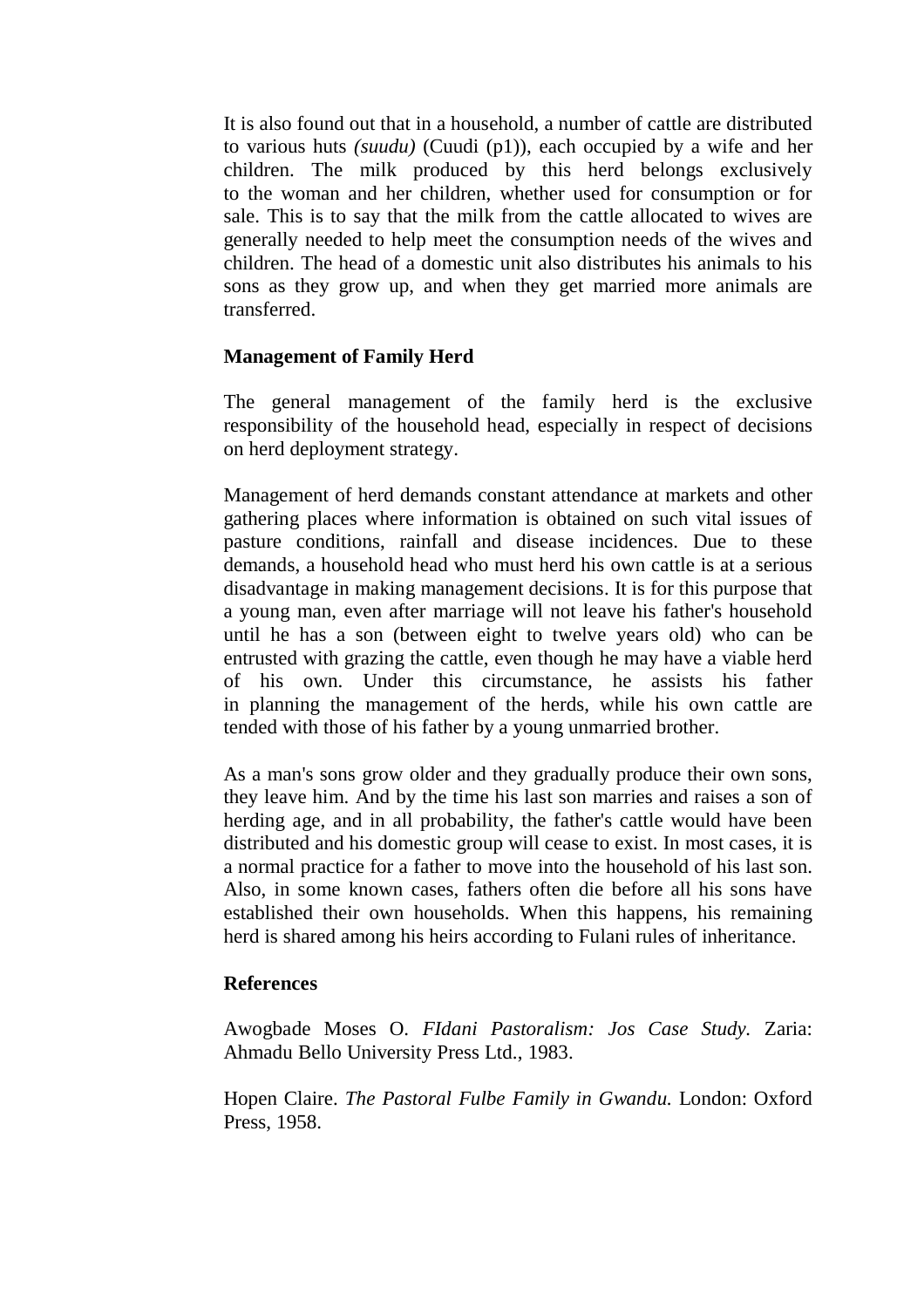Stenning D. *The Savannah Nomads.* Cambridge: Cambridge University Press, 1959.

# **Tutor-marked Assignment**

# *Exercise*

Describe the culture and social organisation of the pastoral Fulani.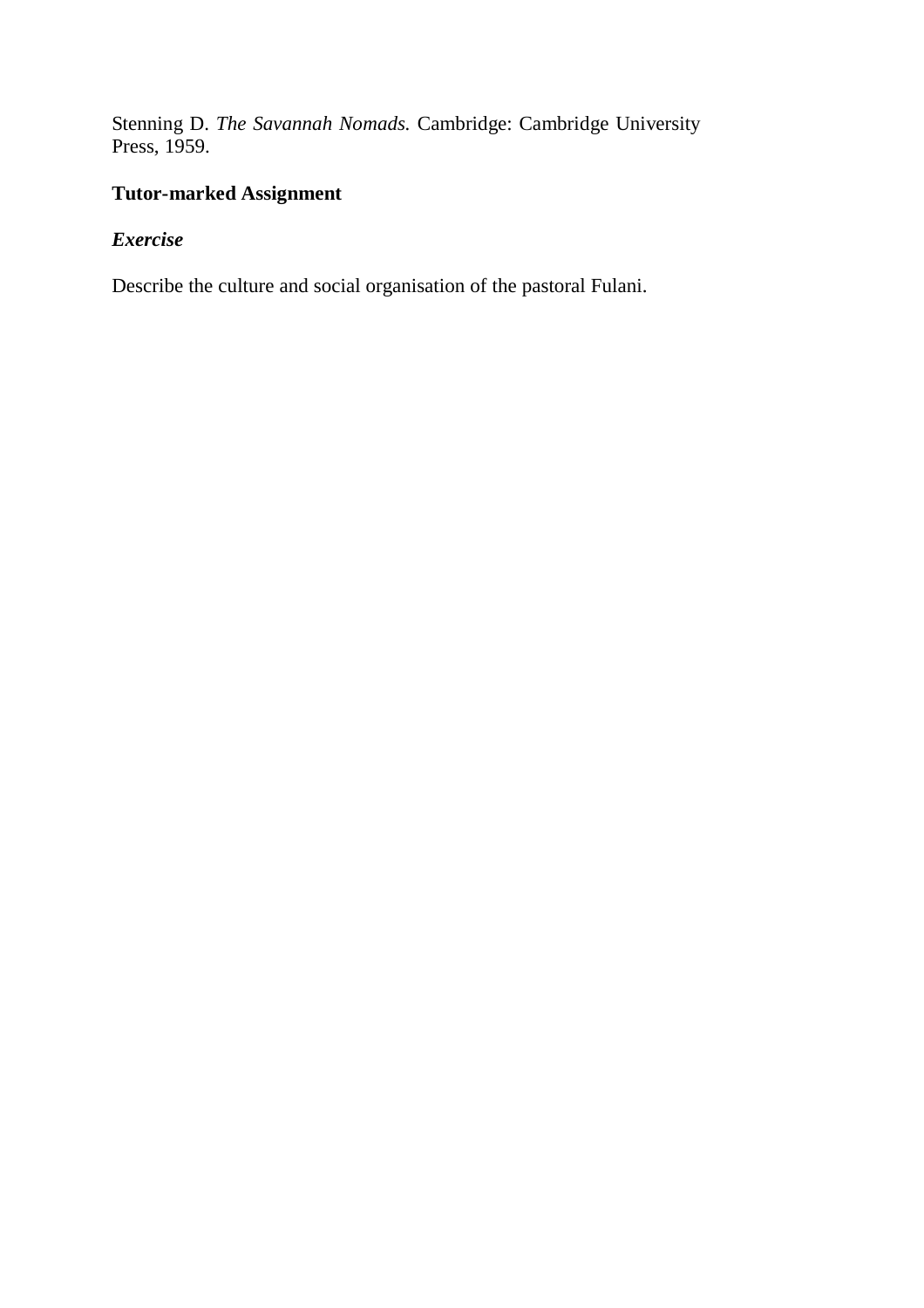## **Unit 11**

#### **Marriage Institution**

## **11.0 Objective**

An important area of Ethnography of Nigeria that needs to be discussed is the marriage institution. Marriage as we all know is the starting point in the discussion of inter-kinship and intergroup relations. Theoretically, consummation of marriage is a developmental process which involves the distribution and control of the productive and reproductive resources associated with a change in the status of members of households. Members in a household must each pass through the necessary stages of development before each unit in the household can be recognised as a simple family. The process of formation of a family is completed when various rituals are performed The rites start with the selection of a wife and ends with the final formation of a simple family (nuclear family).

#### **11.1 Introduction**

Marriage constitutes the most important element of the transition from one social category to another. This is because for one of the spouses, it involves a change of family, clan, village, tribe or ethnic group. When a newly-married couple establishes residence in a new house, the change of residence is marked by ceremonies of rites of separation. One of the fundamental facts about marriage is its social reverberation. This is to say that the union of two individuals involves the creation of a whole set of new ties between their respective groups, social and economic obligations of burdensome kind, sometimes very stringent, in the case of close relatives of the married pair.

The above mentioned are the phases of marriage that will be discussed. And in doing so, ethnographic materials from some selected ethnic groups will be used. The description of the selected groups will afford you the opportunity to understand the form of rituals, the social and economic obligations that are associated with the consummation of marriages.

The ethnographic materials we are using are based on the publications by Dioka *(1997)Nigerian Peoples and Culture: The Forgotten Aspects of Nigeria Culture* and Omorodion (1997) *Ethnography of Nigeria.*  These publications are selected from primary ethnography sources and are very revealing about the cultural life-ways of some Nigerian ethnic nationalities. We shall start the ethnographic description with the Tiv people.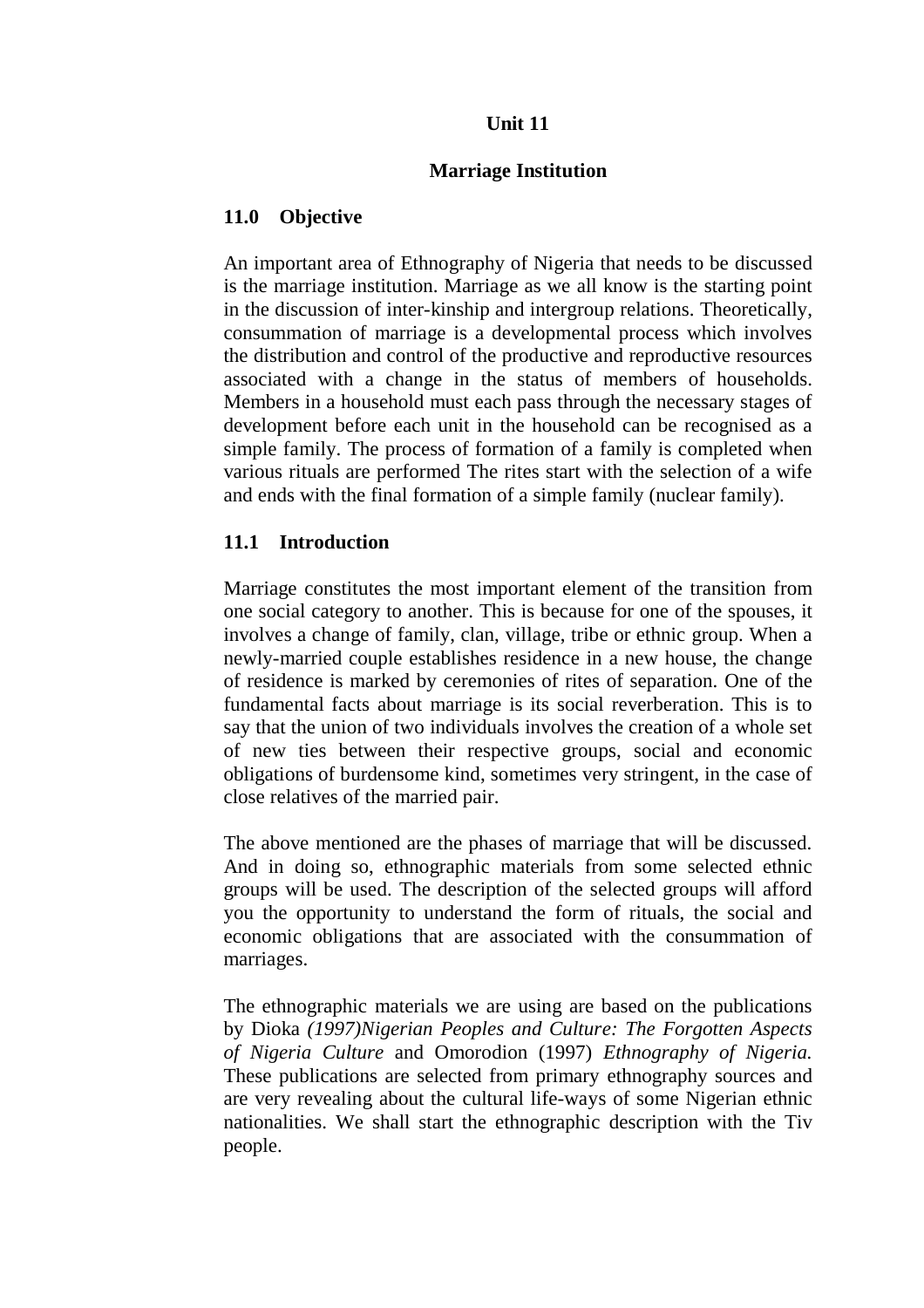## **Marriage among the Tiv People**

The Tiv people are one of the dominant ethnic groups along the Niger-Benue complex zone. They are found south of the River Benue, and belong to the Congo-Benue, a sub-family of Niger-Congo family of languages.

The Tiv people have a simple social organisation based on agnatic lineage structure. One important thing that should be emphasised about the Tiv social structure is the fact that it is based on the principle of segementary opposition. That is to say, the agnatic kinship structure is the family and the compound unit.

The function of the agnatic lineage is political and religious. The kinship system is based on patrilineal ideology, that is, the recognition of common descendants through male only. In other words, the Tiv people practise patrilineal kinship system and the lineage forms the basis for all local groups. Each individual Tiv traces his descent from the founder of the entire group. That means that each lineage can be associated with a territory and the claims of territorial association forms part of the kinship system among the Tiv people.

## **Self-Assessment Exercise**

Define marriage and marriage institutions.

# **11.2 Marriage Variations among the Tiv People**

Omorodion (1997), identifies five variations in the marriage system of the Tiv people. These are: (a) marriage by exchange (b) marriage by elopement (c) kem marriage (d) marriage by bride-wealth, and (e) sister marriage. Let us briefly discuss these forms of marriage systems.

- (a) **Marriage by Exchange:** Families with grown up daughters and sons could exchange their daughters in marriage. This is considered among the Tiv to be a full contract marriage and acceptable. In practice, a young man with a young sister could exchange her for another girl as wife. A young man could also use his uncle's daughter in exchange for a wife. According to Omorodi on (1997), this type of marriage by exchange makes the children to be double cousins.
- (b) **Marriage by Elopement:** Marriage by elopement softened the rigidities of exchange marriage. A female ward could elope to marry another male member. The male member may exchange his female ward for the girl who eloped to him. Otherwise, if he does not have a female ward to give to the guardian in return, he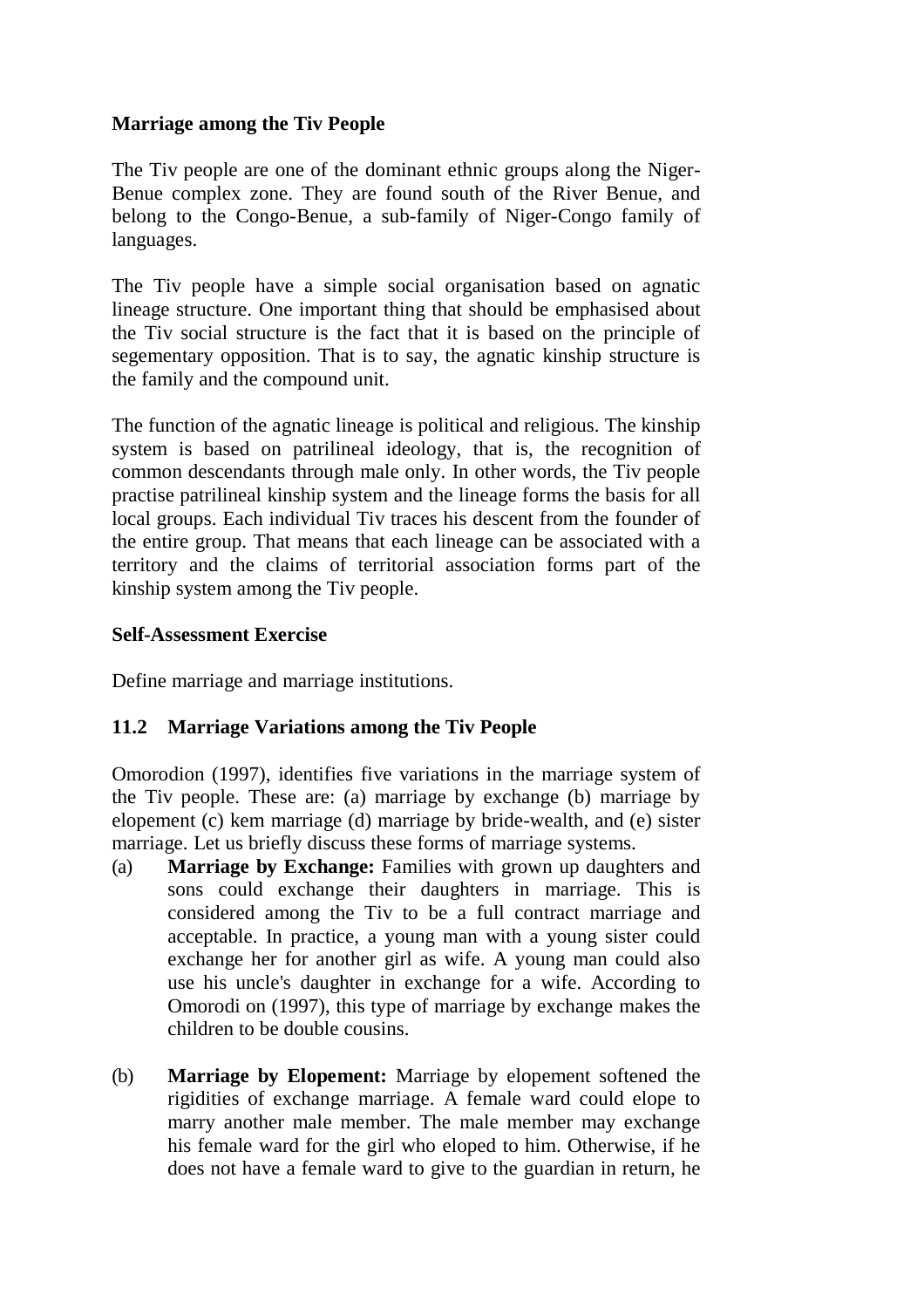falls into debt to him. Such debt is commonly paid when the eldest daughter by this marriage is old enough to be married.

- (c) **Kem Marriage:** This marriage variation involves a series of payments by the husband-to-be to his wife's guardian, mostly as demanded by the guardian. Children from this marriage get affiliated to the agnatic lineage of their mother's father. Evidences abound that a man may pay a fee to his mother's father's lineage so that he becomes foliated to his natural father's lineage.
- (d) **Marriage by Bride-Wealth:** Bride price payments are normally not mentioned in marriage discussion. This is because it is believed that a lady is not being sold. The amount to be paid is usually determined by the quality of broomsticks agreed upon each broomstick represents a specified amount of money. Bride price is never completed at once. As soon as a part is paid, the couple could marry and later complete the payment.
- (e) **Sister Marriage:** Another interesting variation in the Tiv marriage system is sister marriage. This system involves a young man making a payment for what is referred to as "removing the shell" worn around the neck. This shell symbolises sexual inaccessibility of an unmarried girl to whom the man is attracted. The girl's mother accepts the gift on the consent of the girl. This is how the man gains sexual rights and can sleep with her in her mother's hut until she is married. Such sexual rights may span a couple of years, and in case pregnancy occurs, he becomes the legal father of the child.

## **11.3 Marriage System among the Benin**

The marriage system among the Edo, (Benin people) is not too different from those obtained among the Igbo, and the Yoruba peoples, although certain glaring variations can be observed in the system.

As narrated in Omorodion (1997), the traditional process is as follows: when a baby girl is born, suitors begin to approach her parents for her hand, sending to them a log of wood and yams This is known as performing *Ivu-omo* (asking for the child). When the father of the girl, with the approval of his own father or elder brother, has chosen a suitable man, he informs him of the date of the formal betrothal. On the agreed date, the suitor prepares gifts of ajar of palmwine, two trays of sliced coconut with two kolanuts each and two shillings. On presentation to the father of the bride, the gifts are taken to the altar of the girl's patrilineal ancestors to notify them of the betrothal. The suitor is made to kneel before the girl's father, who says "we give the child to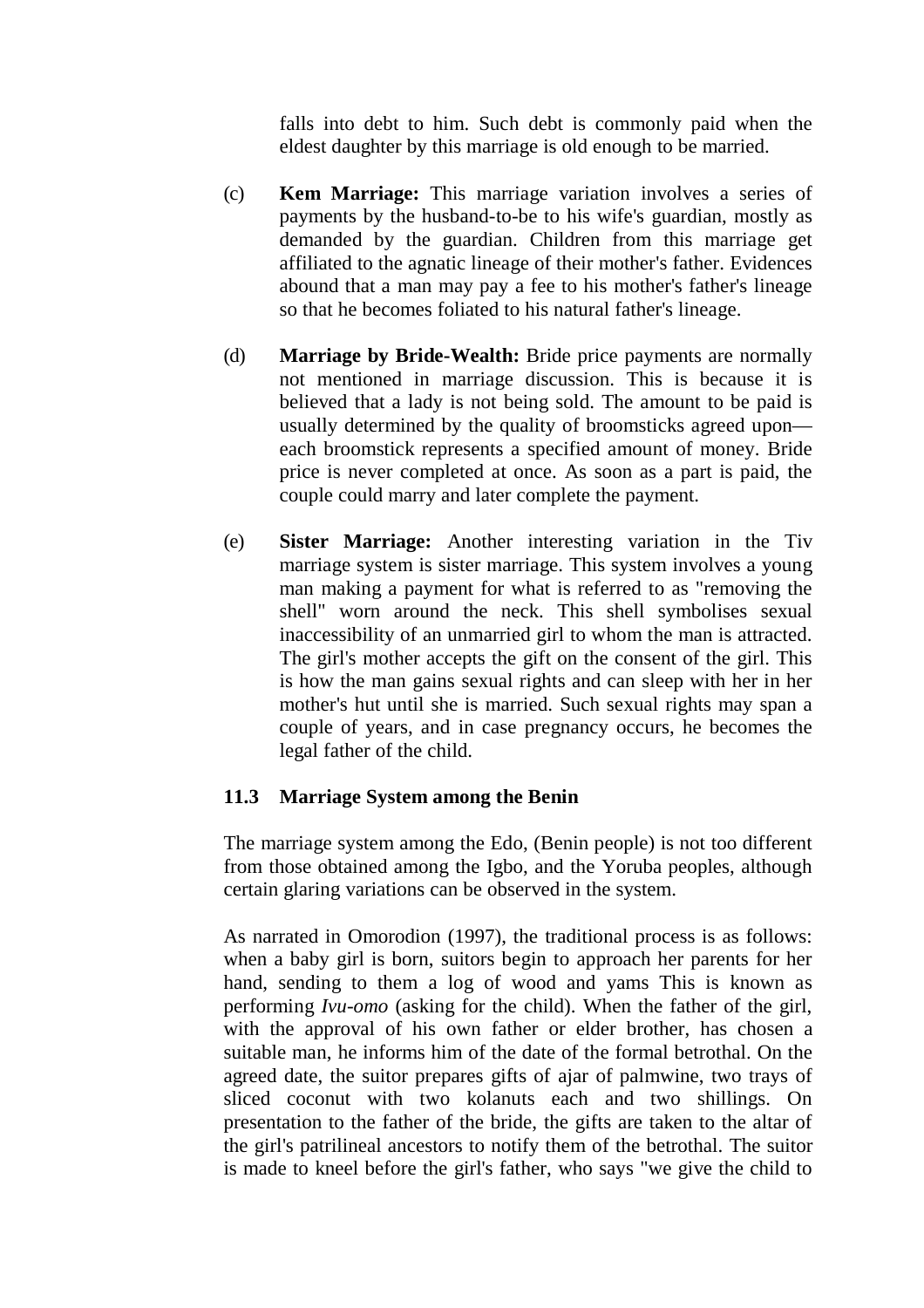you". Thereafter, the suitor begins to give to his prospective parents inlaw such services which include – yearly presentation of yams to the parents, helping in farm duties and providing the mother-in-law with fire wood.

When the girl has passed puberty, the father informs the suitor that the time for him to claim her is approaching. When a date is fixed for the marriage, the groom prepares more gifts of wine, kolanuts and coconuts as further offerings to the ancestors of the girl on notification for the intending marriage rites to be performed and ask for the ancestors' blessings. It is at this stage that the groom or his father makes the marriage payment of twelve pounds to the girl's father, and with gifts for the mother and the people in the home who will serve as witnesses to the marriage. The marriage contract is finally sealed by the payment of two shillings which is called *anyi-imiomi —* the wine of receiving the child.

The next stage is the circumcision of the girl. This is usually done immediately after the bride price is paid. The husband is responsible for the expenses of the circumcision. After the circumcision she joins her husband and the next stage of the marriage ceremony would start.

This stage is the *irhioharie* ceremony – taking the bride to her husband. The bride is expected to go to her husband at night accompanied by four people from her father's family and three from her mother's. Her departure according to cultural practices, is characterised by sadness, even if feigned. On arrival, the bride is expected to feign shyness. She is placed in her husband's lap by one of those who accompanied her. The women in the groom's house bring a bowl of water in which money or cowries have been placed and wash the bride's hands. This simple rite, symbolises her acceptance into the household, and the money expresses the hope that the marriage will be a fruitful one.

The next morning after her arrival, a goat is killed and the blood collected The couple would stand and hold hands at the entrance of the house, with each of their foot on the doorstep. They would dip their big toes into the blood of the goat as prayers are offered.

On the seventh day, the bride would visit her husband's ancestral shrine with kolanuts and wine. She would be made to confess any relationship she had had with any man before her betrothal. If such a thing had happened, the husband would claim damages from those concerned. She would then pray to her husband's ancestral spirits to receive her into the family and make her fruitful.

The new wife would live with her mother-in-law who would teach her house duties as required from wives. She would never eat in the public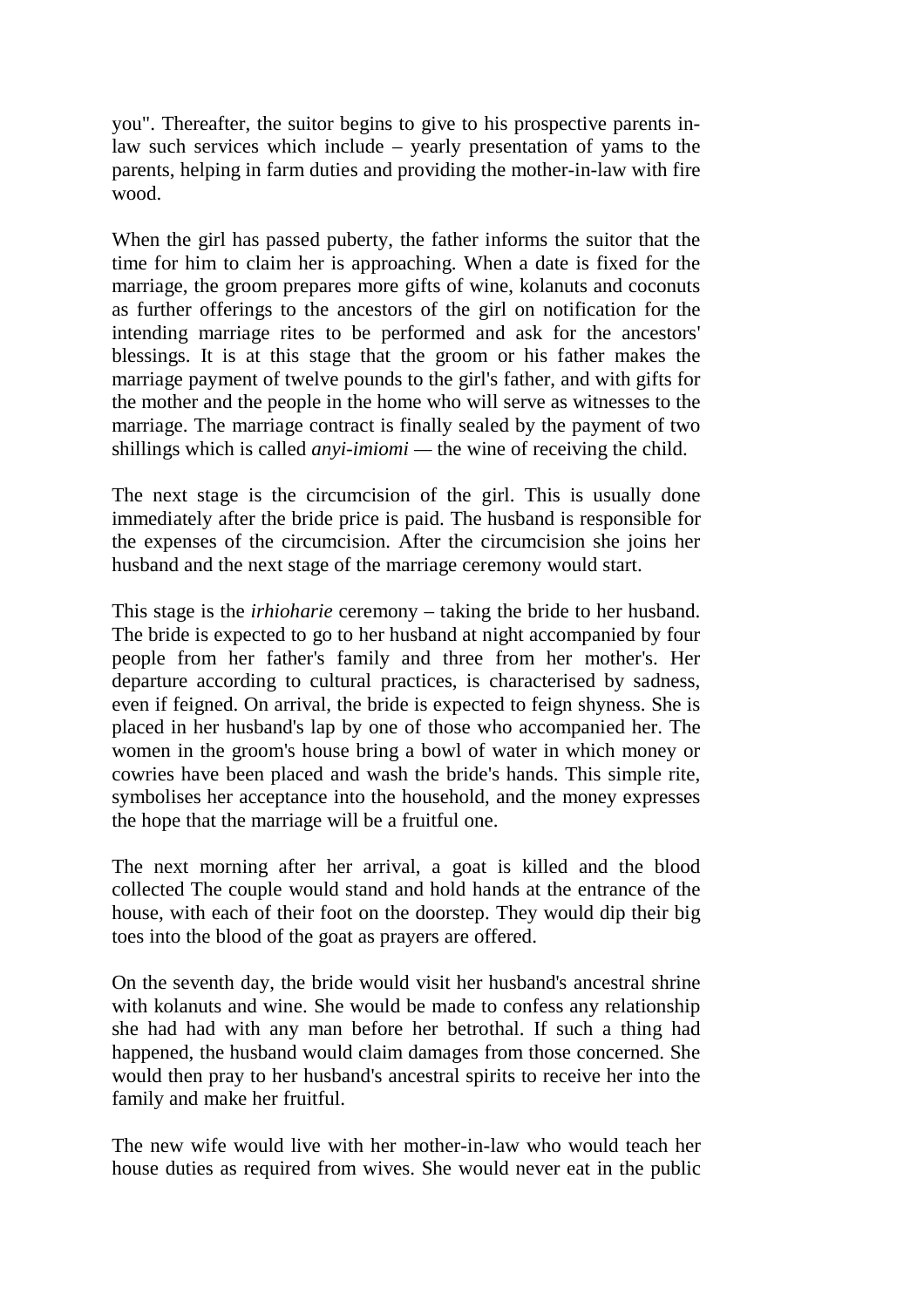with her husband until she has her own kitchen. This represents the last stage of the marriage process.

# **11.4 Marriage System among the Hausa People**

There are some criteria used in the classification of marriage system among the Hausa people. The criteria can be classified thus; (a) the degree or lack of wife seclusion and the circumstances and relations of the spouse and their kin (b) marriage based on kinship and quasi kinship relationship. This will include all forms of cousin-marriage; (c) marriage based on joking relationship, including marriages between members of different occupational groups, or marriage of prestige that involves parents giving out daughters as alms to selected men with no marriage payments.

According to Smith (1955), the mode of classifying or distinguishing marriages are the following types: marriages consummated on the basis of kinship relationships of the parents— *auren zummunta,* those based on love and desire of the pair— *auren baiko,* marriage based on alms given - *auren sadaka,* marriage of exchange— *auren mutsaya,* and *auren talami* (marriage of sandals). The marriages that are consummated under Islamic injunction (faith) is described as *auren kulle.*

The most common form of marriage consummation is the *auren zumunta* which denotes marriage between kinsfolk and it is the most preferred. The concept of *zumunta* is widely used, hence there are at least eight different types of *auren zumunta.* Four out of the eight refers to parallel and cross-cousin marriages in different forms. They are principally based on kinship affiliation. Of the remaining four types, two are classified under institutional friendship, one on common loyality and the last one on occupational grouping. Marriage based on *amen baiwa*  (marriage of bethrothal) also exists in marriage cultural practices among the Hausa people. In this instance, a girl can be bethrothed to a would-be husband from age six up to the age of thirteen or fourteen, when she is expected to get married.

*Auren mutsaya* (marriage of exchange) is of a very low prestige. This type of mantige is contracted by the masters for their slaves. The last form of marriage that requires mention is the *auren dauki sandanka.* It is a type of marriage in which the husband regularly visits the wife in her compound for varying lengths of time. Such marriages are an exception to all Hausa marriages that stress virile-locality. Two types of *sanduka*  can been identified (a) marriage that are consummated by economically independent old ladies (b) uxorilocal marriage, in which a wealthy woman purchases a compound, and settles in one part and rents out the other side. Such women are normally economically independent and are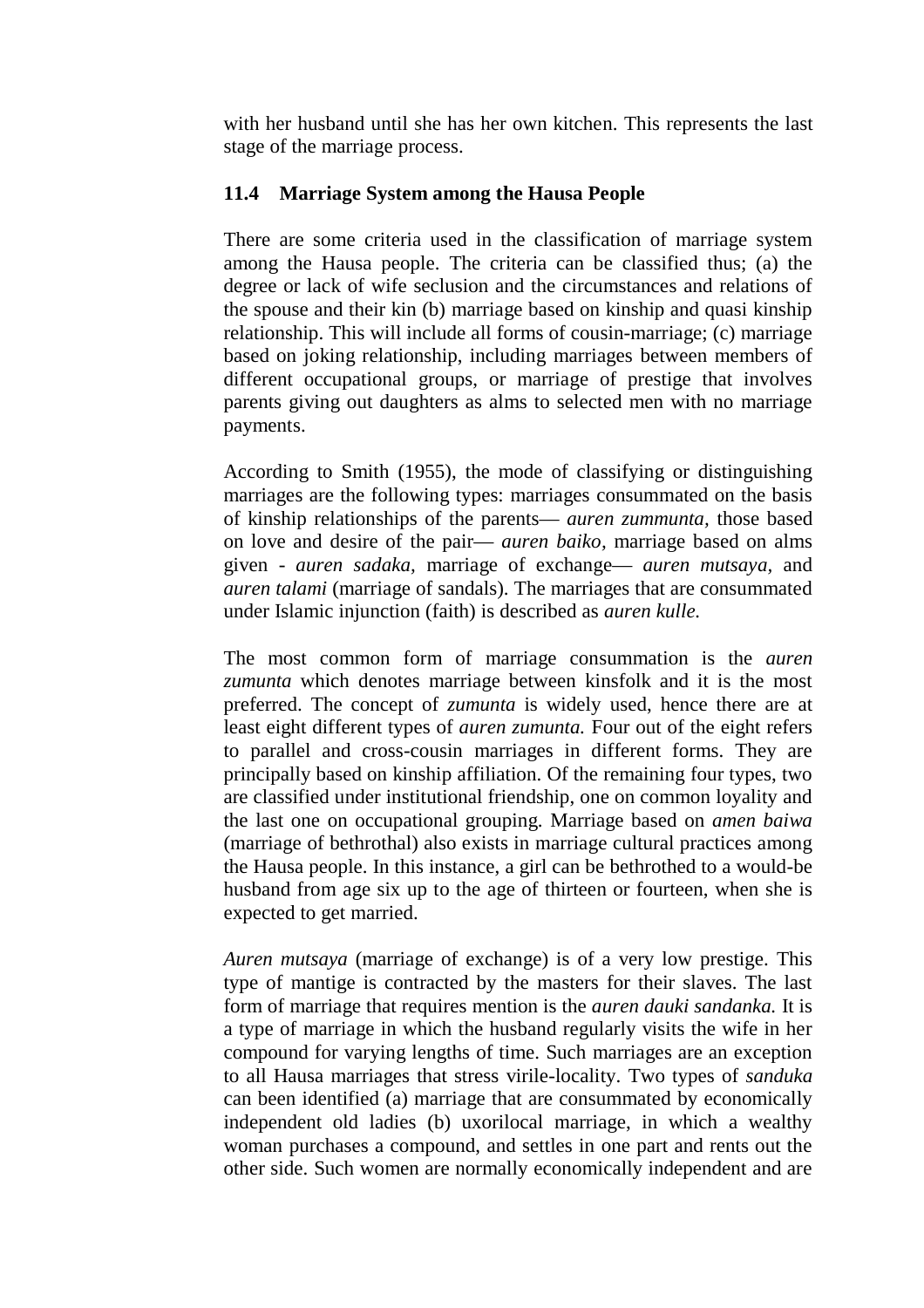free to divorce husbands without enduring any form of separation from the children or having to change their home.

# **Self-Assessment Exercise**

List the differences in the marriage system of the Tiv and Hausa people.

# **Summary**

Marriage and establishment of family is very important, especially in the formation of kinship and intergroup relations. Marriage, as we know, is the starting point in the developmental process involving the distribution and control of the productive and reproductive resources associated with a change of status of household memberships.

In the process of family formation, various rituals are performed. The rites normally start with selection of a wife and ends with the final establishment of a simple family (nuclear family). The marriage ceremony is marked in ceremonies by rites of separation.

One of the fundamental facts about marriage is its social reverberation in the sense that it involves the establishment of a set of new ties between two groups. It could be an external union between two unrelated families, and when this happens, it is based on exogamy marriage ideology. When it is a union between two related families, it is based on endogamy ideology.

We have used some selected ethnic groups to bring home to you the system of marriage practices. You will find the example used in the unit texts.

# **Conclusion**

In this unit, we discussed the different phases of marriage systems. The ethnographic sources used to highlight marriage system are derived from sound ethnographic materials from some ethnic nationalities.

The following annotated points are the fundamental facts you are to bear in mind in the discussion on marriage system.

- 1. The process of marriage involves a change of status in which there is normally a change of residence marked by ceremonies of rites of separation.
- 2. The consummation of marriage involves inter and intra relationship between kinsmen, lineage, clan and ethnic groups.